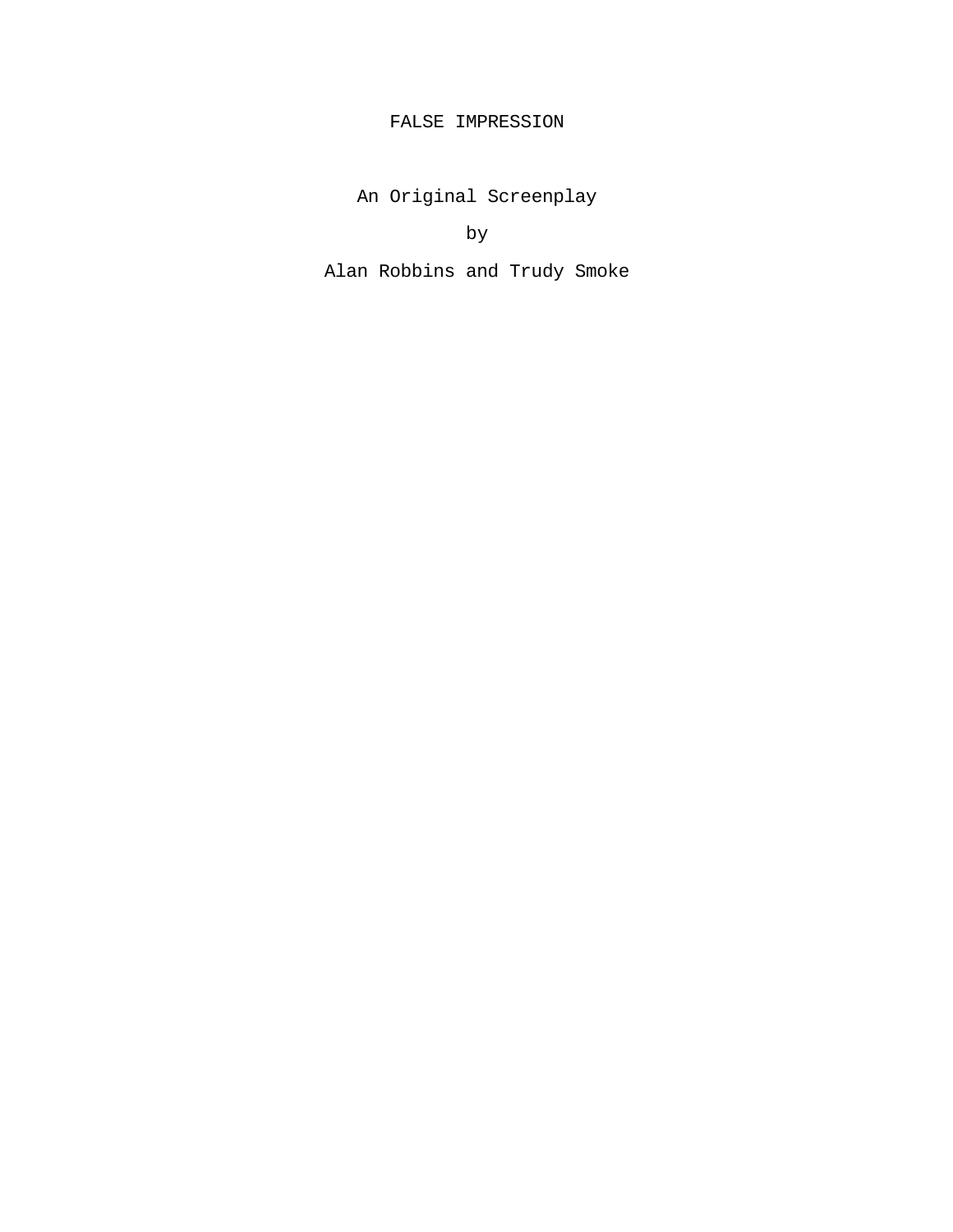Published by Alan Robbins & Trudy Smoke 575 West End Avenue Suite 9D New York, NY 10024

This screenplay is a work of fiction. The characters, names, incidents, dialogue, plot and locations are all the products of the authors' imagination or are used fictitiously. Any resemblance to actual persons or events is purely coincidental.

Copyright © 1997 by Alan Robbins & Trudy Smoke

Published in the United States of America, for free download via the World Wide Web site www.alanrobbins.com

All rights reserved. No part of this screenplay may be reproduced or transmitted in any form or by any means, electronic or mechanical, including photocopying, recording, or by any information storage and retrieval system, without the written permission of the Publisher, except where permitted by law.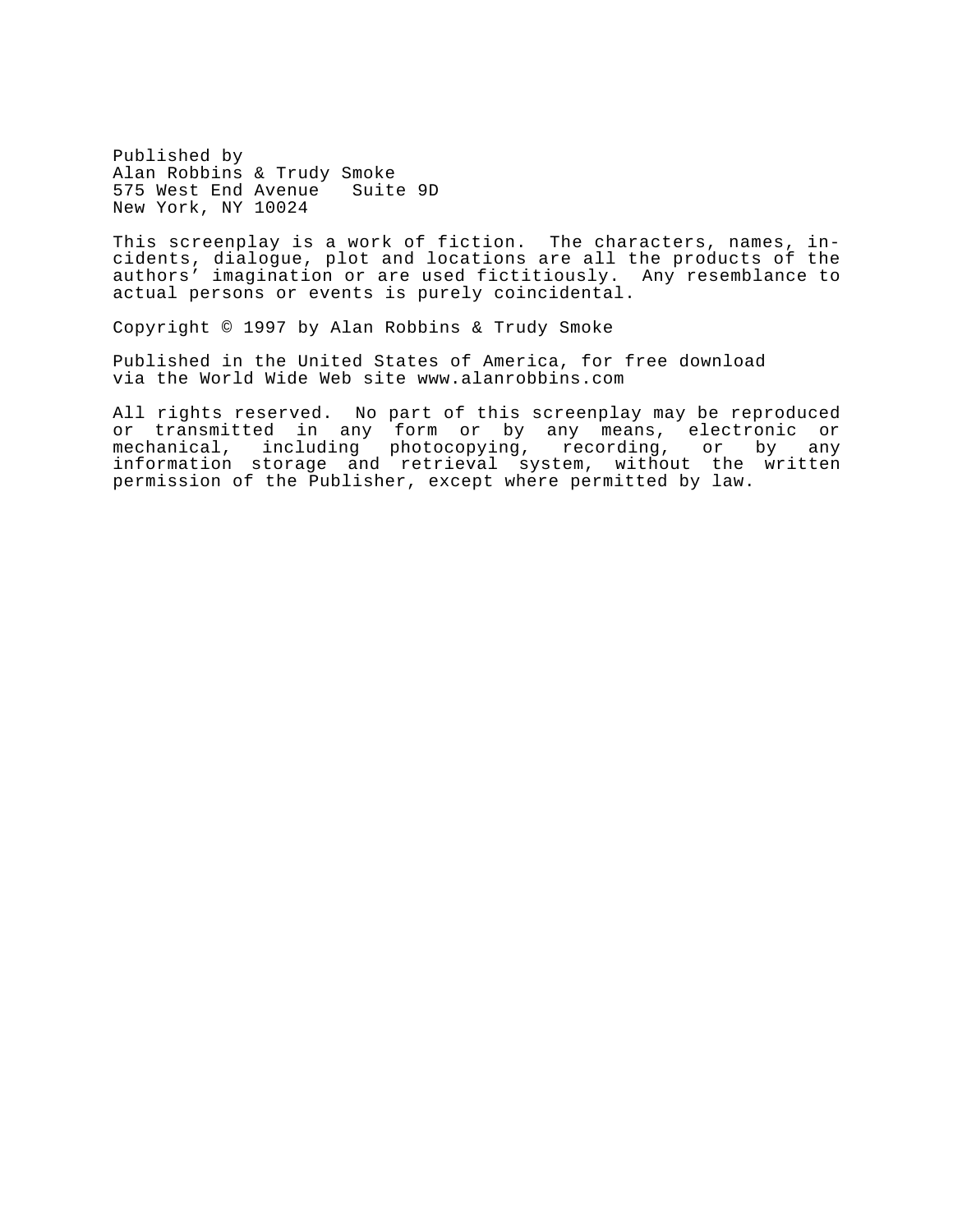### FALSE IMPRESSION

### 1 EXT. SAILBOAT -- AERIAL SHOT -- DAY 1

An exquisite sailboat cuts through the water. We're above it, looking down the long slender mast to people lounging on the deck far below. It's a tropical dream as the steel drums of a calypso tune fill the air. Then we pull back to see:

2 EXT. SAILBOAT -- WIDER VIEW 2

A huge ugly tugboat, all ropes and tar, CHUGGING along right next to the sailboat. We pull back even further to find:

3 EXT. HARBOR -- WIDER VIEW 3

The sailboat isn't gliding over the waters of the Caribbean. It's in the middle of New York Harbor, surrounded by dredges, tugboats, barges, etc.

4 EXT. HARBOR -- MOVING AERIAL SHOT 4

We move beyond the sailboat and stream up the Hudson River, as the HORNS, CHUGS, and CLANGS of the water traffic below overtake the gentle Calypso beat.

5 EXT. OCEAN LINER 5

We come to an enormous ocean liner. It's docked at a pier on the West Side of Manhattan. As we move over the top of the liner, we can see workmen cleaning the deck.

6 EXT. PORT AUTHORITY PIER 81 6

Moving beyond the boat, we come to the structure next to it. It's a very modern, clean ship terminal. Passengers, luggage, and service personnel are crowding a long promenade that runs parallel to the ocean liner.

7 INT. TEMPORARY OFFICES OF LAYETTE & THICKE - DAY 7

A partially open door bears a neatly written, but clearly temporary sign, that reads: LAYETTE & THICKE

Public Relations

Through a second open door beyond the first one we can see a man sitting at a desk. JACK POLLACK is a handsome man, in his mid-thirties, intently studying a book propped on the desk.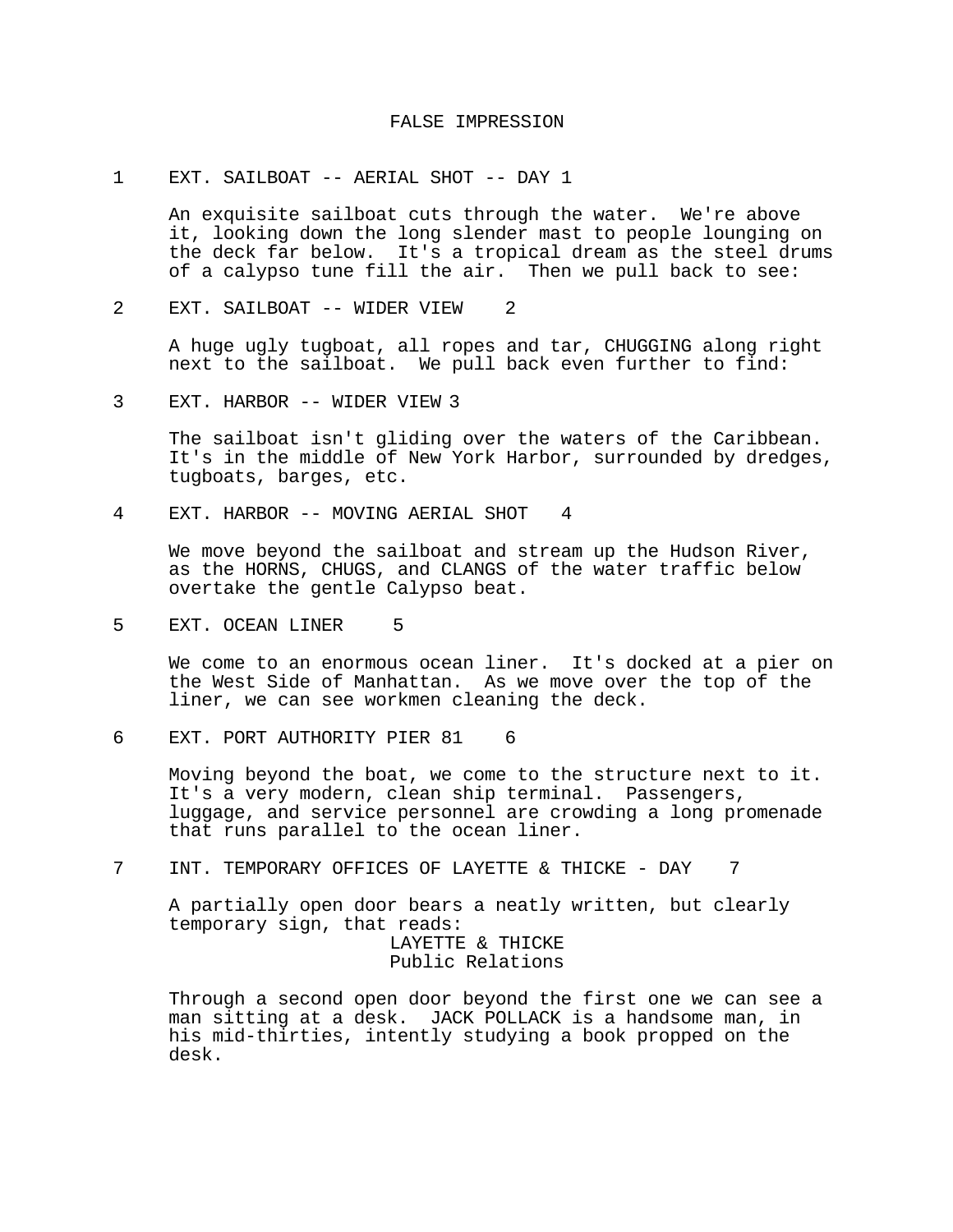# 8 INT. POLLACK OFFICE 8

Moving in through the second open door we come into Jack Pollack's office. It is spanking new, but bare except for a single plant on the floor, a poster on the wall, a large desk and a chair. A small laptop computer and a cellular phone are the only items on the desk.

Jack, a good-looking man in his thirties, is sitting with his feet up on the desk, private-eye style. He is in his shirtsleeves, playing with a suspender as he concentrates on the book. The title, we can now see is The Art Of Murder.

He is so focused on the book that when a voice suddenly breaks in, he jumps.

VOICE (o.s.) Wake up, Sam Spade. We've got a problem.

#### JACK

Wha??

The voice belongs to CARLA WILLIAMS, a charming, well-dressed black woman in her mid-forties. She is leaning in through the door to Jack's office.

CARLA Aren't you supposed to be writing a speech?

**JACK** 

I am. I can write and read at the same time.

CARLA

Well drop that and take care of this. Peter called. Something's going on outside. You'd better take care of it.

#### JACK

What? On the boat?

CARL<sub>A</sub>

There's a problem. Go take charge.

Jack reluctantly puts the book down, puts on his suit jacket and grabs the portable phone from the desk.

CARLA Think of yourself as a commando, Jack, in the great battle. The war against bad impressions.

# JACK

Aye, Captain.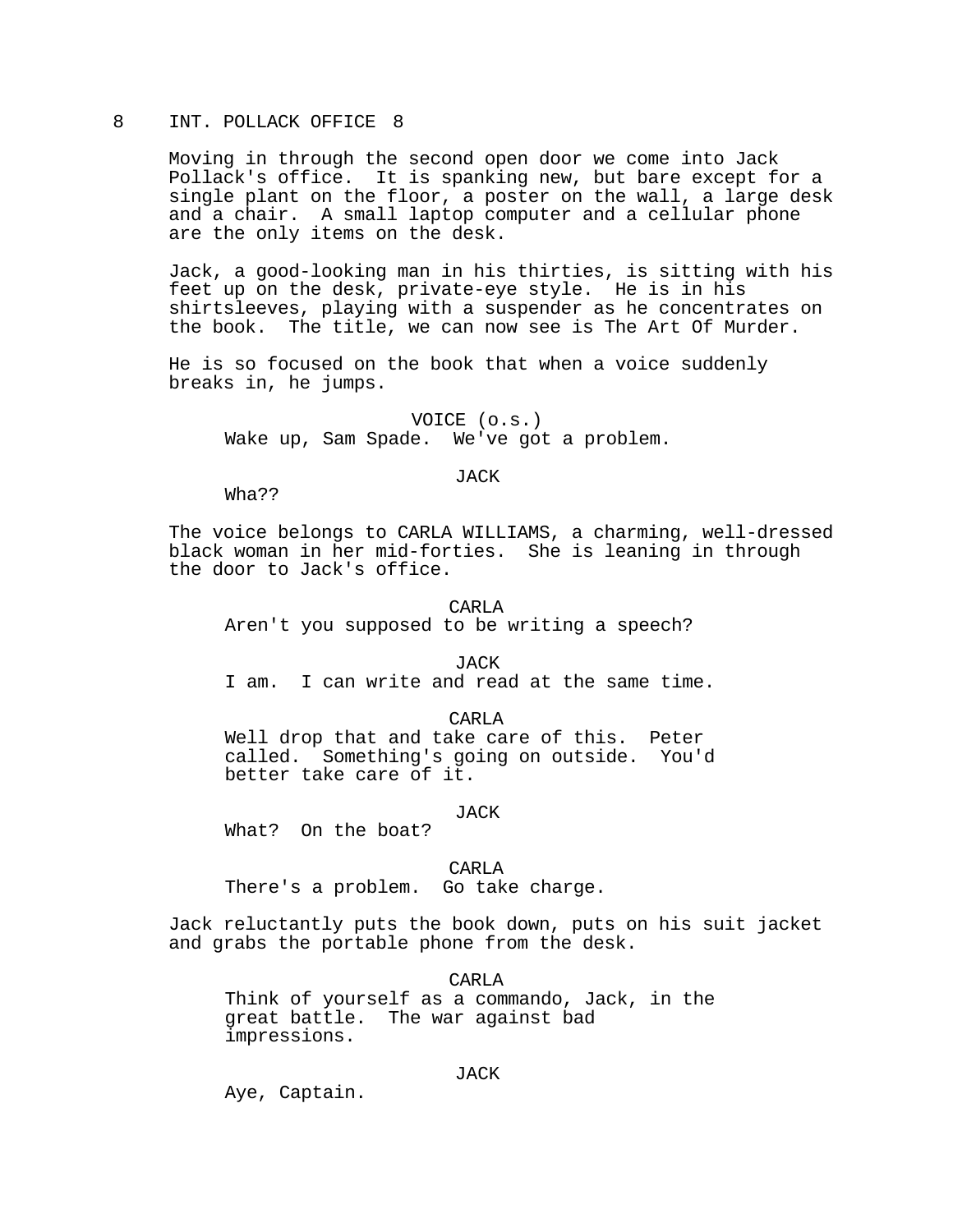# CARLA

(shouting after him) And remember, boats are for bathtubs. This is a ship.

9 INT. ROYAL ATLANTIC OCEAN LINER -- HALLWAY 9

Jack and PETER GLASS turn the corner of one hallway and walk down another, passing the doors to staterooms on either side. PETER is a short, amiable man wearing an I.D. card on his lapel that identifies him as a Port Authority employee.

JACK

I always wanted to go on a cruise.

PETER Carla sent you down? She's gonna love this. There's a passenger missing.

JACK

Uh-oh.

### PETER

Last seen entering his cabin last night after dinner. Then...pffft! Guy's stuff is there but there's no guy.

# JACK

They checked the boat?

PETER

Ship. Everywhere. Vanished! But I'm sure you and Carla will be able to put a good spin on it. (reading an imaginary headline) Take the Royal Atlantic...at least we don't lose your luggage!

10 INT. ROYAL ATLANTIC OCEAN LINER - STATEROOM 321 10

Peter pushes open the door to the stateroom and ushers Jack inside. It's a tight but plush stateroom with a bed, two dressers, and a porthole. A man in uniform is already there looking around. Peter introduces him as one of the ship's officers.

As Peter and the seaman discuss the situation, Jack dials a number on his portable phone. He cradles the phone between his ear and his shoulder as he begins to look around the room.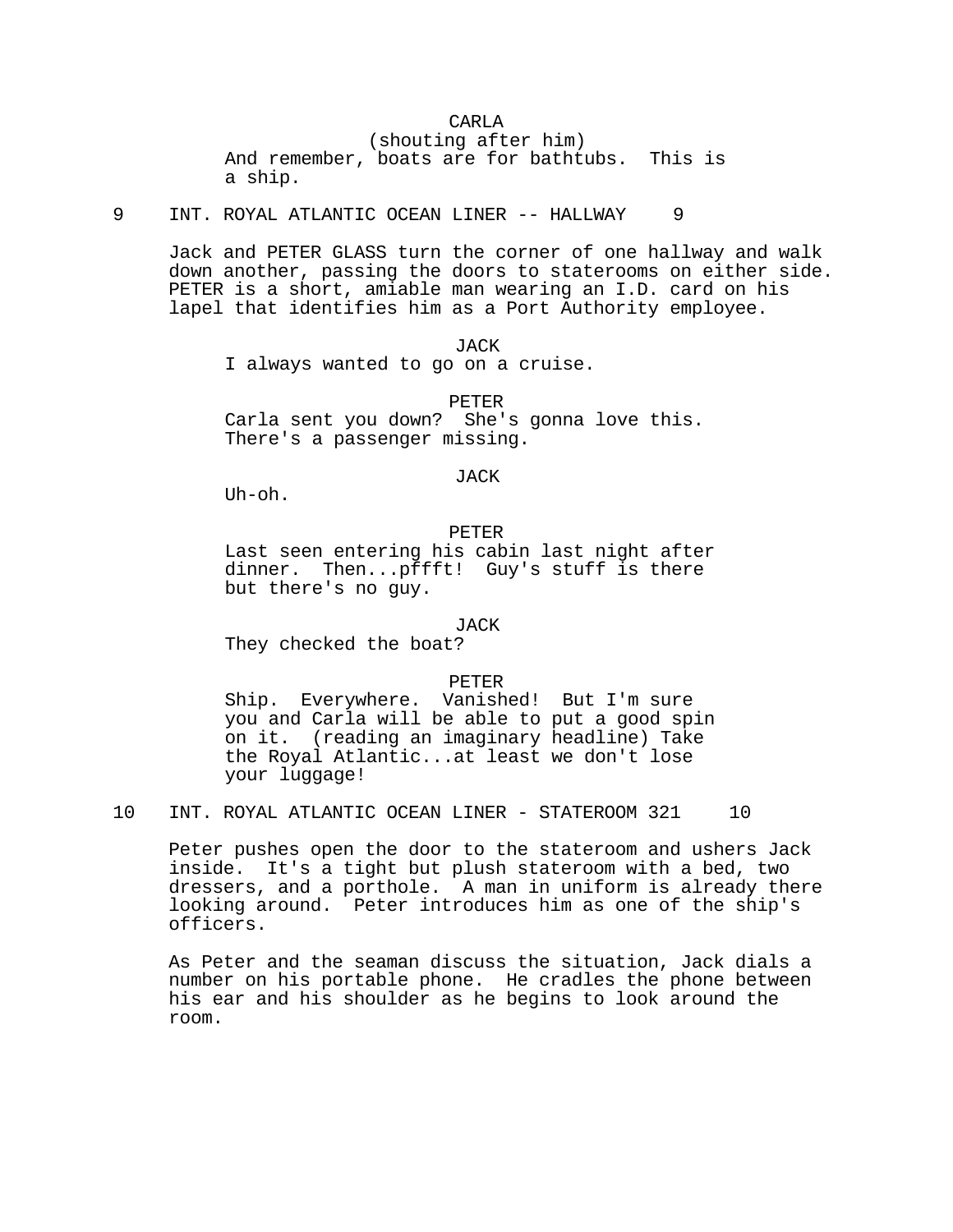# JACK

(into the phone) Carla? It's bad. We're submerged. It's the Poseidon Adventure down here. (then to Peter) She's not laughing.

PETER

(looking in the closet) She should see this guy's wardrobe. Then she'd laugh.

In the closet, neatly aligned, are three identical dark suits hanging over three identical black shoes.

JACK

(into the phone) He disappeared. They can't find him anywhere. (to Peter) Couldn't he have disembarked without telling anyone?

PETER We checked. Besides, he wouldn't leave without all his stuff.

Opening the top drawer of one of the dressers, Jack finds a small case. As he answers questions on the phone, he dumps the contents of the case on the dresser top and looks through it. There's a datebook which he flips through quickly. Some money, a razor blade, and a passport which Jack opens.

JACK His name is Roland Dykstra. Only one visa stamp. He didn't travel much. What? What's it got to do with ME? (to Peter) She wants ME to find the dude.

PETER Good. Save me the trouble. I've got enough to handle right now.

JACK

(back into the phone) Why me? I'm a publicity writer, not a detective. Let the cops handle it.

As we hear a SQUAWK from the phone in response to Jack's last question, Jack comes across something else in the case. It's a yellow baggage claim ticket for the ship's storeroom, which he pockets.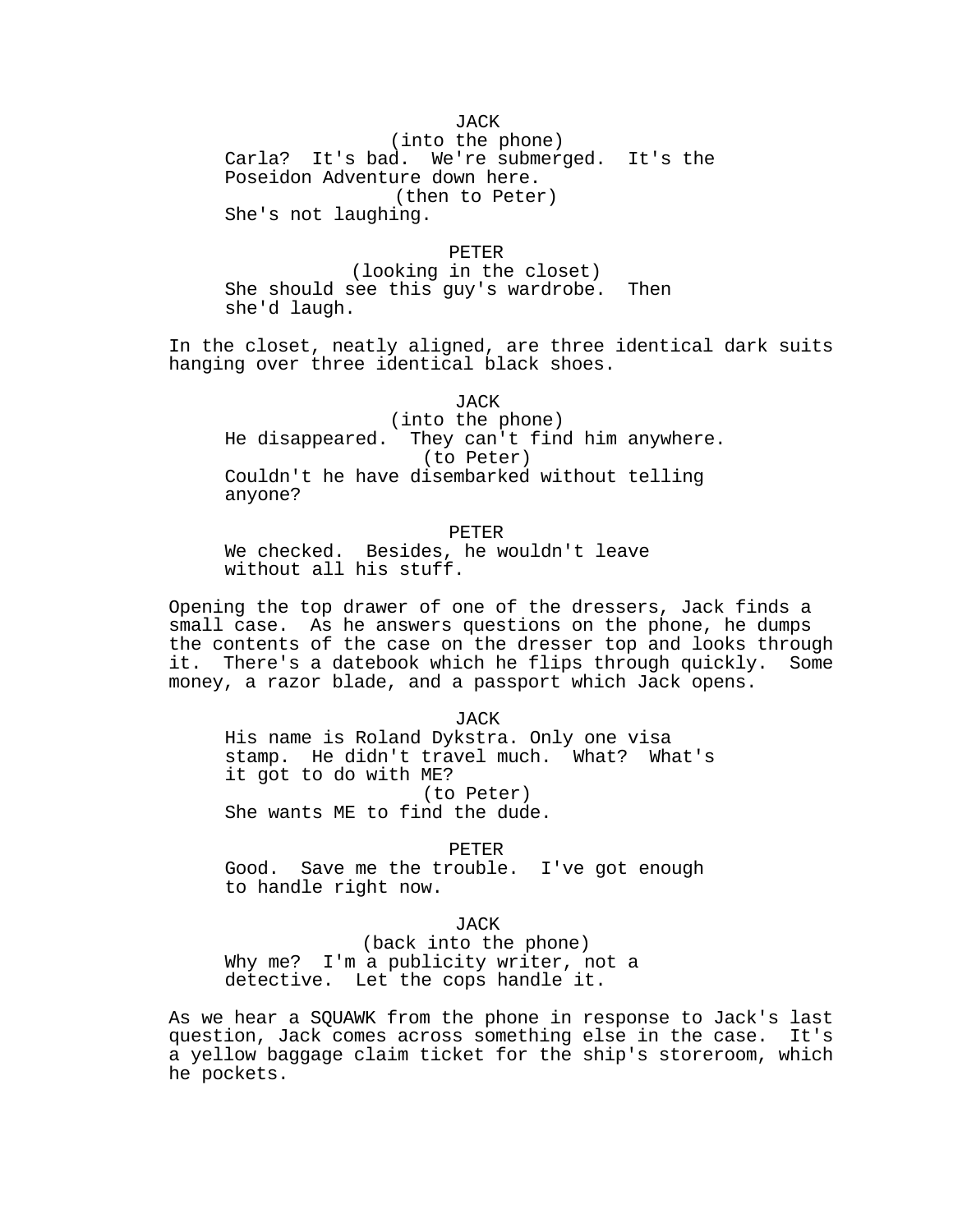Peter, have you called the cops?

At that Peter drops what he's doing and walks over to Jack for a private conversation, making sure they aren't overheard.

### PETER

Are you crazy?

# JACK

That's what Carla said.

### PETER

Let me remind you. We're about to set up, with the help of your company, a five million dollar PR blitz for this ship. Dreamboat Of The Seven Seas. But don't worry about those cops running around trying to find the passenger we've somehow lost. (letting it sink in)

No cops, Jack.

### **JACK**

(into the phone) He hasn't called the cops. Okay, okay. I'll see what I can find out. Yes, I'll keep it quiet. Stop worrying.

Before leaving, Jack stops at the tiny porthole, looks out, then measures the width of his own hips against the diameter of the window, but finds the size wanting.

11 INT. PORT AUTHORITY PIER 81-- UNLOADING DOCK - DAY 11

We hear a dog BARKING in the background as Jack enters the unloading dock through a stairwell. The dock is a cavernous area filled with crates, luggage and trunks. A MAN is sitting in the middle of what appears to be the Roman ruins, huge hulking columns and massive marble portraits. He's checking items off a list.

Examining Jack's yellow baggage claim, he points off to the left, as another MAN arrives and easily picks up one of the immense stone heads and carries it off.

Jack goes to another section where a series of crates have been stowed. The dog is still BARKING. He checks some of the claim tags and finally sees the one that matches his ticket. The tag is attached to a flat 2' X 3' parcel wrapped in thick brown paper.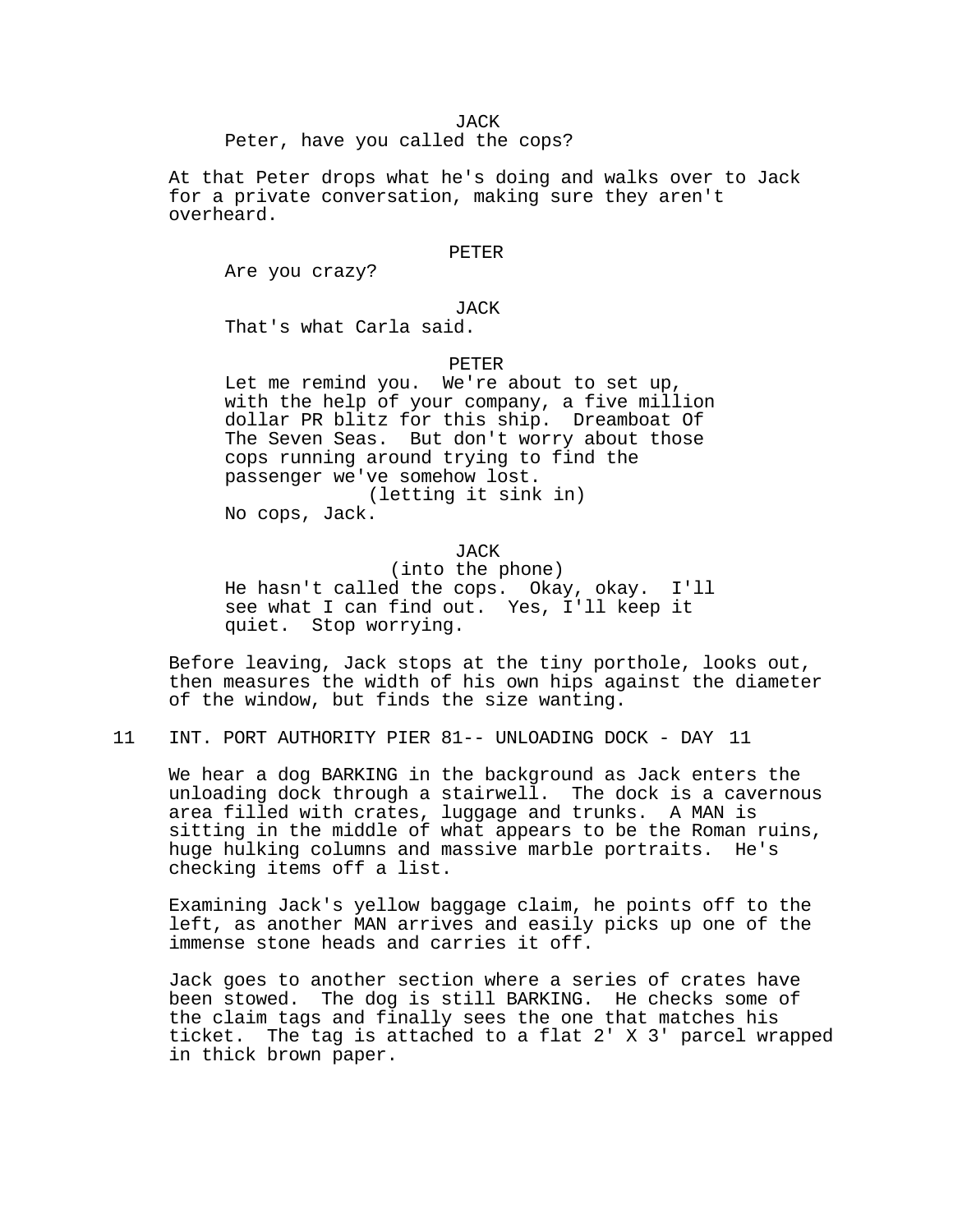A uniformed CUSTOMS OFFICER is standing in front of the package. The dog, a German shepard, belongs to him and it is BARKING directly at this package.

JACK

(showing his ID) Is there some problem with this package?

OFFICER

Don't know. Cyrano's usually pretty cool. I don't know if he's thinking drugs or what.

JACK

What is it?

## OFFICER

That's what we're gonna find out. Where's the owner?

JACK

That's what I'M trying to find out.

12 INT. PORT AUTHORITY UNLOADING DOCK - ANOTHER ANGLE 12

From Jack's viewpoint, we watch as two other Customs officers carry the package into a separate room and hoist it onto a metal table. One of the men carefully removes the brown wrapping paper to reveal...a god awful painting. A portrait - in neon colors on velvet - of a German shepherd. The real German shepherd is now sitting directly in front of the painting and WHINING.

DISSOLVE TO:

# 13 INT. ART DEALER'S GALLERY -- PARIS - DAY 13

Another painting of a dog. But this one looks like an antique oil portrait. Pulling back, we see that it is sitting on the floor, leaning against the legs of an easel. Pulling back further, we see a tall, gaunt MAN in a coarse suit leaning on a cane. His name is WILLEM VAN DER VEER and he is studying another painting that is resting on the easel itself. With pursed lips and an intense stare, he resembles some kind of bird of prey.

The painting he is studying is a large landscape in an ornate gilt frame.

His concentration is suddenly broken when the GALLERY OWNER, who has a thick French accent, speaks.

OWNER

You see? Just as you said, monsieur. Late 19th century. And the size is good, no?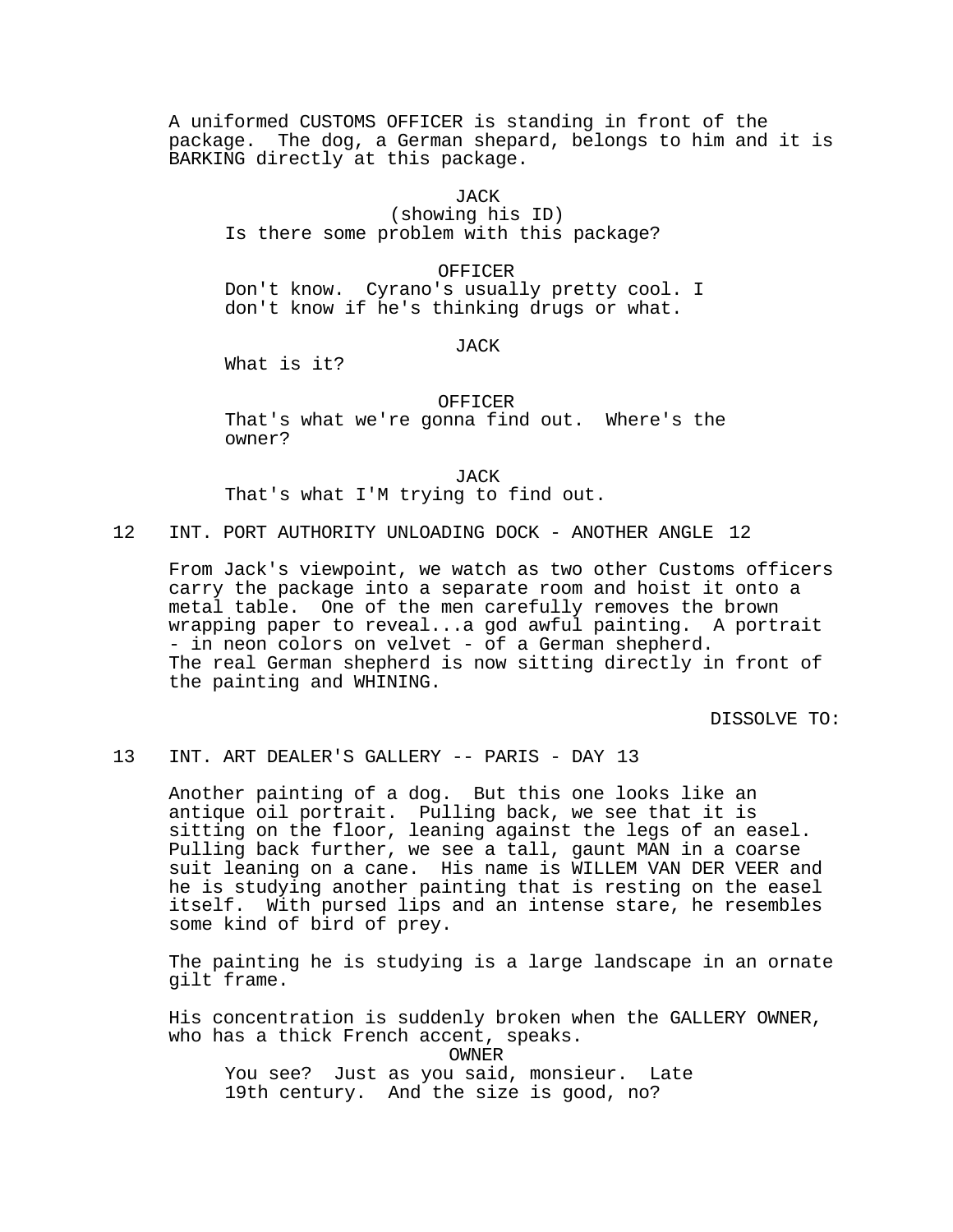# VAN DER VEER

This may do. Minus that ridiculous frame, of course. And the price?

OWNER Perhaps twelve thousand. Very modest.

#### VAN DER VEER

Dollars? For this speck of goo? This man was a cretin who happened upon some pigments. OWNER Yes, but this cretin lived a century ago. We pay for the time, not the talent. These are hard to come by, monsieur. Given all

your...restrictions.

## VAN DER VEER

(sneering at the last remark) Very well. I'll give you ten for it. Even though it's worth about six. And for that kind of money you might as well throw in the frame. I'll use it to bludgeon my landlady with.

DISSOLVE TO:

# 14 INT. ROYAL ATLANTIC OCEAN LINER -- GRAND BALLROOM - DAY 14

The ship's staff is busily straightening up the huge room, putting chairs away, cleaning the floor, etc. Jack is talking to one of the STEWARDS.

#### JACK

He never left his cabin? Ever?

#### STEWARD

Not between meals. I never saw him except at dinner. He was very quiet. I thought he was mute.

JACK

Did any one else talk to him?

# **STEWARD**

You can ask around, but I doubt it. He sat alone at that table every meal and read his book.

The phone Jack is carrying RINGS. He presses a button on it and puts it to his ear.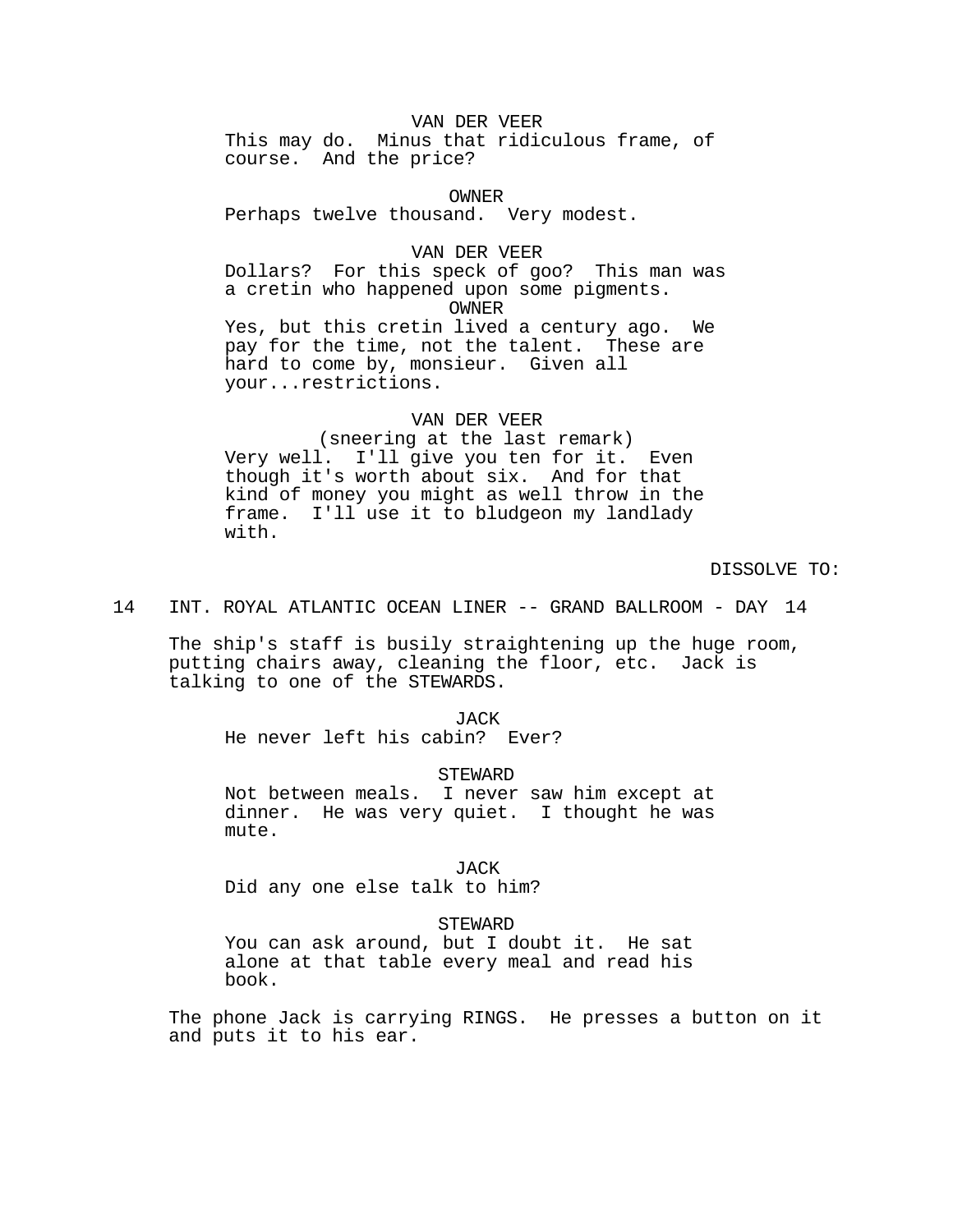# JACK

(resigned) Not much, Carla. Now? Okay, I'll be right there. (to the Steward)

Then how did he order dinner?

**STEWARD** He pointed. Always to the Chicken Kiev.

15 INT. LAYETTE & THICKE OFFICES - RECEPTION AREA - DAY 15

Carla, in the midst of a mad dash out the door, meets Jack in the waiting area of the office suite. Like the other sections of the suite, this area is new but largely empty. There is only a receptionist sitting at a desk, a poster, a plant, and a couch.

#### JACK

This was the dullest man that ever lived. Three identical suits, same meal every night, never said a word to anyone. Maybe he just dwindled to nothing.

# CARL<sub>A</sub>

We've got another problem. What's all this about a package?

#### **JACK**

Something Dykstra was bringing over on the boat...the ship. It's nothing. A lousy little painting.

CARLA Well, you explain that to Mr. Klausmann before he blows a gut. I told him to wait in your office.

#### JACK

Who is he?

# CARLA

(dashing out)

Handle it, Jack. There're four weeks left until the blitz. I've only got one life... and this is it!

# 16 INT. POLLACK OFFICE 16

ARTHUR KLAUSMANN, chubby and toupeed, and in a permanent nervous sweat, is pacing back and forth in front of Jack's desk. He jumps when Jack enters saying his name, then checks his pulse to make sure he's still alive.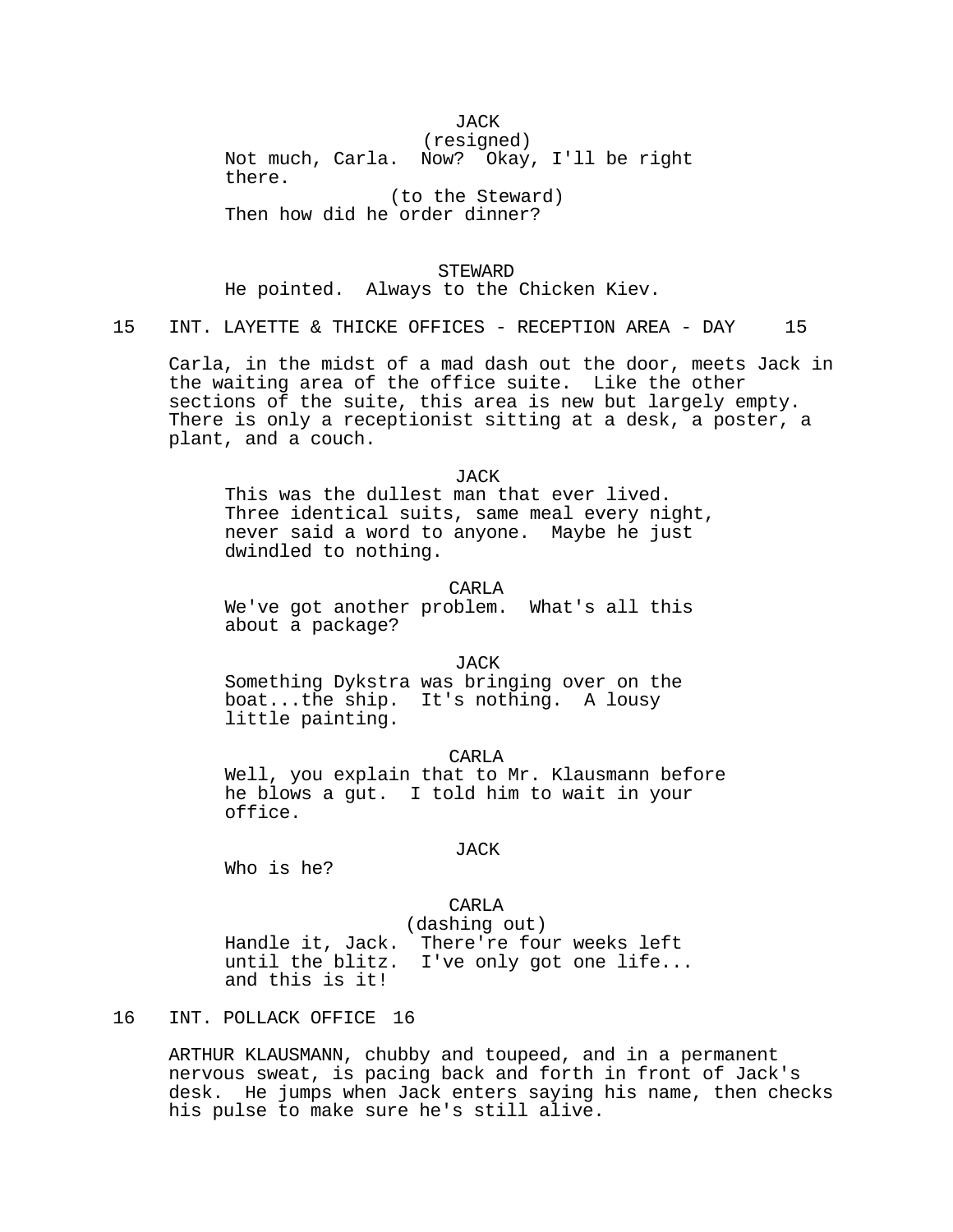KLAUSMANN Don't you people knock first?

JACK (apologizing) Sorry. But it is MY office.

#### KLAUSMANN

Of course, of course. Please, sit down. I mean, I'll sit down.

There is, however, nowhere to sit. After a scuffle, Klausmann takes the one chair. Jack perches on top of the desk.

JACK Would you like a cup of coffee?

KLAUSMANN (tapping his chest) No, no. Palpitations.

JACK

(realizing there's no coffee maker) Good.

#### KLAUSMANN

Do you mind if we get right down to business, Mr. Pollack?

### JACK

Please.

# KLAUSMANN

I came down to meet a man named Roland Dykstra. To pick up a package he was bringing over from France. Now your Miss Williams tells me that Dykstra is...what? Missing? This is not possible.

### JACK

I'm afraid it is. I'm trying to find out what happened to him. Were you a friend of his?

### KLAUSMANN

Me? No! I didn't know him at all. He was just a courier. An associate in Paris sent him.

Klausmann wipes the sweat off his palm and retrieves a business card from his pocket, handing it to Jack.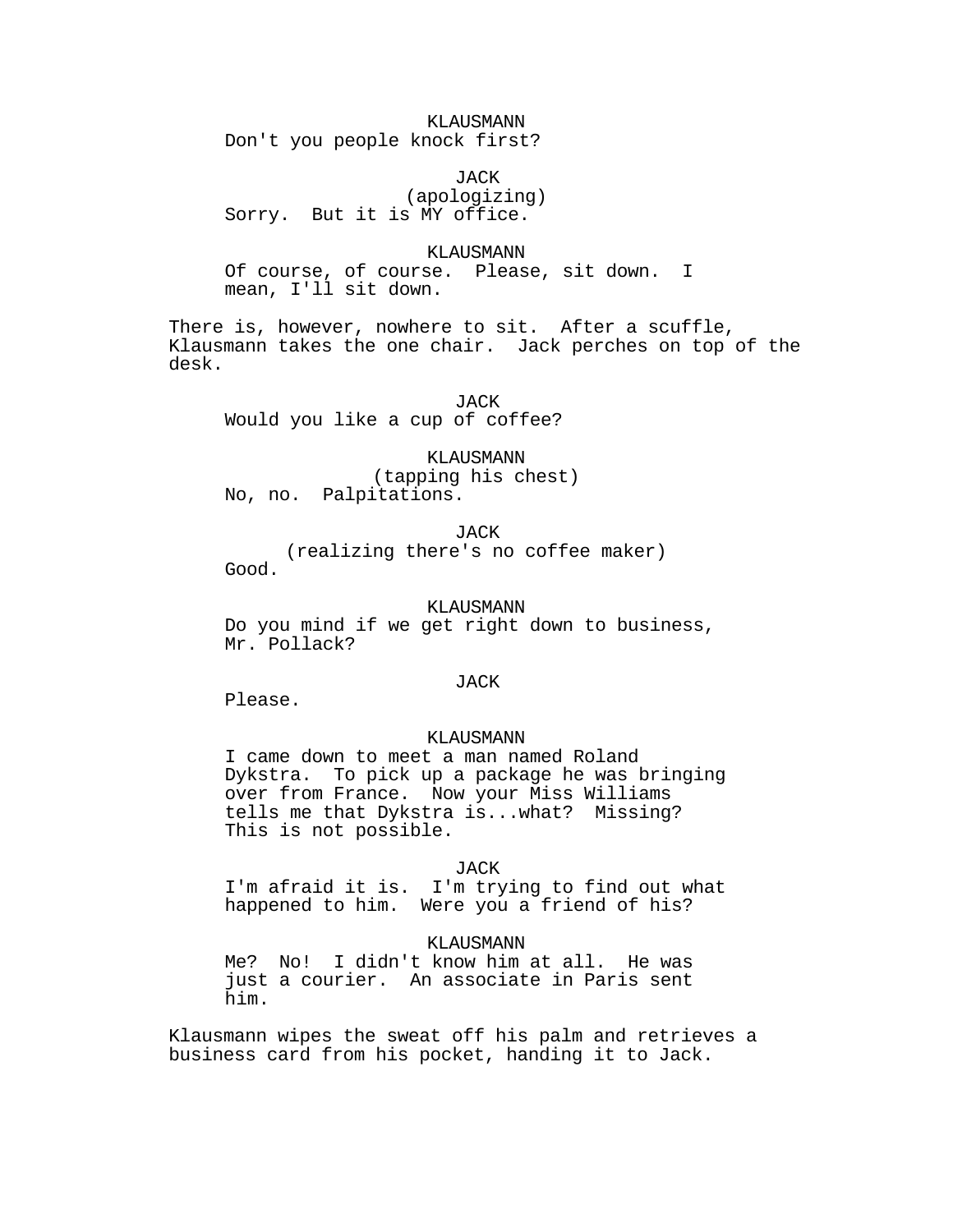# KLAUSMANN (continuing) I'm an art dealer, you see. Dykstra was delivering something to me. It's very important that I get it.

### JACK

A painting?

# KLAUSMANN

Some important documents, posters, and so on. In a large package. Do you know what might have happened to it?

#### **JACK**

It's safe. I've seen it.

#### KLAUSMANN

It is? You have? Wonderful. Where can I pick it up?

# JACK

It's not quite that simple, Mr. Klausmann. The Port Authority has it. They can't just turn over someone else's property to you. Especially if they can't locate the owner.

# KLAUSMANN

Don't YOU have some say in the matter? I might be in a position to...

# JACK

No. I don't work for the Port Authority. We just do publicity for them. And a missing passenger falls under Bad PR. In any case, Customs has it now. It's going to take a while to sort things out.

### KLAUSMANN

A while? Mr. Pollack, I must have that painting in my possession immediately.

#### JACK

So it IS a painting?

# KLAUSMANN

No no. Just some documents, posters and so on. Isn't there some way we can speed things up. Some way?

### JACK

(ushering Klausmann to the door) I'll call as soon as I know anything.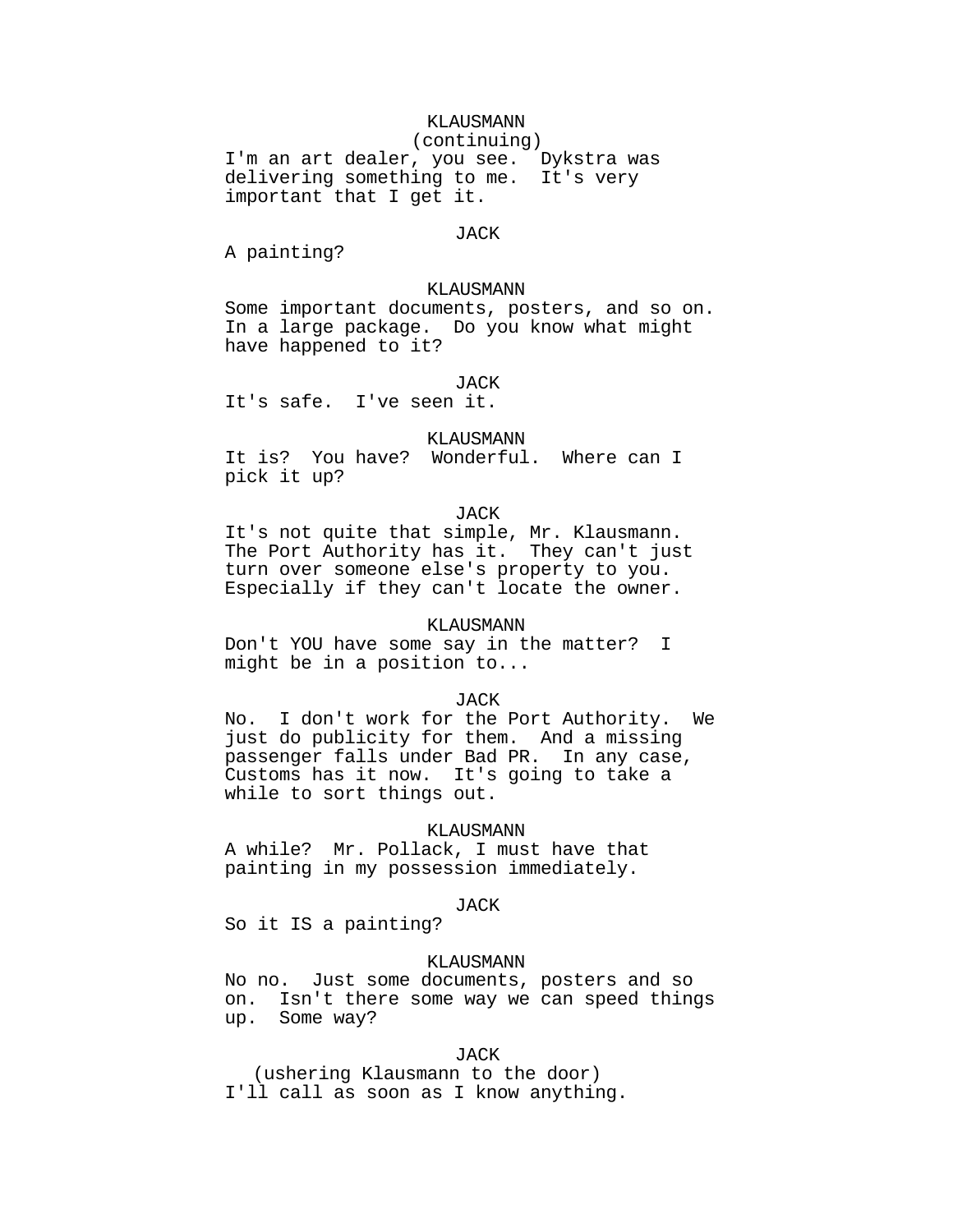### KLAUSMANN

Then you'll call?

# **JACK**

Yes. In any case, if this Roland Dykstra doesn't show up, you'll probably have to prove you're entitled to the painting. Proof of ownership, bill of sale, something like that.

### KLAUSMANN

I'd appreciate any help you can offer. This is quite an important painting. I don't want anything to happen to it.

**JACK** 

So it IS a painting, then.

KLAUSMANN No no, just some documents, posters, and so on.

17 INT. POLLACK OFFICE - FRONT DOOR 17

As he stands in the doorway watching Klausmann scurry to the elevators, Jack dials a number on the portable phone.

JACK

Peter? This is Jack. Anything new on the mystery man? No? How about that package he had? Did Customs release it? They did? So there's nothing funny about it. What about the Port Authority? Are you guys going to keep it? Then send it up to my office, will you? I'll hold onto it until I find the guy.

18 EXT. PORT AUTHORITY PIER 81 - PHONE BOOTH - DAY 18

Art Klausmann chugs out of the building and heads for the nearest phone booth. There, he fumbles with his wallet and retreives a long-distance calling card and a business card. Trying to manage both cards and the phone receiver, he is finally able to poke the buttons on the phone.

19 INT. TILTON MANOR - ENGLAND - DAY 19

A large room in an English castle. There is a fire blazing in the ornate fireplace. The place promises to look magnificent. But as we pull back we see that the room is completely empty except for a immense easy chair in which a MAN is SNORING, his arm dangling off the side.

A phone is RINGING in the distance.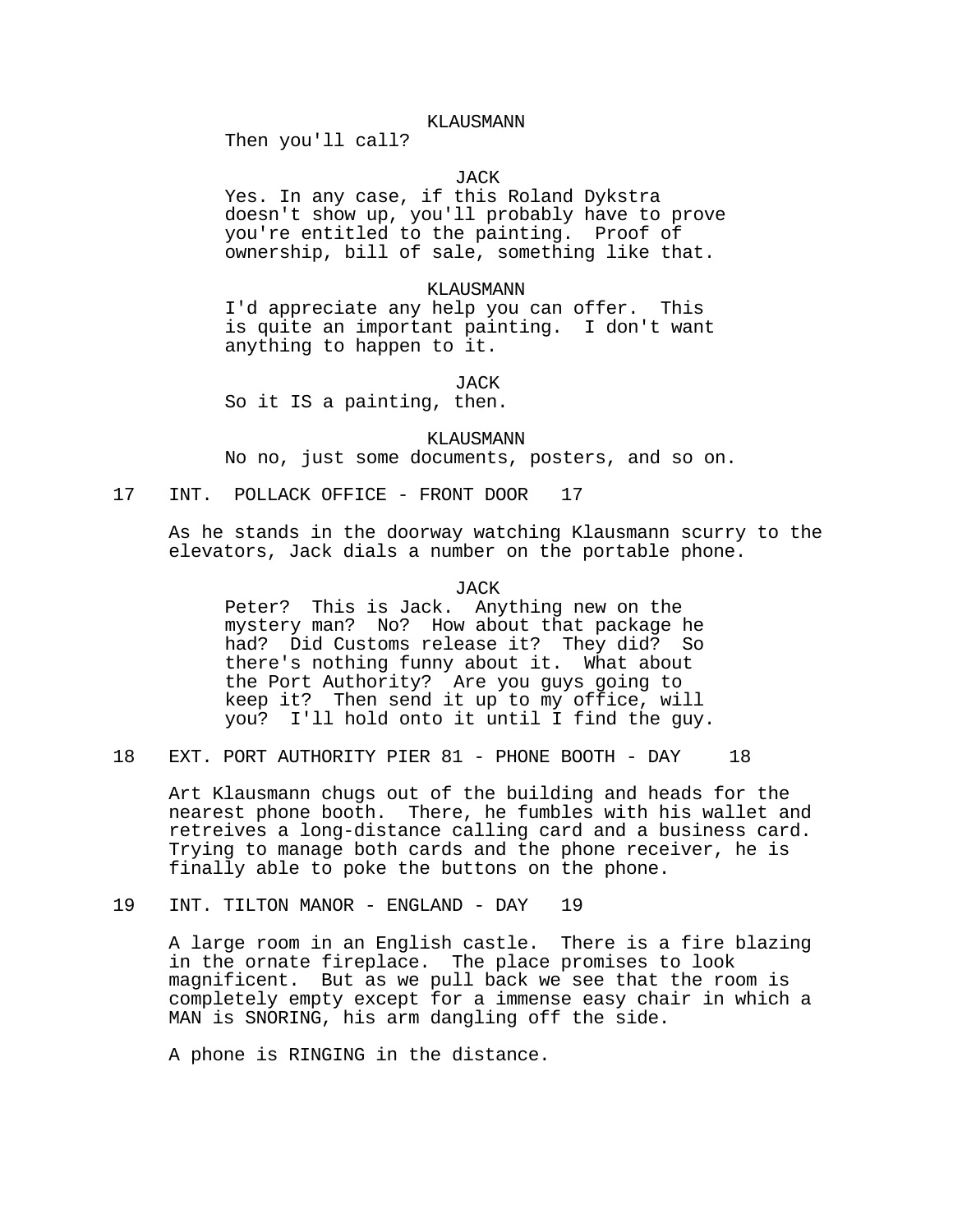The man wakes with a start, then slowly pushes himself out of the chair. He is a tall man, wearing a fancy smoking jacket and slippers. He stretches grandly, then slowly walks to the door. We follow behind him as he opens the fancy double doors and walks through them.

20 INT. TILTON MANOR - DINING ROOM 20

We are still following behind the man as he walks through this room with its elaborate ceiling and wallpaper. This second room is completely empty of any furniture at all. And the phone is still RINGING. At the far end of the room, the man opens another ornate set of doors and walks through them to:

21 INT. TILTON MANOR - ANTEROOM 21

Yet another immense, empty room in the castle. But in this one there is a small table by the window. The telephone on it is the source of the RINGING. Finally arriving there, the man picks up the phone and answers it.

His accent is stiff with upper crust.

MAN

Tilton Manor.

KLAUSMANN (O.S.) Yes, yes, Tilton Manor. Can you hear me?

MAN Hello? You have reached Tilton Manor.

KLAUSMANN (O.S.) This is Klausmann. Arthur Klausmann. Is Lord Nigel there? Can I speak to Lord Nigel?

MAN Who shall I say is calling?

KLAUSMANN (O.S.) I told you. It's Arthur Klausmann. I have to speak to Nigel. It's very important.

MAN

Just a moment please.

KLAUSMANN (O.S.) Hurry up, will you? This is long distance.

The man slowly puts down the phone. Then, just as deliberately, he takes short five steps to the opposite side of the table. From this new position we can see that he is an aristocratic looking gent, slightly dissolute, but still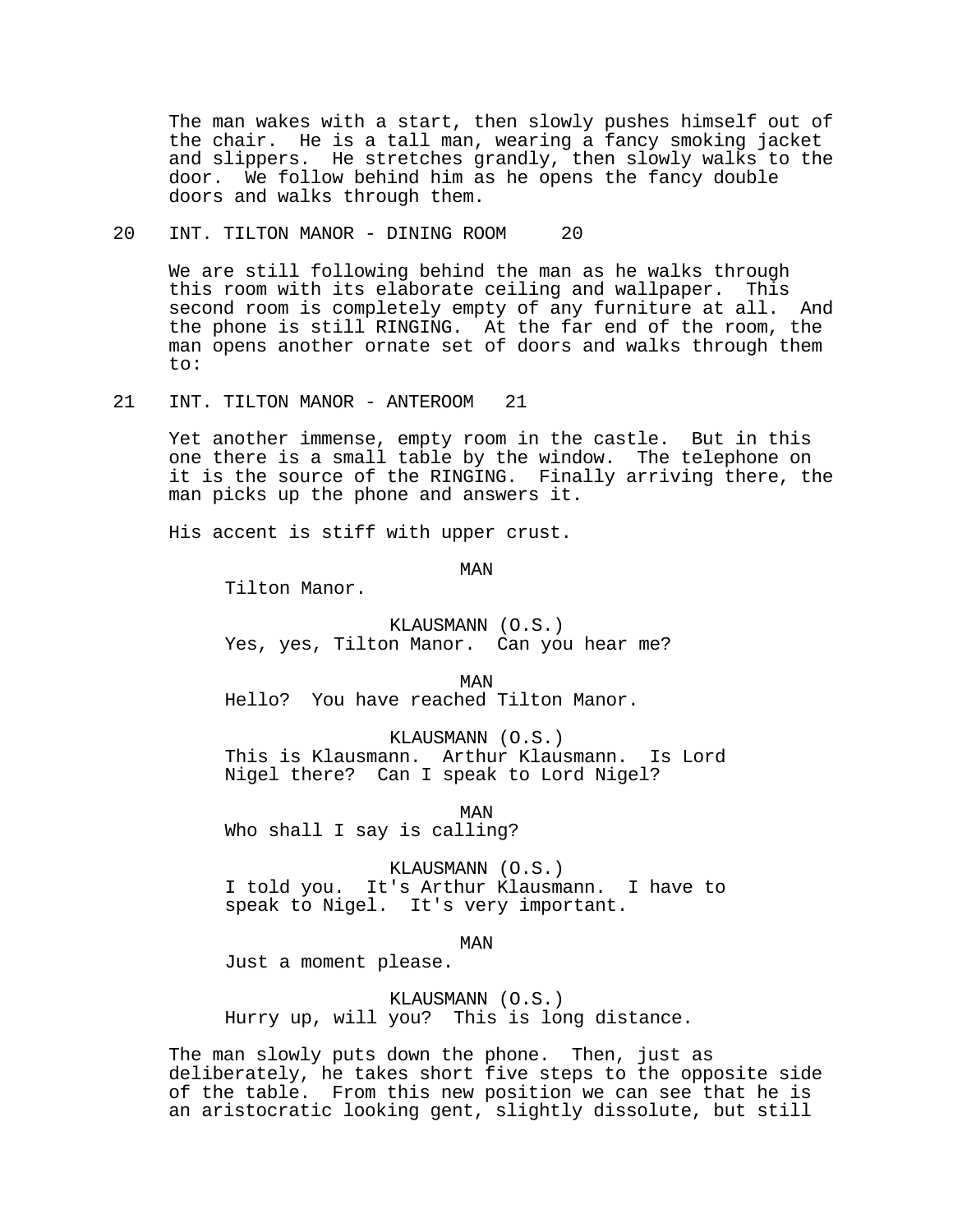trying to maintain an air of nobility, even when alone.

From the far side of the table, he picks up the phone again.

NIGEL

Lord Tilton speaking.

KLAUSMANN (O.S.) Nigel, is that you? Can you hear me? It's Klausmann. We've got a problem.

NIGEL Oh, hello Arthur. How is everything?

# KLAUSMANN (O.S.)

Falling apart, that's how! Listen, Nigel, you'd better get over here right away. Take the next plane. And bring all the documents with you.

# NIGEL

You want ME to come over THERE? So soon? Arthur, I'm not sure that my humble abode can spare me on such short notice.

# KLAUSMANN (O.S.)

You can kiss your abode goodbye, pal, if you don't get your ass over here. Something went wrong with the shipment. Dykstra's disappeared!

### NIGEL

### (waking up)

Good God! And the painting? What happened to it? Did he take it?

# KLAUSMANN (O.S.)

No. But we're going to have to get it back from the authorities.

#### NIGEL.

(the accent going flat) AUTHORITIES?? Good heavens, man. What have you gotten us caught up in? You said there'd be no problems. That it was fool-proof. What about Barlowe's?

# KLAUSMANN

Never mind that. I'll deal with Barlowe's. You just get over here on the next plane. And bring EVERYTHING with you.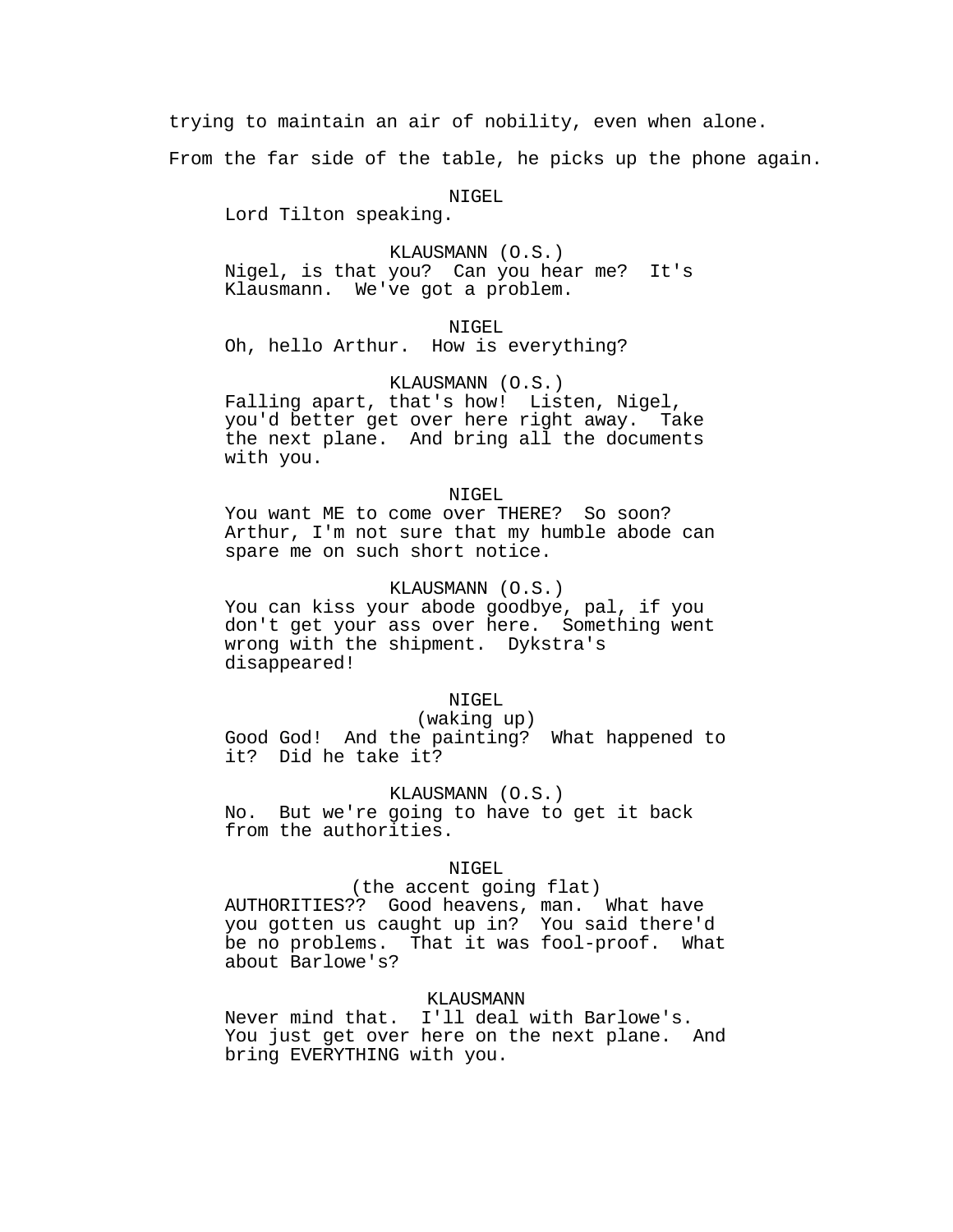# 22 EXT. BARLOWE'S AUCTION HOUSE - DAY 22

A cab pulls up in front of the handsome awning at the entrance to Barlowe's Auction House. Klausmann, still in a nervous snit, emerges from the cab and races in through the glass doors. He's trying to tug his rumpled suit into line at the same time.

# 23 INT. BARLOWE'S AUCTION HOUSE - BETANCOURT OFFICE 23

Philip Betancourt, the CEO of Barlowe's Auction House, nattily dressed and smug, is sitting at his Louis XIV desk smoking a cigar and CHATTING on the phone. His huge office is filled with elaborate statues, antiques, and paintings. When Klausmann arrives, Betancourt shakes his cigar at him, motioning for him to wait.

Klausmann, still trying to calm himself, starts to take a seat in a highly embellished chair at the far end of the room, but Betancourt waves at him to stop.

### BETANCOURT

(getting off the phone) Not there. That's not a chair, that's an antique. Over here.

He points to another chair, which looks pretty much like the first one.

#### KLAUSMANN

#### (sitting)

Nice to see you again, Philip. Looks like everything's as crazy as ever. How's the wife?

#### BETANCOURT

The wife? You want to know about my wife? That's what people ask when something's wrong, Klausmann. Something's wrong. What's wrong?

#### KLAUSMANN

No, nothing. Nothing. We're moving right There's just a little delay, that's all.

#### **BETANCOURT**

What delay? Is it the painting? Something's happened to the painting, hasn't it. What is it? Don't you have it?

### KLAUSMANN

Don't be ridiculous. Of course I have it. There's just going to be a delay. A few days at most. It's no big deal.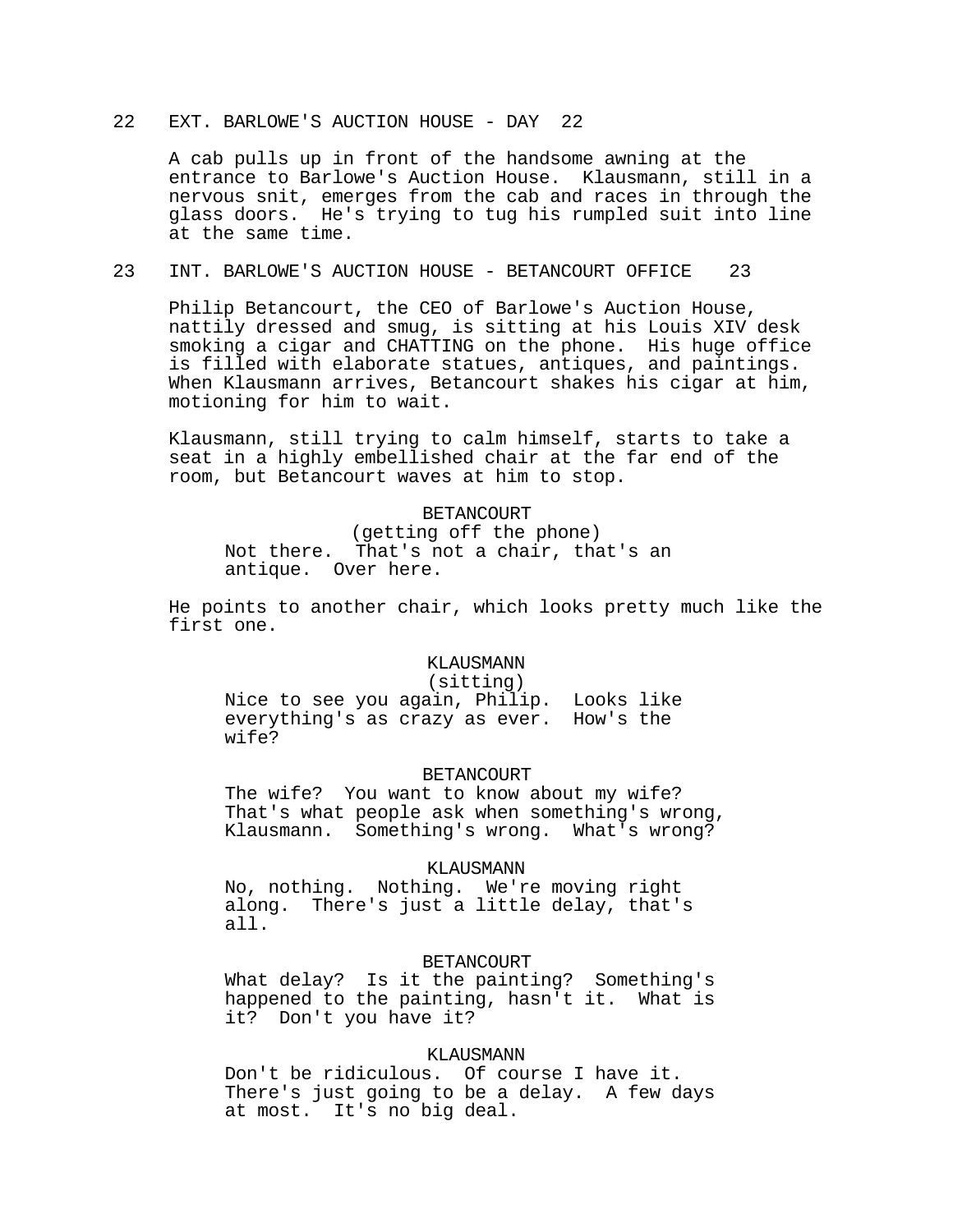# BETANCOURT

No big deal? That's exactly what people say when it's a big deal. What's the big deal? Where is the painting?

## KLAUSMANN

It's just been held up in shipment. A couple of days. I came over to tell you not to worry.

#### BETANCOURT

Because there IS something to worry about. Right? Tell me I'm wrong. There's something to worry about, right?

### KLAUSMANN

Not at all. Forty-eight hours. I'll call you the day after tomorrow. We'll be all set.

#### BETANCOURT

Listen to me, Klausmann. Forget the money. Forget everything else. You know why this deal has to work out?

 (lowering his voice) Because the fate of this entire auction house is resting on it, that's why. I've ALREADY got investors on line. Don't louse this up, Klausmann. If Barlowe's goes down on this deal, I go down. And if I go down, I take YOU with me. By the throat. Understand?

# KLAUSMANN

# (mopping)

One day, we're talking. Maximum. I'll call you tomorrow. There's really no problem.

# DISSOLVE TO:

24 INT. VAN DER VEER STUDIO - OUTER STAIRWAY - DAY 24

VAN DER VEER is struggling up the stairs, carrying the painting he bought. It is wrapped in newspaper. Meanwhile the landlady, a screechy old woman in a housecoat, is SHOUTING at him from the bottom of the stairs.

LANDLADY ...et les odours. Et les fumes. C'est impossible. Je suis mal a la tete tout les temps....

VAN DER VEER Yes, yes. Go back into your warren, madame, and finish nibbling your cheese.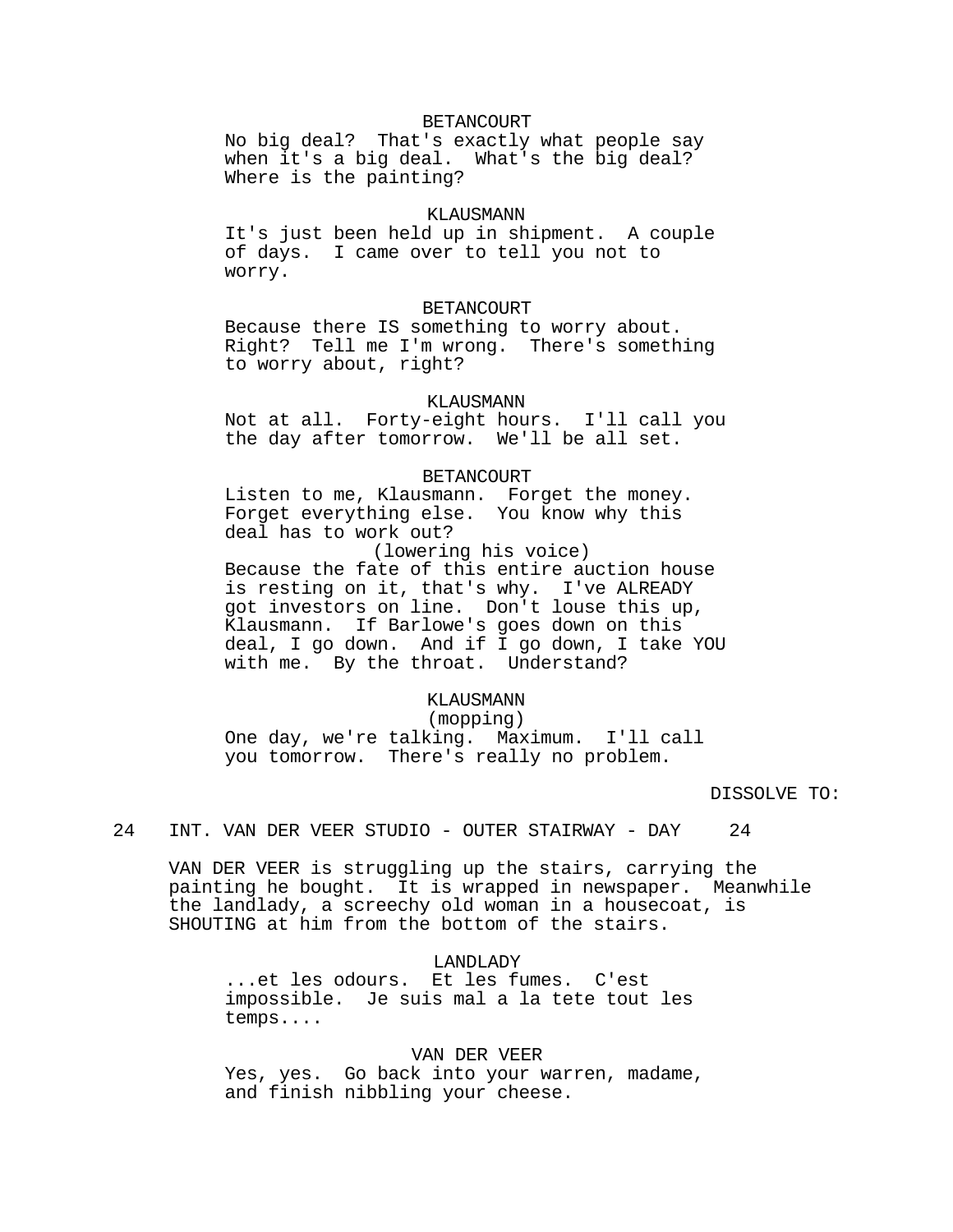#### LANDLADY

...et aussi tout les otres. Il faut que vous depart. Immediatement. Ca tout, c'est finit!

VAN DER VEER Like the chattering of little voles. You wouldn't know a great painting if someone squashed you with it.

# 25 INT. VAN DER VEER STUDIO - INSIDE 25

Unlocking a padlock on the door, Van Der Veer enters his studio and sets the painting on an easel. The studio is a cross between a bohemian garret and a mad scientist's lab. Brushes and paint pots share the space with beakers and bizarre electric lamps.

Van Der Veer puts on a loud opera score to drown out the landlady who is still SHOUTING from the hallway. Then he pulls on a soiled lab coat and sits himself on a stool in front of the painting.

He rips the newspaper from the canvas and, putting on a weird pair of binocular glasses, begins to examine the painting in minute detail.

DISSOLVE TO:

#### 26 INT. POLLACK OFFICE - DAY 26

As Jack arrives, the receptionist tells him of a series of messages from Arthur Klausmann, all from that morning. Carla is already waiting for him in his office. She is sitting behind his desk and typing into his small laptop computer.

CARLA

This speech is good. But you need another hook. They won't approve it this way.

JACK

Why not? The new CEO is a corporate raider. HE'LL love it.

CARLA

Comparing the new head of the Royal Atlantic Fleet to Columbus is a little much.

**JACK** 

Come on. A guy named Colon accidentally lands in the Bahamas thinking it's China, gives everyone smallpox, and all anybody remembers about it is that Columbus discovered America. It's pure PR.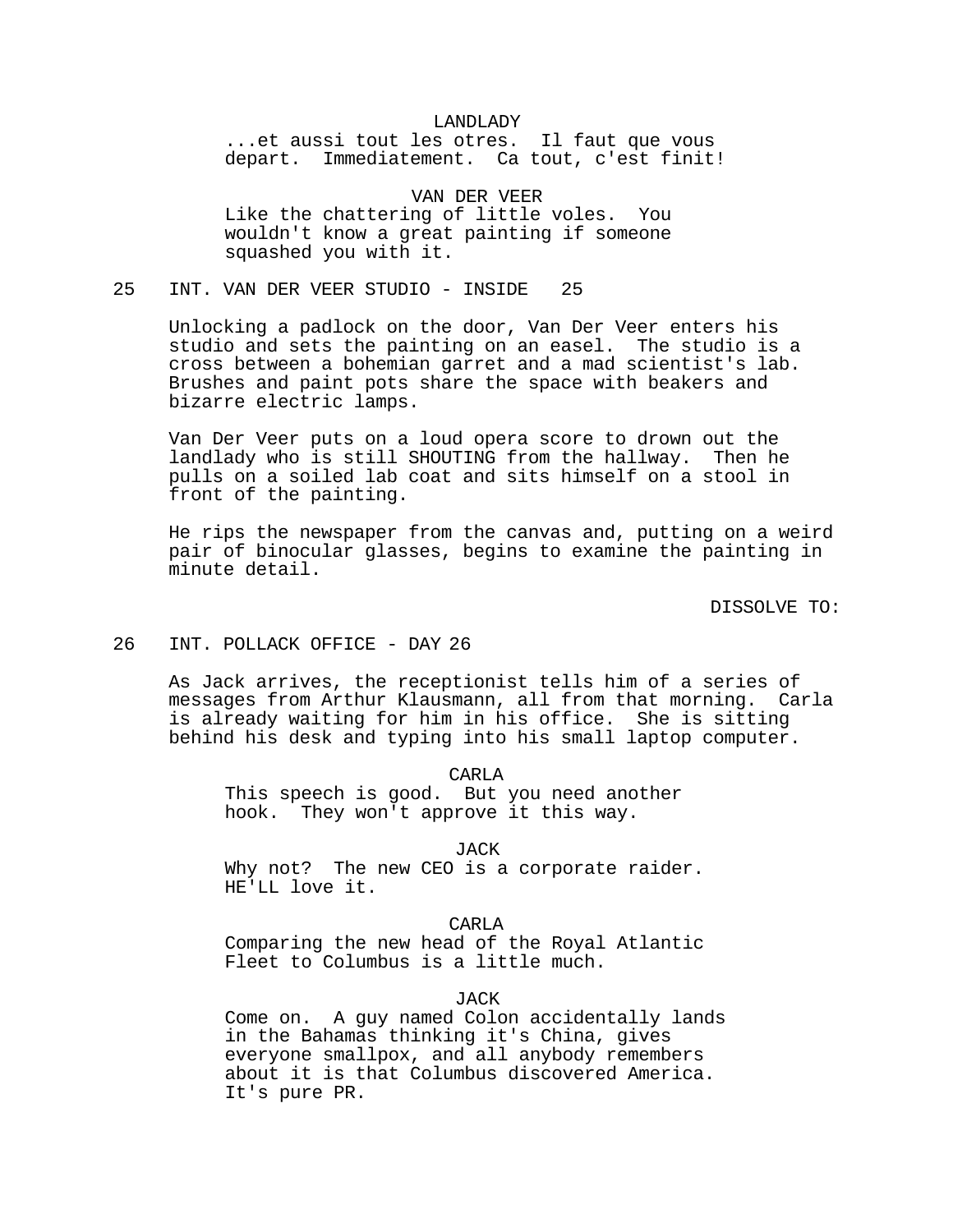# CARLA

(getting up) Why don't you start on the press releases, then come back to this. Meanwhile, I'll call the stations. What about this Dykstra affair?

JACK

Still missing. Peter'll hold off calling the cops. But he can't do it forever.

# CARLA

No leads at all?

Hanging his jacket up, Jack walks over to the window which looks out onto the pier below, and a small patch of the Hudson River adjacent to the building.

There's a man - an OLD SALT in an orange fishing hat sitting at the edge of the dock holding a fishing pole.

JACK Jesus. You think they actually catch anything down there? Besides typhus, I mean.

CARLA What are you going to do? About Dykstra.

### JACK

Keep looking, I guess. There's something funny about that painting though. Do you know any art experts?

CARLA

My daughter's in the art department at Columbia. I'll ask her. (leaving) But don't spend too much time on it. Just find the mystery man so we can forget about him.

27 EXT. COLUMBIA UNIVERSITY - MAIN CAMPUS - DAY 27

From above we see Jack walking across the enormous campus. He seems lost in the crowd. He stops one of the students to ask for directions. He is pointed to a building at the rear of the campus called Dodge Hall.

28 INT. COLUMBIA UNIVERSITY - DODGE HALL 28

We're inside an art studio, filled with students doing charcoal drawings on large pads. We see Jack walk past the door. He stops abruptly, as though lassoed, looks into the studio, then enters. He seems mesmerized by the subject that the students are drawing from.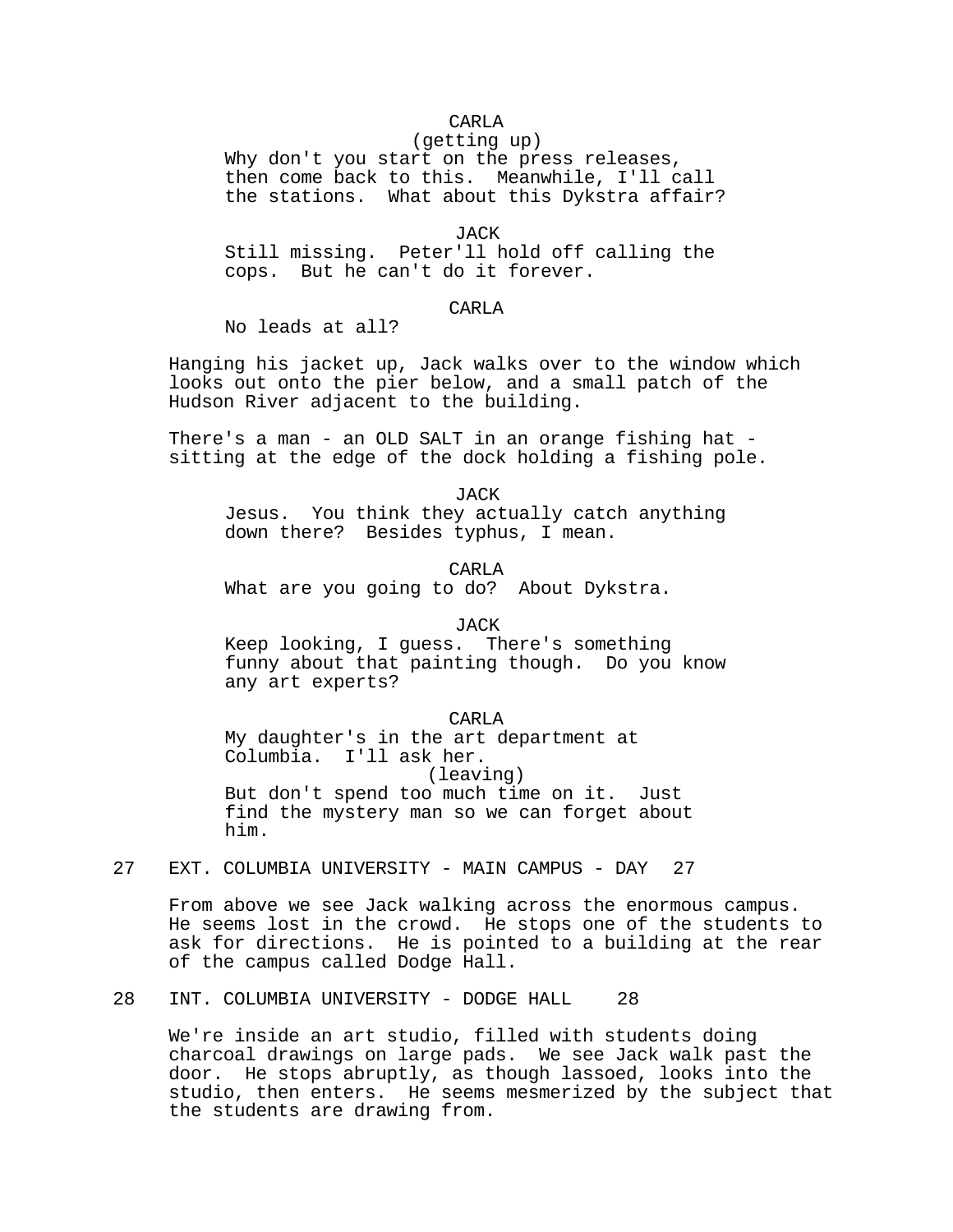His trance is broken when the instructor comes over to talk to him.

#### INSTRUCTOR

Can I help you?

# JACK (still entranced)

No.

**INSTRUCTOR** Say, are you a student or a pervert?

From a new angle we can now see that the subject of the drawings is a voluptuous nude woman sitting on a stool.

JACK

(coming out of it) Me? Oh. Neither. I'm just looking...

# INSTRUCTOR

Yes, but what are you seeing? Volumes in space with complex tonal relationships...or a huge pair of tits?

JACK

No...I mean...I'm looking FOR someone. Professor Harry Gordon.

#### INSTRUCTOR

That's Art History. This is Fine Arts. Third floor. But watch yourself. Art History is full of dirty pictures.

29 INT. COLUMBIA UNIVERSITY - DODGE HALL 29

Walking into one of the lecture halls, Jack sees an old bookish professor type talking to an attractive young co-ed. When the woman has left, Jack approaches the man.

**JACK** How do you do? I'm Jack Pollack.

# MAN

Nice to meet you.

JACK

My secretary called...

MAN That's nice. What did she say?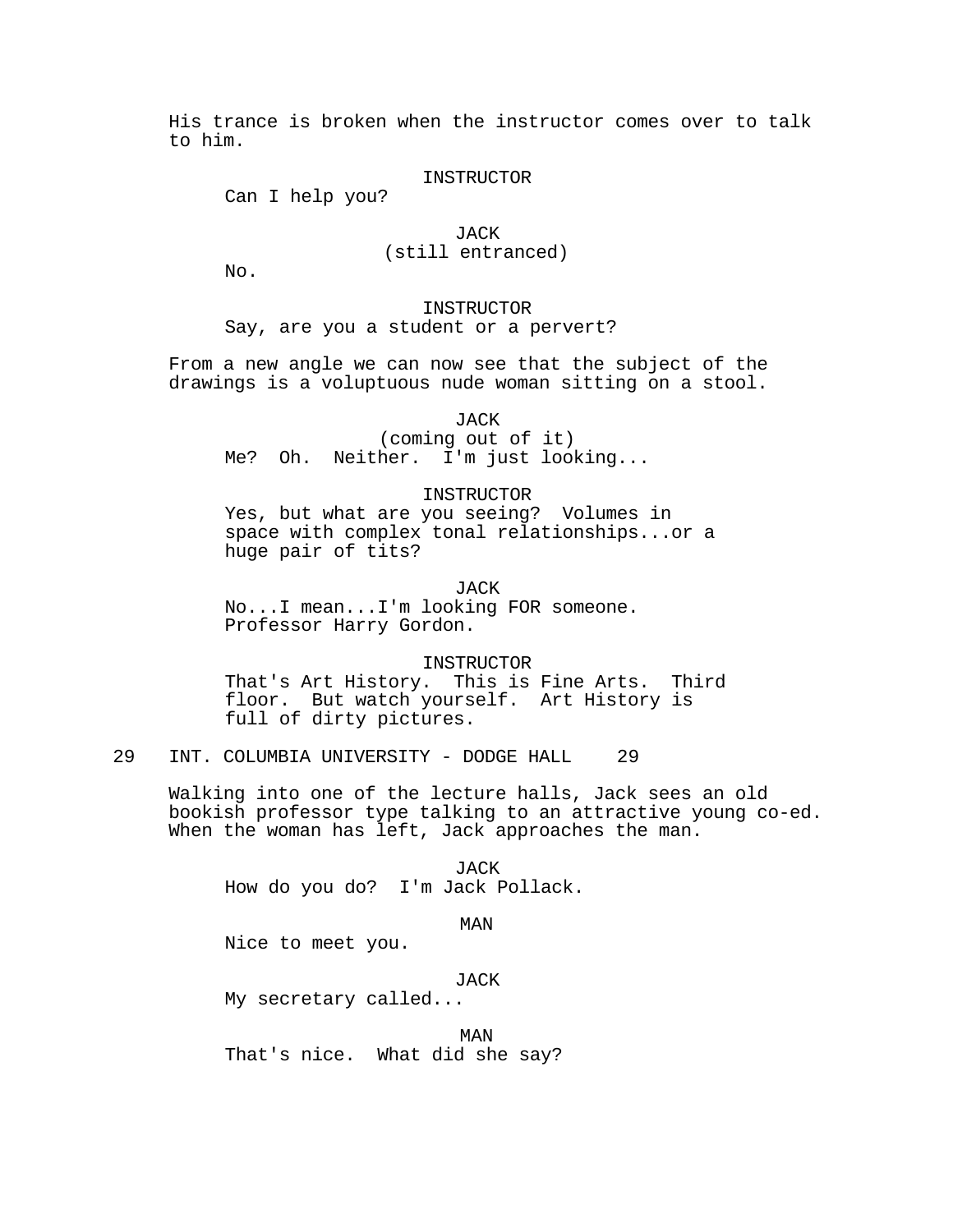**JACK** 

That it was okay to come down and see you. Is there somewhere private we can talk?

MAN I guess so. About what?

**JACK** A painting. I need an opinion.

MAN

Why not form one?

**JACK** I have. But I need a professional opinion.

MAN How about a professor then?

JACK That's why I came to see you. To get your opinion. As a professor, I mean.

MAN That would be silly, since I'm not.

**JACK** Aren't you Professor Harry Gordon?

MAN

Not at all. Professor Gordon's over there.

The man indicates an office across the hall. As Jack leaves, the man shouts after him.

MAN Nice talking to you. Hope you get a good opinion.

30 INT. COLUMBIA UNIVERSITY - DODGE HALL 30

Jack enters a proper university office, with wood wainscoting and lined with bookshelves. There is no one sitting behind the central desk, no one anywhere. One of the doors behind the desk has the name GORDON printed on it. As Jack approaches the door, we can hear the PULSE of rocking rock 'n roll.

The door is slightly ajar. And the closer Jack gets, the louder the music BLARES. He can't see anyone through the crack, so he gently pushes the door open.

Now the music is really THUMPING. Jack looks in and falls instantly in love with what he sees.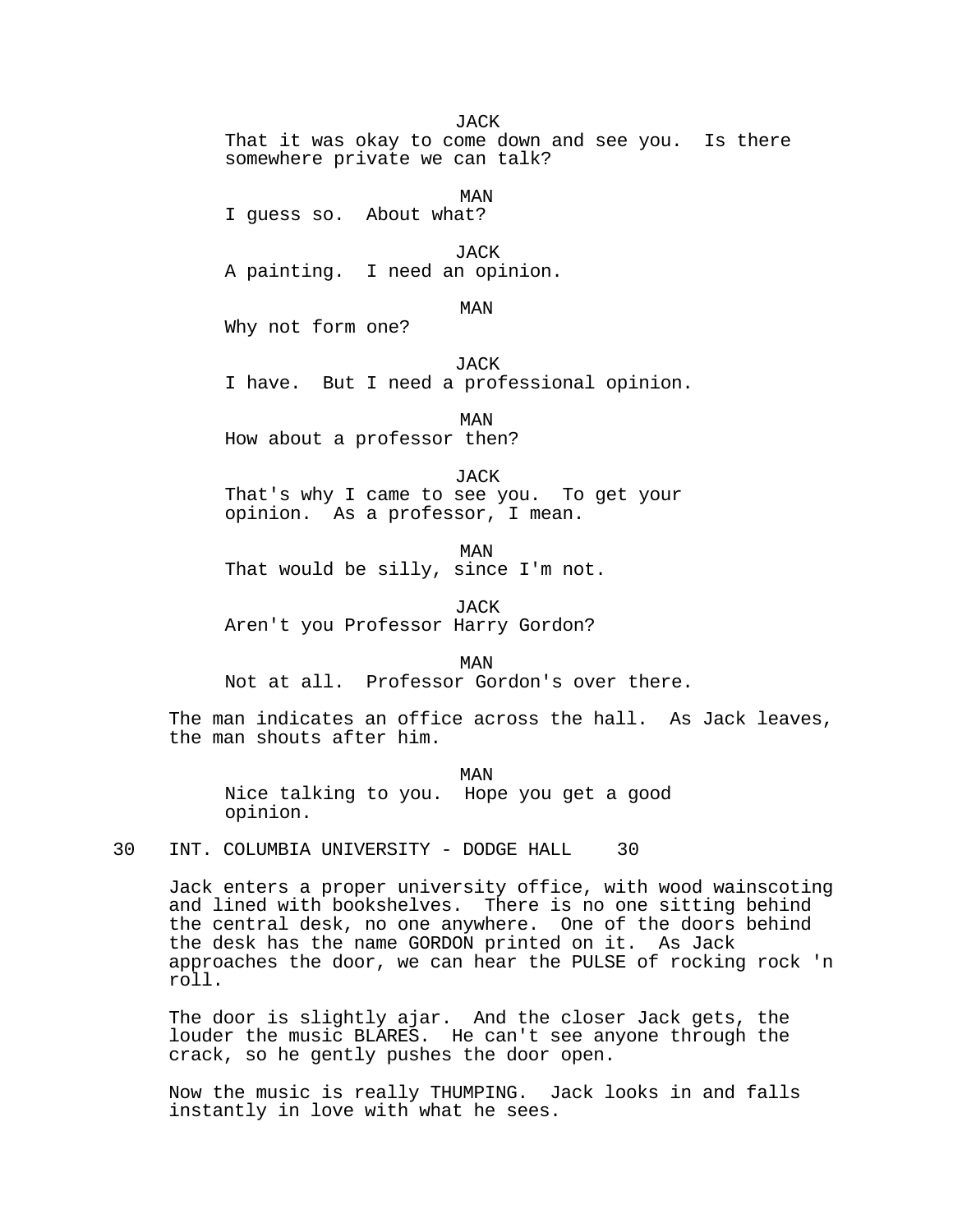In the middle of the room is a pretty, young woman, the same one Jack saw earlier in the lecture hall. She's dressed very conservatively but has now hiked her long skirt up and is BOGEYING like mad to the music. She's facing away from him and doesn't notice him at all. Jack has to SHOUT `hello' three times before she hears.

Turning around, we see that she has a lovely, sweet face, its beauty muffled by her traditional outfit and surroundings.

Mortified, she tugs down her skirt, adjusts her hair, straightens her blouse, and tries, rather poorly, to look cool and professorial.

JACK Sorry to interrupt. I was looking for Professor Gordon.

HARRY

(shaking his hand stiffly) Professor Gordon. Yes, that's me. Professor Harriet Gordon. You can call me Harry. I don't usually...you know...

JACK

No, it's nice to see someone. Um...my name is Jack Pollack. My secretary called you about an appointment.

HARRY

Oh yes, Mr. Pollack. From the Port Authority.

JACK

Well actually, I work for a public relations firm that works for the Port Authority. They deal with all the boats, cars and planes and we make sure people like them for it.

Harry, who has taken a seat with monumental calmness, notices that her blouse is slightly open and leaps to adjust it.

JACK

We're looking for an art expert to give us an opinion on something.

HARRY I don't know if I can help you, Mr. Pollack. Art is a pretty big field. What exactly do you need an opinion on?

JACK

Jack.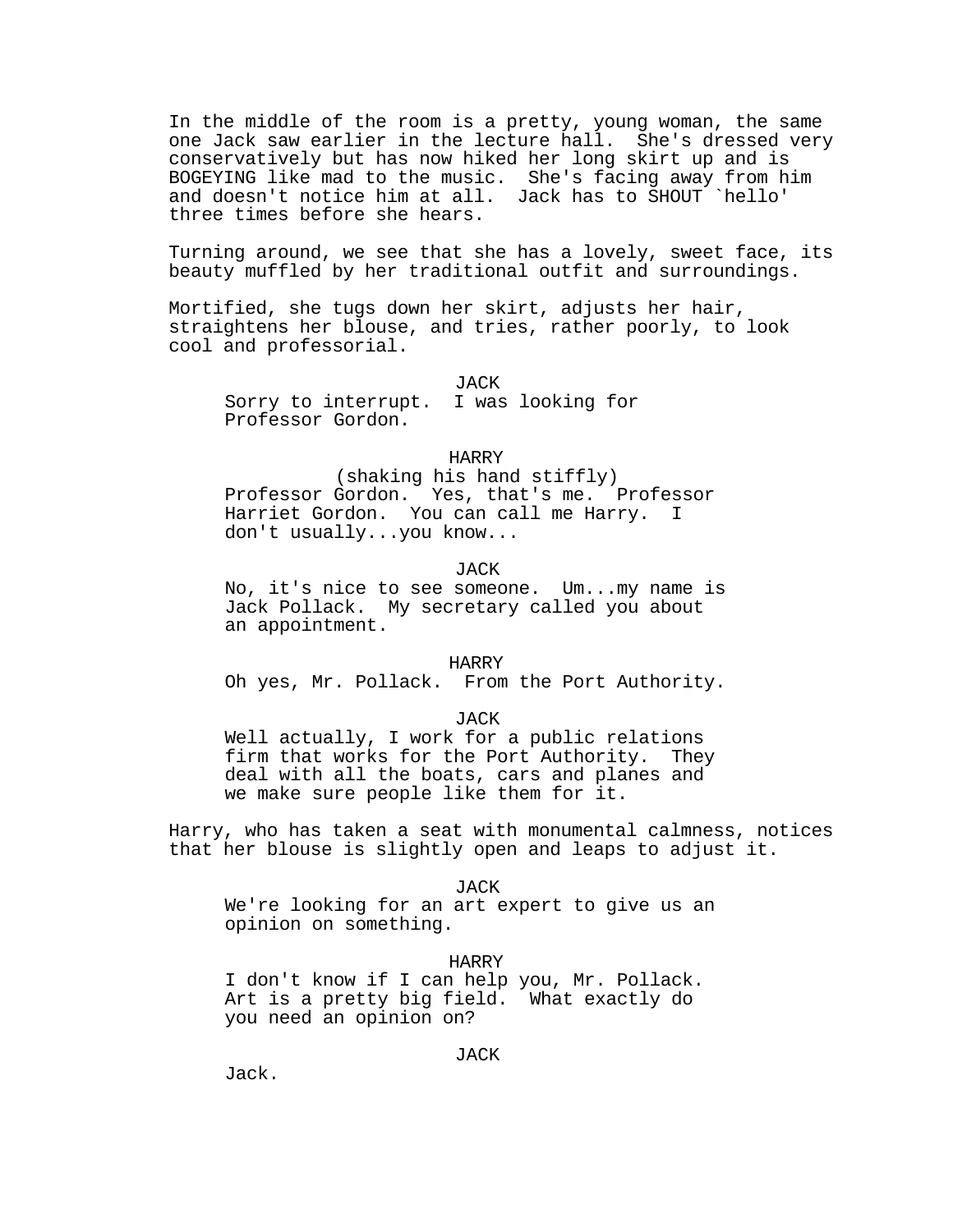### HARRY

You need an opinion on Jack?

JACK No...on a painting. Someone thinks it's very valuable. But I don't.

#### HARRY

What kind of painting?

# JACK

Dog.

# HARRY

Modern?

#### JACK

I think so.

HARRY Doesn't sound valuable. Maybe it just has sentimental value to this person.

### JACK

I'd still wish you'd come down and look at it.

# HARRY

My area is really Impressionism. Monet, Van Gogh, you know. I'm not sure I can be much help.

# JACK

Anything would help. Your opinion's a lot better than mine.

#### HARRY

Is this official Port Authority business? I have a consulting fee, you know.

JACK It's unofficial. But I'd really love you. To take a look at it, I mean.

# HARRY

(after a lingering moment) All right, I'll do it.

# JACK

Great! We're down at Pier 81 on the West Side. That's where the painting is.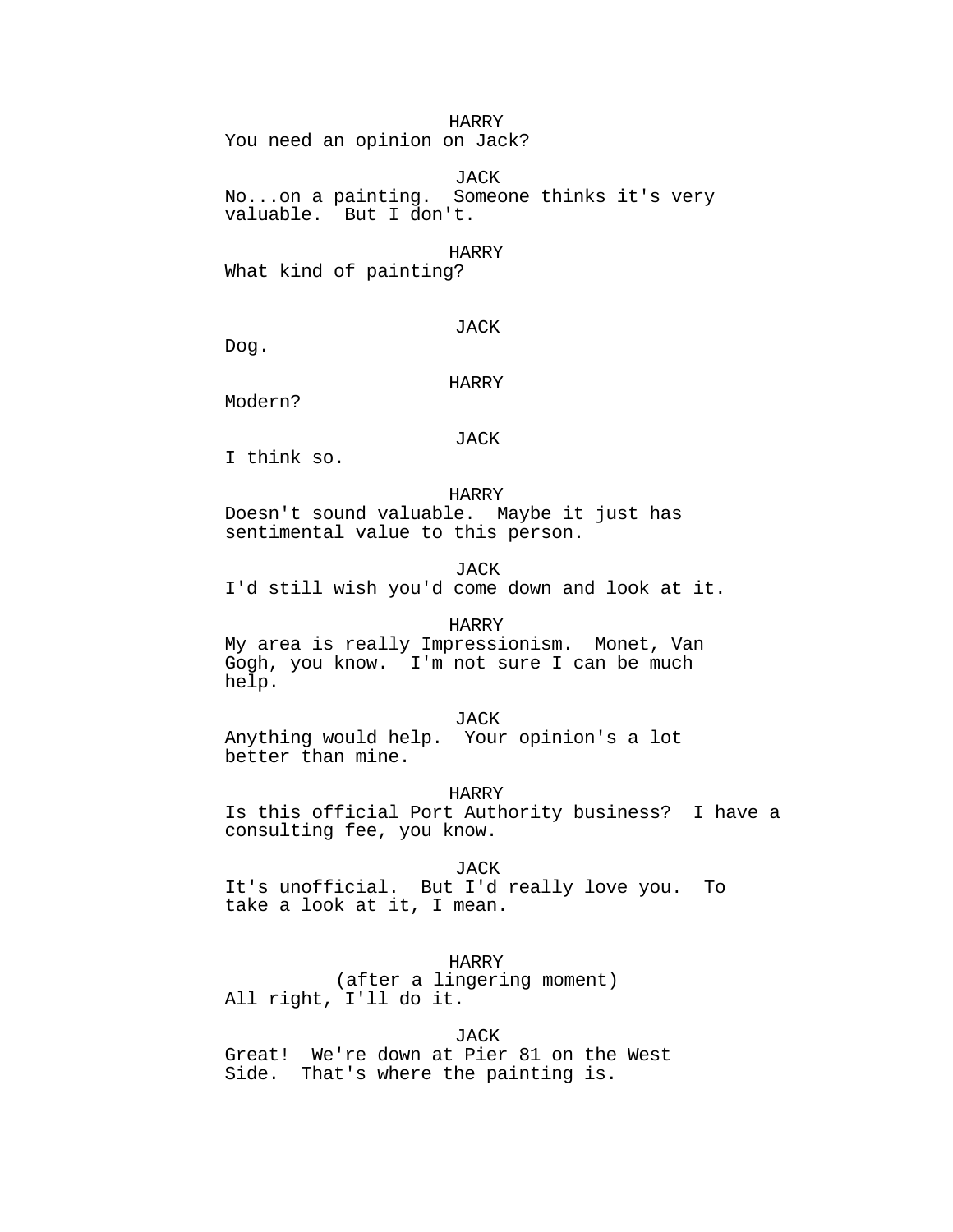#### HARRY

I have to be at the Morgan Library tomorrow. There's a show down there I helped set up. Why don't you meet me there, Mr. Pollack. Then we can go look at your dog.

### JACK

Jack.

32 INT. HEATHROW AIRPORT - TICKET COUNTER - DAY 32

Lord Nigel, full of his own elevated status in life, is arguing with a lowly ticketing clerk at the airline counter.

NIGEL

It's LORD Nigel. And I must get to New York right away.

CLERK

I'm sorry sir. But you'll still have to wait with the other passengers to see if there are any cancellations.

### LORD NIGEL

We are talking about the House of Lords, young man. Not the House of Pancakes.

# CLERK

I understand that, sir. But you'll still have to wait.

#### LORD NIGEL

Can't you BUMP someone? Bump! Isn't that what you people do? One of those obnoxious teenagers perhaps.

# CLERK

No sir, we can't.

LORD NIGEL Well isn't there some sort of `royal privilege' or something?

CLERK

Yes there is, sir.

# NIGEL

Well then?

# CLERK

But it's only for the Queen and members of the royal family. And only for horse drawn coaches travelling in the gloom of night.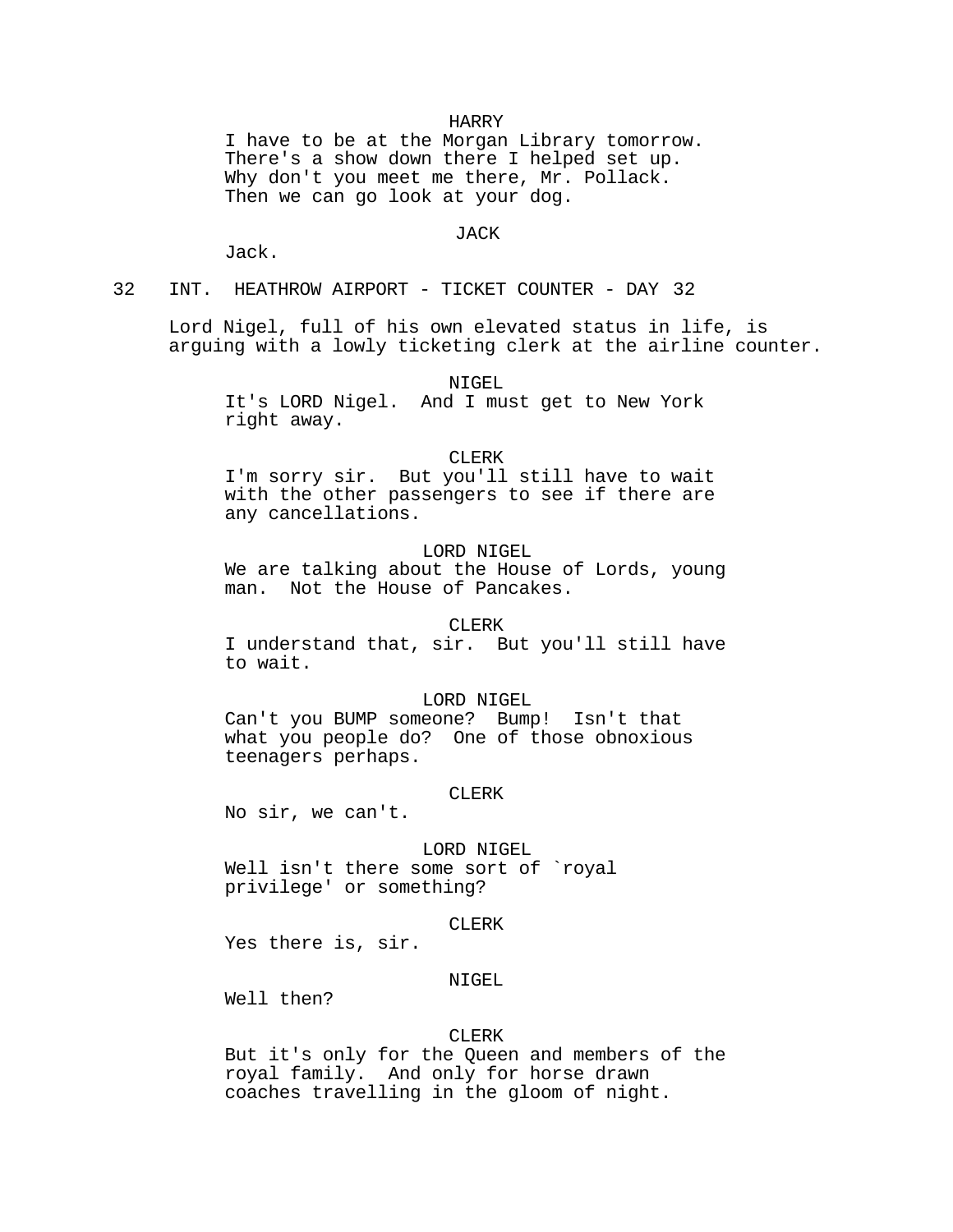# LORD NIGEL Fine. Then I shall wait over there with the rabble and hope they don't turn on me.

Walking away, Nigel runs his fingers through his hair, and looks at his reflection in the glass of an advertising poster. It's an ad for a toothpaste showing the Mona Lisa with a huge, gap-toothed grin. The slogan says: Because a smile is your greatest asset.

33 EXT. MORGAN LIBRARY - TAXICAB - DAY 33

Checking his appearance in the window reflection and then running his fingers though his hair, Jack pays the cabbie and heads inside the library.

# 34 INT. MORGAN LIBRARY 34

Jack walks into the main room of the library under a banner that announces the name of show in progress. The banner says: Vincent Van Gogh: Letters From Provence. The letters are displayed throughout the room either on the walls in glass frames, or in free-standing plexiglass displays that allow both sides of the paper to be seen.

From the crowd of visitors Jack easily picks out Harry, who looks less formal and even more appealing today.

Harry is intently studying one of the letters as Jack studies her in more detail too. He moves next to her on the same side of the frame. From this angle, in addition to the letter, they can also see each other in the reflection.

JACK

Absolutely lovely.

# HARRY

Isn't it? I love letters and diaries. They're so personal. Intimate.

JACK

Intimate is very nice. It's so...intimate.

HARRY

And especially a handwritten letter to someone. Such a private way of communicating. It's very...I don't know...

JACK

It's very sensual.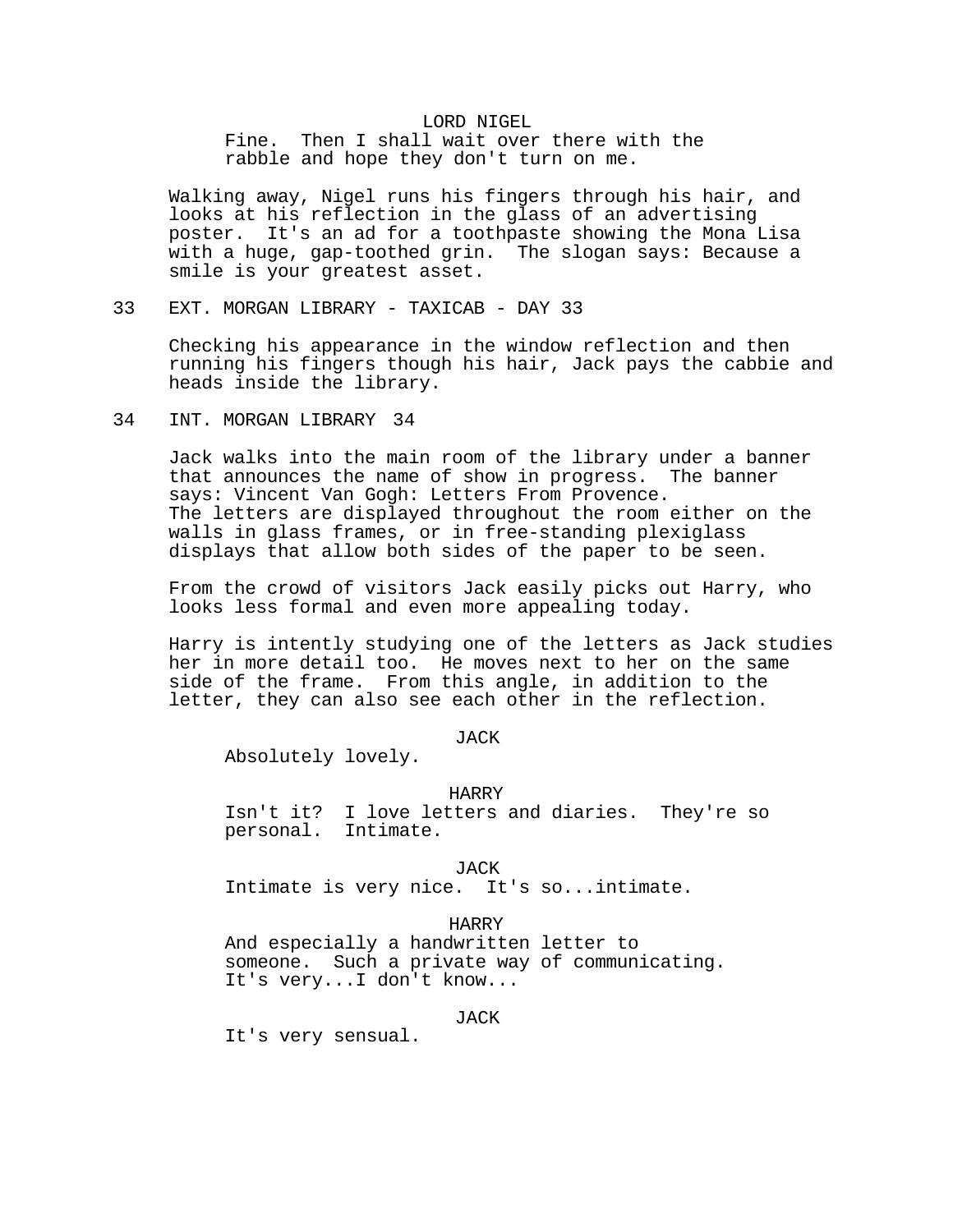### HARRY

That's right. That's what it is. You can almost feel his hand slowly moving over it. And the touch of the pen, the texture of the paper. The smell.

### JACK

What kind of perfume is that?

# HARRY

I think that's just the plexiglass.

Harry suddenly notices that Jack is staring directly at her. She's caught up in it for a moment, then tries to get back on track.

### HARRY

Van Gogh wrote all these letters to his brother Theo. He wrote all the time. Complaints, despairs, hopes, requests for money. All illustrated with his little drawings. It's a real glimpse into his private world.

JACK

And you set up this whole show?

#### HARRY

No, I was just a consultant. I helped them authenticate this letter. It was only discovered last year. Van Gogh even mentions a few paintings that have never been found. Exciting, isn't it?

#### JACK

Very.

# 35 INT. MORGAN LIBRARY - MOVING SHOT 35

Harry continues to stroll around the displays, with Jack in close pursuit. Try as she may, Harry can't avoid the magnetism between them, which causes them to collide gently a number of times.

JACK To tell you the truth, I never could figure out the big deal about Van Gogh.

# HARRY

It's color. He discovered ways of showing the effects of light using color.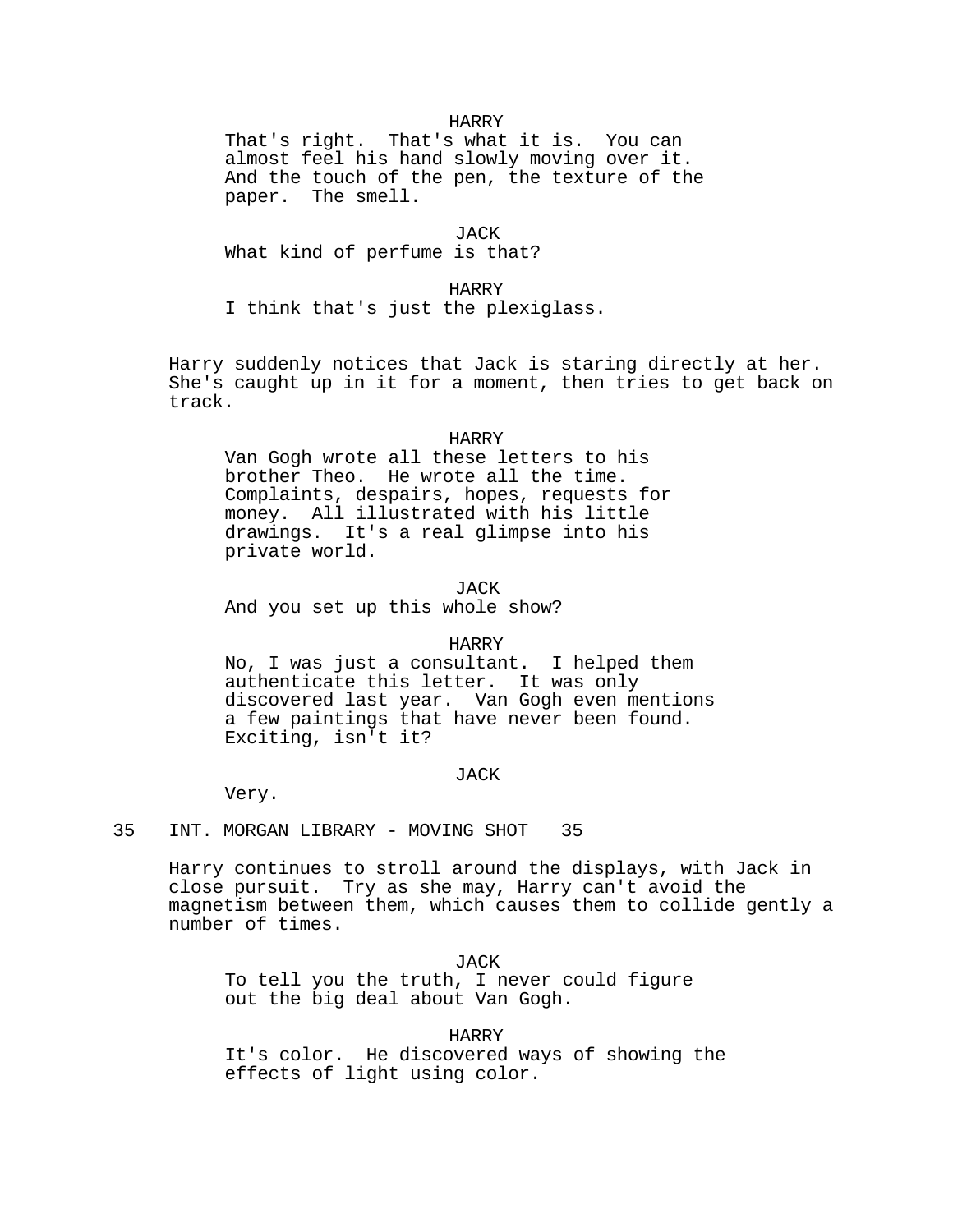**JACK** 

Didn't all of them do that? Cezanne and the others?

HARRY

Yes. That was part of the whole Impressionist revolution.

JACK

But it was a Van Gogh that sold for fiftythree million dollars a few years ago, wasn't it?

HARRY

Fifty-three...point nine. Irises.

JACK So what makes him better than anyone else?

HARRY Not better, just more valuable. The art has nothing to do with the price. That's just a market. Like stocks.

Jack gently pushes a curl of hair away from her lips as she continues to talk.

HARRY (distracted by the move) People...people get into a buying frenzy.

JACK I can see getting into a frenzy over something.

HARRY (playing along) Can you indeed, Mr. Pollack?

JACK Sure. If you want something bad enough.

HARRY

And what exactly DO you want?

JACK

Me? I'm just trying to find someone.

HARRY

And are you having any luck?

JACK

I really can't say yet. I have this feeling that it might work out. What about you?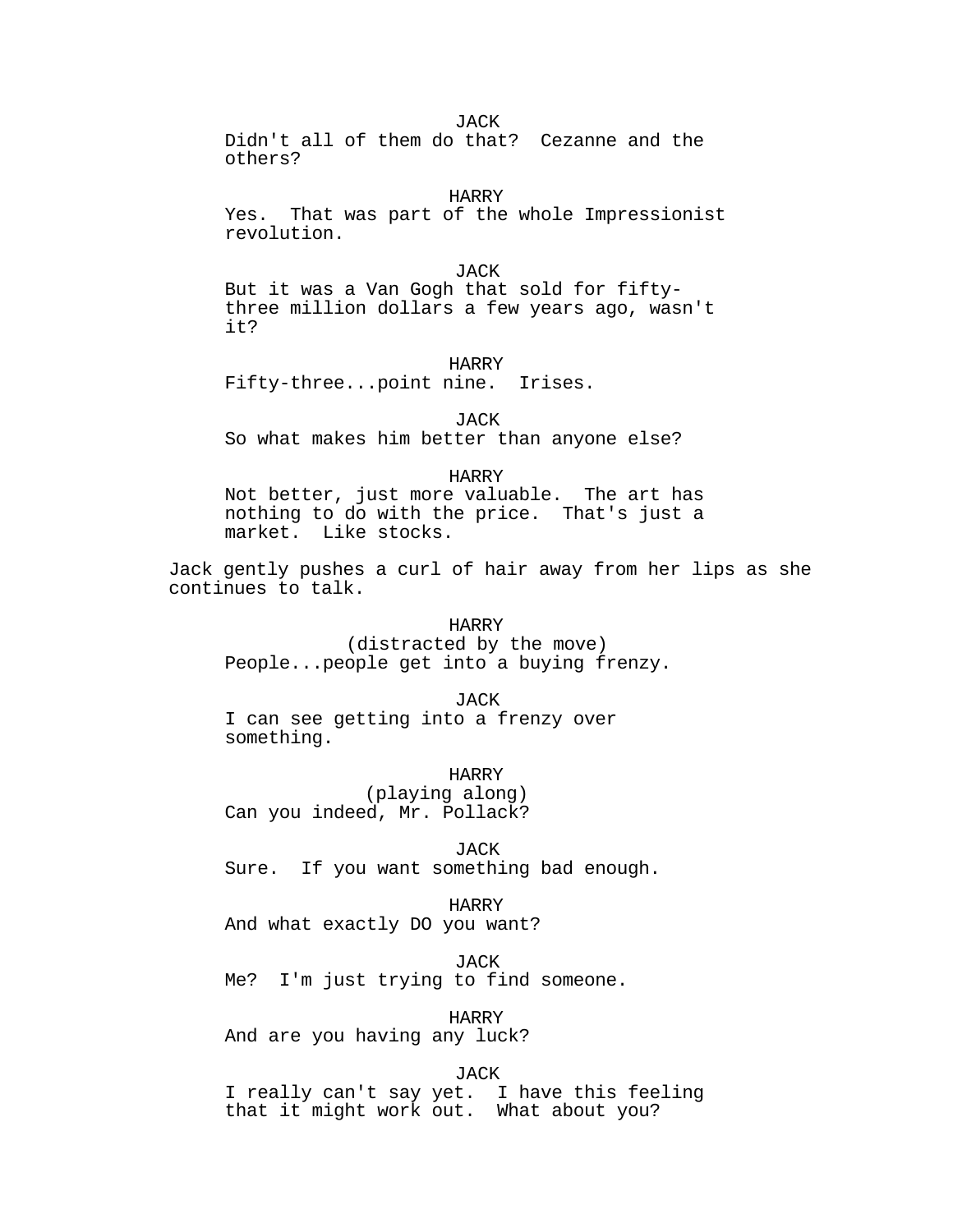HARRY

But I'm not lost.

JACK

I mean, what do YOU want?

HARRY The same thing any girl in my position wants. (leaning in closely) Tenure.

36 INT. CARLA OFFICE - DAY 36

Carla's office down the hall from Jack's is set up just like Jack's, with a desk, a plant, a poster and a chair. Art and Nigel are there, hovering over her as she studies a document they have handed to her.

ART You see? It belongs to Lord Tilton. (pointing to the paper) It says so right there on the sales slip.

CARLA

It seems like an awful fuss over such a silly painting.

ART

(aghast)

You've looked at it?

CARLA

My associate has. The Customs people had to open the package.

# NIGEL.

If you've seen it, my dear, then you know what we're dealing with. A minor painting by a trivial painter, for heavens sake. We're not exactly trying to smuggle an Old Master into the country.

ART

Ha ha ha. Oh Lord Nigel.

#### CARLA

Well it looks okay to me. But it's not my decision. All I can do is give this to the Port Authority. It's up to them what they want to do with it.

Looking out the open door of her office, Carla notices Jack and Harry arriving and walking into Jack's office down the hall.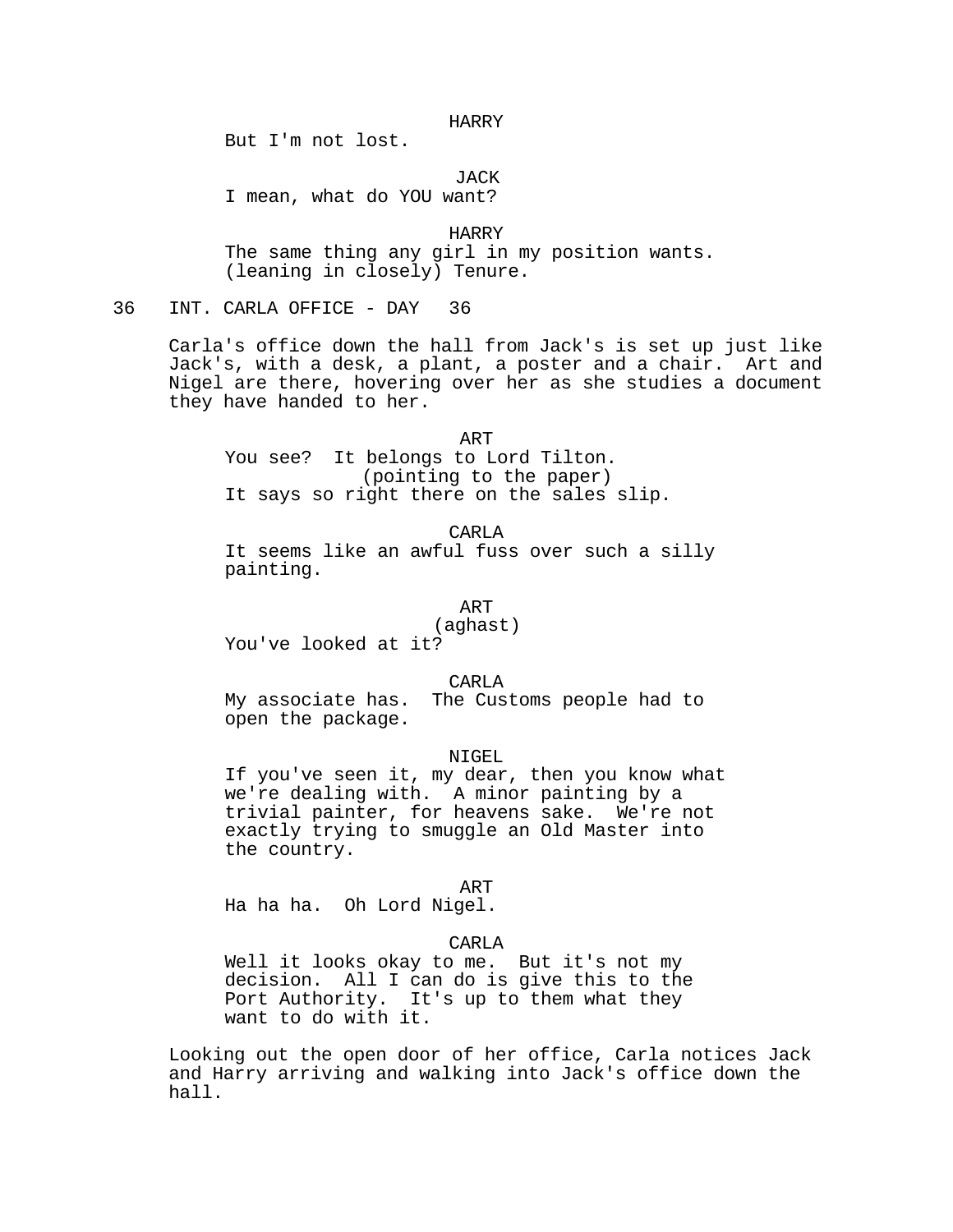# 37 INT. POLLACK OFFICE 37

Jack closes the door and leans the painting against the wall as Harry takes a seat. He carefully begins to remove the heavy brown packaging paper from it.

HARRY You sure don't generate much paperwork here.

JACK We're just using these offices while we work on a PR campaign. For the boat that's docked across the pier. The Royal Atlantic.

#### HARRY

I always wanted to go on a cruise. So romantic.

The painting, now unwrapped, is facing away from Harry, towards the wall. It is still held in a wooden frame to prevent damage. Jack slips the painting out from this frame. Then he turns it around so Harry can see it.

JACK

Da-DAH!

### HARRY

You've got to be kidding.

#### JACK

Piece of crap, right?

#### HARRY

That's a compliment. I can't believe anybody carried it all the way over here from France. You say somebody's desperate to have it? Who...Wayne Newton?

# JACK

An art dealer. Guy by the name of Arthur Klausmann.

#### HARRY

It's impossible. He's pulling your leg, Jack.

Harry notices that Jack is looking at her legs and she demurely pulls her skirt down. But as Jack turns back to the painting, she just as quietly pulls it back up again a bit.

JACK

That's what I thought. I don't know much about art, but I know crap when I see it.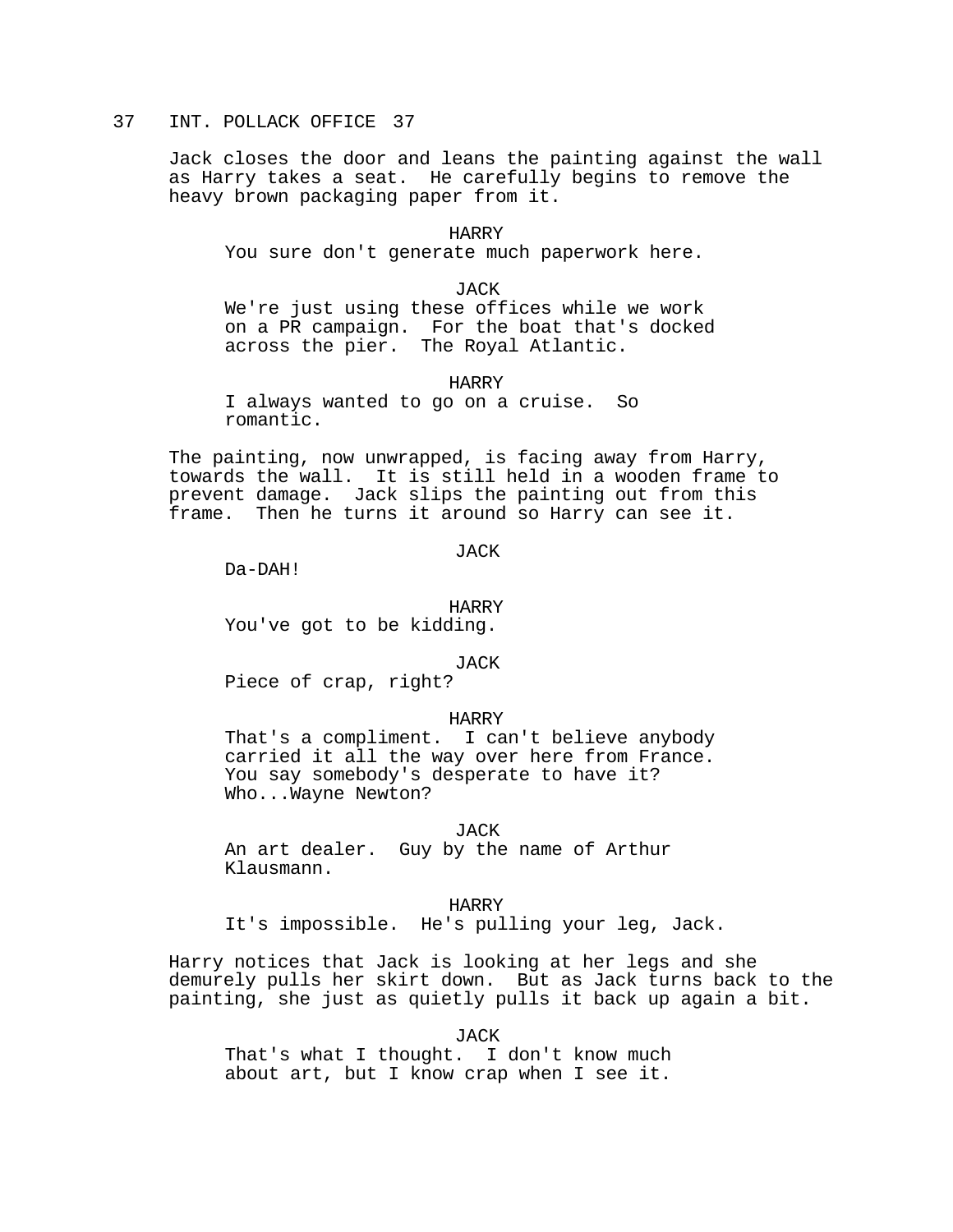# HARRY

This is connected with your missing person?

**JACK** 

A man named Roland Dykstra brought it over. He was supposed to deliver it to Klausmann, the art dealer. But he dispappeared. Now Klausmann is desperate to get it.

#### HARRY

Give it to him, Jack. And don't give it another thought. Anyone who wants this badly enough, deserves it.

As Harry gets up to leave, Jack gets the door for her.

38 INT. POLLACK OFFICE - OUTER HALLWAY 38

Jack is watching Harry lecherously as she walks down the hall to the elevator.

JACK Maybe we should discuss this further.

HARRY<br>It's garbage. What's to discuss?

# JACK

Any painting then. It doesn't matter to me. Guernica. Um...Monet's Water Lilies!

HARRY Ooh...I LOVE that painting. It's wonderful. I sometimes have lunch in front of it.

JACK

A truly wonderful painting. Which one is it again?

39 INT. POLLACK OFFICE 39

Jack goes back into his office and begins to pack up the painting again. But in a moment, Harry is back at the doorway with a puzzled look on her face.

JACK Only kidding. It's the big one with the three panels at the Museum of Modern Art.

HARRY Something strange is going on here.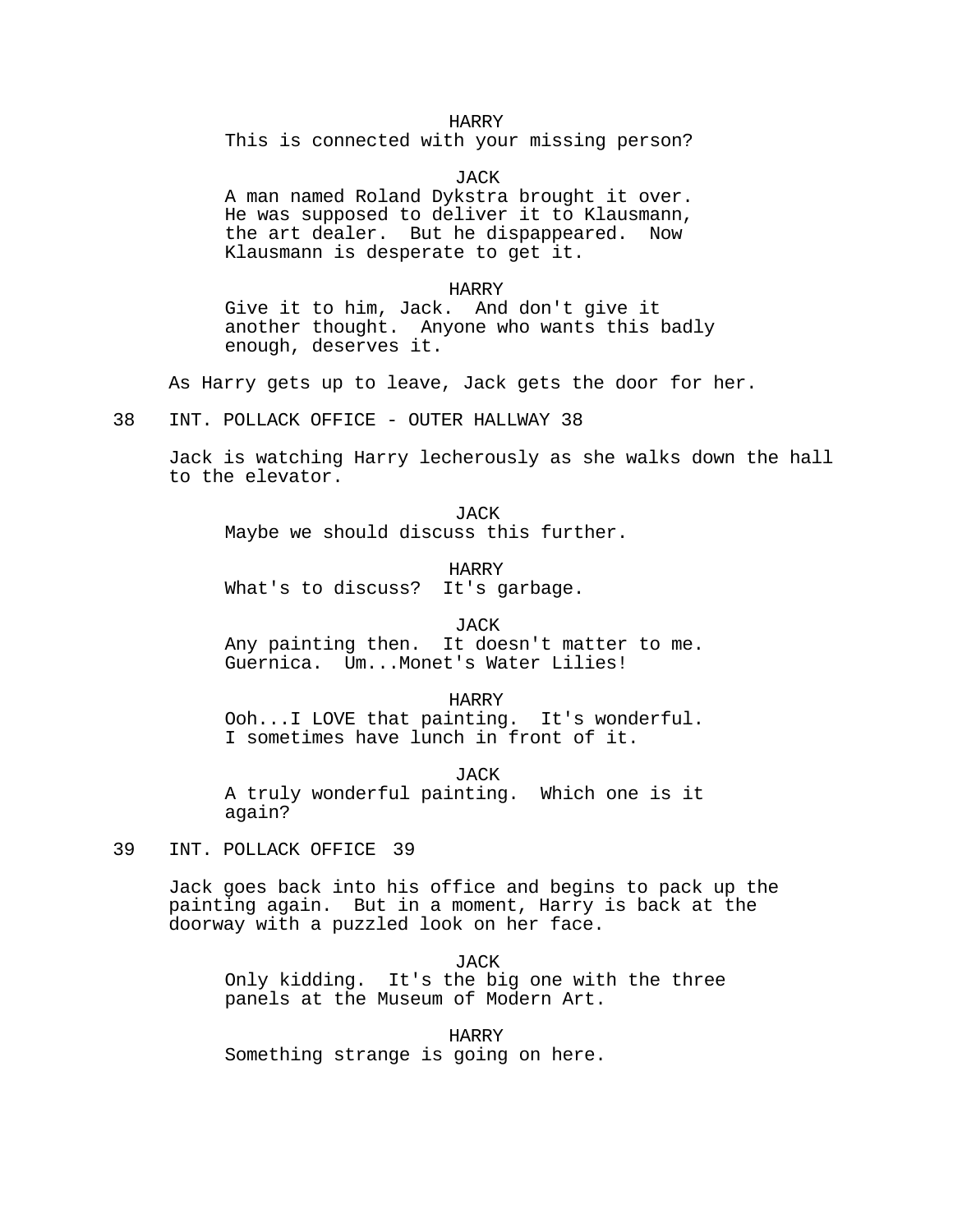**JACK** Nonsense. It's just a natural attraction between two young healthy...

HARRY

Let me see that again.

Harry is pointing to the painting. Together they hoist it up onto Jack's desk. Harry turns the painting over. The black velvet is bent around a 2" thick frame, then sealed in the back with cardboard.

Harry peels off a corner of the cardboard backing, lifts up the edge of the velvet and looks underneath.

JACK Don't bother. The Customs guys did that already.

HARRY You see this thick frame? It's unusual. They don't mount cheap paintings like this.

With Jack's help, Harry lays the painting face down on the table and pulls off the entire carboard backing. Then she folds the edges of the velvet away. Underneath is an old wooden frame on which canvas is stretched.

HARRY What were they looking for? The Customs people.

JACK Drugs. What are you looking for?

# HARRY

Art.

Harry turns the painting over and props it against the wall. The velvet is still covering the front. In one smooth move, she pulls the velvet off like a magician's curtain.

Harry stands back and gasps.

40 INT. POLLACK OFFICE - WIDER VIEW 40

From their point of view, we see the real painting that was hidden under the velvet mask. It is a picture of lilies, bursting in bold purples, reds and yellows in broad, thick brushstrokes.

**JACK** Hey, look what you found. How do you like that?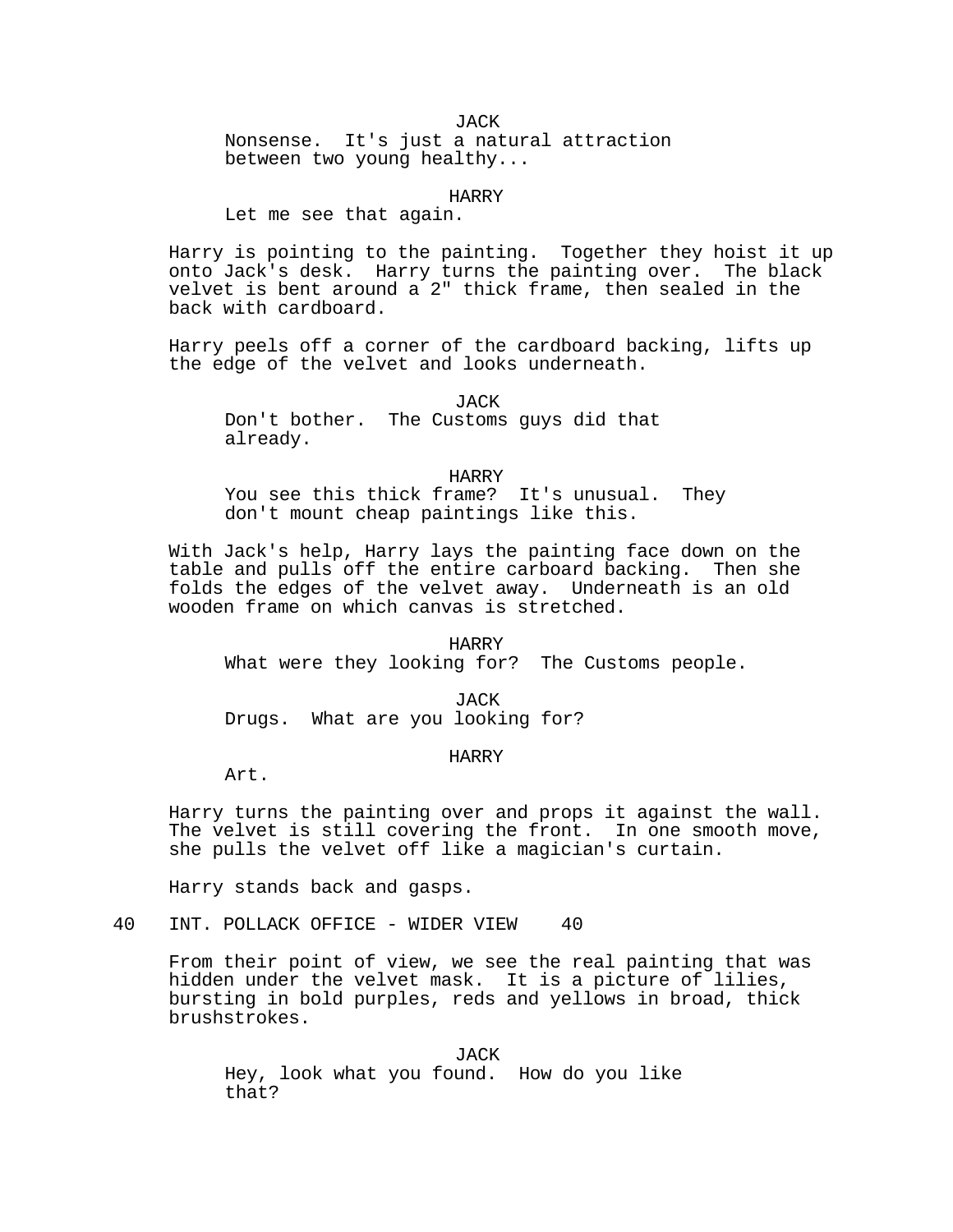# HARRY

#### (stunned)

You said it.

### JACK

That's pretty nice actually. It's much better than the other one. More exciting. More colorful. Isn't it?

# HARRY

Do you see what it is?

#### JACK

Um...flowers. Big flowers. Big sort of reddish flowers.

HARRY

(still almost speechless) Lilies, Jack. It's Lilies.

#### JACK

Of course. I'm not exactly up on all the latest flower news...

HARRY Jack! It's Lilies! The missing Lilies!

JACK

Missing from where?

### HARRY

From history. This is the lost Van Gogh! The one he mentions in the letter. The missing Lilies painting of Vincent Van Gogh.

# JACK

(slow to get it) Oooh. THOSE lilies. How do you like that?

41 INT. VAN DER VEER STUDIO - NIGHT 41

Willem Van Der Veer, lunatic genius, is now dressed in a fancy smock and standing grandly before his refrigerator, which is in the middle of his studio. An overblown aria from Tristan Und Isolde is BOOMING in the background.

Van Der Veer opens the door of the refrigerator like a vault. Inside are a large number of aluminum foil packets. He peers in through the frost, searches the shelves, then retrieves one of the packets.

Opening it up we find, not frozen meat, but a bundle of paintbrushes.

Van Der Veer inhales their odor and swoons.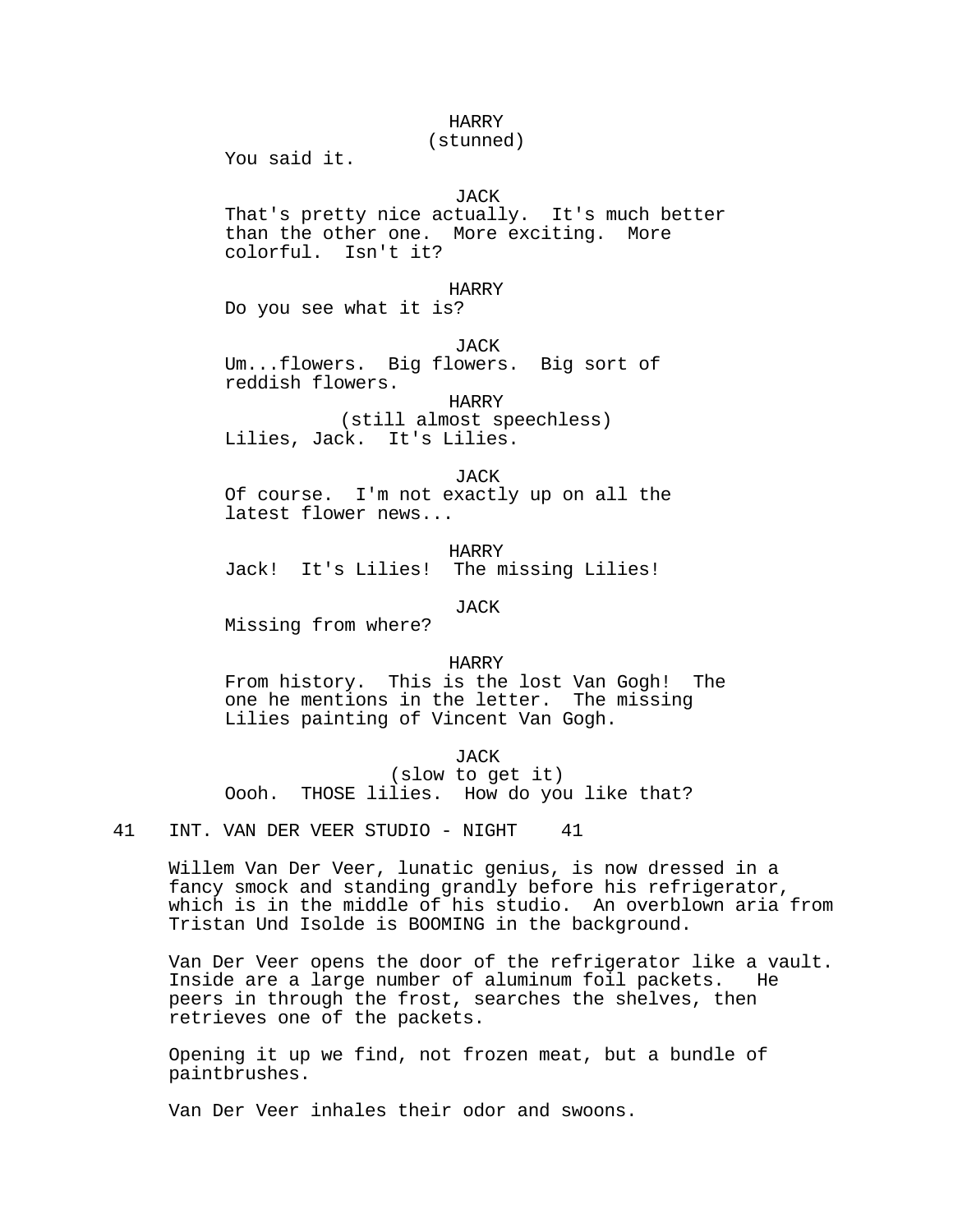# 42 EXT. PIER 81 - NIGHT 42

Jack and Harry are strolling along the end of the pier. It's dark there, but the watery reflections of lights in the harbor and across on the New Jersey shore create a glittery effect. A very un-New York scene.

JACK

Watch your step. There's a hole here somewhere.

(a pause)

What I don't get is why Klausmann would want to have an original Van Gogh smuggled into the country.

HARRY

To keep it a secret, I guess. He's an art dealer. Maybe he has a buyer for it and he doesn't want anyone to find out. But why would he send it by ship?

**JACK** 

It's a fad. Ocean smuggling is up four percent. Why would it come in from France though?

### HARRY

Van Gogh might have left it in Provence where he painted it. Someone must have found it there. But why an ocean liner?

JACK

Because they dock here. Maybe it HAD to come into New York. Why New York?

HARRY

Maybe...MAYBE they need to have it authenticated. That could be it, Jack. The world's leading authentication lab is here in New York. It's at the Metropolitan Museum.

# JACK

That's it!

# HARRY

The Met?

Harry, who has gotten slightly ahead of Jack, turns around to find him one foot shorter than his usual height.

# JACK

No, the hole.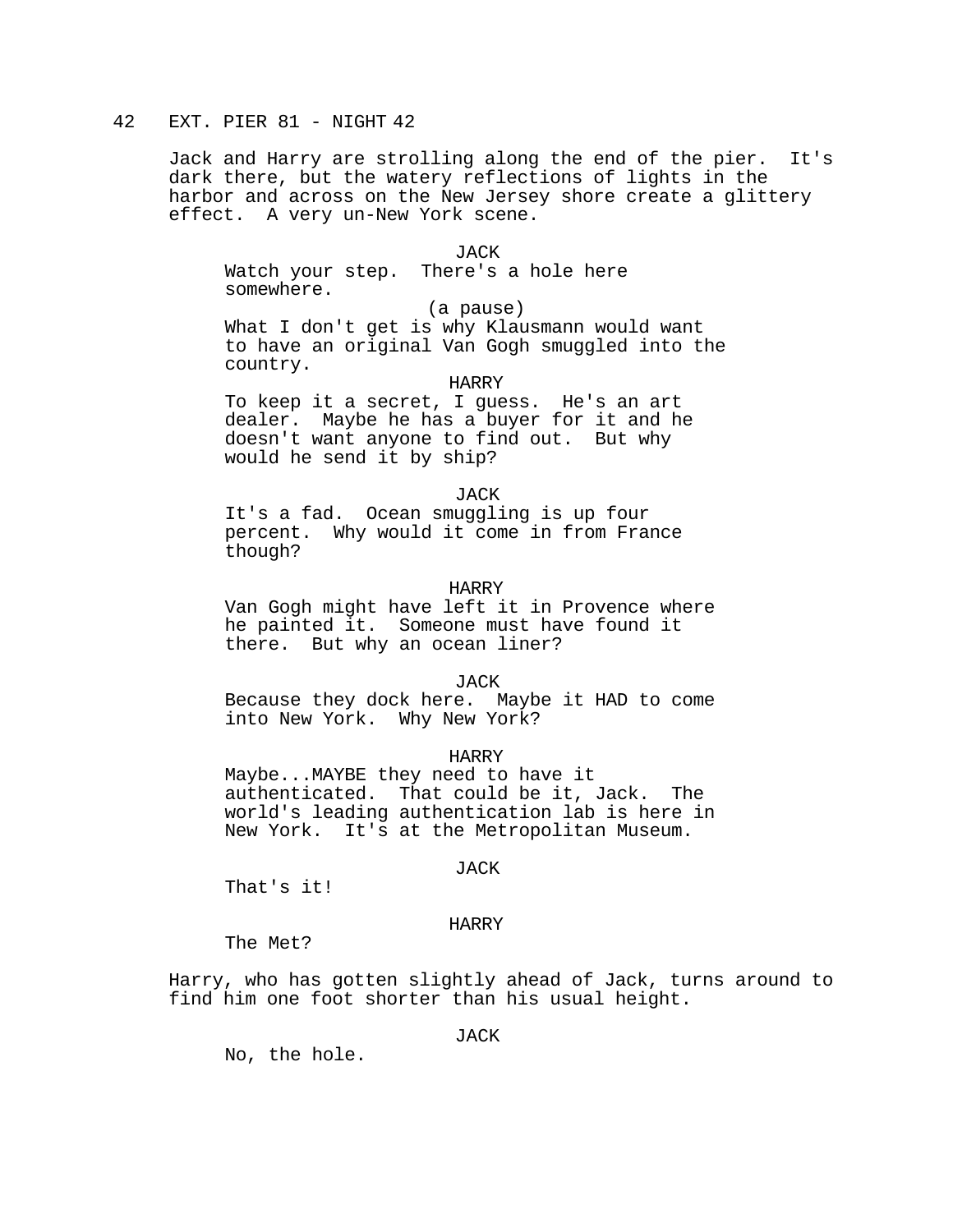### HARRY

(helping him out of it) I know Sandra Shor. She runs the lab. I could call her and see if she's heard anything. What are you going to do with the painting?

**JACK** 

Deliver it to Klausmann. Maybe I can find something out.

HARRY That's a good idea. Maybe they stole the painting from its rightful owners...

# JACK

JESUS!

Harry, who has again gotten slightly ahead of Jack, turns and looks down, matter-of-factly expecting to find him standing in another hole. But he isn't there, he's where he should be.

### HARRY

What is it?

#### JACK

This guy Roland. What if he isn't missing? What if he was killed? What if they murdered him to shut him up?

43 INT. OFFICE BUILDING - DAY 43

Jack gets into the elevator, where there are already two occupants. He is carrying the painting wrapped in its brown paper and has to struggle with it to make room. Once he faces the front, the couple behind him continue their conversation.

#### WOMAN

I don't know who anybody is any more!

The MAN is looking at her with a troubled expression.

WOMAN

You lied to me so many times...

The man frowns and rubs his chin.

WOMAN

Can I really believe you this time? ADAM?

The man looks puzzled for a moment, then snaps his fingers.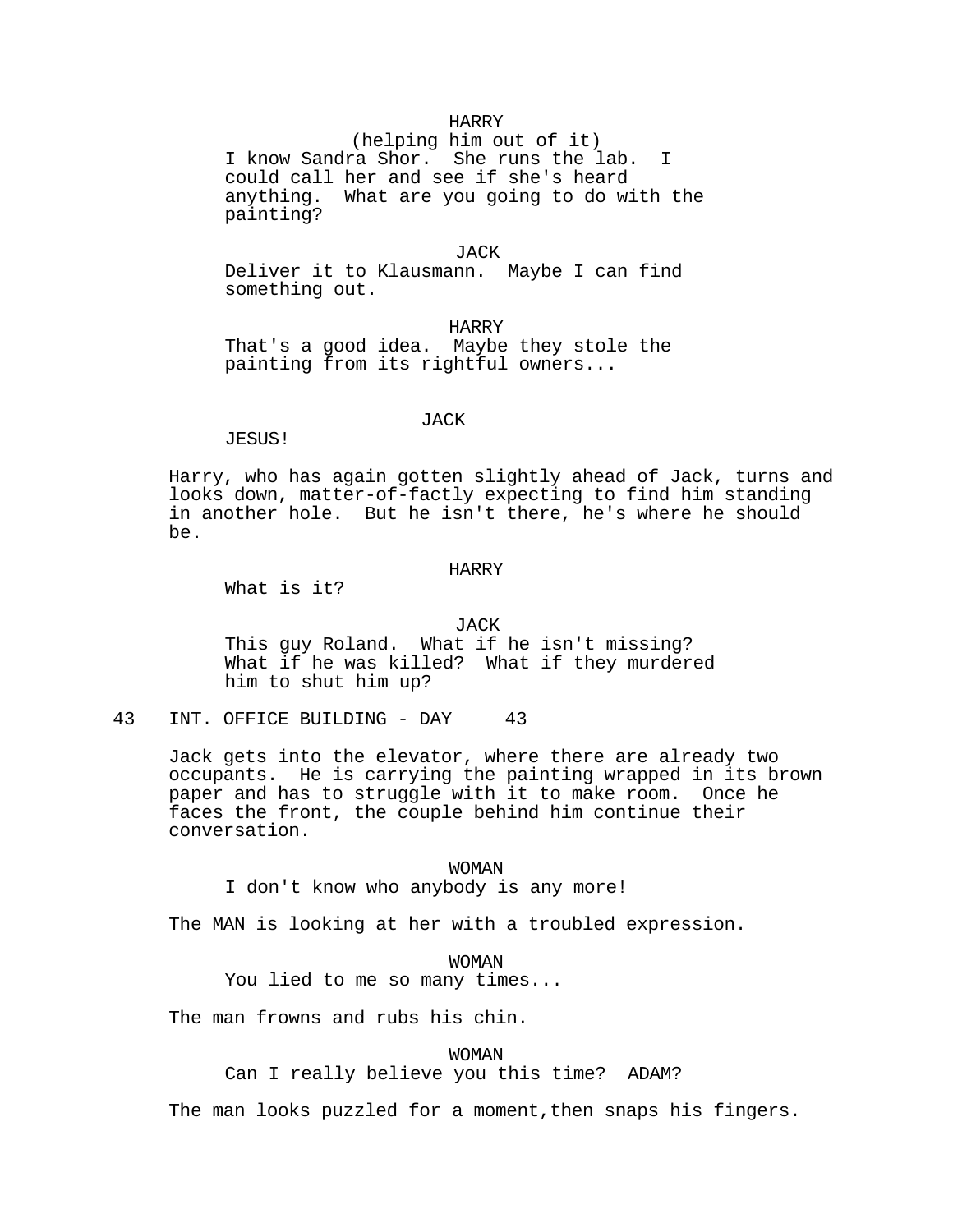MAN

Audrey Hepburn to Cary Grant in Charade!

WOMAN

Right! Your turn.

Jack gets off at his floor.

44 INT. KLAUSMANN OFFICE 44

Art Klausmann and Lord Nigel are standing in Klausmann's office watching Jack carry the painting in. The office is well-appointed and spacious, and there is a massive fishtank sitting in one corner of the room. A generous desk, ornately carved, is piled to the hilt with files and papers.

 KLAUSMAN Nice of you to bring it over, Mr. Pollack. Just set it down over there.

JACK

I'm glad we could work everything out for you.

KLAUSMANN This is an associate of mine, Lord Nigel Attenborough of Tilton Manor.

JACK

(grunting as he sets the painting down) Lord.

Lord Nigel returns a wan smile.

# KLAUSMAN

Lord Nigel and I are working together on another matter that has, believe me, ABSOLUTELY NOTHING to do with this silly thing. Did you...take a look at it?

JACK

I thought you said it wasn't a painting.

# KLAUSMANN

Not a GOOD one, anyway. It's for an eccentric millionaire who loves dogs. You wouldn't believe what some people will go through to get what they want.

JACK

I'll bet.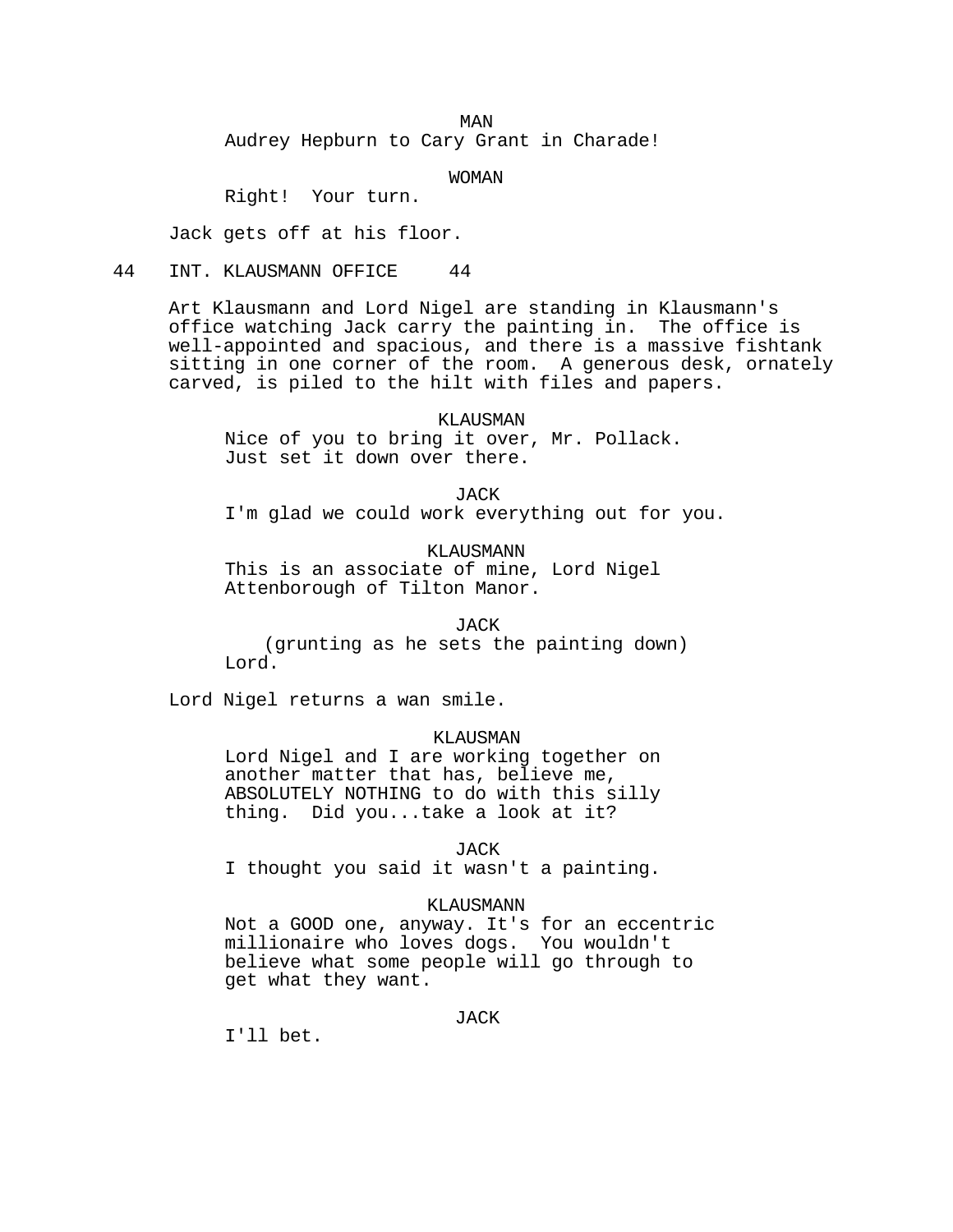# KLAUSMANN

(ushering him out) Well, thanks again. If I can ever do anything...

### JACK

(taking a seat instead) Actually you can. You can tell me about Roland Dykstra.

# KLAUSMANN

You haven't found him?

### JACK

Still trying. Nobody seems to know much about him. He was very quiet. Can you tell me anything that would help?

# KLAUSMANN

I'm afraid I can't. As I told you, he was just a courier. A delivery boy. I didn't know him at all.

### JACK

And Lord Nigel?

#### NIGEL

Me? Heavens no. He was a little snit of a person. Not the sort of individual I consort with. The man wore a bowler hat, for god's sake.

#### JACK

I thought you didn't know him.

#### KLAUSMANN

(interrupting frantically) Ha ha ha, Nigel. He's kidding. They call him the Jay Leno of the House of Lords. No, we know ABOSLUTELY nothing about him, I'm sorry to say.

### JACK

Because if I don't find him, the Royal Atlantic people are going to HAVE to call in the police.

# KLAUSMANN AND LORD NIGEL (together)

POLICE??

#### JACK

It's a crime to disappear.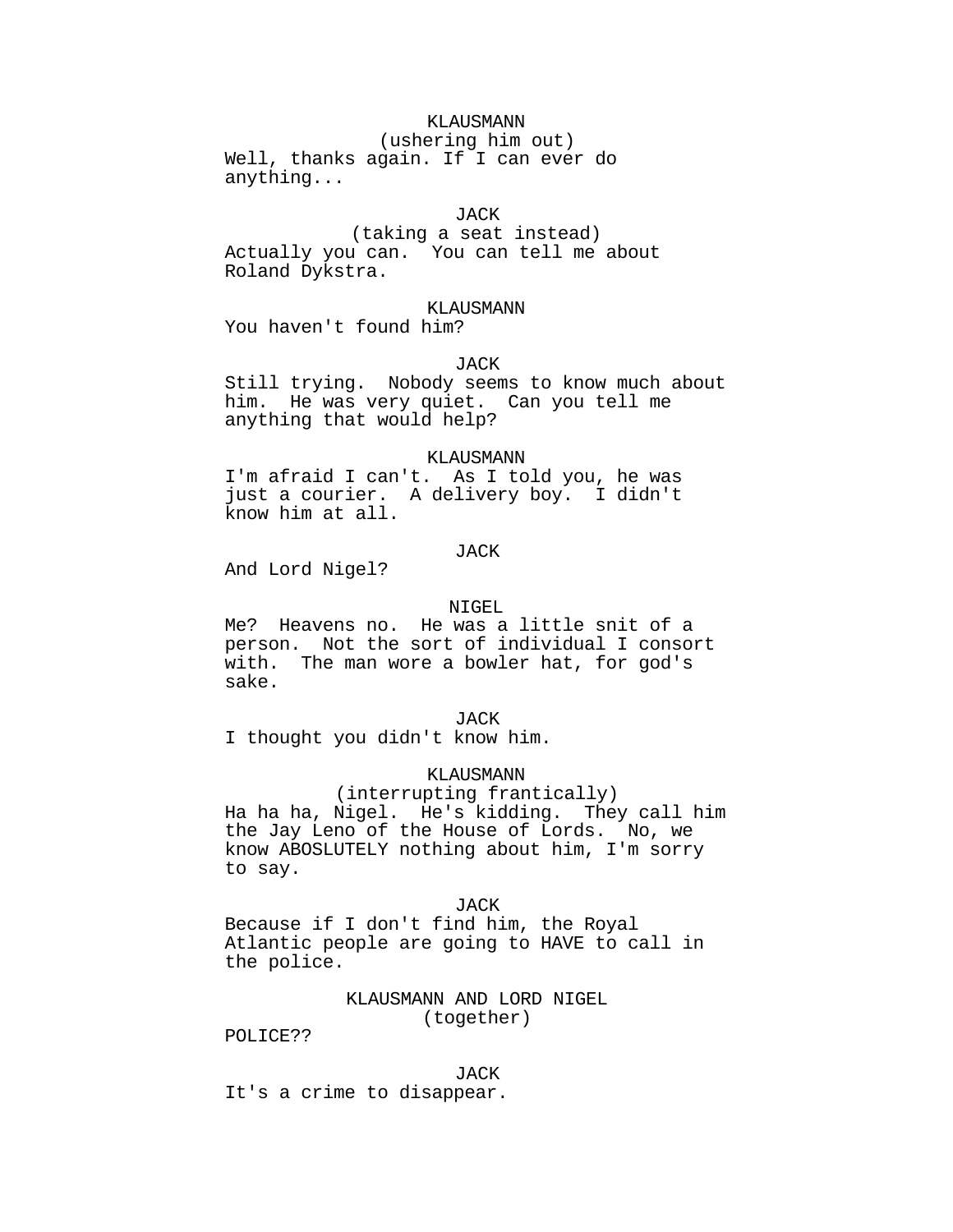# KLAUSMANN

Naturally, we'll help in any way we can.

JACK

You say he was delivering the painting to you. Why him?

#### KLAUSMANN

He knew a cousin of Lord Nigel's who's selling the painting.

JACK

I thought Lord Nigel wasn't involved with this painting.

### KLAUSMANN

Not at all. It's just a crazy coincidence. He has a cousin.

## LORD NIGEL

What cousin?

# KLAUSMANN

(showing Jack the exit) All right...half-cousin. Anyway, what's the difference? This is a private sale between a buyer and a seller. Lord Nigel isn't involved. And I'm only a conduit, so to speak.

#### JACK

So why did Dykstra bring it in by boat?

KLAUSMANN

Afraid of flying. That's what I heard. Thanks again.

#### JACK

If you think of anything else, please let me know.

KLAUSMANN You're at the top of my list.

45 INT. KLAUSMANN OFFICE - OUTER HALLWAY 45

As the door to Klausmann's office closes behind him, Jack starts to walk away. Then, pausing for a moment, he tiptoes back to the closed door and listens.

From inside the office there is total silence at first. Then the sudden sound of TEARING and RIPPING. And finally, a kind of imploded GLEE, like two boys who've found a peephole to the girl's locker room.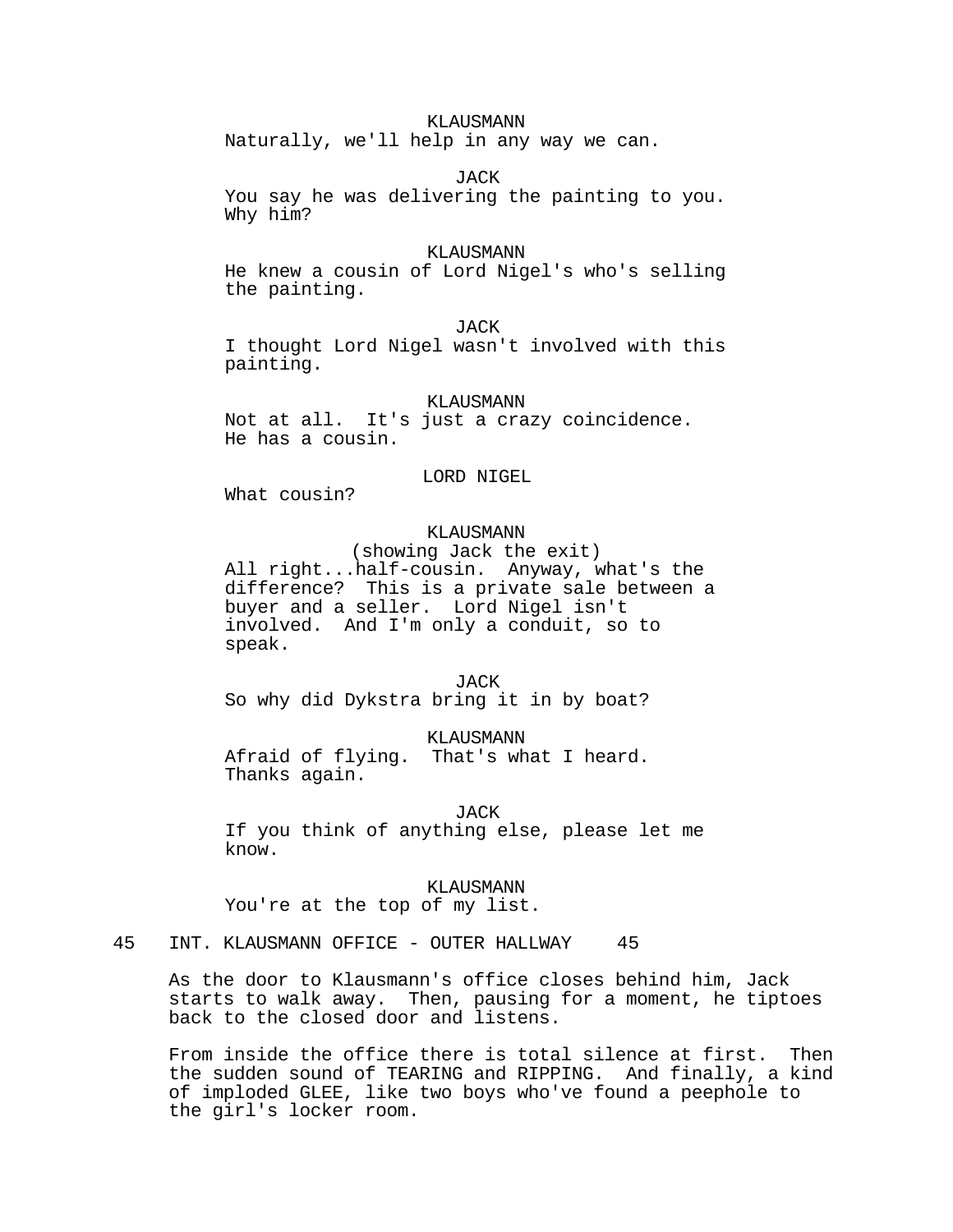# 46 INT. VAN DER VEER STUDIO - DAY 46

Van Der Veer, still in his smock, is sitting in front of the landscape painting we saw him originally buying. He is very close to the canvas and wearing the binocular eyeglasses.

As the opera music continues to intrude, we see him take out a series of cotton balls, dip them in three successive tin cans, and apply them to the surface of the canvas in small circular motions.

The paint is beginning to dissolve on the canvas.

Pulling back we see something else. The smock has gotten twisted around an object that is sticking out of Van Der Veer's back pocket, making the object easily visible.

It is the handle of a gun.

47 INT. BARLOWE'S AUCTION HOUSE - BETANCOURT OFFICE - DAY 47

Philip Betancourt is sitting behind his ornate desk with his hands folded in a prayer-like attitude. The smile on his face is that of a snake-oil salesman.

Art and Nigel are sitting in chairs across from him in their typical postures - Art anxiously on the edge of his seat, Nigel languidly reclining on his back.

## PHILIP

This is very exciting, gentlemen. The painting is here. The documents are here. And we have an appointment at the lab at the Metropolitan Museum at ten o'clock tomorrow. We're on our way.

# NIGEL

What kinds of tests will this laboratory put it through?

# PHILIP

How should I know? Tests. Scientific tests. Infrared lights, lasers beams. It's the best in the world.

# LORD NIGEL

And if it passes all these laser beam tests, precisely how long will we...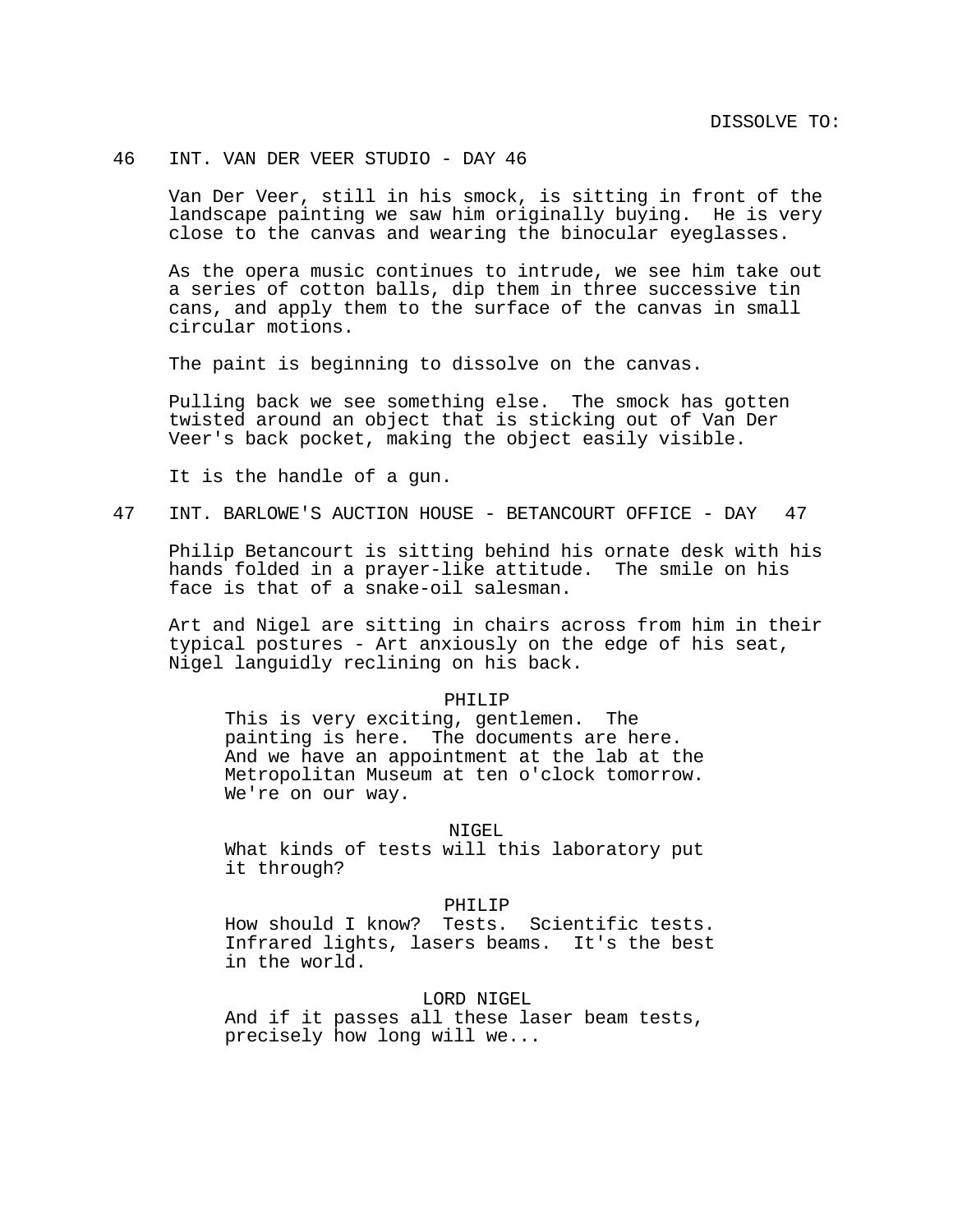#### PHILIP

If? IF? Tell me this man is joking. Why SHOULDN'T it pass all the tests? We're talking about a goddamn ORIGINAL Vincent Van Gogh painting. Are we not?

Klausmann and Nigel look at each other.

#### KLAUSMANN

IF is British for WHEN. What he means is...what's next.

### PHILIP

Next is the auction! The biggest goddamn auction this town has ever seen. My friends, this auction is going to put Barlowe's on the map. In a big big, big big way. Tell me I'm wrong.

Nigel rubs his hands together and LAUGHS. But it's the laugh of the devil eyeing little girls on Halloween Eve.

48 INT. ROYAL ATLANTIC OCEAN LINER - CHIEF STEWARD'S CABIN 48

CHIEF STEWARD EDOUARD MANTILLA is working out on a stationary bike> It's the only thing that can fit into his cramped cabin. The bike has a small screen mounted on the handlebars, on which Mantilla is watching a video of an open road stretching out into a limitless desert.

Jack has to fit himself awkwardly between the bike and the bunk in order to even fit into the room.

JACK One of the other crew members said that you spoke to Dykstra.

# MANTILLA

A number of times.

#### JACK

What about?

MANTILLA Seasickness. He was having a bad time of it. I got medicine for him from the pharmacy.

JACK Can you tell me anything about him?

# MANTILLA

We didn't converse. He threw up instead. I don't think he spoke English. He was Dutch. Watch out, here comes a hill.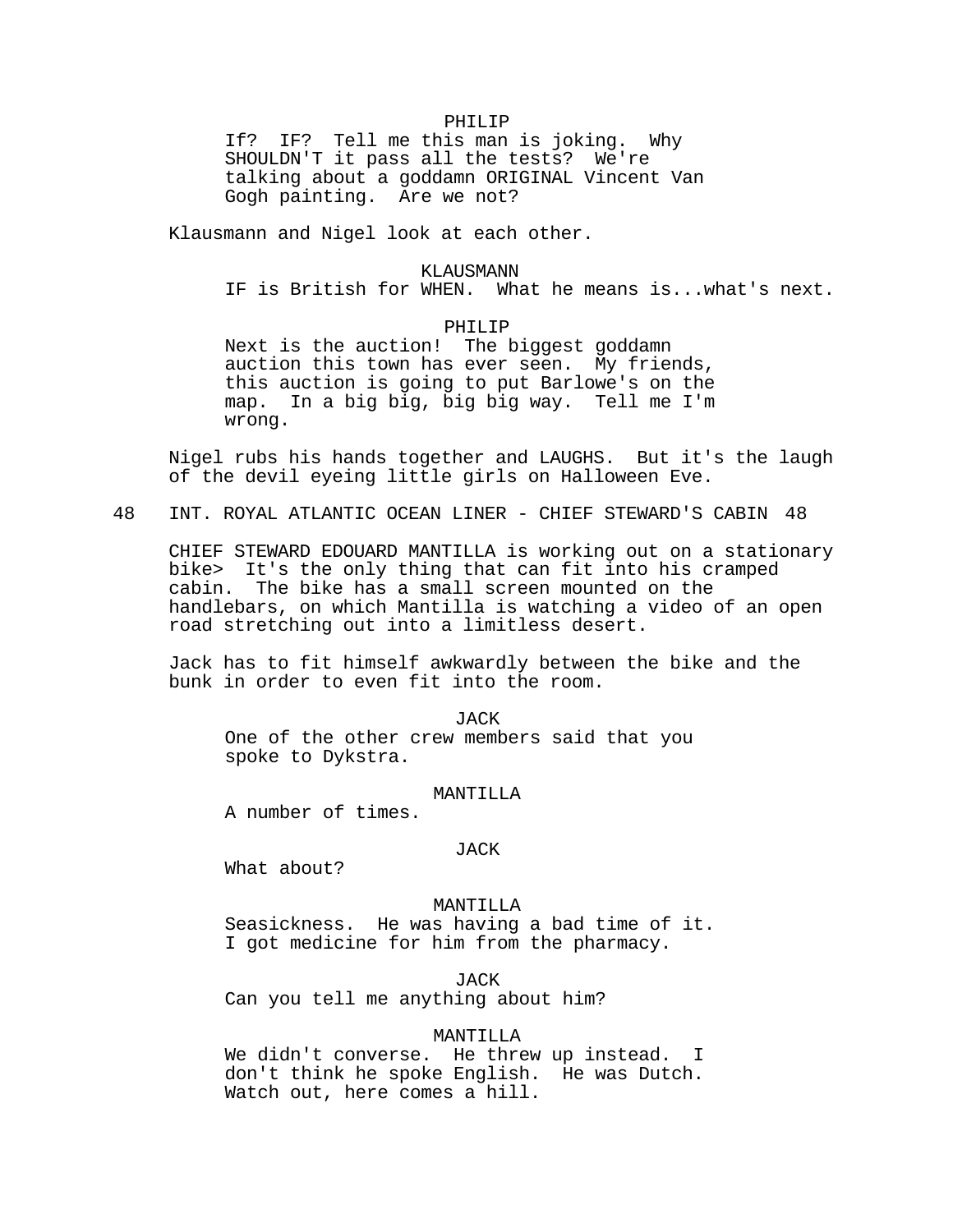Mantilla pedals faster.

JACK They said he hardly ever left his room.

MANTILLA That's true. I got the impression he was quite frightened.

JACK Really? Of what? One of the passengers, maybe?

MANTILLA Who can say? Maybe he was phobic. It's quite common. Now I go for the burn.

Mantilla begins pedaling wildly.

JACK Is there a passenger list?

MANTILLA On the desk. Het het het het.

Reaching around weirdly, Jack is able to retrieve a list from the bunk. He peruses it quickly and stops at one of the names.

#### **JACK**

Vogel. Is that Dutch?

MANTILLA

Het het het. No. Het het het. German.

JACK

How about this one. Henrik Nordstrom.

## MANTILLA

And COAST. Whew! Nice ride. Yes. That's probably Dutch.

JACK Can you find out how I can get in touch with this Mr. Nordstrom?

MANTILLA (mopping up with a towel) I will. What for?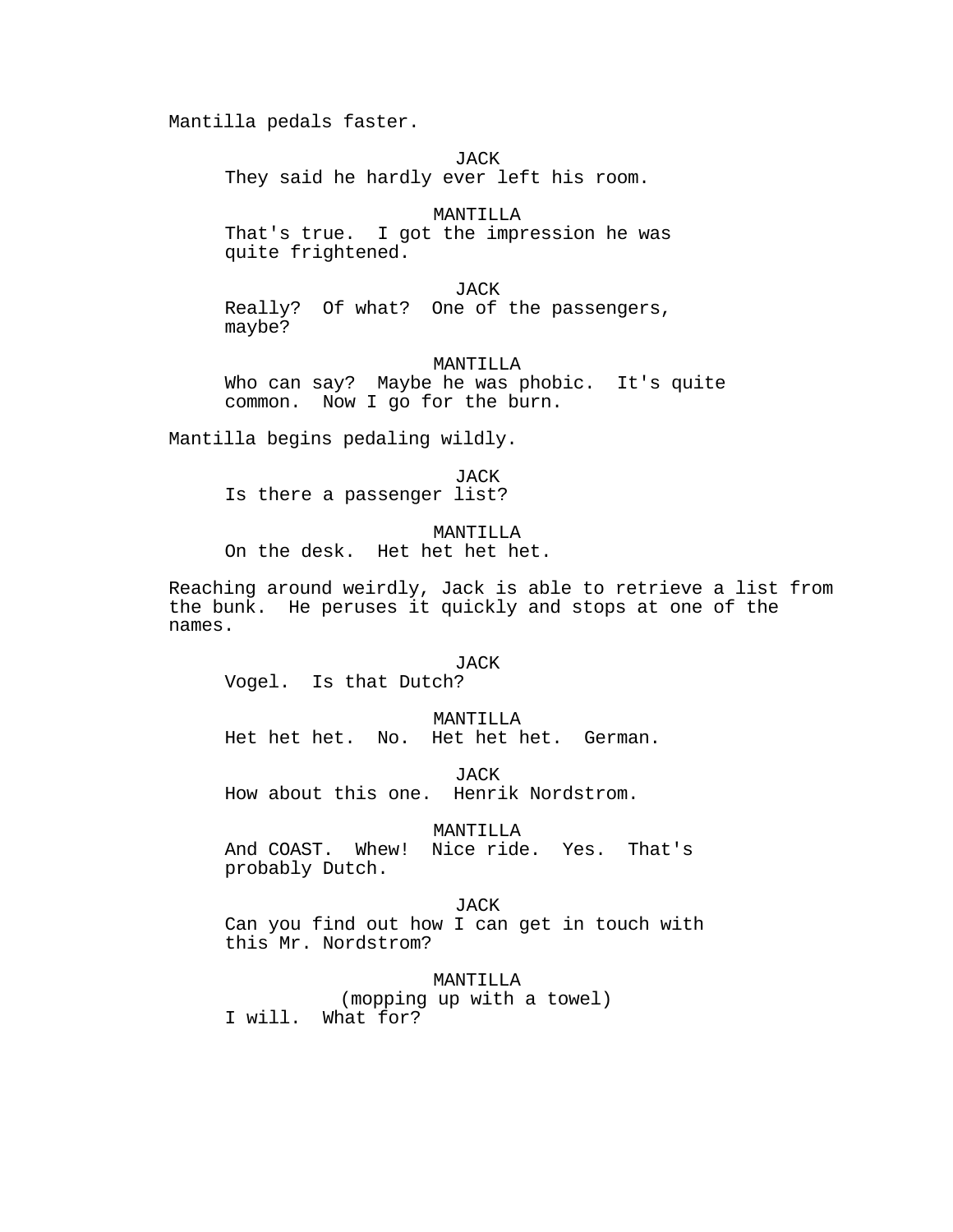**JACK** 

(avoiding the towel) Maybe he knew Dykstra. Or vice versa. Have you ever thought of doing chin-ups instead? You now, more room.

#### MANTILLA

It's not the exercise. It's the escape. From the cabin. (waiting for Jack to get the point) I'm claustrophobic.

# 49 INT. POLLACK OFFICE - DAY 49

Jack is on the phone, staring out the window at the Old Salt, who is setting up for a nice afternoon of fishing off the pier into the grungy waters of the Hudson River.

#### JACK

It's a guy named Nordstrom. He was on the boat too. Sounds Dutch, so I figure maybe he knew Dykstra. Maybe he even killed him! I'm going to meet with him the day after tomorrow. What about you?

# HARRY (O.S.)

I was right! They brought the painting over to the Met, Jack. To have it authenticated.

**JACK** 

To tell if it was really painted by Van Gogh?

# HARRY (O.S.)

They can test the materials. To see if the wooden stretchers and the canvas are the right age. And if the pigment is the kind he used. That sort of thing.

Jack watches in disgust as the Old Salt catches something on his line, reels it in, and deposits it in a beat-up can.

JACK God! He's not going to eat it, is he?

# HARRY (O.S.)

Don't be silly, Jack. That would destroy the painting.

**JACK** 

When will they find out the test results?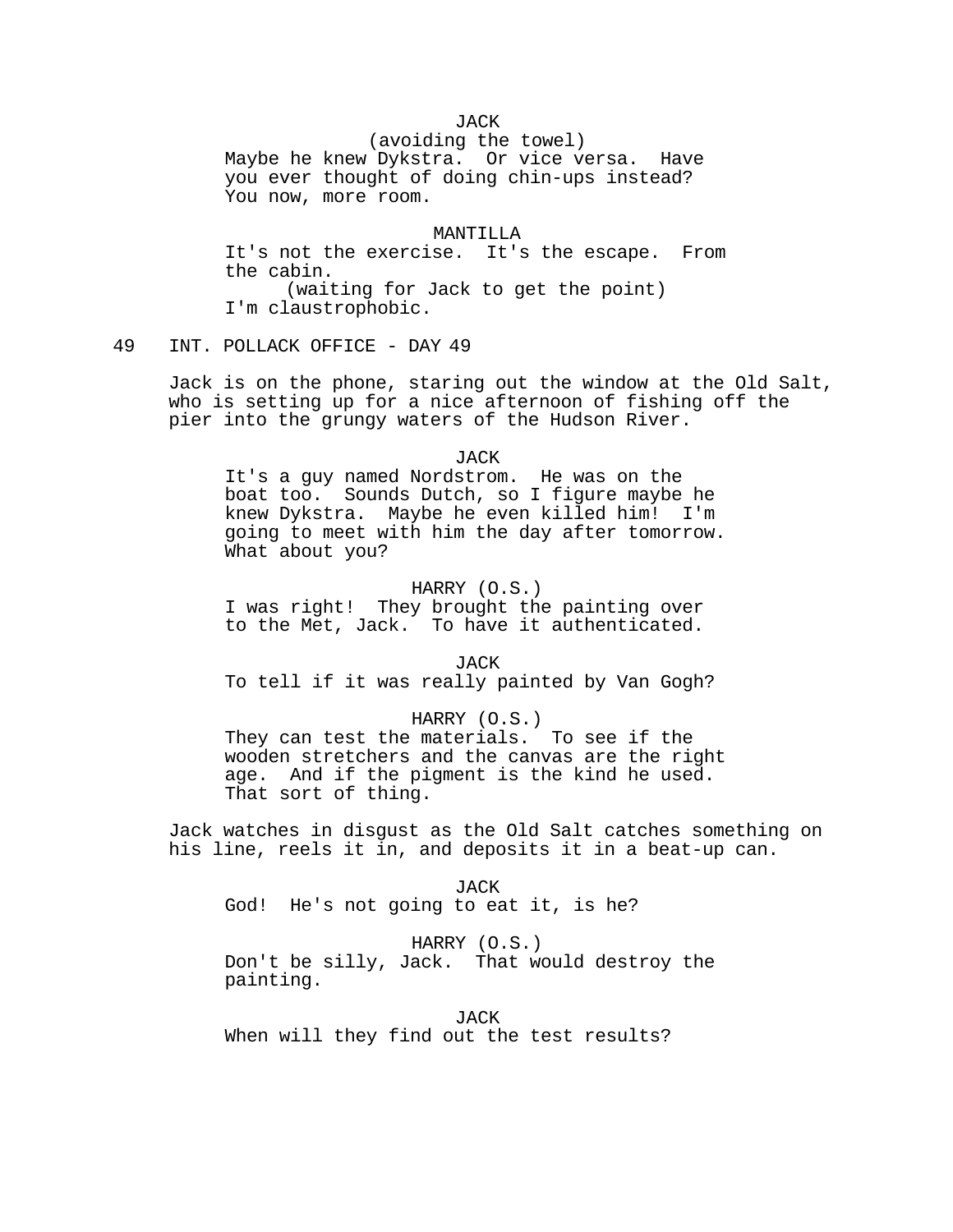# HARRY (O.S.)

Sandra says she'll meet with them the day after tomorrow to give them the results. She invited me to come. I can't wait.

JACK

Good. You can keep an eye on things.

HARRY

This is so exciting. I can't believe I'm in on this.

**JACK** 

In on what? Harry, these guys may have murdered someone.

HARRY

This is the greatest art find of the century, Jack. Why would they murder someone over it?

JACK

Maybe Dykstra was a Gauguin man.

50 INT. THE METROPOLITAN MUSEUM OF ART - DAY50

At an exhibit of modern art on the second floor of the museum, we see Art Klausmann, in his usual frenzy, rushing through the gallery. As he passes an Andy Warhol painting of a Campbells soup can, we can overhear two people standing in front of it.

WOMAN Well...what does it make you think of?

MAN

Crackers.

Looking around, Klausmann finally sees a MAN standing before an immense red canvas by Motherwell.

The man's silhouette against the grand red rectangle is distinctive. He is a large man, leaning on a cane. A thick white beard reaches his chest and he is peering over halfglasses. It is WILLISON GELLER, the world-famous art critic.

KLAUSMANN

Mr. Geller! Sorry I'm late. I thought you might have...

GELLER

Shhh! Not yet. Not yet.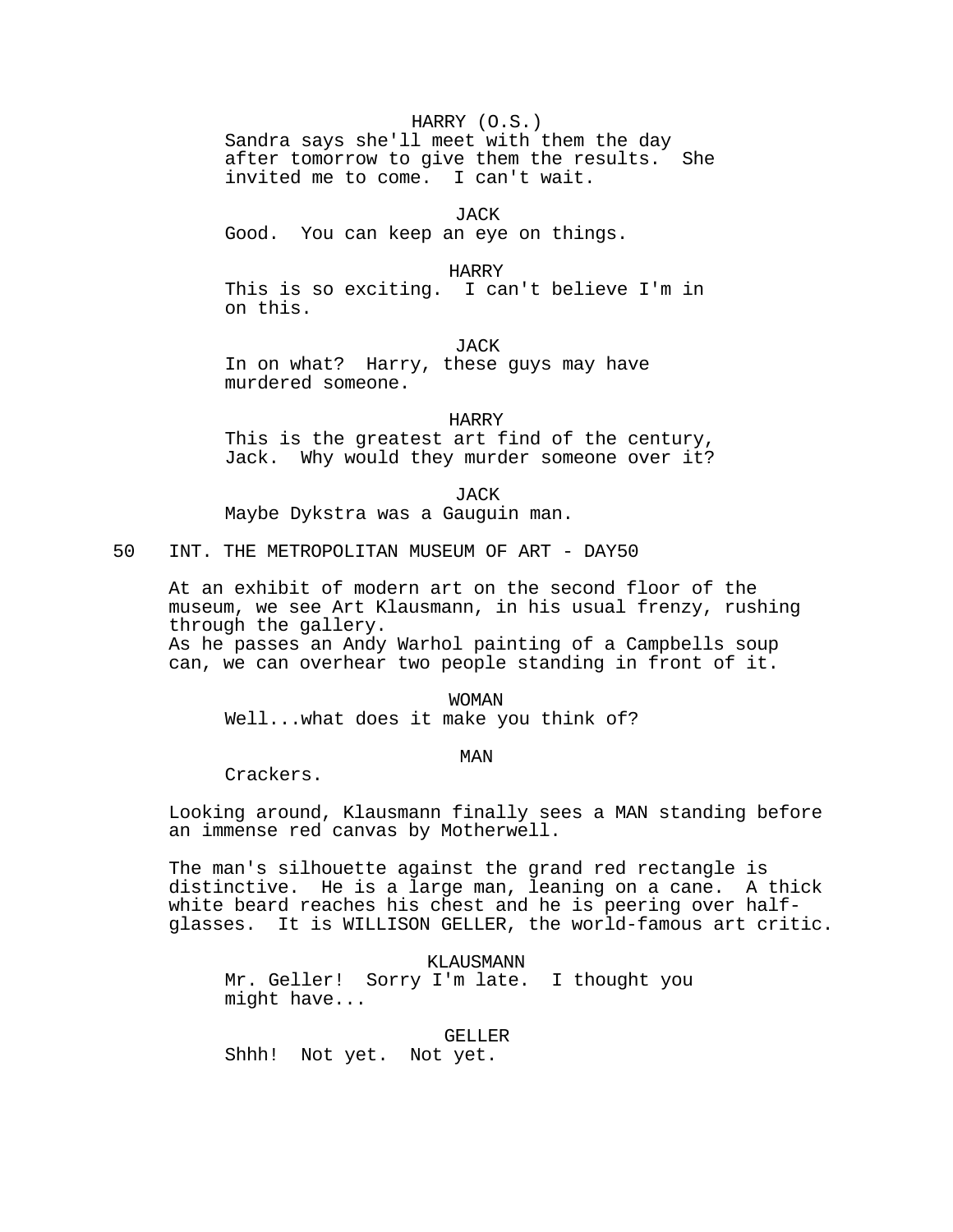# KLAUSMANN

(swallowing his anxiety)

Ooops. Sorry.

## GELLER

People think you can appreciate such beauty strolling by it on the way to the snack bar. You can't. You have to take it in, savor it, let your mind run over it into a million little fancies.

#### KLAUSMANN

Of course, I understand. It's just that I'm in a bit of a...

#### GELLER

There. And in a moment, the moment is lost.

As a beautiful young girl walks right by them, it's clear from his leery gaze that Geller has been talking about her, not the painting.

51 INT. METROPOLITAN MUSEUM OF ART - ANOTHER ANGLE 51

We follow the girl as she walks past Jack and Harry. To avoid a collision with her, Jack backs up directly into a maintenance man carrying a bucket and a mop. He excuses himself before realizing that it isn't a real man at all. It's a lifelike sculpture by Duane Hanson.

#### JACK

Funny. I could have sworn he did that on purpose.

#### HARRY

There it is.

Harry is pointing to, and walking towards, the painting Starry Night by Van Gogh.

#### HARRY

See what I mean? He wasn't trying to make things look real. He was trying to communicate his feelings about them. Art as a personal expression. That was a new idea.

JACK

Looks pretty intense.

### HARRY

He was. He was obsessed. Insane. He had syphilis, bad teeth, heat prostration, tintinabulation, poverty, everything.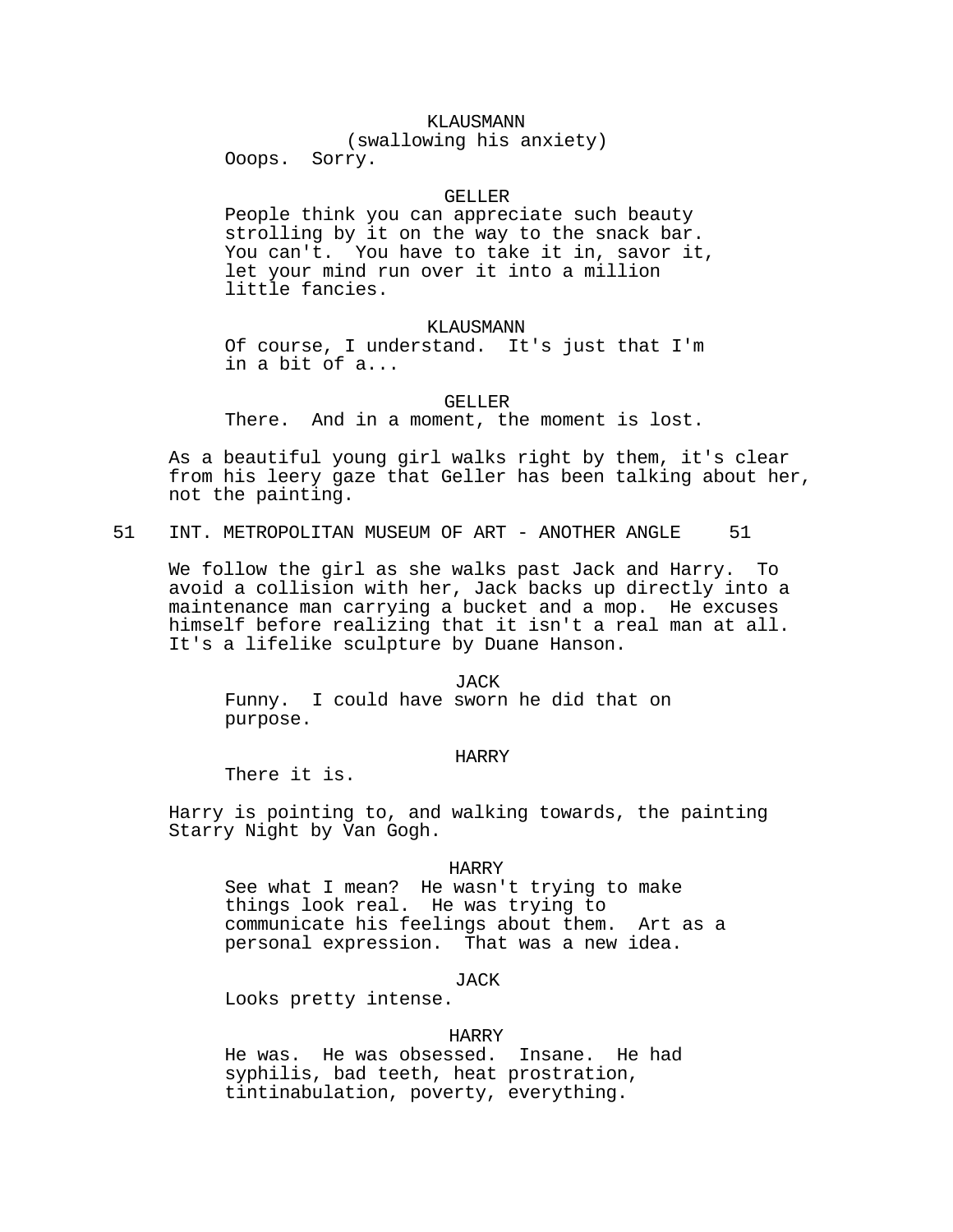And a hell of an earache.

52 INT. METROPOLITAN MUSEUM OF ART - ANOTHER ANGLE 52

As Jack and Harry move on to another painting, they pass by Geller and Klausmann who are also slowly strolling through the show.

# GELLER (inspecting Klausmann like a bug) So you are Arthur Klausmann? Art dealer extraordinaire.

#### KLAUSMANN

I certainly hope so.

## GELLER

Well if, as you say, you have discovered and are about to offer a PREVIOUSLY UNKNOWN VINCENT VAN GOGH...

# KLAUSMANN

Shhh! Please...

#### GELLER

...painting for sale, then I can assure you your reputation is secured. When can I see it?

#### KLAUSMANN

We're getting it back this afternoon from the authentication lab.

# GELLER

Authentication lab. Orangutans in white coats! What can they tell you? About the linen weave of the canvas, the thickness and arc of the brush hairs? To prove authenticity, you need an eye, not a lens.

KLAUSMANN

Yes, of course, Mr. Geller. That's why we...

### GELLER

Call me the moment these primates have finished slobbering over it. And I'LL tell you if you have the real McCoy or not.

As Geller turns to ogle another woman, we can see that it is Harry still strolling. Klausmann is so caught up with Geller, and Jack so focused on Harry, that the two men don't even notice each other.

We leave Klausmann and Geller and follow Jack and Harry.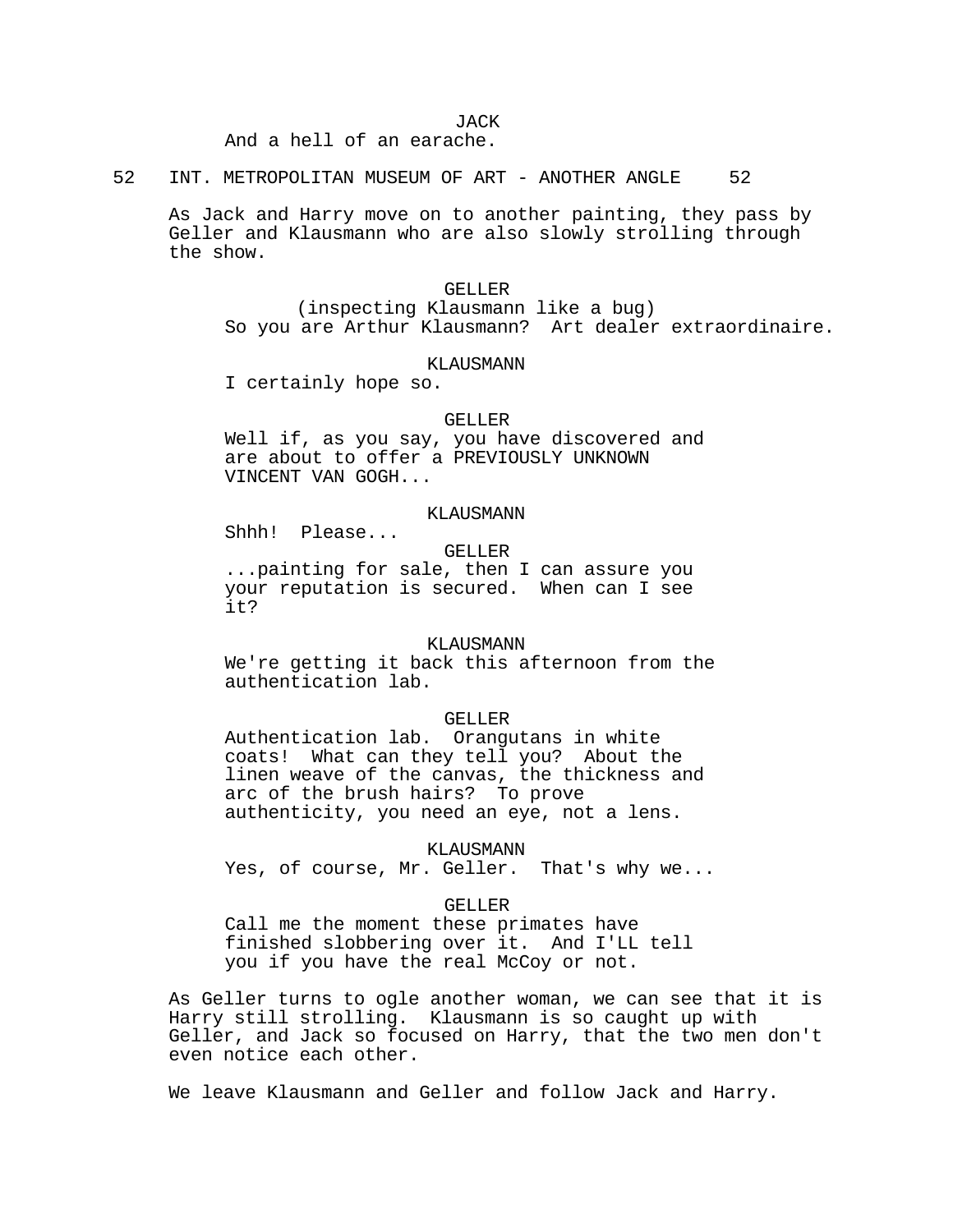### HARRY

...the real McCoy or not. (checking her watch) Well...it's time. I've got to go. They're expecting me at the lab at three.

#### JACK

Good luck.

## HARRY

This could be great for me. I'll be the first art historian to write about the new Van Gogh. This could make my career.

#### JACK

And I'm off to see a man about a murder. Which could completely kill mine.

# 53 INT. VAN DER VEER STUDIO 53

Van Der Veer takes a swig from a bottle that is so completely covered with paint it could be from a still-life. Then he covered with paint it could be from a still-life. steps back to admire his work, and is suitably exalted by it.

Pulling back, we can see what he is looking at. It's a completely blank canvas.

Charging up to it, he inspects it under a magnifying glass and is still satisfied. Hundreds of paint-filled cotton balls - the remnants of the original painting - fill the floor below.

Pausing for a moment to conduct the music, Van Der Veer takes out a series of small drawings and color studies and tacks them to a nearby board. These show various parts and outlines of a group of flowers.

Van Der Veer kicks aside the cotton balls, waste paper, and cans generated by the first round of work, and starts to set up his brushes, paints, and palettes, for the next round.

# 54 INT. METROPOLITAN MUSEUM - AUTHENTICATION LAB - DAY 54

DR. SANDRA SHOR, a short woman in her fifties, is leading Art, Philip, and Nigel on a tour of the authentication lab where she is the director.

The group might as well be walking through a NASA space center. They are all wearing white lab coats and there are high-tech machines everywhere.

The paintings, on shelves throughout the lab, have all been turned to face the wall.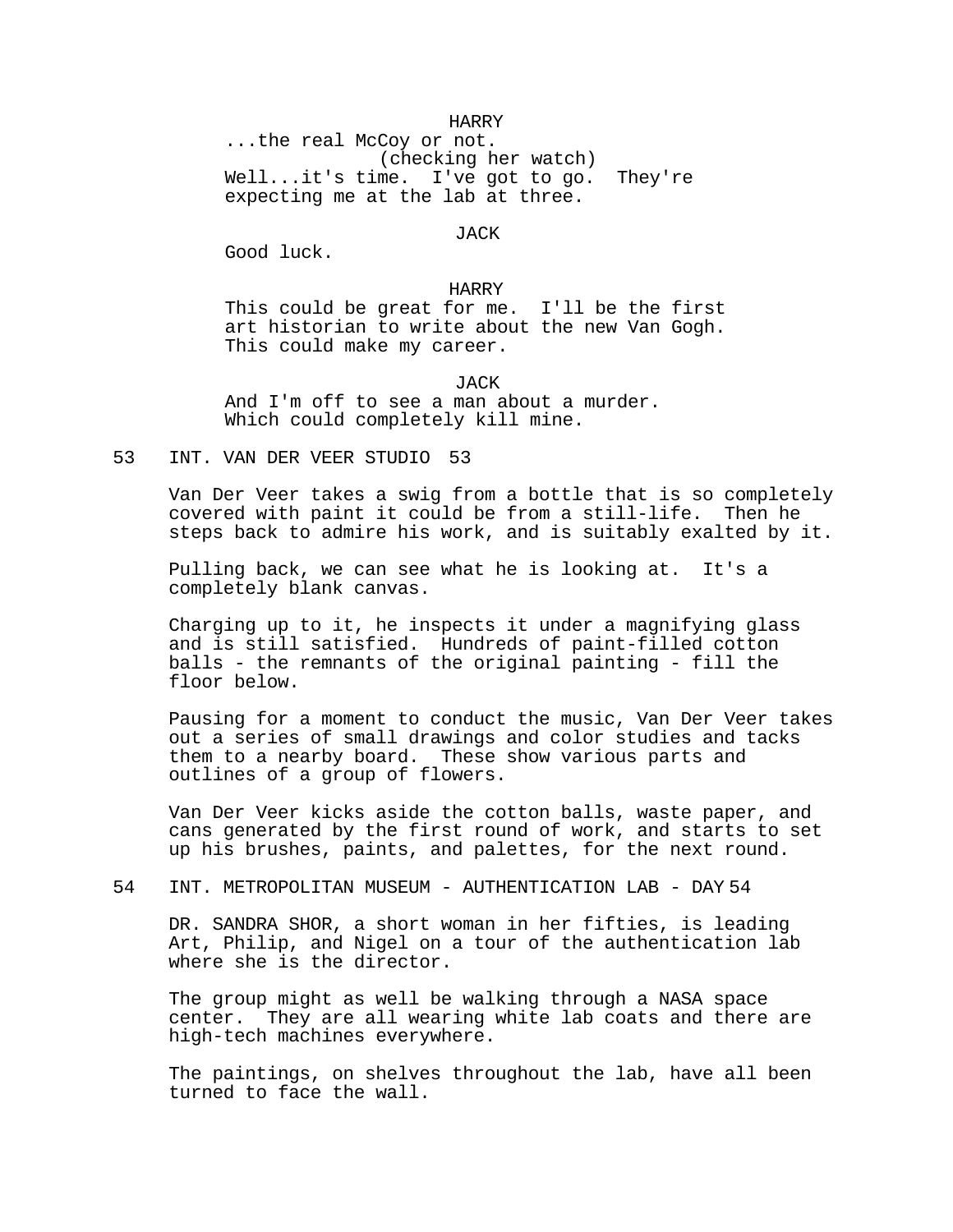One of the lab workers is a gorilla. Shor taps him sharply on the shoulder as she passes by.

# SHOR

(singsong) Very funny, Tim. We have visitors.

He removes the gorilla mask and says hello.

Moving through a set of doors, the group enters a dust free environment and everyone struggles to put on a shower cap.

**SHOR** 

This is the ultraviolet and infrared section. They reveal underpaintings and help us evaluate the varnish.

# (moving on)

These machines here are used for spectral analysis. We can pretty much pinpoint where any particular sample was manufactured. Where and when.

(pointing)

And over there is gas chromatography. To date the pigments by their chemical decomposition...

### PHILIP

Very impressive, doctor. I'm sure you'll be able to handle our little Van Gogh.

SHOR

We've even helped the FBI investigate a few murder cases. Now around the corner there is a scanning microdensitometer...

55 INT. METROPOLITAN AUTHENTICATION LAB - WAITING ROOM 55

Leaving the laboratory section through hospital doors, the group encounters Harry sitting on a couch in the waiting room.

SHOR There you are! Gentlemen, this is Dr. Harriet Gordon. Harry, this is Arthur Klausmann, Philip Betancourt, and Nigel....

NIGEL Attenborough. Lord of Tilton Manor.

HARRY

Tilton Manor? Isn't that the one in the dog food commercials?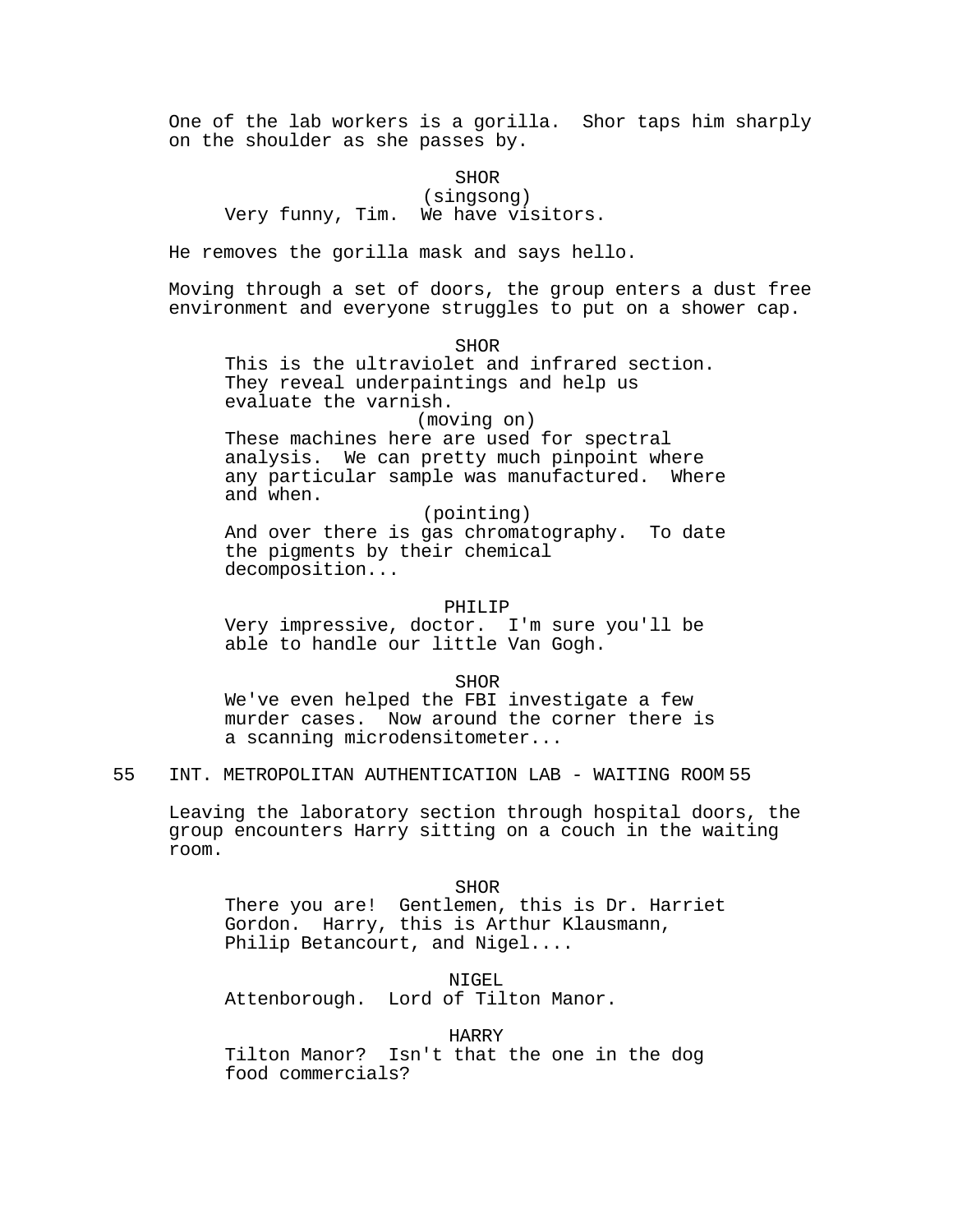NIGEL A low moment in the dynasty. Dog doo everywhere. All that will change soon, I trust.

#### SHOR

Lord Nigel is hoping to become the proud parent of an original Van Gogh. The one we're testing.

HARRY So I've heard. It's very exciting.

SHOR

I asked Dr. Gordon to join us because she's an expert on Impressionism. I'd like to get her reaction to the test results. PHILIP Speaking of which...is there any hope of that happening sometime soon?

SHOR I think they're almost done. Why don't you all have a seat here and I'll find out.

56 INT. HOTEL PIERRE BAR - DAY 56

Jack takes a seat at the bar next to a portly man dressed in a loud yellow jacket. The man is Henrik Nordstrom, Dutch salesman, speaking with an accent thick enough to cut a wedge of Gouda.

## JACK

Mr. Nordstrom?

NORDSTROM

Ah, it is Mr. Pollack from the shipping office then, is it?

#### JACK

More or less. Thanks for meeting me. I wanted to ask you if you knew a passenger named Roland Dykstra.

#### NORDSTROM

Sure, sure. Ve spent some time making little chittertalk togezer. He vas a very quiet man. A small man. Mitt a teensy tiny little appetite.

**JACK** Did you know him before the cruise?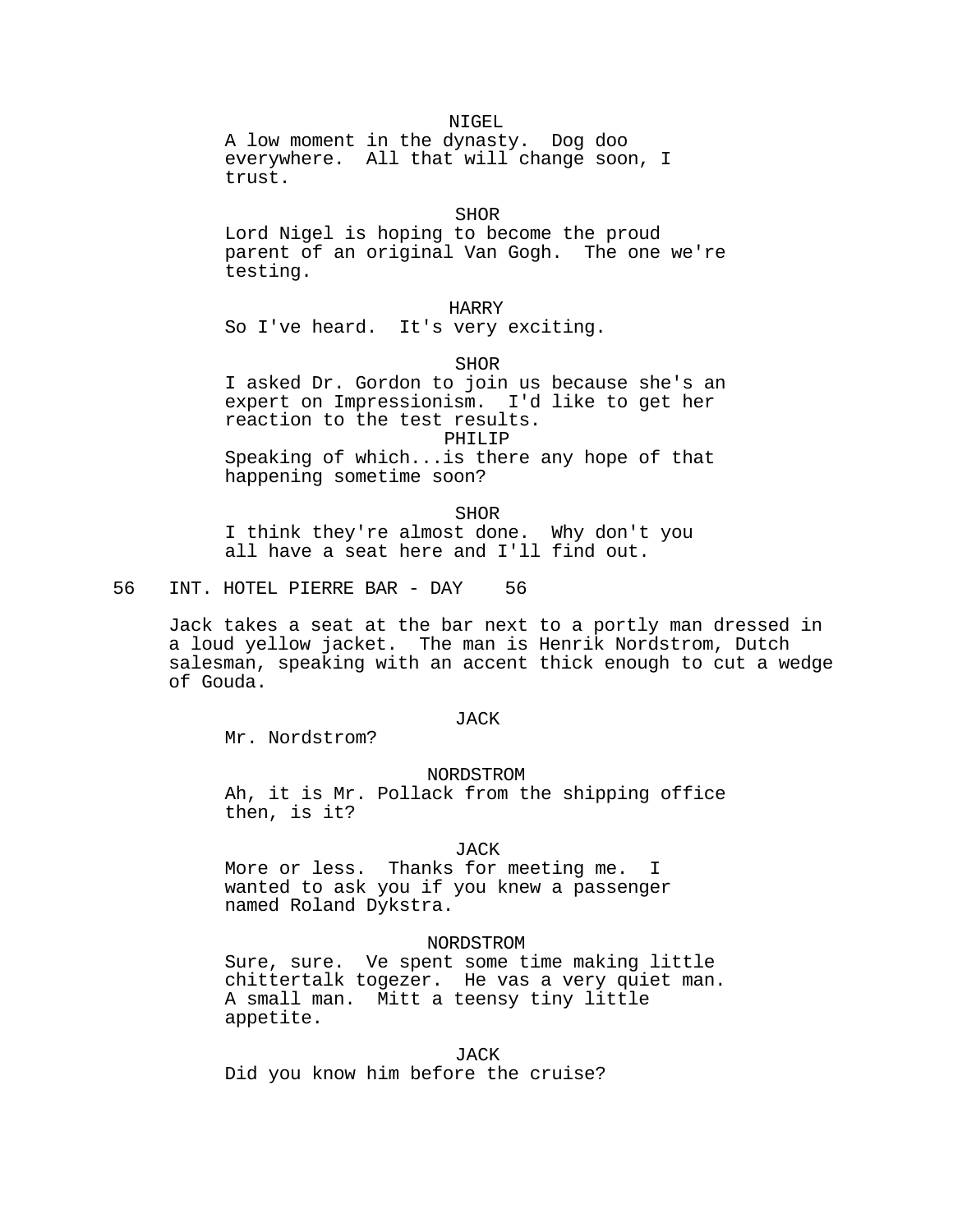# NORDSTROM

No no, certainly. Ve met at dinner one night. I invited him to my cabin for a chitter. He vas joost a quiet little small man.

# JACK

What did you two talk about, if you don't mind my asking.

## NORDSTROM

Dat and dis. Ve vere joost two nice happy Dutchmen speaking Dutch togezer up to d'vee hours.

## **JACK**

Mr. Nordstrom, are you aware that Dykstra might have been murdered!

#### NORDSTROM

Mordered?? You mean killed by morder? Mitt a knife or zumzing? Yipes.

JACK

Why do you say with a knife?

### NORDSTROM

I don't say. You say.

#### JACK

Why don't you tell me what happened that night?

## NORDSTROM

For sure, he came to my cabin. Dat vas number four-tirty-four. Late, it vas. After dinner, most certainly. Und den ve vere up very late talking und drinking. Until tree or four in d'morning.

#### JACK

That's funny because everyone on the boat said he didn't drink at all.

### NORDSTROM

Yah. He didn't. He vas drunk as a seaman ven he left.

57 INT. METROPOLITAN AUTHENTICATION LAB - WAITING ROOM 57

Total SILENCE, as Art and Philip pace back and forth like nervous fathers. Harry is reading a magazine. Nigel is fast asleep.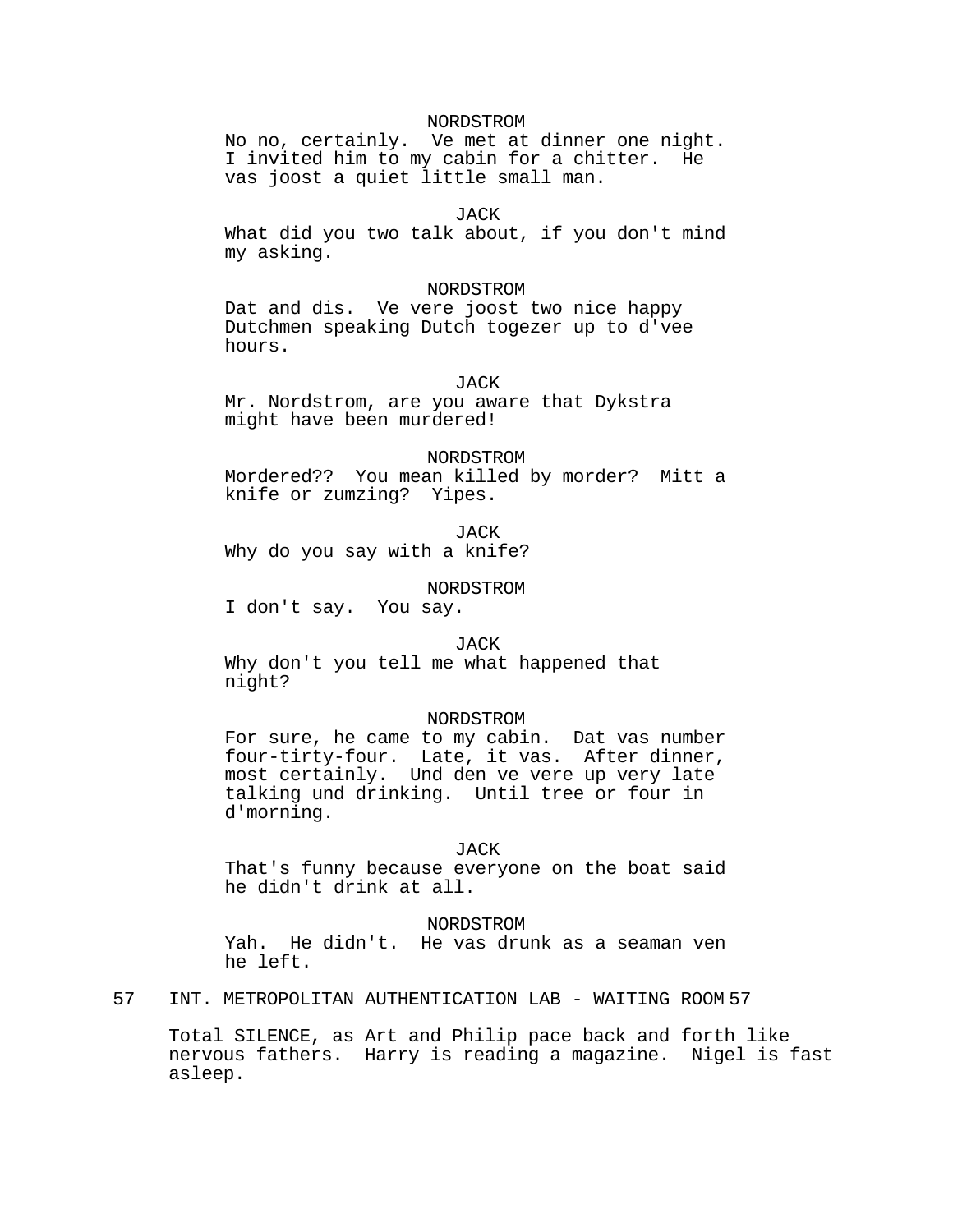Suddenly Sandra Shor bursts in through the swinging doors. She's trailing a long computer printout behind her and beaming.

SHOR

Congratulations. You've got a healthy 12 pound original painting, circa late 1880's, more or less.

A cheer goes up from the group.

GORDON

It needs surprisingly little restoration too. Just a facial, no major surgery.

KLAUSMANN

(to Philip) I told you. It's a real Van Gogh.

SHOR

You know I can't say THAT. All these tests show is that there's no reason to question its age. The wood on the stretchers, the linen of the canvas, the paint pigment, a few brush hairs. They all prove to be of the right vintage. But whether it was actually painted by Van Gogh himself, that's up to the critics and the historians. You've seen it Harry, what do you think?

# HARRY

(after a long pause)

I think it is.

A new round of congratulations follows.

HARRY

But have you spoken to Willison Geller? He's the leading Van Gogh expert.

KLAUSMANN

He's agreed to look at it tomorrow morning.

# NIGEL

And after that?

KLAUSMANN You can buy your own dog food company.

58 INT. HOTEL PIERRE BAR 58

NORDSTROM

He ate little. A few snips. Und den he drank. Not so much. But too much, I guess.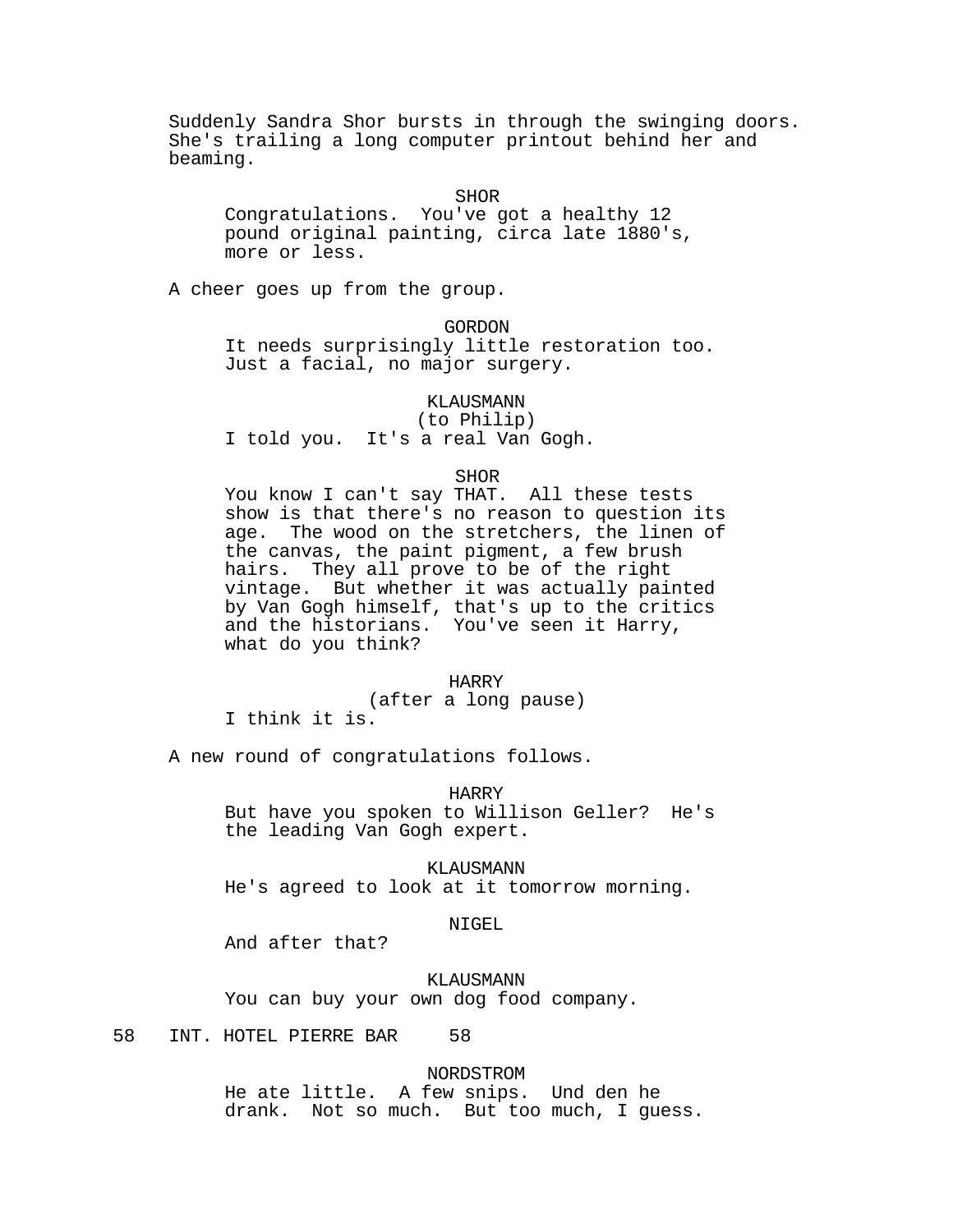## **JACK**

Did he tell you anything? About himself?

NORDSTROM

Only dat he come all d'way to make an important delivery.

JACK

Delivery. Did he say to whom?

# NORDSTROM

Not to me, after all. I am not z'inspektor. I am yoost a Dutch businessman doing business. We have some drinks togezer.

JACK What IS your business exactly?

NORDSTROM

Have my card, pliss.

JACK (studying the card) You're a painter?

### NORDSTROM

Psssh. Not a painter. A salesman. Of painting zooplies. Brushes, paints, and d'like.

JACK Where did Mr. Dykstra go when he left your cabin?

NORDSTROM Back to his room, certainly. You are not thinking that I have killed this silly little man. This is absurd, yah?

59 INT. ROYAL ATLANTIC OCEAN LINER - CABIN 434 59

Jack is standing in front of the cabin door, on which the number 434 can be plainly seen. He checks his watch. Then, consulting a map of the ship, he heads off down the long corridor.

From the far end of that corridor, we see Jack crisscrossing the maze of hallways, making wrong turns, then backtracking. Close up again, we follow Jack down one of the hallways until he suddenly stops, then backs up. Down at the end of a short passageway that he bypassed at first, we see a door. It is an emergency exit door. It has an elaborate security device on the handle and a sign saying STOP in red letters. Jack walks down to it.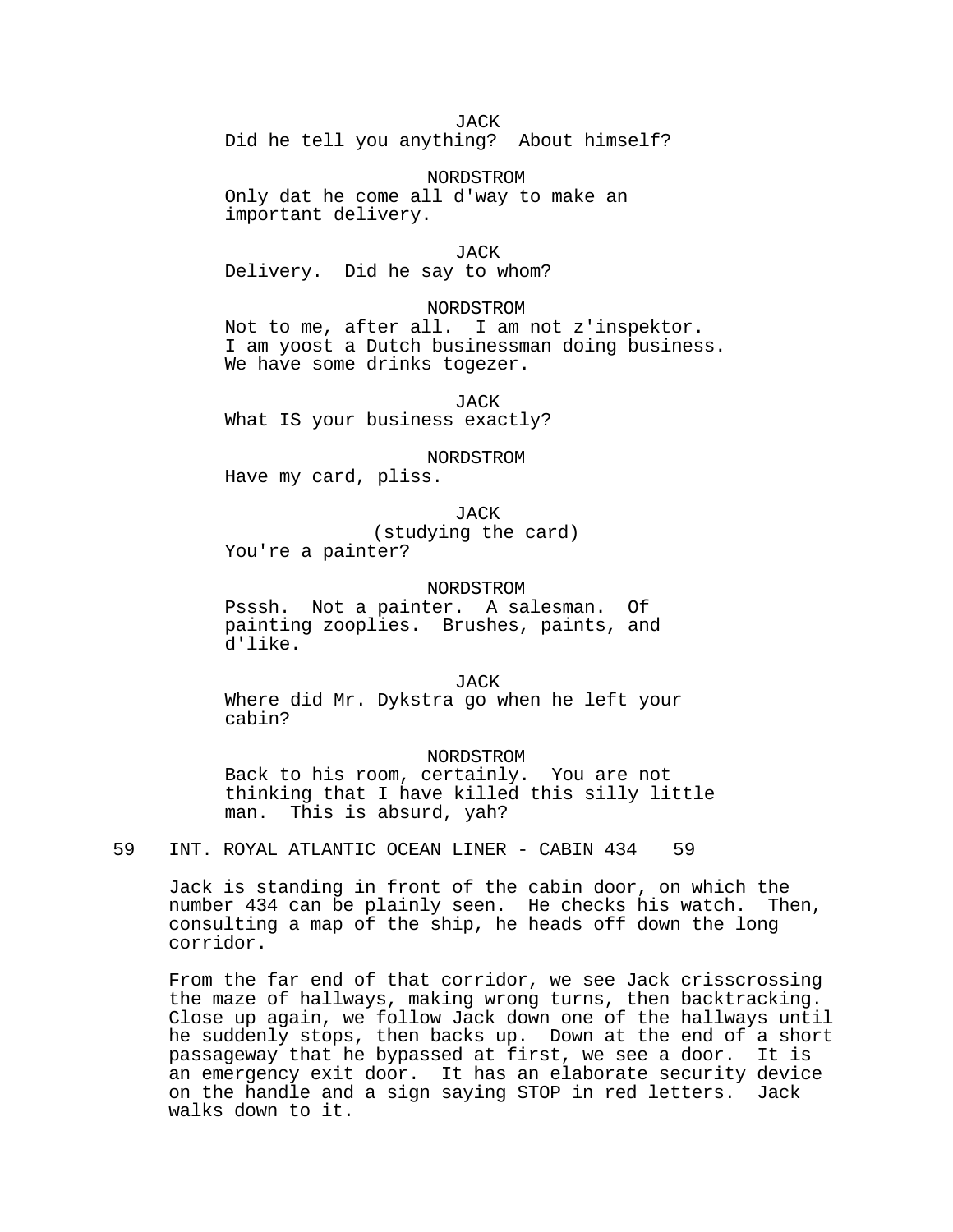He discovers a dent on the wall near the door. Jack throws himself against the wall and grabs his own throat, acting out an assault. When he grabs his own arm and pins it to the wall, it fits the dent exactly.

Satisfied that his scenario is plausible, Jack leaps forward and falls against the door. It swings open. He has to grab the handle to stop himself from falling in the drink. The door has opened directly onto the open water. We can see the dull churning surface of the Hudson River a few yards below.

60 INT. VAN DEER VEER STUDIO - DAY 60

Van Der Veer is painting. He's holding two brushes in his painting hand, another in his mouth, and a huge wooden palette in his other hand.

The expression on his face is one of manic concentration. He could just as well be doing something horrendous to a small animal.

The music is gone. In its place we hear a POUNDING on the door and the sound of the landlady griping and complaining in French.

Van Der Veer pays no attention.

Soon we hear the CLICK of a key at the lock. The door opens wide enough for the landlady to stick her head in through the crack. She's silent for a moment as she looks around the studio, then sees him and starts BARKING again.

Suddenly getting a divine inspiration, Van Der Veer puts down the brushes, reaches into his back pocket and pulls out the gun.

In a close up, we see that this is a gun of huge caliber, splattered with paint.

When she finally sees the gun pointed at her, the landlady shrieks, pops her head out through the door, and disappears. Van Der Veer smiles wickedly.

61 INT. KLAUSMANN OFFICE - DAY 61

Through the enormous fishtank, we can see Nigel sitting with his feet up on Klausmann's desk and Klausmann pacing nervously.

NIGEL Will you calm down. You're utterly useless to everyone lying dead in a coffin from a heart attack.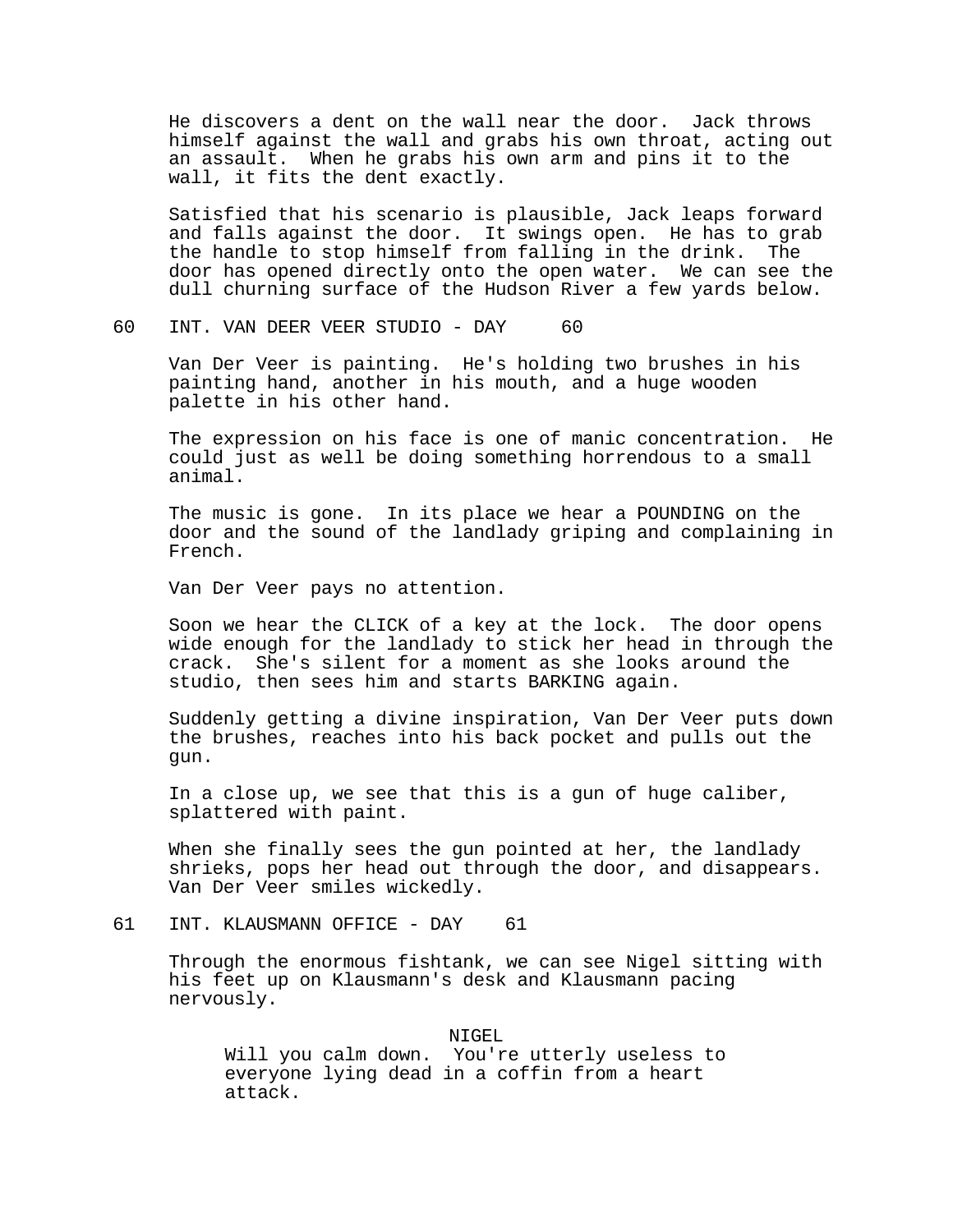# KLAUSMANN

(pointing to a side door)

He's been in there with it for two hours. Noticing that one of his large goldfish is lying dead on the bottom of the tank, Klausmann walks over to the tank, pushes up his sleeve, and reaches in retrieves the fish.

NIGEL.

Let him take two months. What do we care? As long as he reaches the right conclusion.

# KLAUSMANN

Sure. Fine. But what the hell's he doing in there? Counting the brushstrokes?

Klausmann puts the fish to his lips, blows water out of it, and replaces in the tank where it resumes its swim. It's a plastic fish, like all the others.

At this point, the door to the side room opens and Willison Geller, carrying his cane and a small sheaf of papers tightly under his arm, strides out of Klausmann's office without saying a word.

Klausmann and Nigel look at each other non-plussed. They scramble out after him, breaking into an undignified racewalk as they reach Geller at the elevator, where he has struck his patented pose.

### KLAUSMANN

Mr. Geller! Is there a problem?

NIGEL

Did you need a magnifier or some such thing?

Geller peers at them over the rim of his half-glasses.

GELLER

Did you think that A-R-T could be detected? Like a fingerprint? (pointing to the floor near Nigel's foot) Oooh, look out, there's a pile of art over there. You might step in it.

KLAUSMANN

Ha ha no.

The elevator arrives and Geller steps in.

NIGEL Then for god's sake, man, what do you think?

GELLER

It isn't what I think, it's what I know.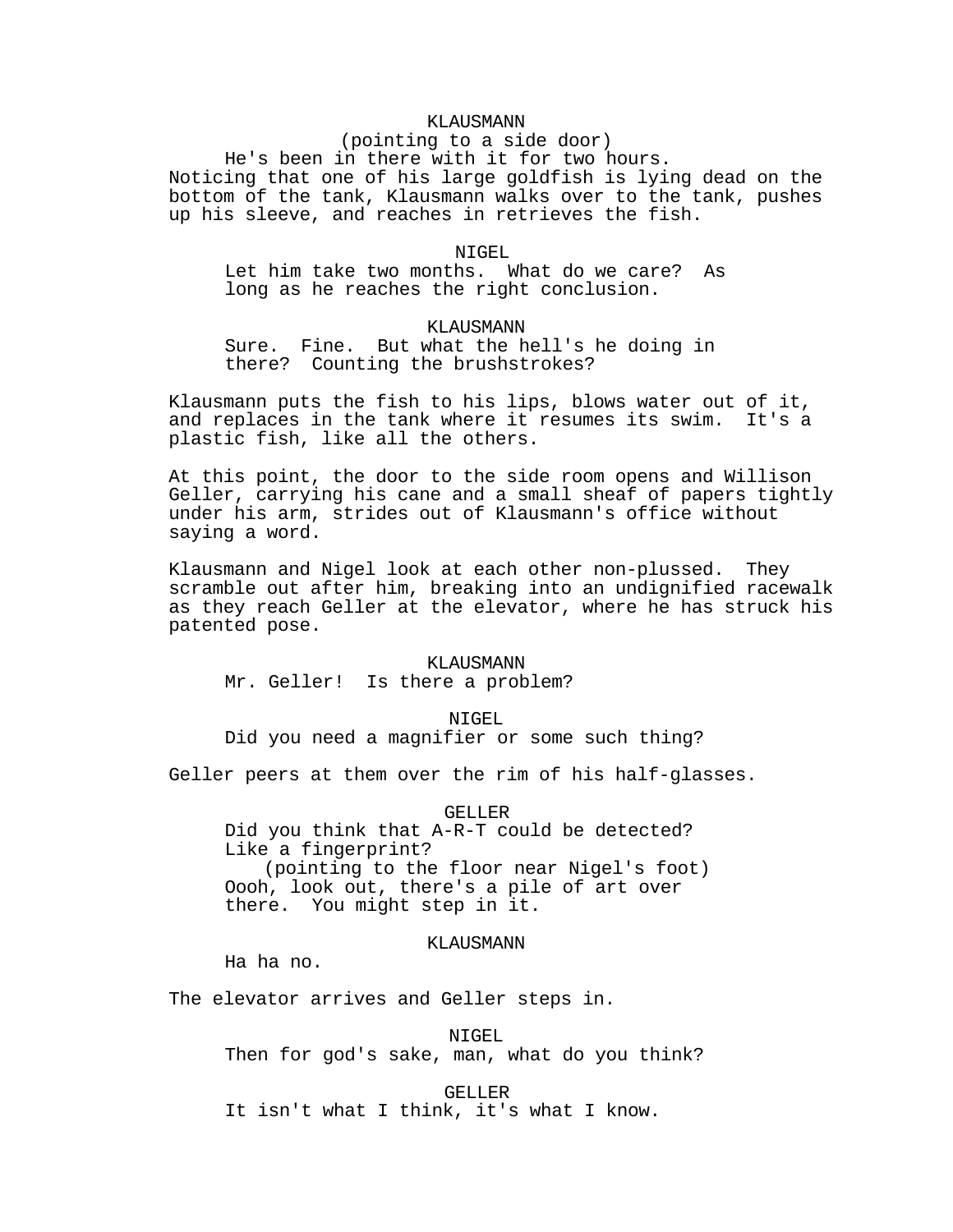# KLAUSMANN

Precisely what Lord Nigel meant.

Geller presses the button. Art and Nigel tilt forward in anticipation.

# KLAUSMANN and NIGEL (together)

And?

As the elevator doors start to close, Geller merely offers a WINDY whisper:

# GELLER

Go go, Van Gogh.

Ours maybe.

# KLAUSMANN and NIGEL (together)

YES!

62 INT. PORT AUTHORITY PIER 81 - CARLA OFFICE - DAY 62

Carla is brandishing a folded newspaper like an axe.

CARLA

What is this? Did you see this? How did this happen?

# JACK

(trying to read it in mid-swing) What is it? An obituary?

# CARLA

(shoving it at him to read) It's an article saying that one of the passengers on the recent Royal Atlantic trip from France is missing. How did the newspapers find out?

JACK One newspaper. A filler, buried on page 38.

CARLA

If the Royal Atlantic people see it we're sunk.

JACK

Why us? It's not our fault. We didn't lose Dykstra.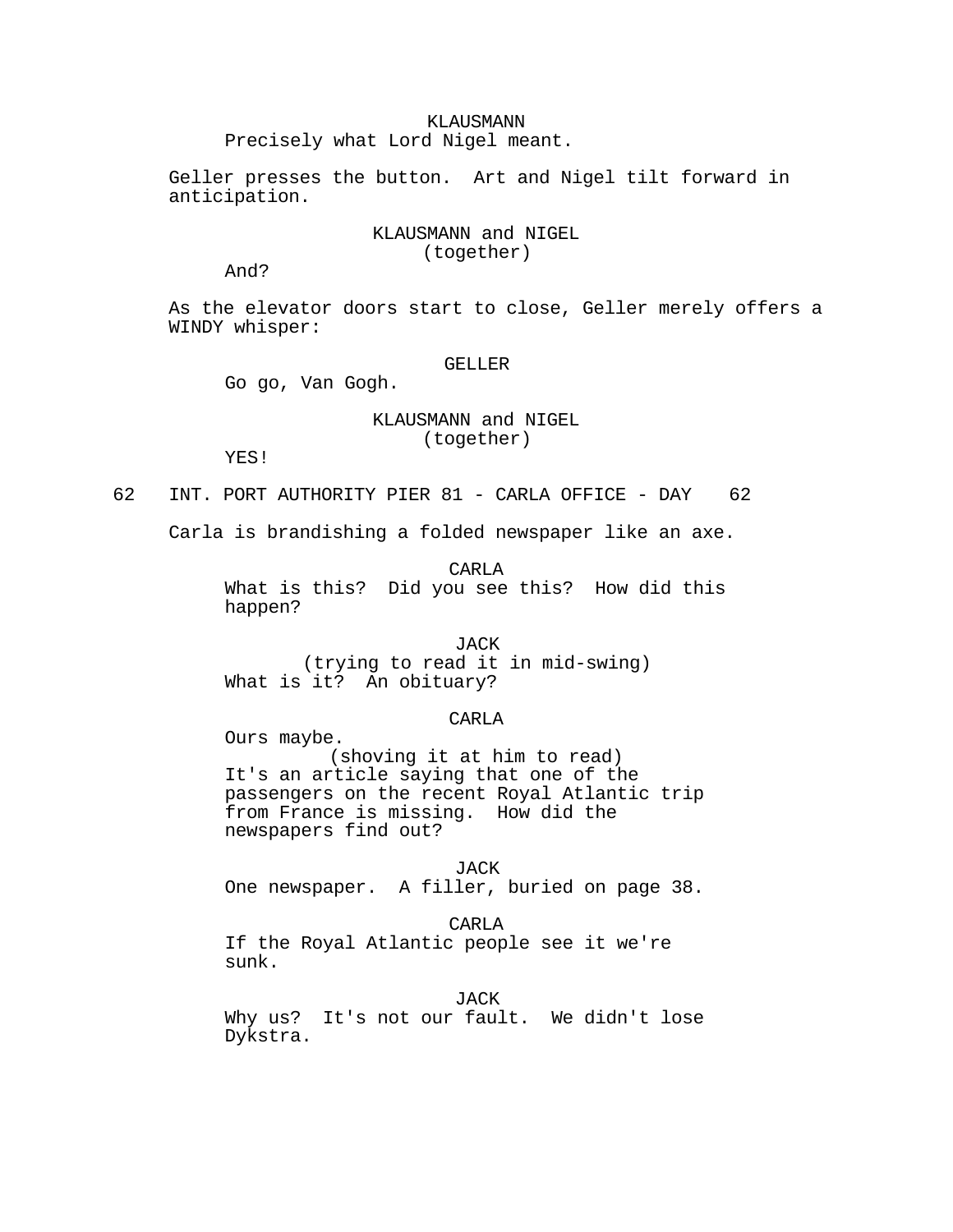## CARLA

Jack, Jack...Jack! We're in charge of the 50th anniversary bash celebrating the entire Royal Atlantic fleet. Everything that happens in the next two weeks is our fault.

## JACK

A man disappears, maybe murdered, and all you can think of is your job.

# CARLA

That's right. And you'd better start doing the same thing if you want to keep yours. My advice for you is to get started on a release responding to this.

# JACK

I'm telling you, I think this guy was murdered. I thought you wanted me to find out what happened to him.

# CARLA

No, I wanted you to FIND him. He can't be murdered, Jack. It's not in our PR plan. Forget Dykstra. Just put a good spin on the story.

JACK Like what? He's still missing.

### CARLA

So's Jimmy Hoffa, but they're not blaming US for it. You're the writer, Jack. Think of something.

# 63 EXT. ROYAL ATLANTIC OBSERVATION DECK - NIGHT 63

The open-air deck of the ship has been scrubbed and cleaned. All furniture has been removed except for a small table with two chairs. They are set in the middle of the wooden platform in the center of the deck. An elaborate candelabra is sitting on the table, the flames bucking the slight breeze.

All above, the canopy of stars twinkle. And in the background, the dazzling skyline of Manhattan at night can be seen.

Jack, dressed in a suit, is waiting for the elevator doors to open. When they do, Harry, looking like a flower in a frilly dress, steps out.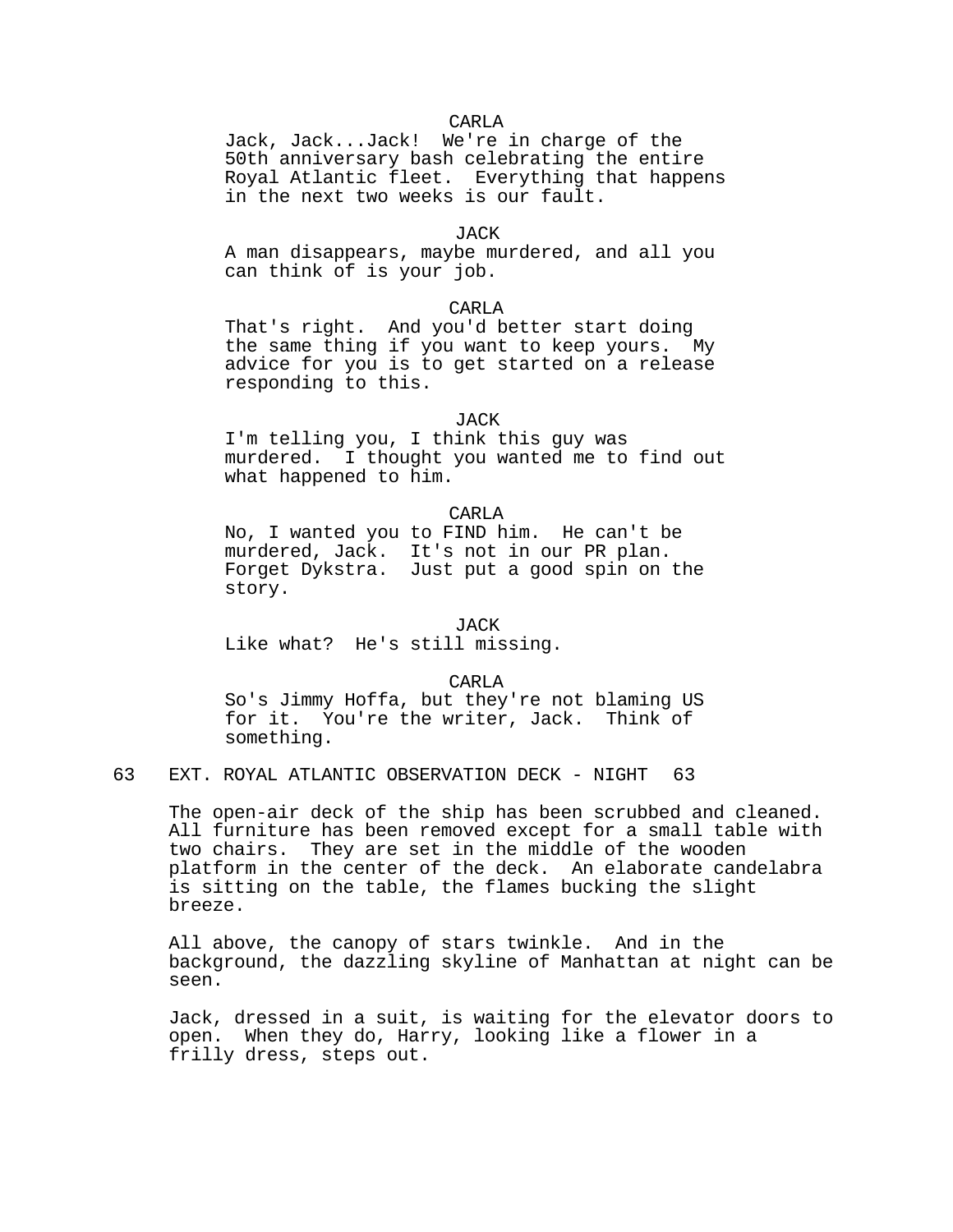### HARRY

You weren't kidding? We're really going on a cruise.

JACK

The shortest one on record.

HARRY I've never seen anything so beautiful.

JACK I have. But it was in a dream.

Jack signals for a man who has been standing in the shadows. It's a waiter, suitably suited, who comes over to hold the chair for Harry and explain the menu.

As they begin to order dinner, we hear a loud THUMP as the ship jolts.

## HARRY

What was that?

## **JACK**

Anchors aweigh. We must have shoved off.

HARRY

Where are we going? Some place exotic, I hope.

**JACK** 

Where would you like to go?

HARRY Nowhere. I'd just like to float around under the stars without any destination at all.

Jack makes a voodoo gesture with his fingers.

# JACK

Presto.

#### HARRY

You know I don't usually take cruises with strange men. Should I be concerned?

JACK

Only if you want to come back a virgin.

HARRY

That wouldn't be a cruise, Jack. That would be a miracle.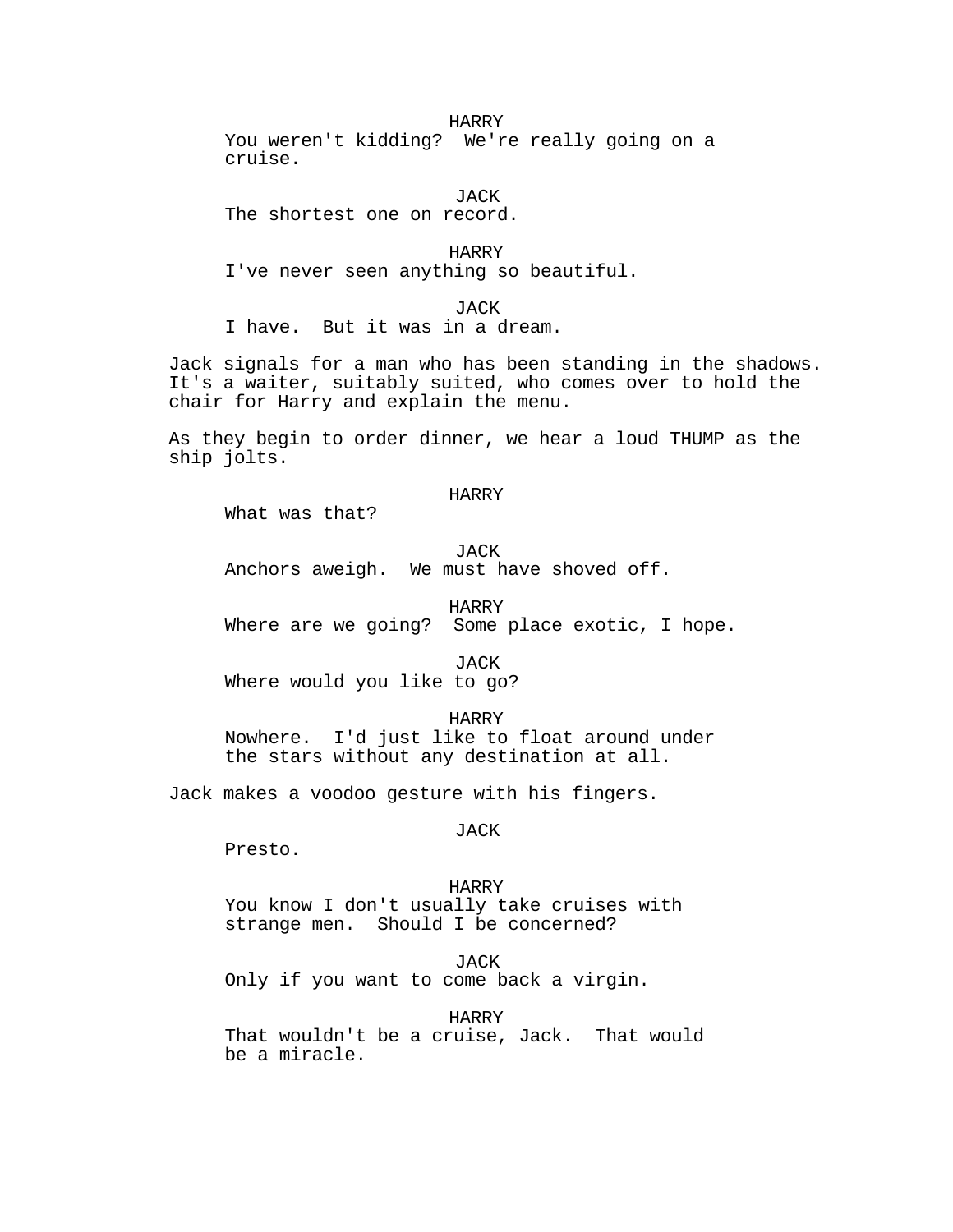As they eat and talk, we move slowly around them catching glimmers in their eyes, and the glittering nightscape as it slowly changes around them.

## HARRY

They're setting up a news conference in a few weeks. And they want ME to talk about the painting.

**JACK** Aren't you forgetting one important fact here?

# HARRY

What's that?

# JACK

That the painting was smuggled.

## HARRY

Not smuggled. Concealed. There's no law against that.

JACK But it IS suspicious. How do you know it really belongs to them?

### HARRY

I've seen the provenance.

## JACK

(pointing towards heaven) You mean...

#### HARRY

No, the provenance is the proof of ownership. The history of the painting. Lord Nigel has all the papers.

JACK

They killed him, Harry. I'm sure of it.

# HARRY

They don't seem like killers to me.

JACK Not personally. Maybe they hired Nordstrom to do it.

#### HARRY

Is he a hitman type?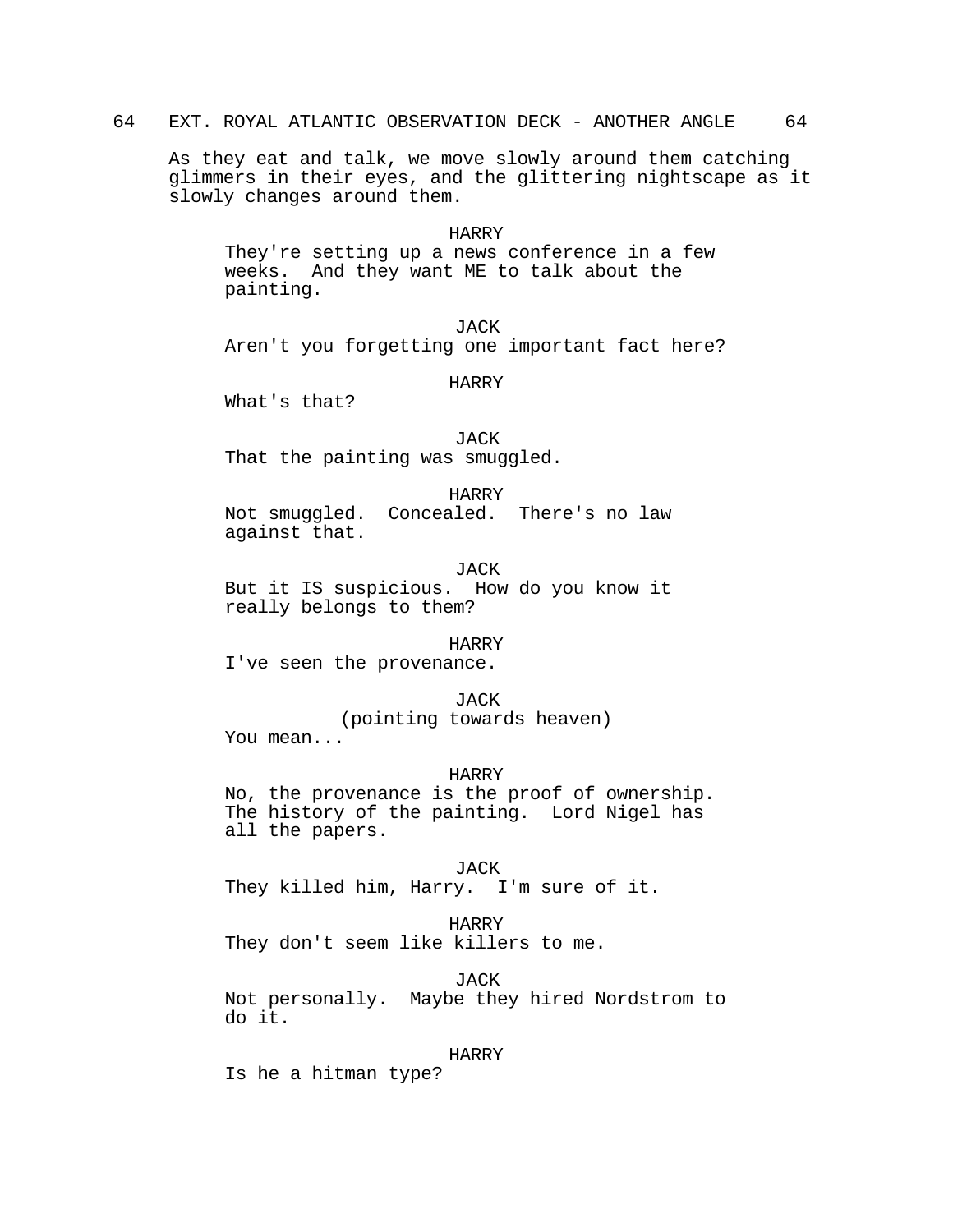**JACK** 

Absolutely. About as vicious as Liberace. (shaking his head and laughing) I don't know, maybe I need a vacation too.

65 EXT. ROYAL ATLANTIC OBSERVATION DECK - ANOTHER ANGLE 65

Jack and Harry hey get up from the table and walk over to the railing. The panorama of shore lights is still moving around the ship. From somewhere down below they can hear a recording of the song PAPER MOON.

HARRY

(touching him on the cheek) Poor Jack. Everything has to have an answer, doesn't it.

JACK (moving closer) That's why I read mysteries. They have solutions.

HARRY But real life isn't like that.

**JACK** 

(even closer) No. But some things seem to lead in a certain direction.

HARRY What if it's the wrong direction?

> JACK (closer still)

I'd know it.

## HARRY

How?

JACK (almost touching) It wouldn't feel right.

They kiss.

Just as their lips meet, bright lights flash behind them in the night sky. It's a soft explosion, at first. But in a moment, the CLASH of horns and cymbals joins the light. Then an enormous fountain of water rises up, gushing through a rainbow of colors.

They're still kissing as the rush of water shifts direction and drenches them both.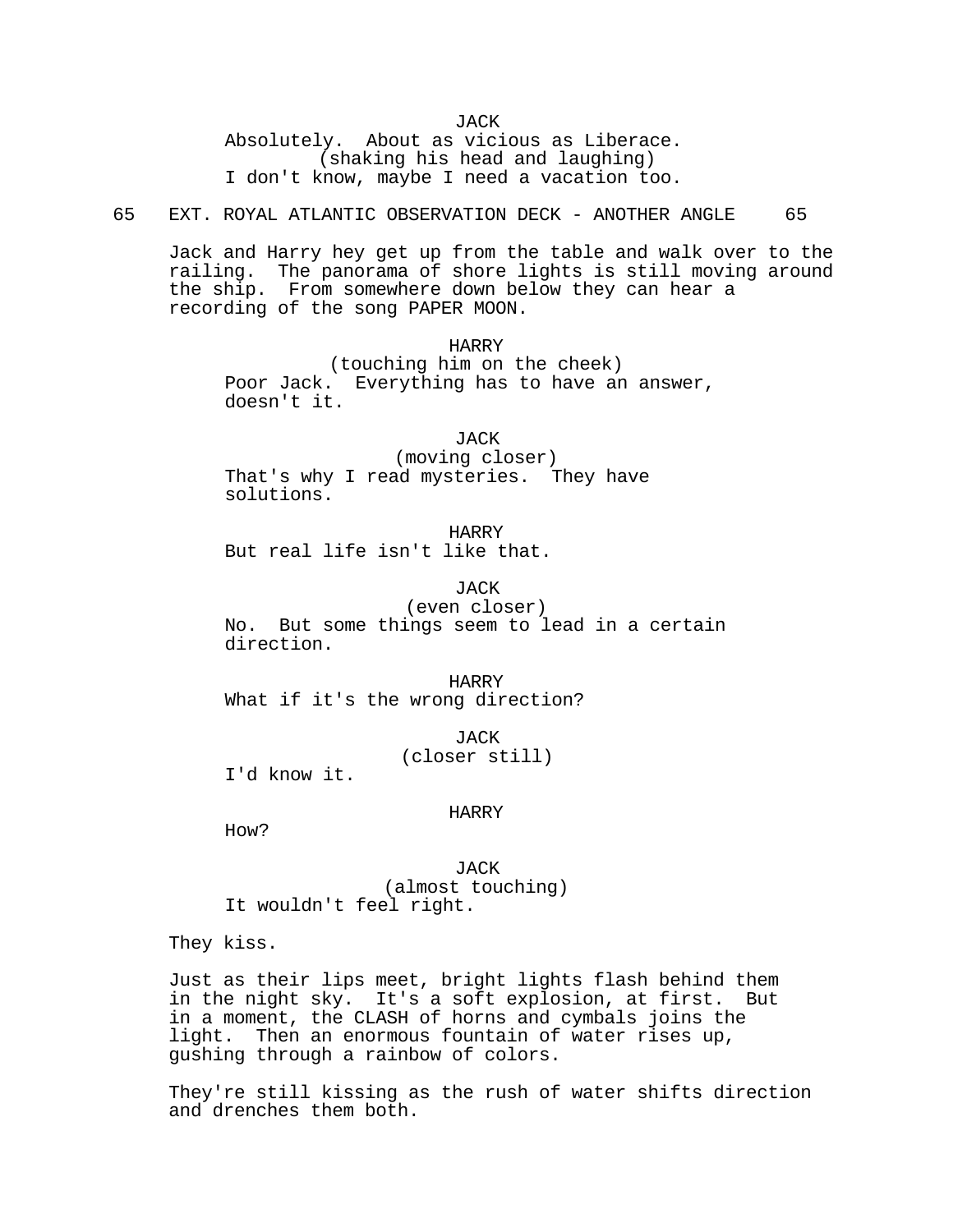They stare at each other for a moment, perturbed at being completely soaked, but speechless. Slowly, they look over the railing where they're standing. There's a fireboat next to the ocean liner that's the source of the light and water. Someone on that boat turns off the radio playing Paper Moon, as other sailors scatter over the deck.

One of the crewmen on the fireboat is shouting to someone else on a lower deck of the Royal Atlantic.

# FIRST MAN

Is that going to work?

#### SECOND MAN

Only if the wind is right. You'd better give yourself another 100 yards. We don't want to the drown the guest of honor.

The Royal Atlantic jolts again, as Harry examines the soggy mop that her lovely dress has become.

#### JACK

(trying to be cheery) Well, we're back. Shortest cruise on record. Just long enough to turn the boat around.

#### HARRY

Quite a surprise.

### **JACK**

That...wasn't exactly...part of the plan. The fireboat is practicing for the party we're throwing.

### HARRY

I think they need more practice.

## JACK

I can have the Steward take our clothes to the cleaners. There's one right on the ship.

HARRY

I didn't bring a change of clothes exactly.

#### JACK

I'm sure we can find something you'll look...nice in...without any clothes.

66 INT. NEW YORK PENTHOUSE OF STEWART BROWN - DAY66

Close up on a man swimming like crazy. He is fully suited up with goggles, cap, nose plugs, and really tearing through the water.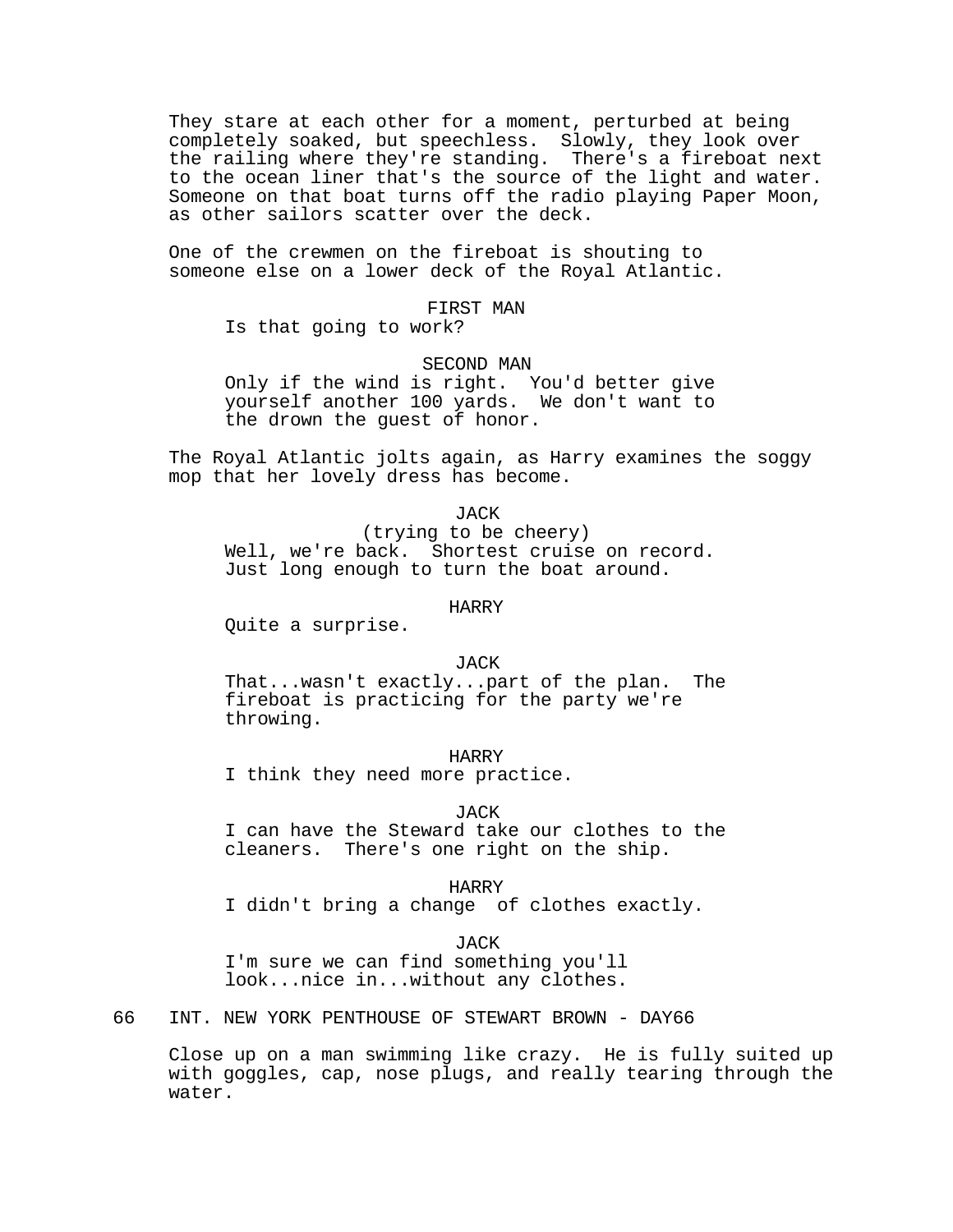Pulling back we see that he isn't in an Olympic race at all. He's in a tiny pool barely larger than he is. It's a lap swimming pool, slightly larger than a bathtub, that creates a strong current against which he is stroking.

Pulling back even further we see that this pool is on the terrace of a penthouse overlooking Central Park. Philip and Nigel are sitting poolside at a bar, waiting for the man - STEWART BROWN - to finish his workout.

When he does, Brown emerges from the pool and is helped into a robe by an attendant. Brown is a tall, bald man with the darting manner of a lizard.

### **BROWN**

Okay. I think we can do business. Let me see it again.

From a calfskin briefcase, Nigel takes out a leather portfolio and a black envelope. He begins to leaf through the portfolio showing glassine pages with documents in them. But he closes it following an impatient gesture from Brown.

Instead, Nigel opens the envelope. Inside is an 8 X 10 chrome that Brown holds up to the light to see. It is a photo of the Van Gogh Lilies.

## BROWN

Yes. This is exactly the sort of thing they're looking for. And you say it's never been on the market before?

### PHILIP

It was only just discovered. Hidden in an old warehouse in Provence. It was a gift to a member of Lord Tilton's family years ago. As far as we know, no one has ever seen it. Except Van Gogh, of course.

#### BROWN

And the authenticity?

# PHILIP

Stewart! I'm surprised at you. Do you think I would have gotten you this involved if there was a question about it?

To this, Brown merely smiles.

# PHILIP

In any case, we'll hold a press conference at which the Metropolitan will support it. And we've got scholars lined up the wazoo. Including Geller.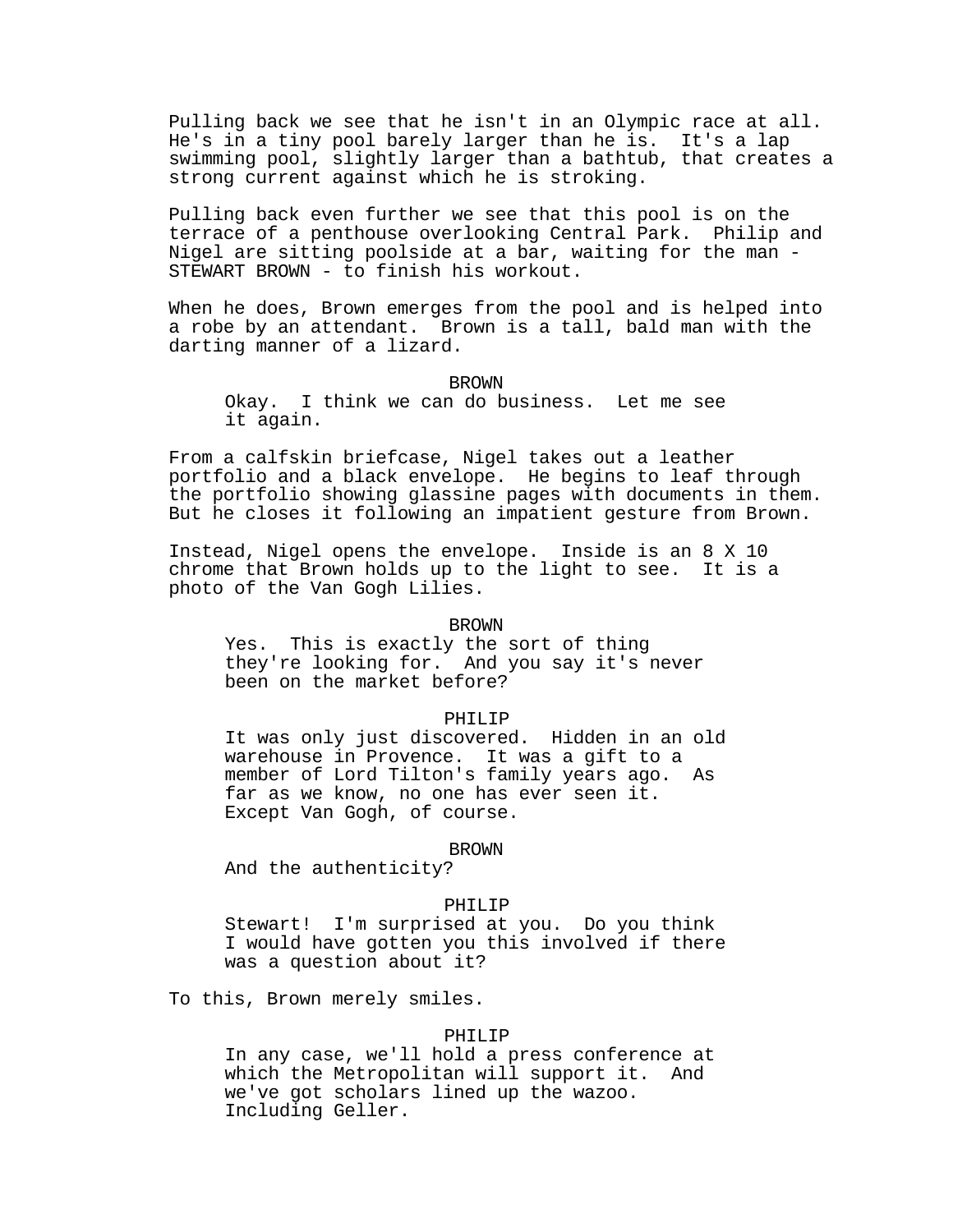# BROWN

(sitting down in a lounge chair) Then we're willing to offer you twenty for it.

Nigel perks up.

# PHILIP

I told you, Stewart, the Van Gogh isn't for sale.

# BROWN

(to Nigel) He loves to ride me. It's a little hobby of his. Ever since I snatched that marvelous Velasquez from under his nose.

### PHILIP

It's a condition of the offering that this painting be put out for bid at a public auction. He won't believe me. Tell him, Lord Nigel.

### NIGEL

It's Mumsy. The painting came with her will and the auction is one of the conditions.

## PHILIP

Naturally, I'd like to do whatever I can to help you and your people purchase it. I have a soft spot for you after I unloaded that lousy Velasquez on you.

#### BROWN

And I suppose you have some terms all worked out?

PHILIP

(tapping the briefcase)

Right here.

#### BROWN

This kind of thing can get very sticky, Philip. I represent a syndicate of international investors. We can't have anything questionable coming out about our involvement.

# PHILIP

I can't believe this guy. Stewart, this is Barlowe's Auction House we're talking about. Not Crazy Eddie. If there's one thing you can count on when dealing with Barlowe's... it's absolute, total, uncompromising DISCRETION!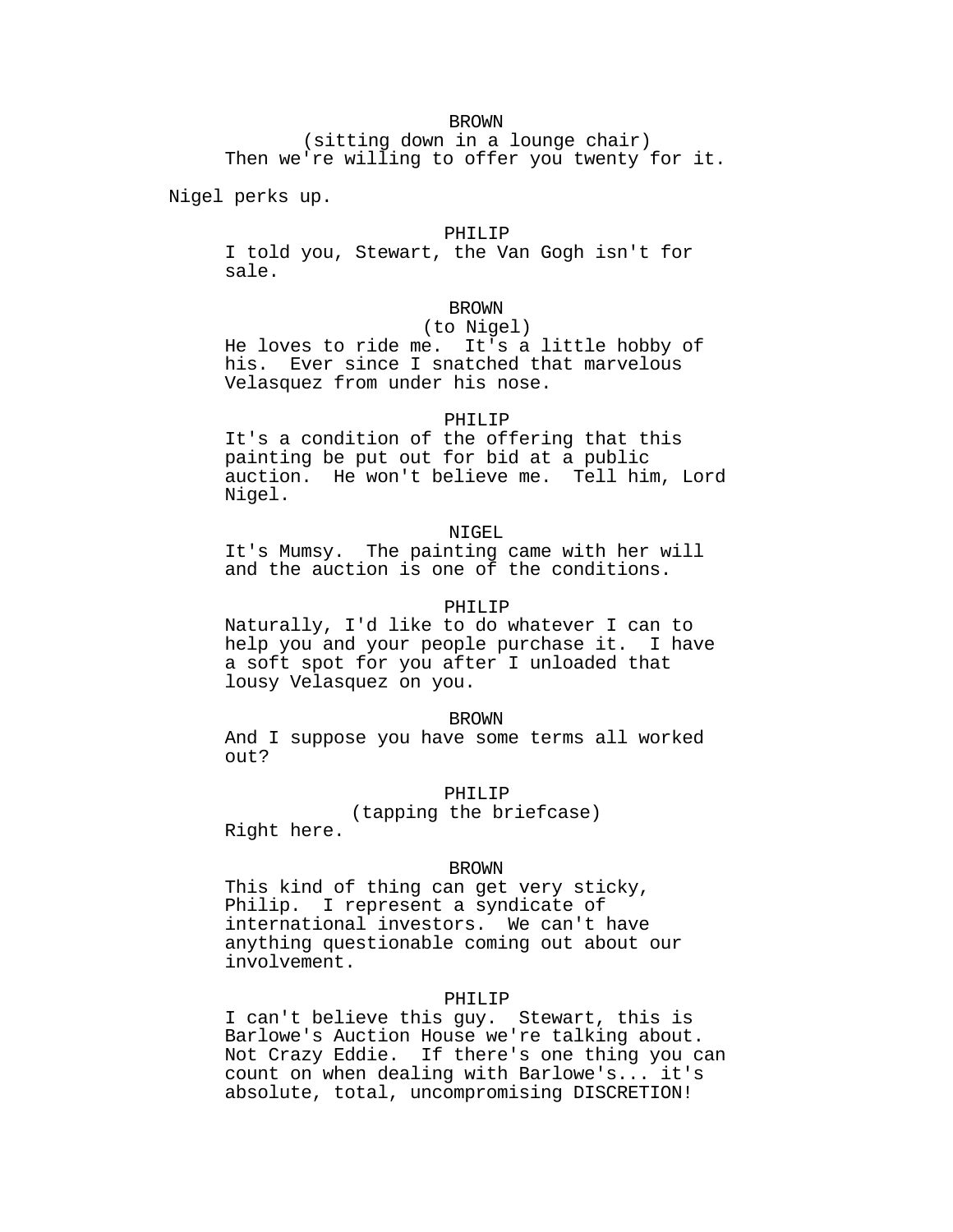## 67 EXT. NEWSSTAND 67

MISSING VAN GOGH, THE NEW VAN GOGH, VAN GOGH LILIES FOUND!! It's the cover of every single magazine and newspaper in sight.

# 68 INT. VAN DER VEER STUDIO 68

Van Der Veer is standing back and admiring his work. It is a painting of flowers. It's similar in style to the one on the cover of all the magazines. But it's clearly a different work.

In celebration, Van Der Veer knocks back the last of the liquid in the bottle he keeps nearby, then throws the empty bottle against the wall, SHATTERING it loudly.

Slighty woozy, Van Der Veer puts on a pair of red goggles, then takes the painting and shoves it into an large, tarry looking oven. He checks a gauge, sets a timer, then closes the door.

Still swaggering, he picks up a hunk of paint stained baloney from a taboret and walks over to a grungy sink. In the mirror over the sink he sees and admires his own pinched face.

With his left hand arched over the top of head, he holds the baloney solemnly over his right ear. Then suddenly, he picks up an enormous knife and slices off the tip of the baloney, miming pain and terror.

He eats the slice of baloney.

# 69 EXT. BARLOWE'S AUCTION HOUSE - NIGHT 69

It's a Hollywood opening in front of Barlowe's with full treatment...Kleig lights, red carpet, TV cameras, the works. Celebrities are arriving in limousines.

# 70 INT. BARLOWE'S AUCTION HOUSE - RECEPTION ROOM 70

Jack and Harry, dressed formally, are standing next to a huge smorgasbord. They are pointing out every celebrity they can recognize, trying to be cool about it but not succeeding.

Philip walks by, all smiles.

HARRY Philip, this is Jack Pollack. He works for Layette & Thicke, the public relations firm.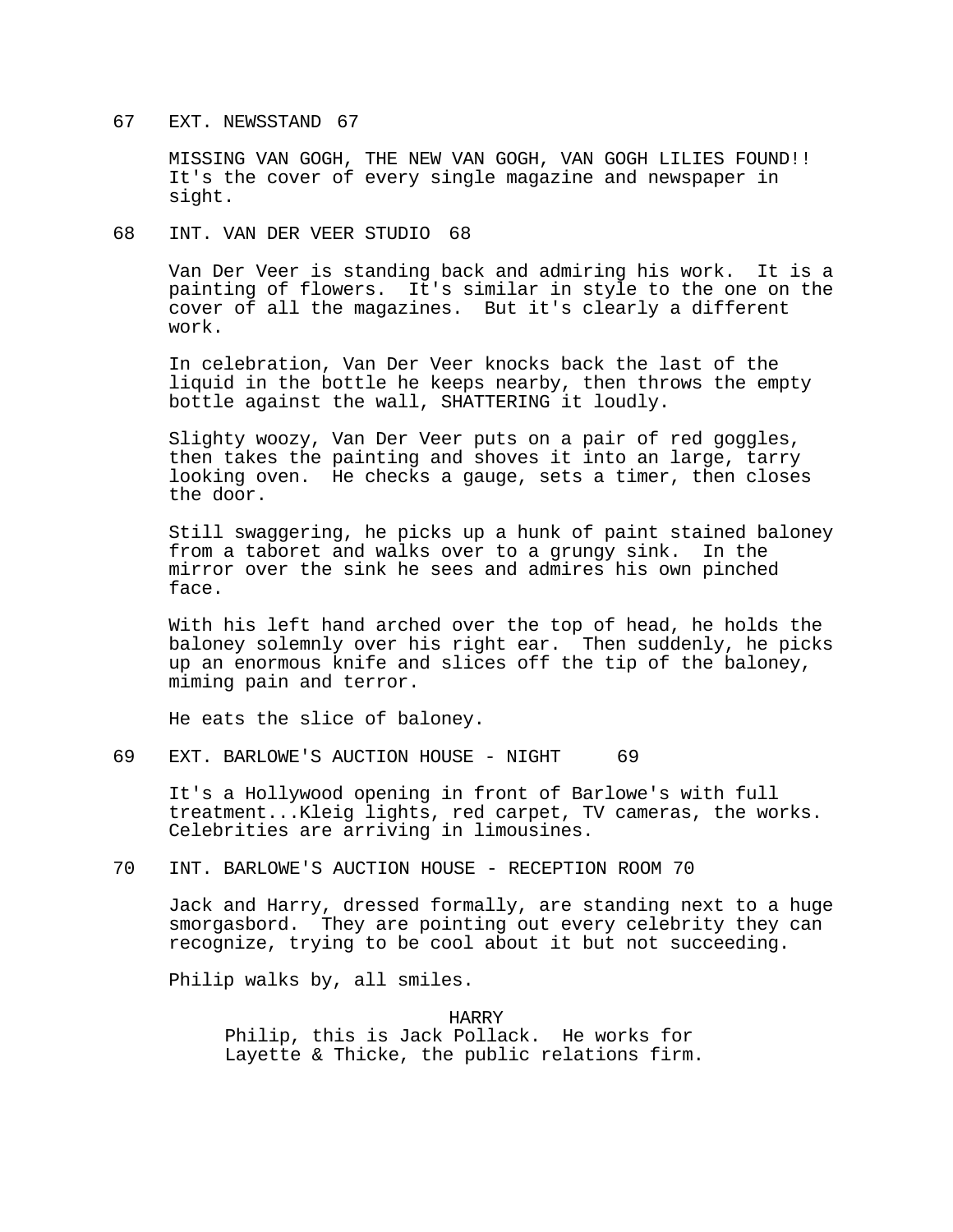# PHILIP

(distracted) Yes, I've heard of you. You helped elect that sleazeball congressman, what's his name.

JACK

That wasn't my account.

## PHILIP

Too bad. It was a great campaign. It worked. (greeting guests) We're about to become the most famous auction house in the world. We'll probably need a PR firm. Why don't you give me a call?

HARRY

You're doing all right, Philip. How did you get all these famous people to show up?

PHILIP

Who them? We contacted Celebrities, Inc. They're all models. You know, lookalikes.

Jack turns to inspect, at very close range, one of them who has come up to the table to get some food.

As he does, Art Klausmann arrives on the scene.

KLAUSMANN

Hey, Jack Pollack. How are you? This is a helluva party. I think I just saw William Holden.

JACK

Helluva party. I guess it's so big he just HAD to come BACK for it.

#### KLAUSMANN

Did you set this up?

#### HARRY

Shhh! everybody. They're about to unveil the painting.

On a podium at the front of the room, a gorgeously dressed woman is standing next to a small silk curtain. She starts to say a few words welcoming the guests.

JACK

(whispering to Klausmann) Do you know a man named Henrik Nordstrom?

KLAUSMANN Who? Nordstrom? Should I?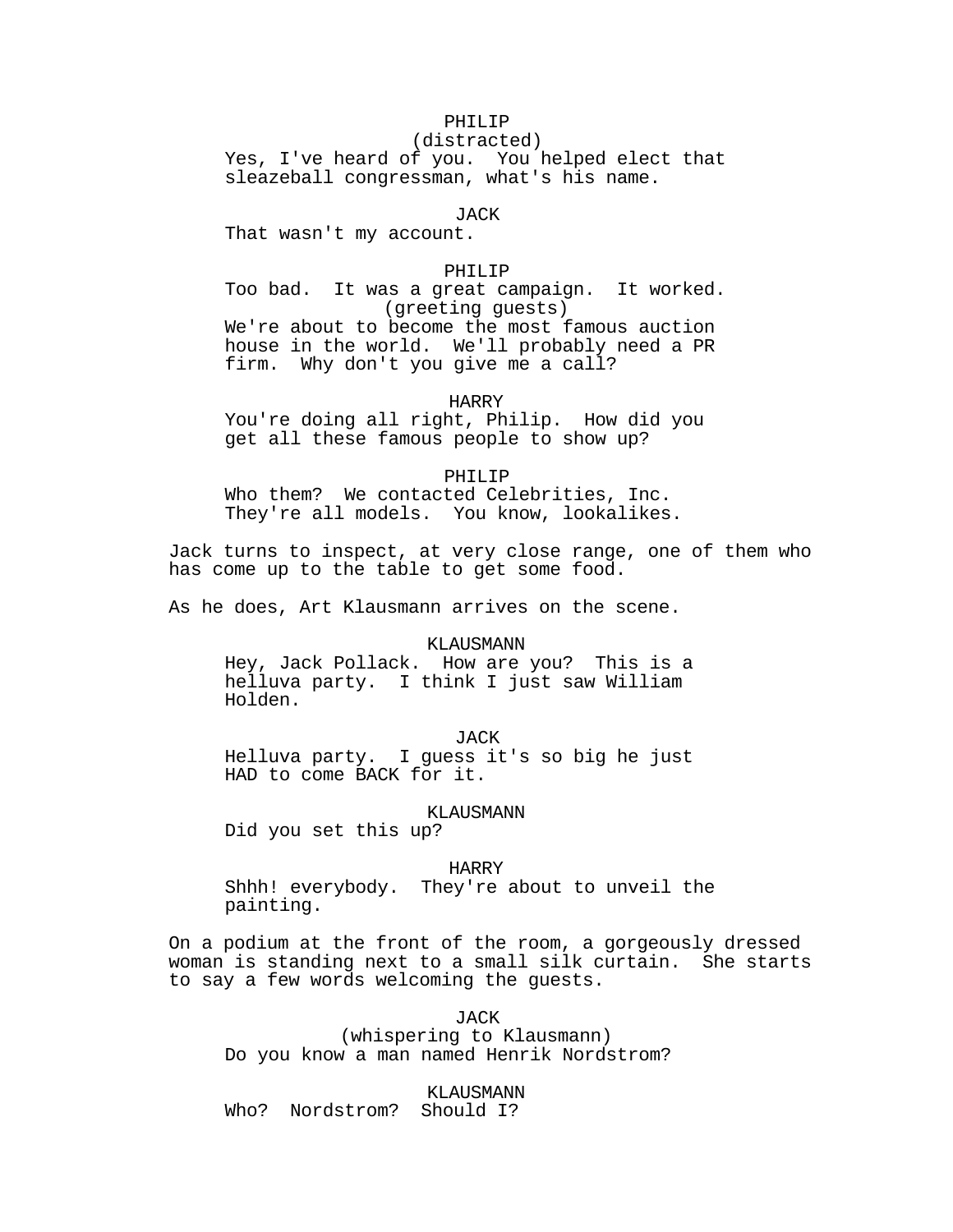**JACK** Only because he might have murdered your Mr. Dykstra.

### KLAUSMANN

Jack, please. Keep your voice down. He wasn't MY Mr. Dykstra. He wasn't anybody's. He was nobody.

JACK

Then why did you have Nordstrom get rid of him?

KLAUSMANN

Are you completely insane?

JACK

I know you smuggled this painting into the country.

# KLAUSMANN

(blanching)

I'm telling you. Dykstra brought it in secretly so we could control the publicity. You of all people should be able to understand that!

## HARRY

Shhh!

The woman on the podium, having finished her short statement, pulls on a silk cord. The curtain falls to the ground, revealing Van Gogh's Lilies in all its glory, now set inside an ornate gilded frame.

Applause EXPLODES from the crowd.

71 INT. TAXICAB - NIGHT 71

Jack and Harry are sitting in the back seat of the cab. A Robert Di Nero look-alike, whom we had seen at the party, is driving.

Harry is playing with Jack's fingers, but he seems, for once, preoccupied.

JACK

This isn't right.

HARRY Don't tell me you're married.

JACK No, I mean something's wrong.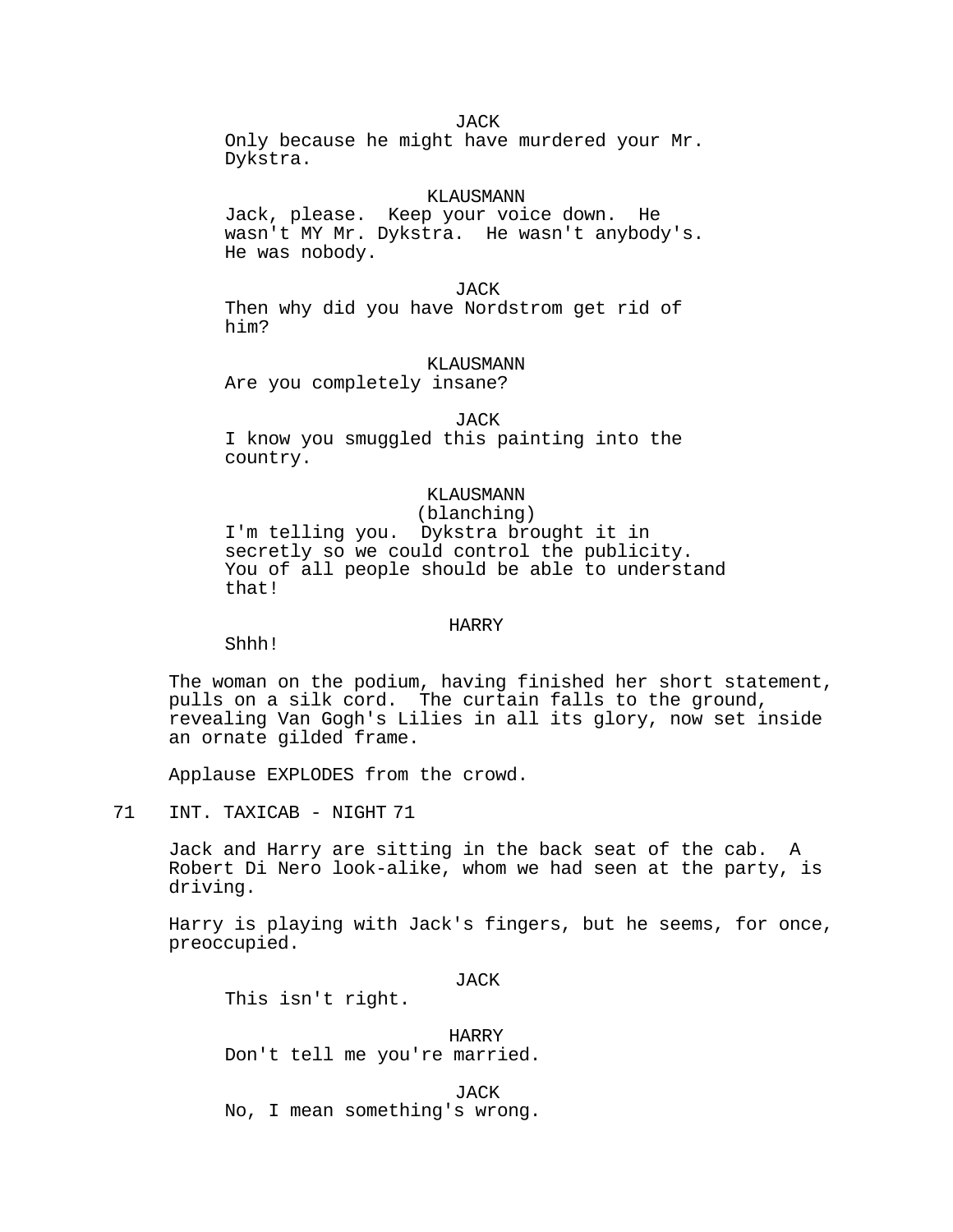# HARRY

I'll say. You haven't gazed longingly into my moist eyes even once tonight..

JACK

Why Dykstra? If Lord Nigel owns it, why didn't he bring it over himself?

#### HARRY

How can you sit there so close to me, feeling the heat rising from the silk of my nubile flesh...and think of that pompous twit?

#### JACK

Who?

In the rear view mirror of the taxi, we can see the cabbies eyes reflected eerily.

#### HARRY

Oh brother.

JACK

I mean...Nigel came from England. So if Dykstra was a courier, he must have picked it up in France. But from whom?

# HARRY

(giving up) Well why don't you just go and look it up in his appointment book?

JACK

(a light going on) The datebook! I forgot about that. (kisses her quickly) Make a left here and go to Pier 81!

TAXI DRIVER Are you talkin' to ME?

72 INT. POLLACK OFFICE - NIGHT 72

Jack is opening and closing all the drawers of his desk, while Harry lolls sexily on the desktop. One of the thin straps of her slinky dress has fallen off her shoulder. She doesn't put it back.

Jack finally pulls out an envelope and dumps the contents on the desk next to her. Then he types something into the small laptop computer, while Harry picks up the datebook and looks through it. But page after page of the book is completely empty.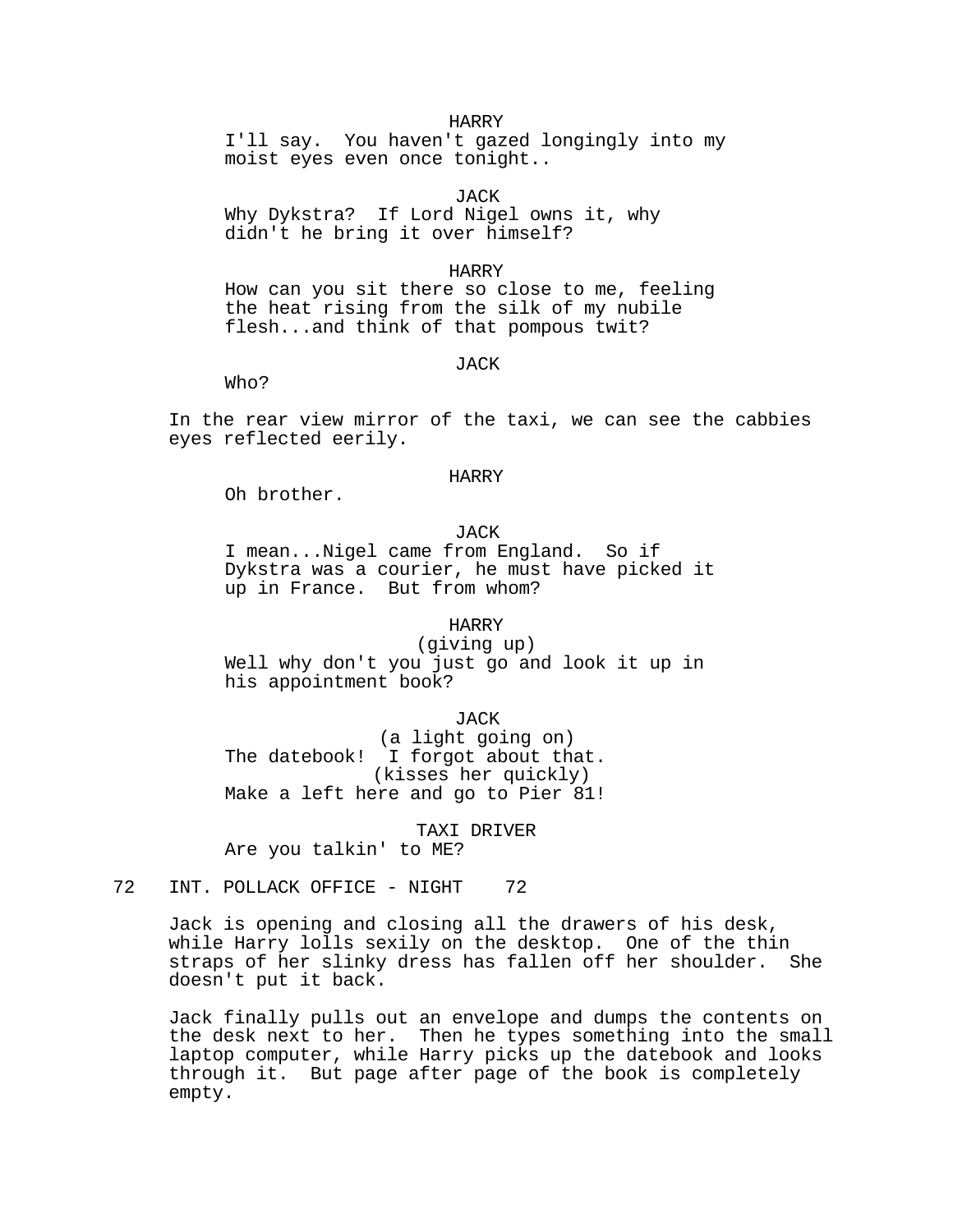### HARRY

Thrilling life he led.

**JACK** 

What about the day the boat arrived? (reading from the computer screen) That was on the sixteenth.

### HARRY

(reading from the book) Klausmann. Three o'clock. And the phone number.

JACK And the departure? That was...on the fifth.

HARRY

Say, is that a hard drive in your laptop or are you happy to see me?

> JACK (distracted for the moment)

Happy.

# HARRY

(back to the book) Its says eleven A.M. and then...V-D-V. What does that mean?

**JACK** 

Are there addresses in the back? Maybe it's someone's initials.

Jack is watching her closely as she goes through the list, taken all of her in. As he slowly begins to move his hand up her leg, she loses her place. Then, flustered, she finds it again.

HARRY

What about this one? Willem V. Der Veer. Der Veer? That sounds familiar.

JACK Not to me. Is there an address?

HARRY It's in France. There's a phone number.

JACK

Let's call Mr. Der Veer and see what he has to say.

HARRY But it's probably five in the morning there.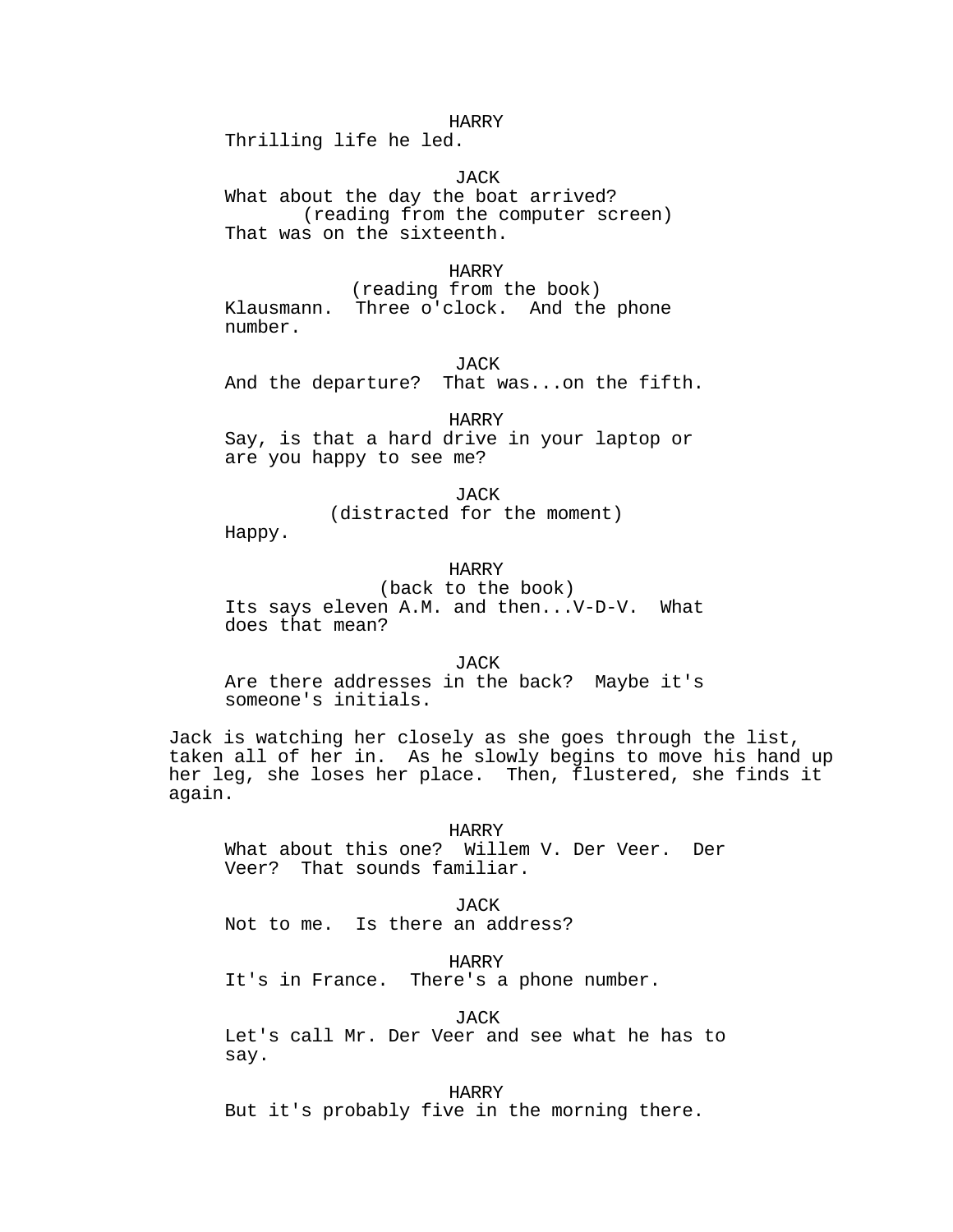JACK

Even better.

73 INT. VAN DER VEER STUDIO 73

Van Der Veer is up and working. He's just taking his painting out of the oven. With a jeweler's loupe stuck in his left eye, he is holding the canvas up to the light, inspecting it closely, muttering to himself.

The RINGING of the phone jolts him out of his daze.

Behind him on a table is a massive glob of multicolored paint. It's the phone, which Van Der Veer answers stiffly. As we listen to his end of the conversation, we slowly move around him, from his back to his front.

# VAN DER VEER

Yah? Who? Yah. Who? Of course I do, you ninny. Who is this speaking on the phone? Who? I don't know you. What do you mean? What did you say? Murdered! Did you say murdered?

On that last word, we have come full circle around Van Der Veer and can see the emotion registered on his face. Not shock, not even grief. It's pure, blind, steaming RAGE.

He SLAMS down the phone, picks it up again and dials a number. His lips are squished and he's tapping his foot with suppressed anger.

## VAN DER VEER

Hello yes? This is one one two Rue des Artistes. Get me a cab to the airport AT ONCE!

Jack stares into the phone when he hears the CLICK.

JACK

Nice talking to you.

#### HARRY

What did he say?

JACK

He called me a ninny. Sheila used to call me that.

### HARRY

Your ex-wife?

<sup>74</sup> INT. POLLACK OFFICE - NIGHT 74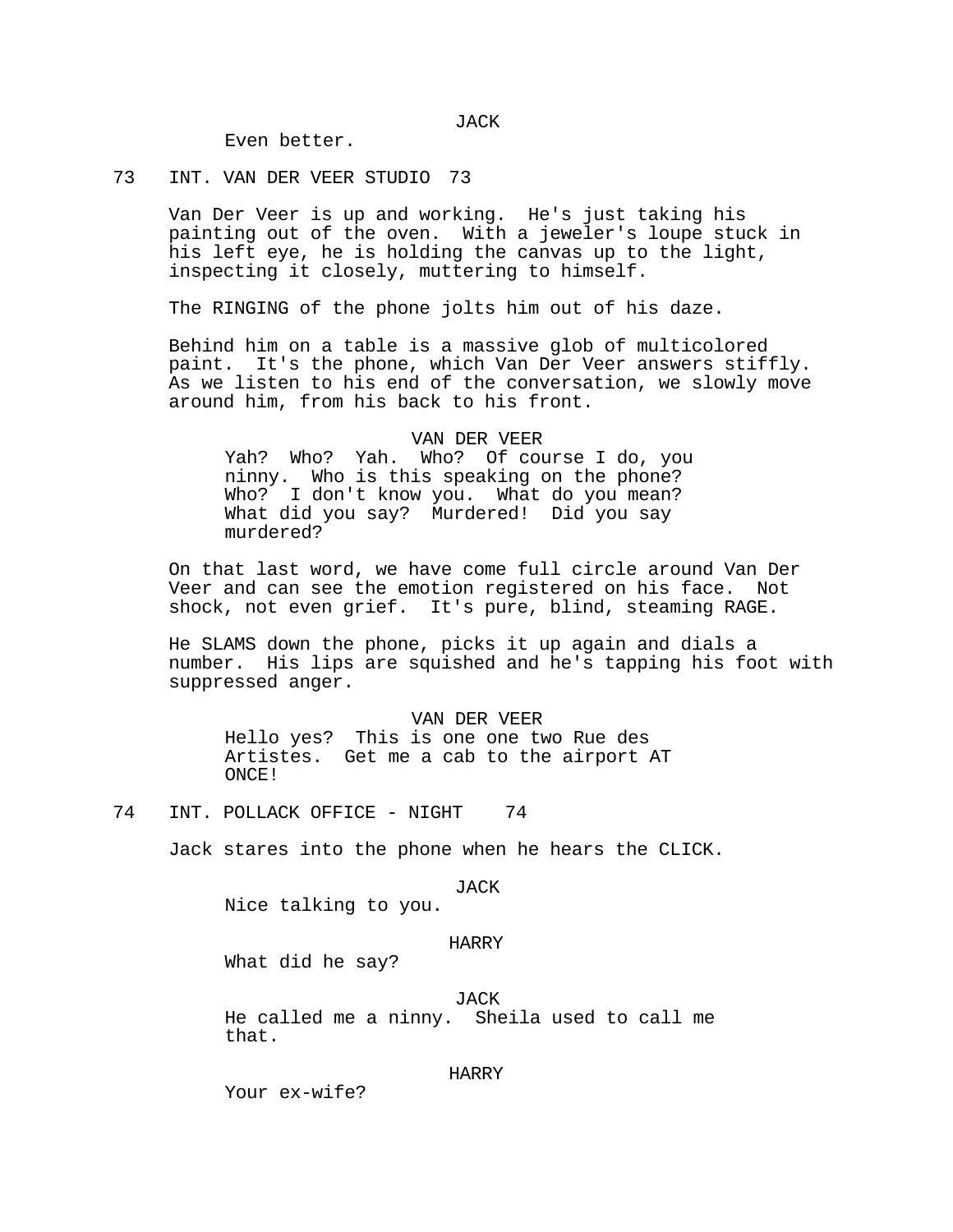# JACK

Ex-baby sitter.

# HARRY

(sitting in his lap) Have you taken HER up here late at night like this?

**JACK** 

(happily surprised) I didn't work here in third grade.

HARRY What exactly do you do here anyway?

JACK

I give false impressions.

HARRY (slowly undoing his tie)

To who?

JACK

To clients. That's my job. Fudging the facts. Shades of meaning. Spin control.

HARRY Why not just tell the truth? JACK

Which truth?

## HARRY

The whole truth.

# JACK

The world's too complex for that. There's personal truth, practical truth, political truth. Nothing is what it is. Things are only what they seem to be. And for that, you need professionals.

Jack has slipped the other thin strap of her dress off her shoulder and is touching her skin there lightly.

HARRY But some things are simple.

JACK

Yes. But not for long.

We are close on their profiles as they kiss and as we cut to: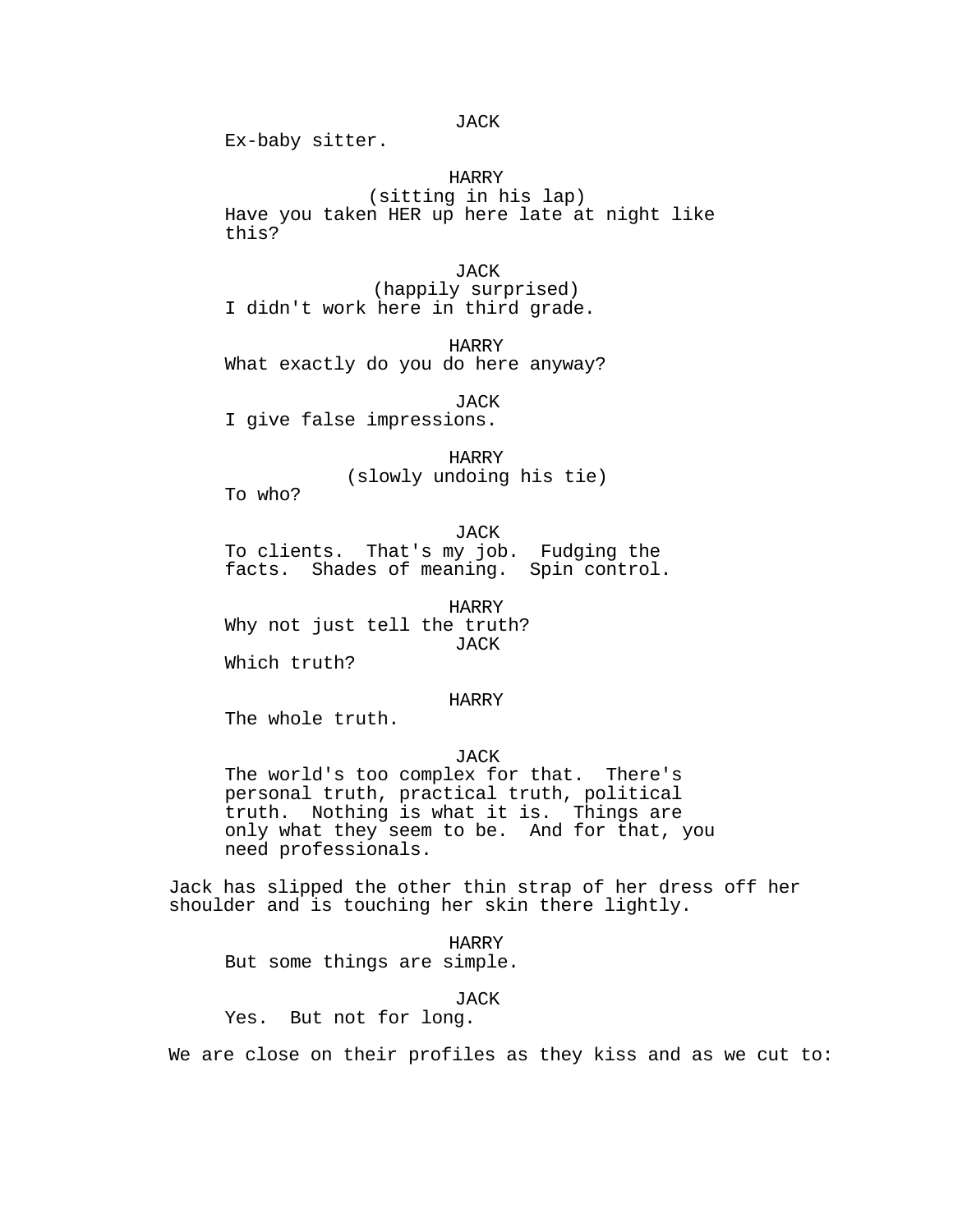# 75 INT. KLAUSMANN OFFICE - NIGHT 75

Close on Klausmann's bulbous profile, but he isn't kissing anyone. He's nervously pacing across the room.

KLAUSMANN

All right, let's go over it one more time.

NIGEL

Is this absolutely necessary?

# KLAUSMANN

YEs. They'll ask you.

# NIGEL

I haven't worked this hard since that dreadful dinner at Buckingham.

#### KLAUSMANN

Do you want to keep Tilton Manor, or not?

NIGEL

It's all in the provenance anyway. Why would I know it?

# KLAUSMANN

Don't be an idiot! This is the most important painting of the twentieth century. You OWN it. OF COURSE you would know its history. Now let's go over it one more time.

### NIGEL

(bored to death) It was painted by Van Gogh in 1988.

#### KLAUSMANN

1888!

#### NIGEL

Of course, of course. Obviously. 1888. Van Gogh gave it as a present to one of the prostitutes in Arles, Provence. She passed it on to her daughter in around 1935 where it appears in the listing of the dowry. He...

KLAUSMANN

She! The daughter is a she.

### NIGEL

She married a British soldier in France during the war. In 1940.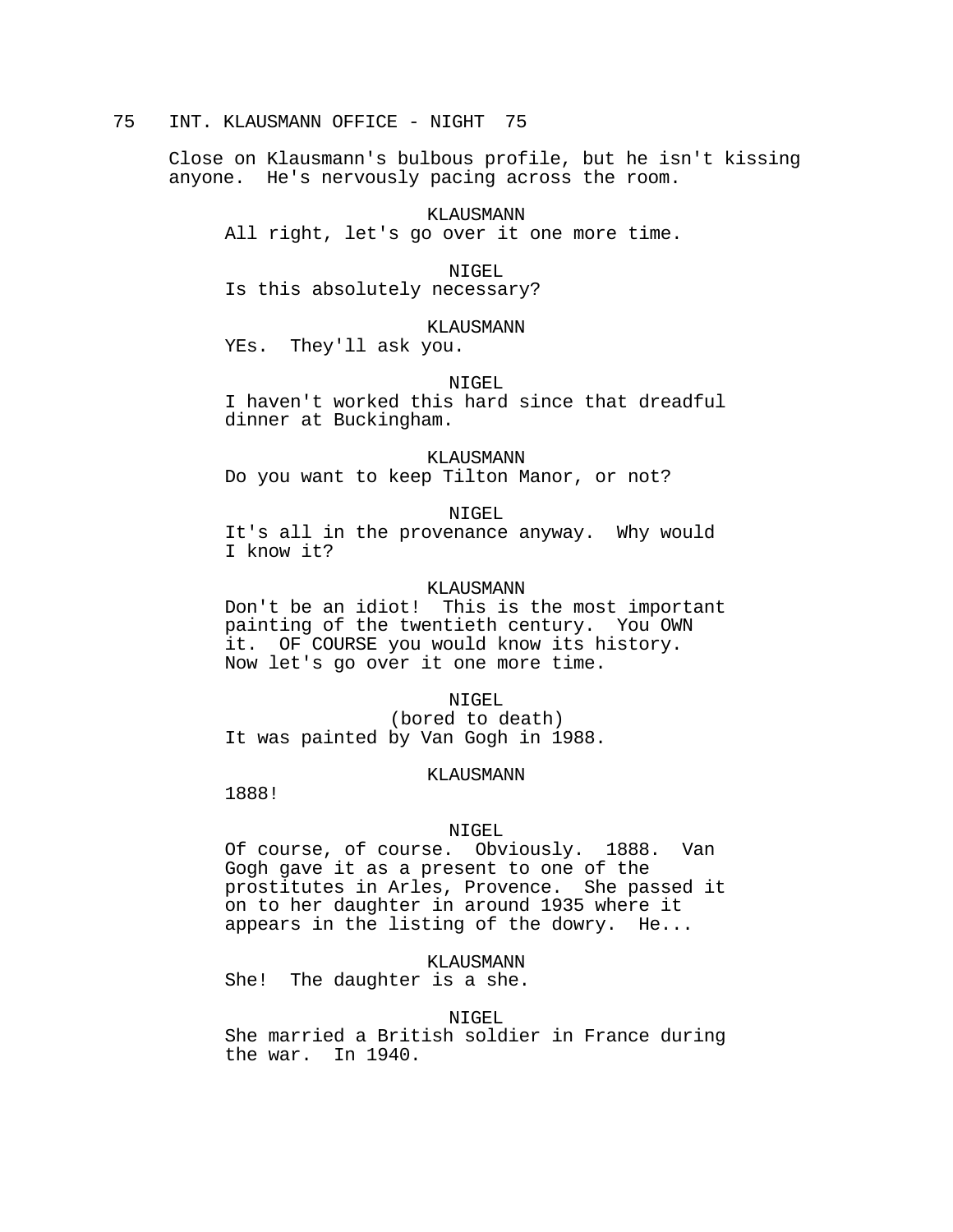# KLAUSMANN

We believe it was 1940. We don't know for sure.

NIGEL

Yes, yes...believe. This soldier was related, a second cousin, to my father Lord Tilton. Lord Tilton obtained the painting in a property transfer in 1950, and passed it on to Lady Attenborough when he died. When Mumsy passed away in...

Klausmann gasps.

He has just noticed someone standing in the doorway to the office. The looming figure is taking up the entire doorframe. Nigel, startled by Klausmann's reaction, looks too but doesn't recognize the intruder.

# 75 INT. COLUMBIA UNIVERSITY - GORDON OFFICE - NIGHT 75

Harry is sitting at her desk. She is searching her computer files. Looking over her shoulder we can see screen after screen of newspaper clippings scrolling by.

Exasperated, she types in a command and in response to a prompt on the screen, the name DER VEER. The computer responds with the words: NOT FOUND

She types in the words: V. DER VEER

NOT FOUND

Tapping a pencil nervously on the desktop, she comes up with an idea and types in: VON DER VEER

NOT FOUND

Next she tries VAN DER VEER

The computer hums, scrolls, and presents a newspaper clipping on the screen. The headline says: ART FORGER FAKES OUT EXPERTS.

We close in on the photograph that accompanies the article. It shows the haughty face of none other than Willem Van Der Veer.

### HARRY

Oh...my...God.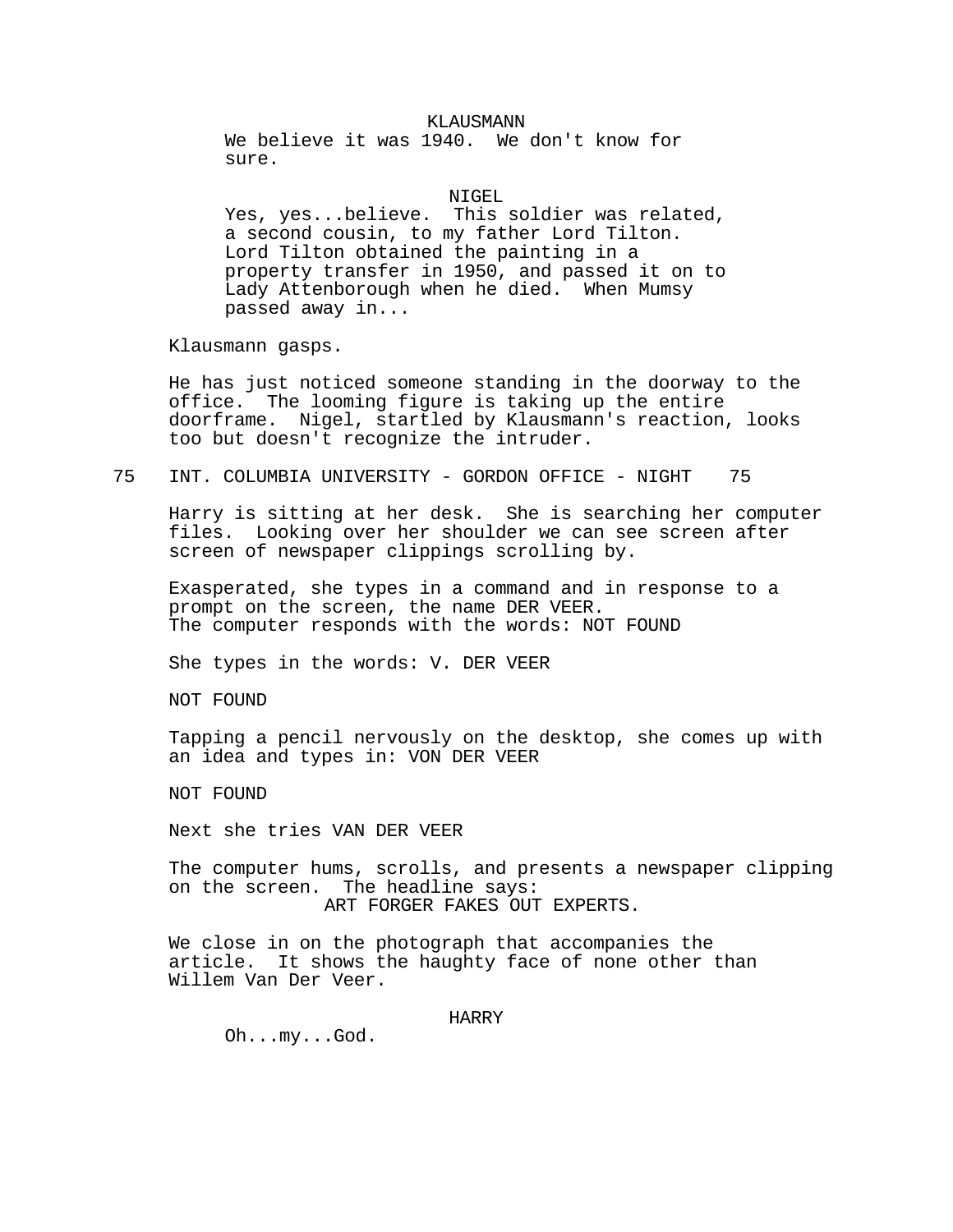# 77 INT. KLAUSMANN OFFICE - NIGHT 77

The man in the doorway steps forward into the light. It is Van Der Veer, tall and angular, wearing a paint spattered duster. He has a severe expression on his face, a wince of pain mixed with some sort of bowel strain.

This image, combined with the clipped syllables of his slight accent, give him the presence of an escapee from some kind of cowboy nuthouse.

# KLAUSMANN

(sputtering) What...the hell...are YOU...doing here? Are you completely NUTS?

## VAN DER VEER

So they tell me.

### NIGEL

Who's he?

Klausmann pulls Van Der Veer into the office, snoops up and down the hallway, then slams the door closed.

# KLAUSMANN

What are you doing here? Did anybody see you come? Do you know what kind of risk this is? You could ruin everything!

## VAN DER VEER

# (mimicking)

`What are you doing here? You could ruin everything.' But not `come in, monsieur, what a delight to have you. Would you like some teacakes and a spot of brandy.'

#### NIGEL

Who is this?

### KLAUSMANN

I thought you understood the plan. We weren't to make any contact until after the painting was SOLD! I thought you understood that.

# VAN DER VEER

(looking around)

I see you are living high upon a hog, as you say. A nice office. Nice little fishies in the fishy tank. Museum chairs. This is actual leather, I suppose.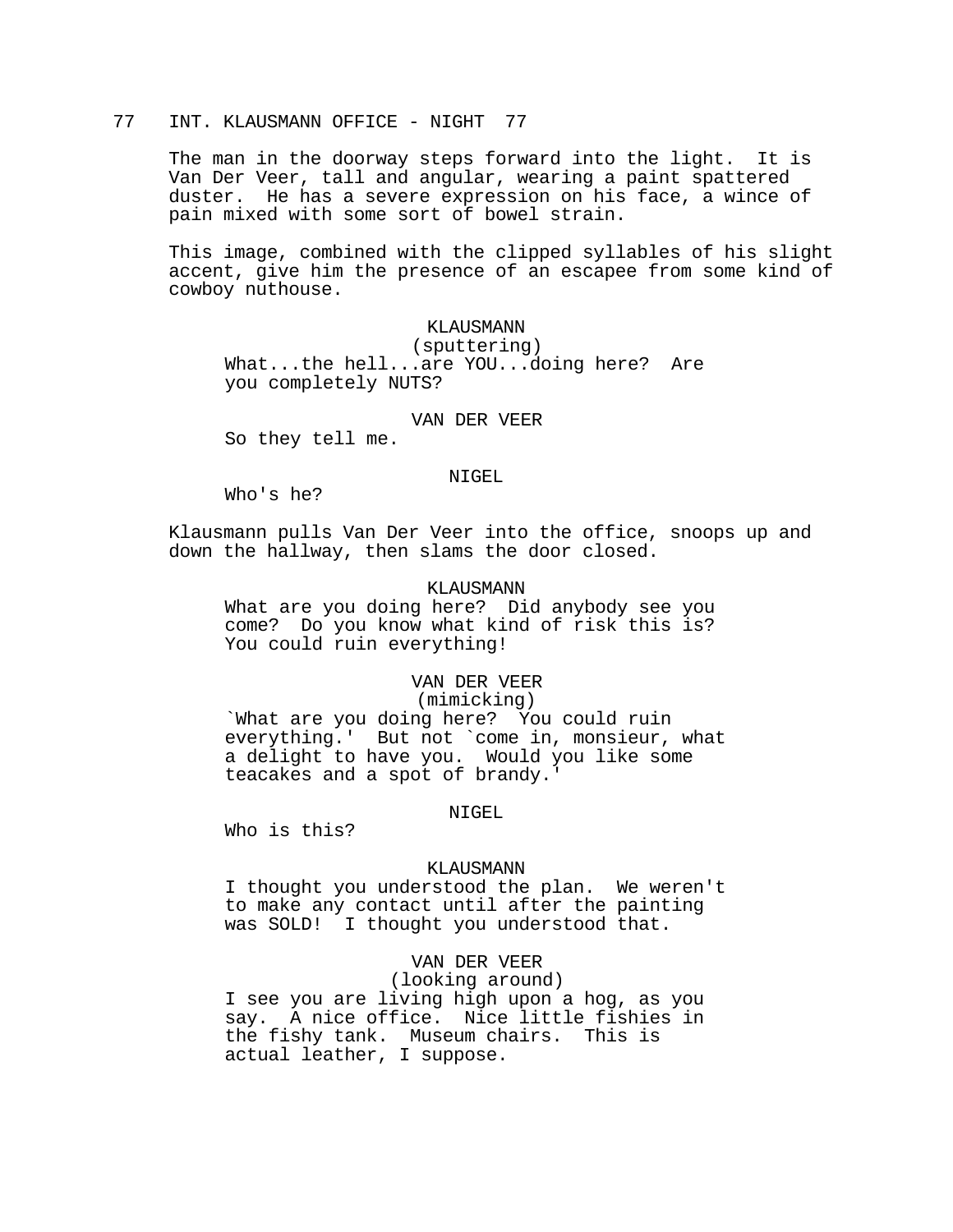# KLAUSMANN

We had a deal. It was all arranged. You agreed to it.

NIGEL

Is this some sort of long lost cousin or something? Perhaps I should leave and let you two catch up.

# KLAUSMANN

It's him, you idiot. It's Van Der Veer.

### VAN DER VEER

Yes, we had a deal. I agreed to it. Yes, yes, yes. But circumstances have changed somewhat, wouldn't you say?

# KLAUSMANN

What's changed? Nothing's changed. The painting is at Barlowe's, as planned. The auction is all set up, as planned.

#### NIGEL

And just who the bloody hell is Van Der Veer?

# VAN DER VEER

How very good and well-planned. But all that is cast in a different light now, don't you think? Now that certain events have transpired.

## KLAUSMANN

# (losing it)

What light? What the hell are you talking about? What events?

# VAN DER VEER

It was not precisely in the plan for YOU to murder Roland Dykstra. No, I don't recall THAT as part of the plan.

KLAUSMANN Has everyone completely lost their mind?

# NIGEL

(dawning) Ah, Willem Van Der Veer. Well, it's bloody nice to meet you at last. Pleasant trip over?

78 PORT AUTHORITY PIER 81 - CARLA OFFICE - DAY 78

Carla is sitting at her desk. As she talks on the phone, she is slowly opening a folded piece of paper.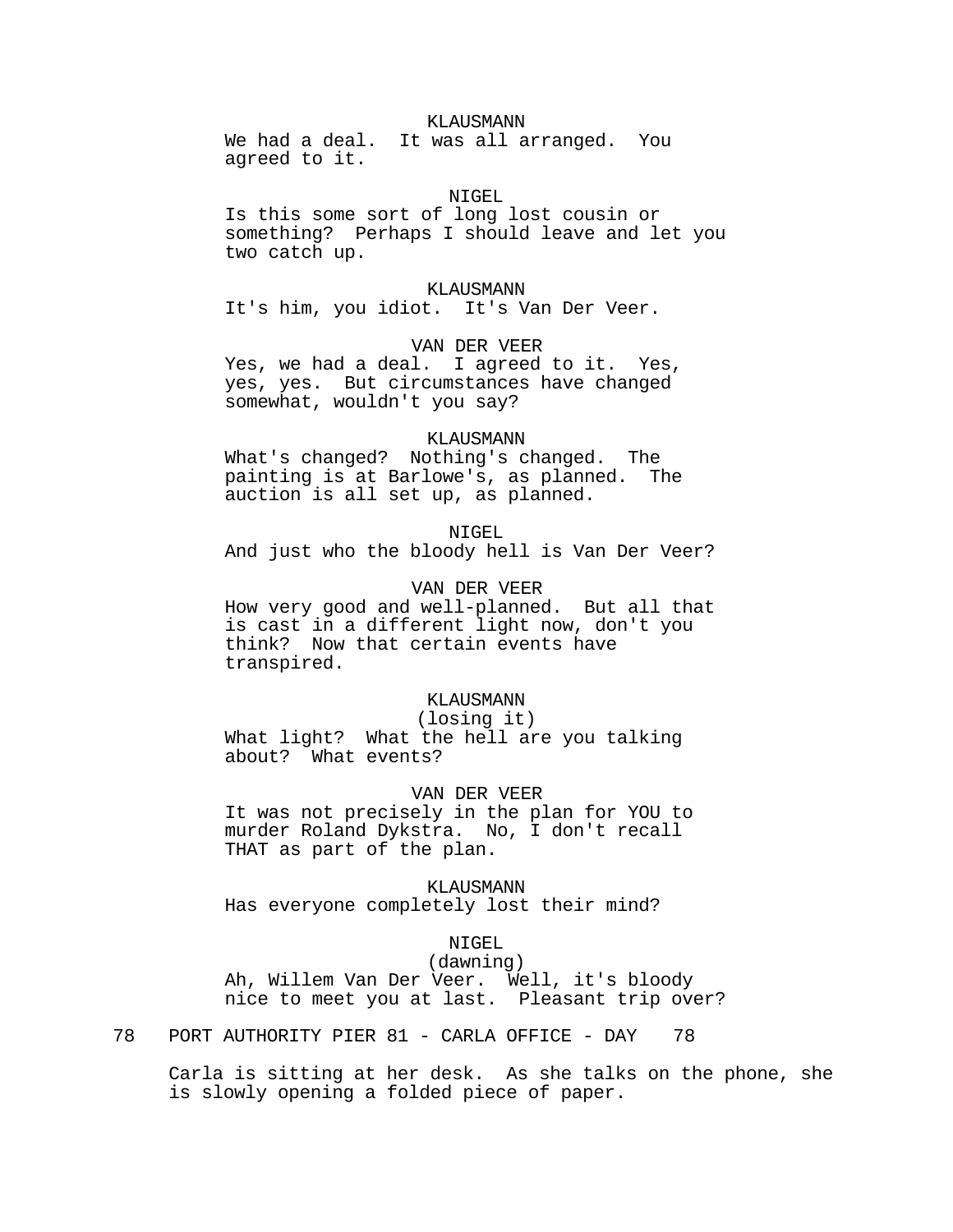CARLA

Yes, Federico, everything is all set up. No problems at all. The party starts at eight o'clock. Mr. Franks will make his presentation at nine-thirty. (a pause) The food is all taken care of.

The opened paper contains a handwritten note that says:

# Carla, how about this:

# MAN ABDUCTED BY ALIENS...LOSES 10 LBS. IN 3 DAYS! Send for details.

Jack

Disgusted she tosses the note into the wastebasket.

CARLA

(continuing) Don't be silly, Federico. We've got our best people working on this. Nothing's going to go wrong.

79 INT. COLUMBIA UNIVERSITY - LECTURE HALL 79

We are watching Harry finishing a lecture. Behind her on the screen is a huge slide of Matisse's Odalesque.

As she finishes her remarks, we see Art Klausmann walk in through the back door and take a seat.

HARRY

...she looked at the canvas on his easel, studied it for a minute and said `But monsieur, this woman's arm is much too long.' Matisse answered: `But madame, this is not a woman. It is a painting." Next time, Renoir. And don't forget your papers."

Students leave as the lights come up, and Klausmann moves down to the front row of seats. Noticing him, Harry grabs a folder and rushes over to him at the first available moment.

HARRY Mr. Klausmann! I'm afraid I have some terrible news for you. Awful.

# KLAUSMANN

Professor Gordon. That was quite a stimulating lecture. You would think as an art dealer I would...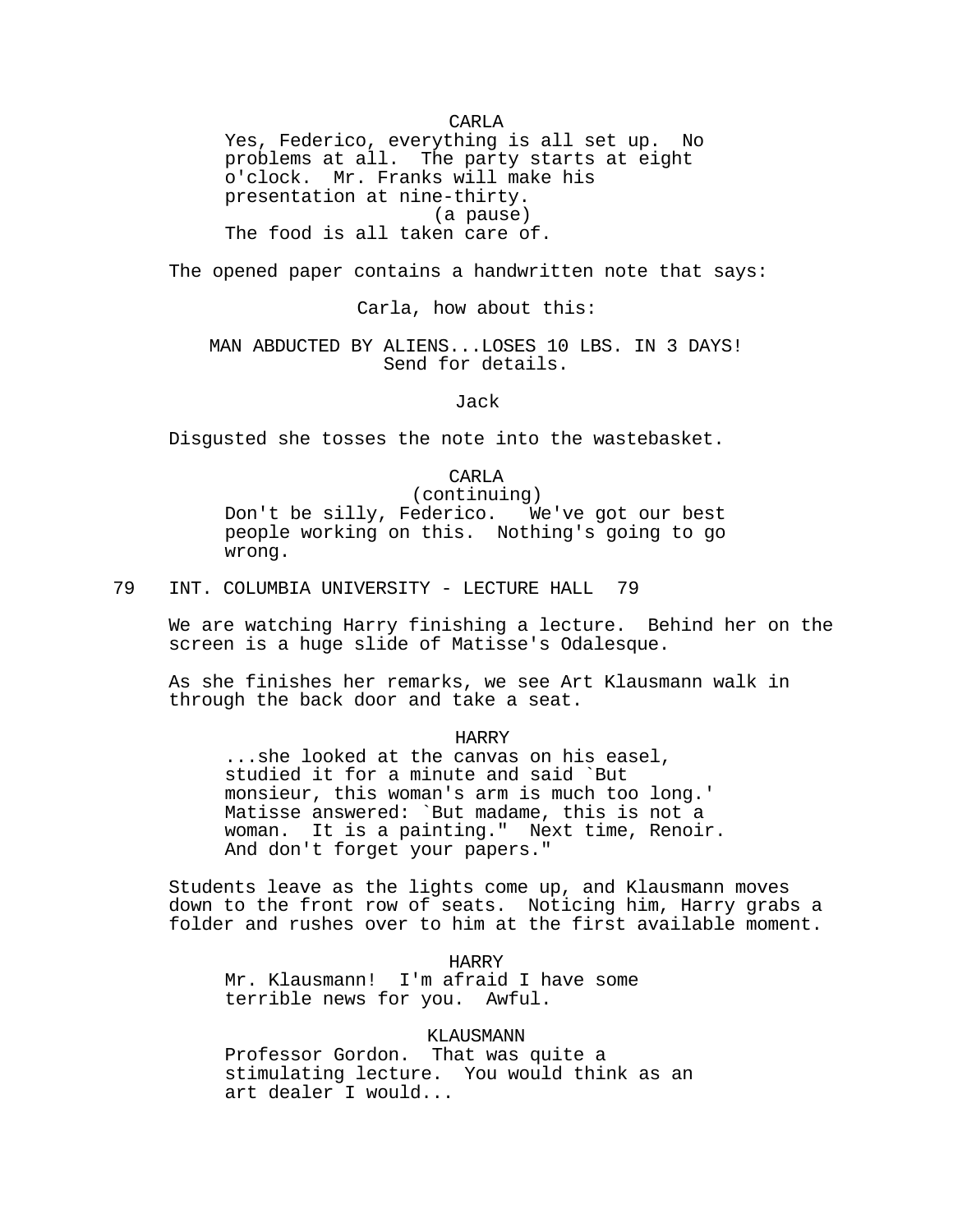## HARRY

(lowering her voice) Mr. Klausmann. I hate to say this...but there's a good chance that the Van Gogh is a...

(mouthing the word)

...fake.

### KLAUSMANN

# (lipreading poorly)

A vase?

HARRY

(a teensy louder) A fake. A modern forgery.

### KLAUSMANN

Ha, professor. How hilariously amusing. I didn't realize you had such an inventive sense of...

## HARRY

No, I have it all here in this file. The man who brought it over on the boat, the courier, met someone the day he left France. That someone was Willem Van Der Veer. He's an art forger.

#### KLAUSMANN

Nooooo.

### HARRY

Yessss. I thought the name sounded familiar, so I looked it up. He was never convicted but he was accused of forging an Impressionist painting nine years ago.

### KLAUSMANN

Well that is too much. Imagine finding a courier who just so happens to know such a person. The odds must be a million to...

## HARRY

Mr. Klausmann! I'm saying that this Van Der Veer may have PAINTED your Van Gogh!

### KLAUSMANN

Oh ha ha ha, professor. That's ridiculous. Impossible. We have an air-tight provenance. Geller's authenticated it. And it's passed all the scientific tests.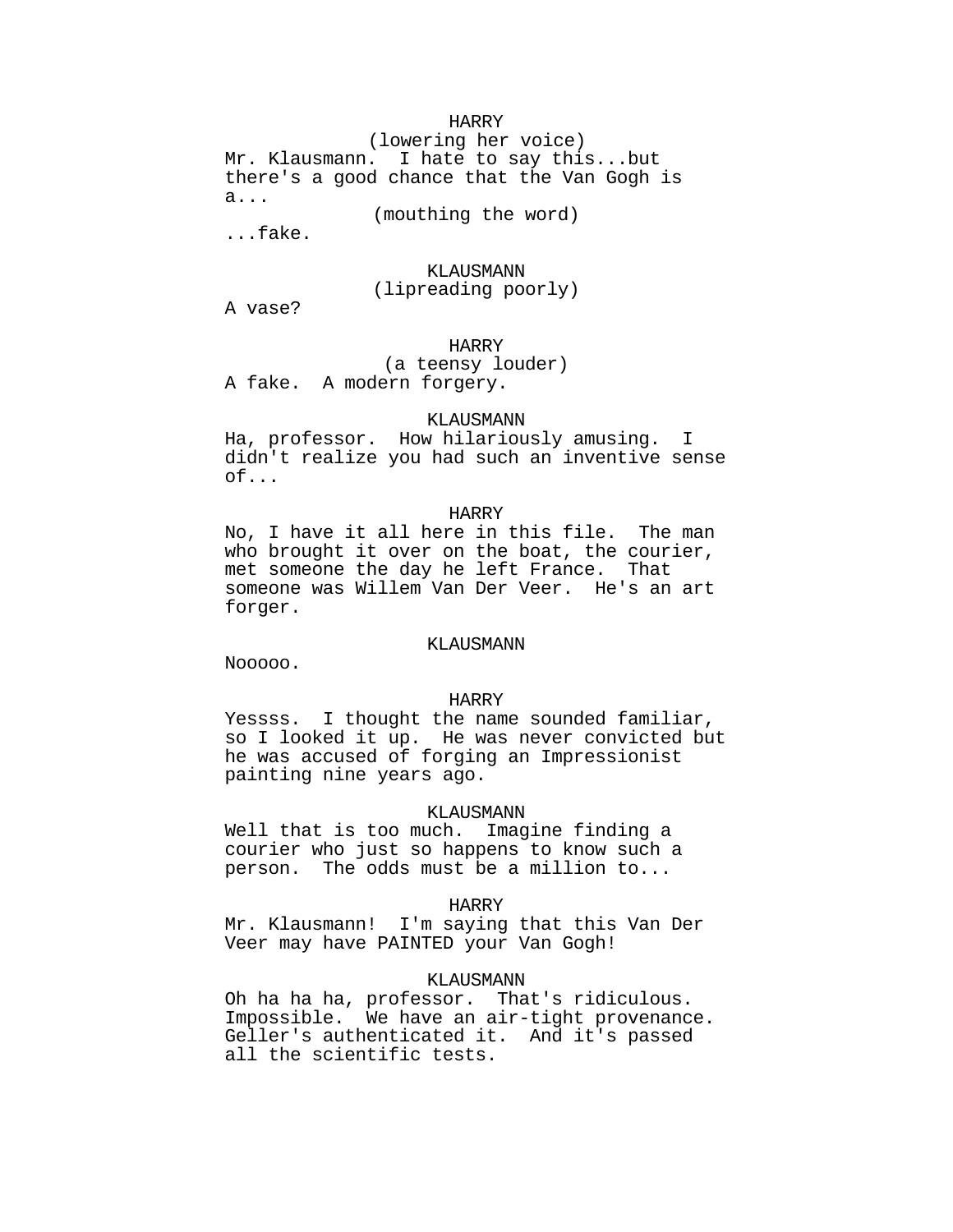#### HARRY

But that's Van Der Veer's genius. He buys authentic old canvases and strips the paint off, leaving the surface intact. They pass the tests because they ARE from the time period. He uses antique brushes. And he's developed ways of aging his pigments and varnish.

#### KLAUSMANN

And this man was arrested?

## HARRY

No. He was only caught because someone turned him in. But they couldn't prove it.

## KLAUSMANN

### (relaxing a little)

Miss Gordon. I understand your feelings about this new Van Gogh. But we have to get hold of ourselves. Do you realize what's at stake here?

### HARRY

That's why I called you.

### KLAUSMANN

This could be the biggest art sale in history. We're counting on your expert opinion.

## HARRY

But Mr. Klausmann. This would have to be investigated. I couldn't support the work with this hanging over it. Could you?

KLAUSMANN But we have no real proof. Do we?

## HARRY

No, but...

#### KLAUSMANN

My dear, I assure you. This is hysteria. I know. I've been getting hysterical myself. This Van Der Meer fellow, whoever he is, means nothing.

HARRY

But he knew Roland Dykstra.

### KLAUSMANN

A coincidence. Don't give it another moment's thought. Everything is completely under control, professor. Trust me.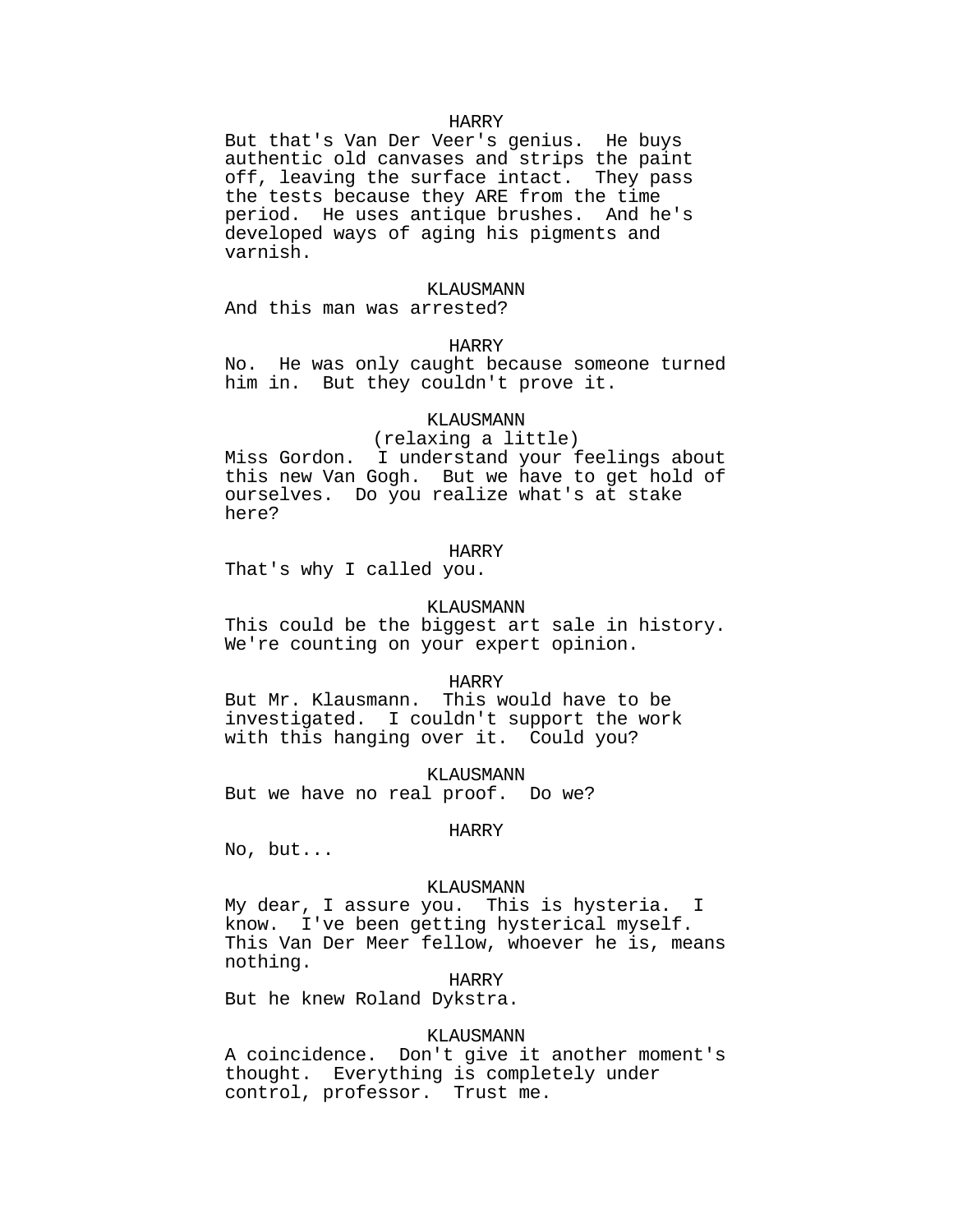KLAUSMANN

She knows! She's knows about Van Der Veer.

NIGEL

How could she? Did he tell her?

#### KLAUSMANN

Why would he tell her? Just because he's demented, paranoid and vain? No. Our dear Mr. Van Der Veer, it seems, was involved in another art scam.

### NIGEL

You didn't tell me THAT! Arthur, you never told me that.

#### KLAUSMANN

He didn't tell ME that! SHIT! I knew I should have gone with Matisse. Van Gogh attracts nuts.

## NIGEL.

This is is bloody awful, Arthur. (getting an insight) If I lose Tilton Manor, you realize, I simply am going to have to return here with a small handgun and blow your head off.

#### KLAUSMANN

Shhh! I'm thinking. She can't prove it. It's all just circumstantial. It passed all the tests.

NIGEL

Couldn't they concoct new tests? Better ones?

### KLAUSMANN

Maybe. But once the painting is sold, it won't matter.

### NIGEL

Why not?

## KLAUSMANN

Because it will be in private hands. Out of circulation.

## NIGEL

Couldn't a museum get it? You said the Japanese wanted to start a Van Gogh museum.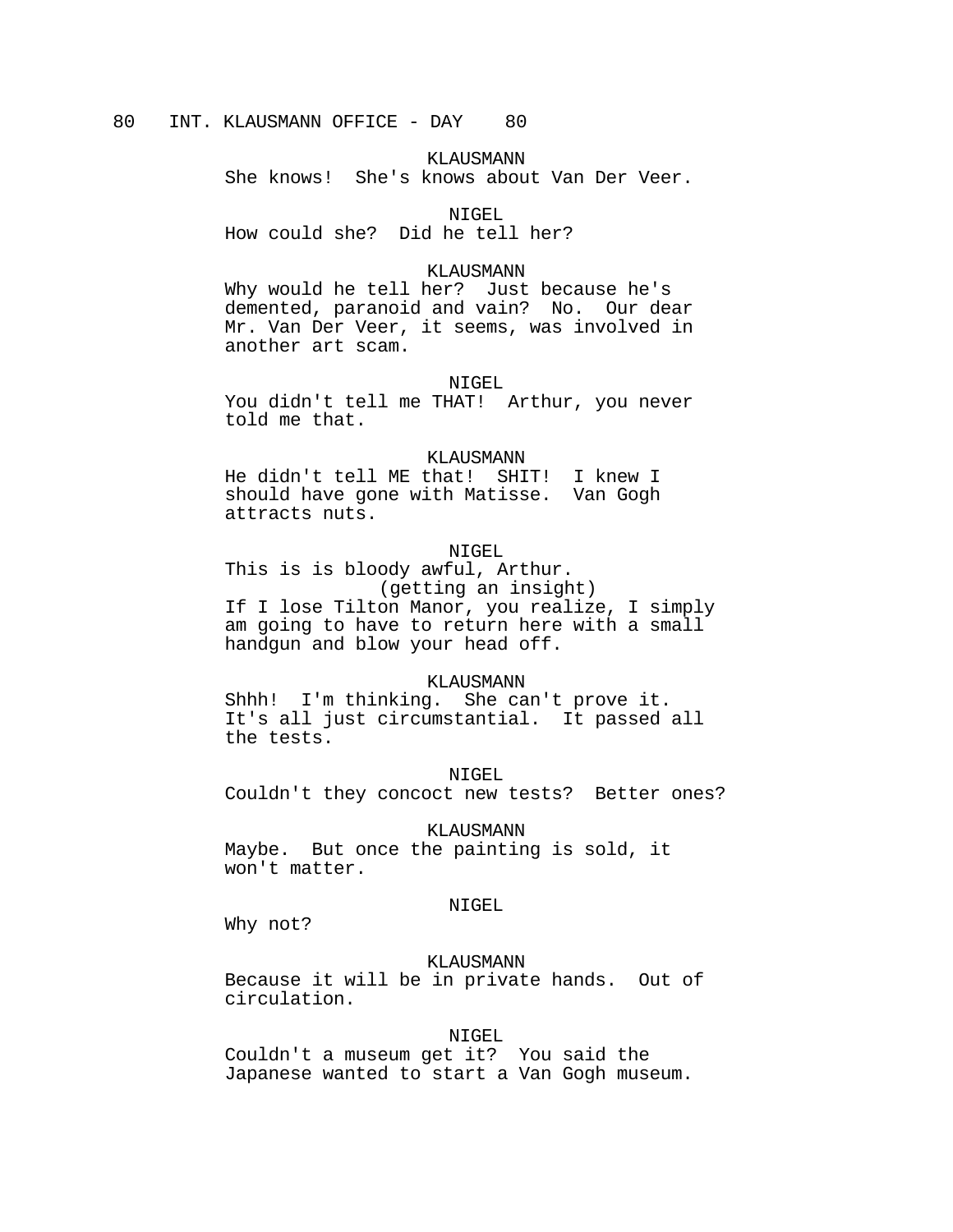#### KLAUSMANN

Yes, but the chances are one of the pension funds or syndicates will end up with it. They've got more money. Once it's bought, no ones going to WANT to find out if it's a fake. Come on, we've got to figure out a way to stop her from saying anything before the auction.

As they leave the office, the door to the side room opens slowly and Van Der Veer steps out. He walks over to the desk and picks up the folder Harry gave Klausmann. As he runs his boney fingers over one of the documents inside, Van Der Veer studies Harry's name and address on the letterhead, then spits:

### VAN DER VEER

Insects!

# 81 EXT. PORT AUTHORITY PIER 81 - SAILBOAT - DAY 81

Jack and Carla are standing on the deck of a small sloop. It is docked on the other side of the pier from the Royal Atlantic. It's the same one we saw at the opening credits.

While they talk, Carla is busy signing papers, and a series of armed gunmen are SILENTLY shooting each other and falling down dead on the deck and boat.

#### CARLA

I don't want to hear words like that Jack. Elegant, astonishing, yes. Not that.

JACK

Which words? Murder or dredging?

CARLA

We are not asking the police to dredge this river. We are not asking the police anything. We are having a successful promotional bash instead.

### JACK

Suppose Dykstra's body bobs up to the surface during the president's speech? That's pretty bad PR.

CARLA

There is no bad PR, Jack. Only morons who believe what they're told.

Once all the gunmen are down, there is a long moment of silence, finally broken by a voice SHOUTING through a megaphone.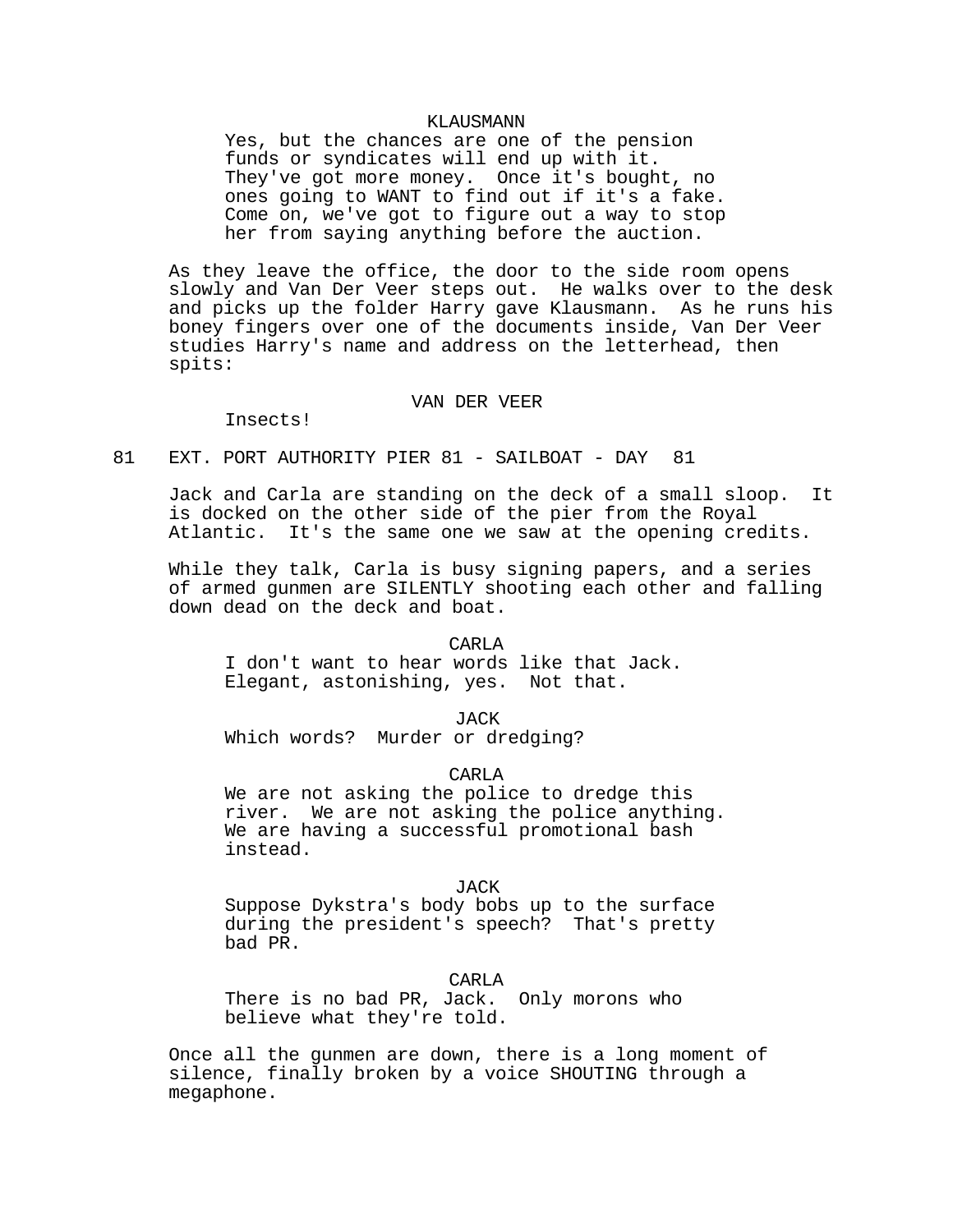## VOICE (o.s.)

Okay people. Then the car, then the music, and the logo. And BOOM...we're outta here. Let's crank up the camera and roll.

JACK

(leaping off the boat) You leave me no choice, Carla. I'll have to crack this case myself. A lone publicist fighting the forces of evil in the big city.

CARLA Just make sure you don't bury the lead, Jack. Which in this case could be YOU.

82 INT. HARRY'S APARTMENT - KITCHEN - NIGHT 82

It's a small, cozy kitchen filled with cooking tools and utensils. Through the window, there's a view of the treetops across the street in Riverside Park.

Jack and Harry are standing quite close together cutting vegetables. But Harry, distraught, is brandishing her big kitchen knife as she makes her points.

### HARRY

I mean what if it's all part of a big fat scam? The art forgery of the century! The great FAKE Van Gogh!

JACK

(evading the knife) Please! I can't stand bleeding to death before dinner.

HARRY

What if they're all in on it too. Klausmann and Van Der Veer. And Lord Nigel. And even the head of Barlowe's!

JACK

## (still ducking)

Whoops. Almost added a little tip of nose there.

## HARRY

Even the letter at the Morgan! What if that's a fake too! Oh, I get so mad when I think about it. We've all been duped. And I'm supposed to be the great expert.

During a brief pause, Jack swoops in and grabs Harry's wrist. He removes the big knife from her hand and substitutes a small paring knife instead. Harry, oblivious, continues to cut and brandish.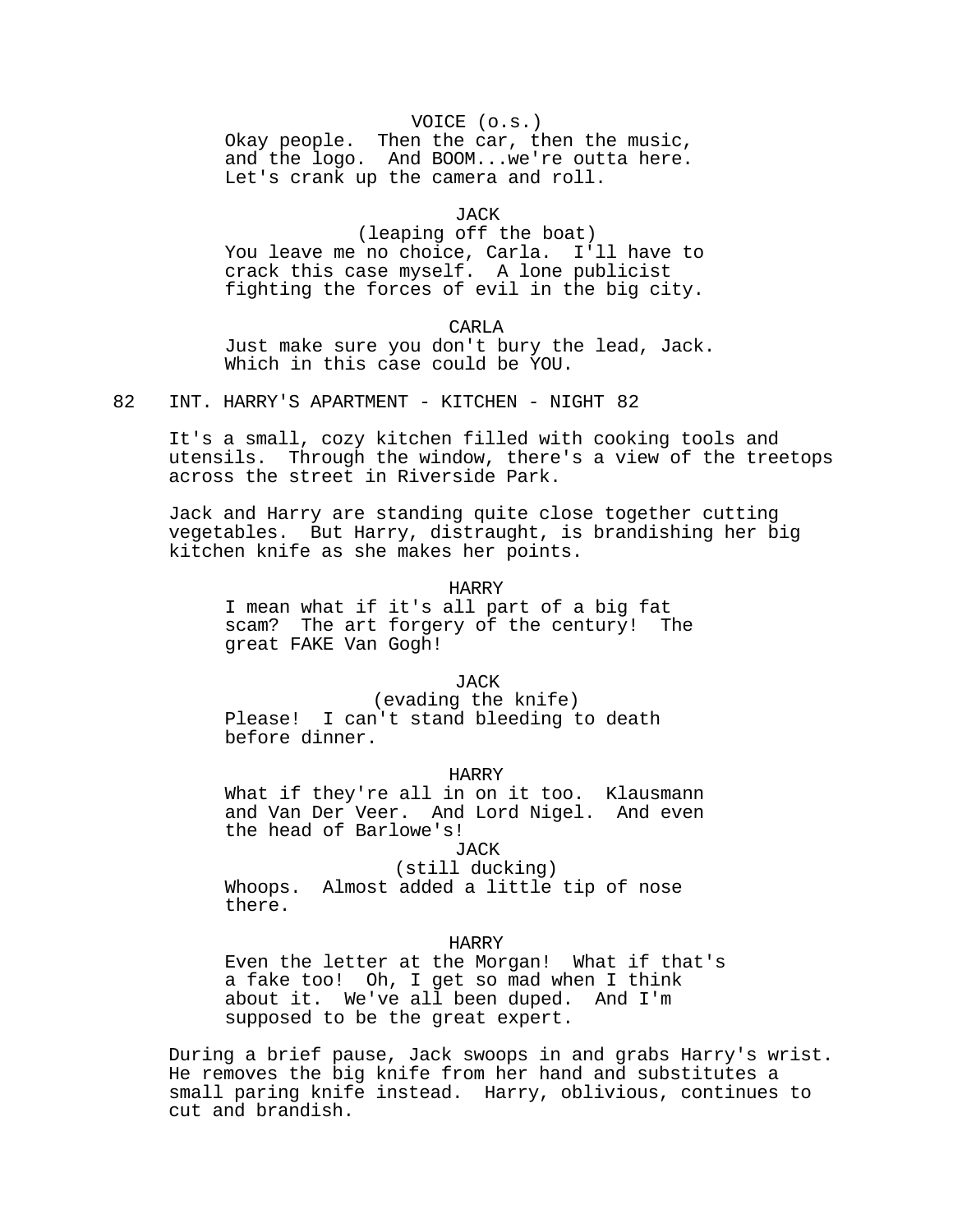# JACK

(studying the new knife) That's better. Five, six stitches at the most.

## HARRY

You're completely unsympathetic. My entire career is going right down the tubes. And all you can think about is dinner!

JACK

Me? I've been telling you all along not to trust them.

HARRY

Okay mister I've-been-telling-you. So now what?

JACK

Let's go to the police. We've got an art forgery and a murder. Or am I the only one who thinks laws are being broken here?

83 INT. HARRY'S APARTMENT - LIVING ROOM 83

The dining table, taking up half the small room, has been elaborately set with tablecloth, napkins, and crystal candlesticks. But the mood is all wrong. Harry is even wearing a sexy dress. But as she sits down, she's forgotten to take off her apron.

HARRY Police! What do they know about art?

**JACK** 

They know about crimes. HARRY I contacted a detective once about the theft of a painting. He said he'd rather be seen dead in a whorehouse than alive in a museum.

JACK

That's good.

## HARRY

Good?

## JACK

I mean quotable. Look...what else is there to do about Klausmann and the others?

HARRY

Expose them for what they are. Dirty rotten scoundrels.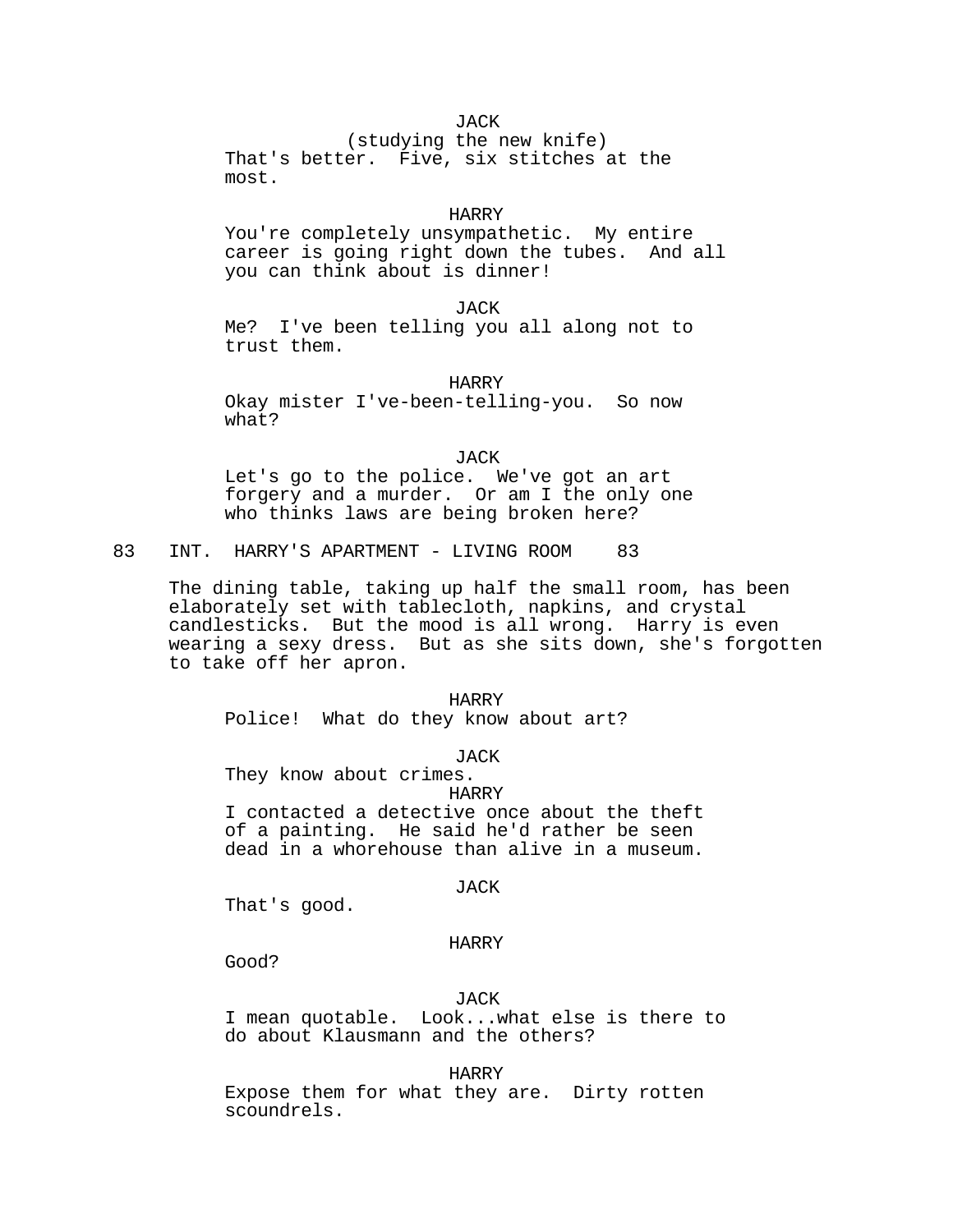JACK

How?

## HARRY

There's going to be a huge news conference tomorrow night. Right before the auction. Everyone's going to be there talking about the painting. That would sure blow their operation sky high.

JACK

# (gesturing at the bottle)

Wine?

### HARRY

No, not whine at all. I'd get up there and spill the beans.

 (after a pause) But there's no real evidence. No proof that any crime was committed.

JACK There is if I can find Dykstra's body.

HARRY That's right! If there was a murder, then they'd be FORCED to investigate. Any luck?

**JACK** Not with the city morgue, the harbor police, the Coast Guard, or Port Authority security. HARRY Oh brother. Maybe we should just give up and forget the whole thing. Maybe I'm just imagining things.

As they continue talking, our angle slowly changes. We rise up above the candlelit table until we can also see out the window. Down below, across the street, there is a figure standing in the corona of a streetlight, looking up at us, at Harry's window.

It is Van Der Veer, pacing nervously.

84 INT. WILLISON GELLER STUDY - DAY 84

Willison Geller, dressed rather fancily in a white suit and dark shirt is sitting at a round oak table piled high with documents.

He is CLUNKING away at an old manual typewriter.

There's a speakerphone next to the typewriter, on which we can hear Harry's voice.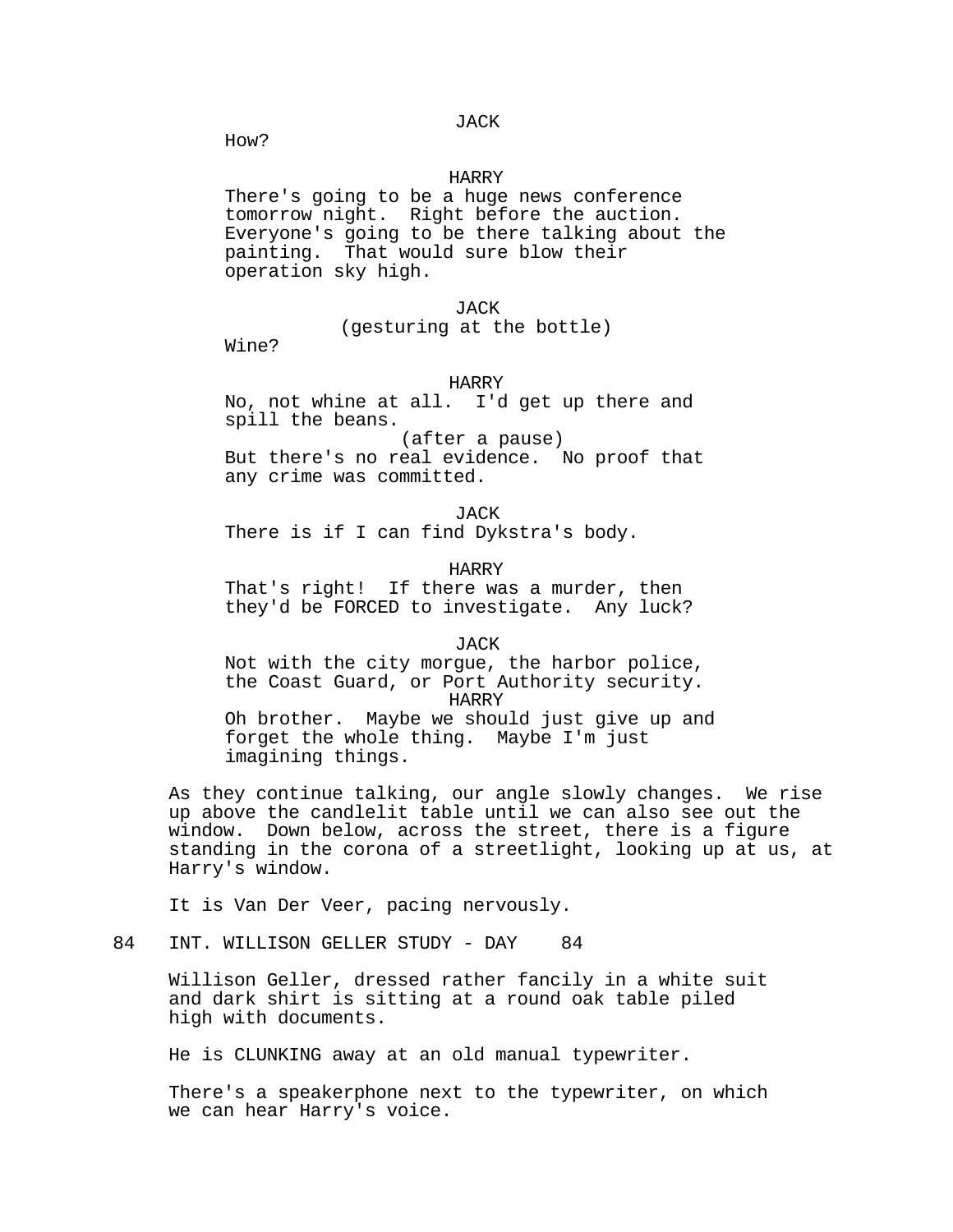GELLER Go ahead, Dr. Gordon. I'm still listening.

HARRY (O.S.) Well, don't you think this should be investigated?

GELLER I shouldn't think so at all. Why?

HARRY (O.S.) Because Lilies may be a FAKE!

GELLER

All paintings are fakes, Doctor. No oranges, no smiling women. Just blobs of paint.

HARRY

But this one might not have been painted by Vincent Van Gogh!

# GELLER

(getting snippy) But it was, Dr. Gordon. We know this for a fact.

HARRY (O.S.) What I'm trying to tell you is that...

GELLER

And what I'M trying to tell you is that this painting is authentic. This has been established. Willison Geller has said so. That's all anyone needs to hear. Don't bother your little head about it. Good day.

Without missing a typing beat, he taps a button on the phone and disconnects the call.

85 INT. MUSEUM OF MODERN ART - LOBBY - DAY 85

Van der Veer has just come through the door and is sauntering through the lobby, hands in his pockets. He is stepping aside for no one as he heads for the ticket booths. For a moment he stops to look around and take in the paintings on the lobby walls. He notices the immense Matisse painting Dance on the wall, studies it for a moment, then swats at it like an annoying fly.

Pressing on, he heads to the sculpture garden. But as he reaches the glass doors, his manner suddenly changes from bluster to exaggerated stealth, trying to see someone before he himself is seen.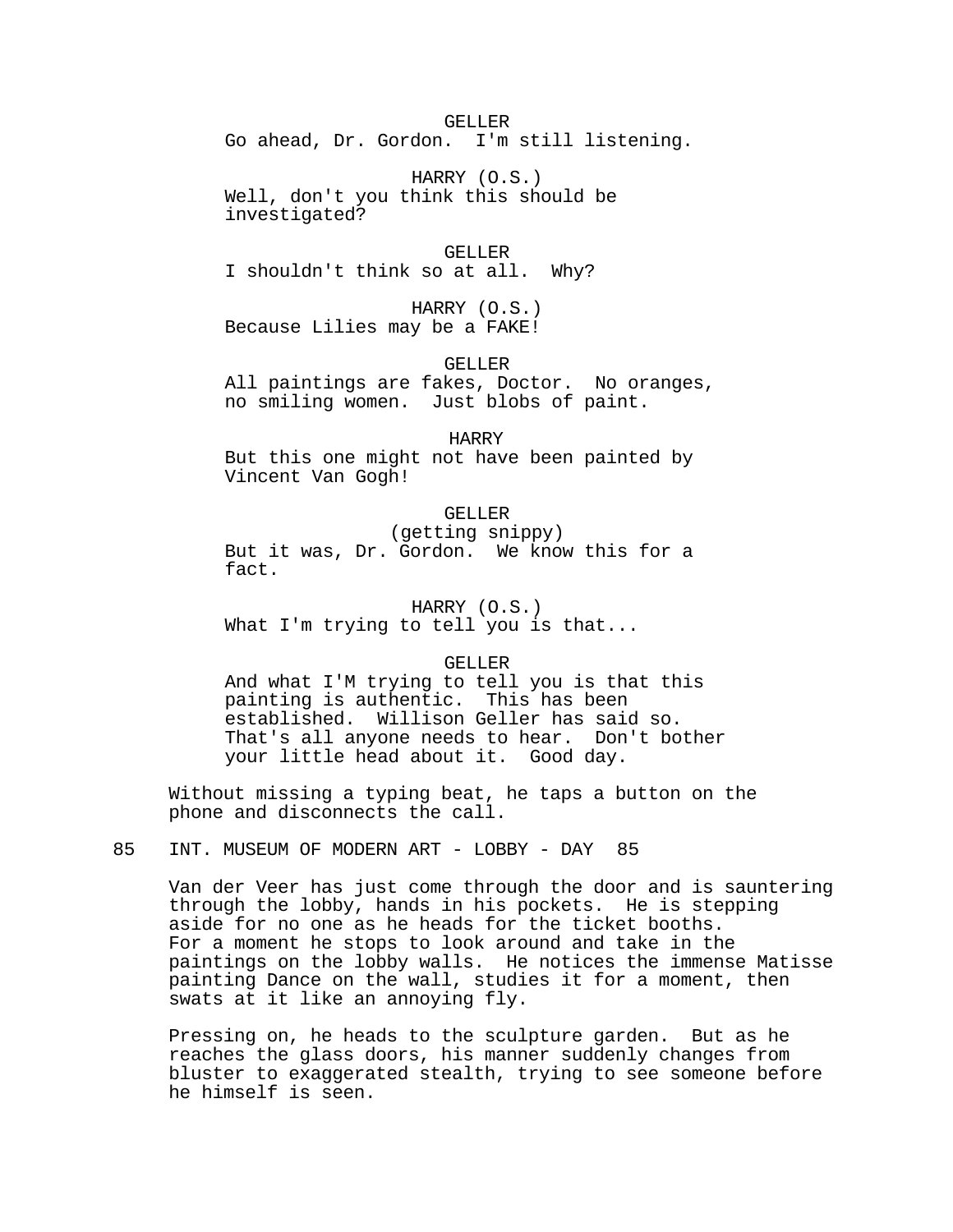# 86 EXT. MUSEUM OF MODERN ART - SCULPTURE GARDEN - DAY 86

A very LARGE woman wearing tight black pants and a sweater is standing with her legs spread and her hands on her hips. She is directly in front of the huge statue titled Woman Standing by Gaston Lachaise. The statue is posed behind her in the exact same position, legs spread and hands on hips.

We can hear Klausmann's voice in the background, talking to someone.

# KLAUSMANN (O.S.)

Look at all these people. Desperate for an uplifting experience. They'll even pay admission for it. What are they looking for? Beauty? Truth? Something pure. Well they won't find it here. Art is about the same two things everything else is about. Greed and vanity.

The woman sees someone she has been waiting for and moves off screen.

## KLAUSMANN

(continuing O.S.)

That's probably hard to accept for a person such as yourself. You've spent your whole life pursuing it. Something higher. Better than the day to day. I know. That's why I got interested in art. I thought it would do more for me, for my soul I mean, than ladies' handbags.

We begin to move around the statue, as people come and go in the garden.

## KLAUSMANN

(continuing O.S.) But it all comes down to the same thing in the end. Truth is dead. People don't care about the facts. Only the appearance. The impression. You can't fight it. You've got to play the game. Accept what is.

As we continue to move around the statue, Klausmann's familiar shape comes into view. He is sitting on a bench. The person sitting next to him is blocked, for the moment, by his bulk.

## KLAUSMANN

I'm glad we've come to this little understanding. Believe me, it wouldn't have made any difference in the end. People want what they want. And if they're willing to pay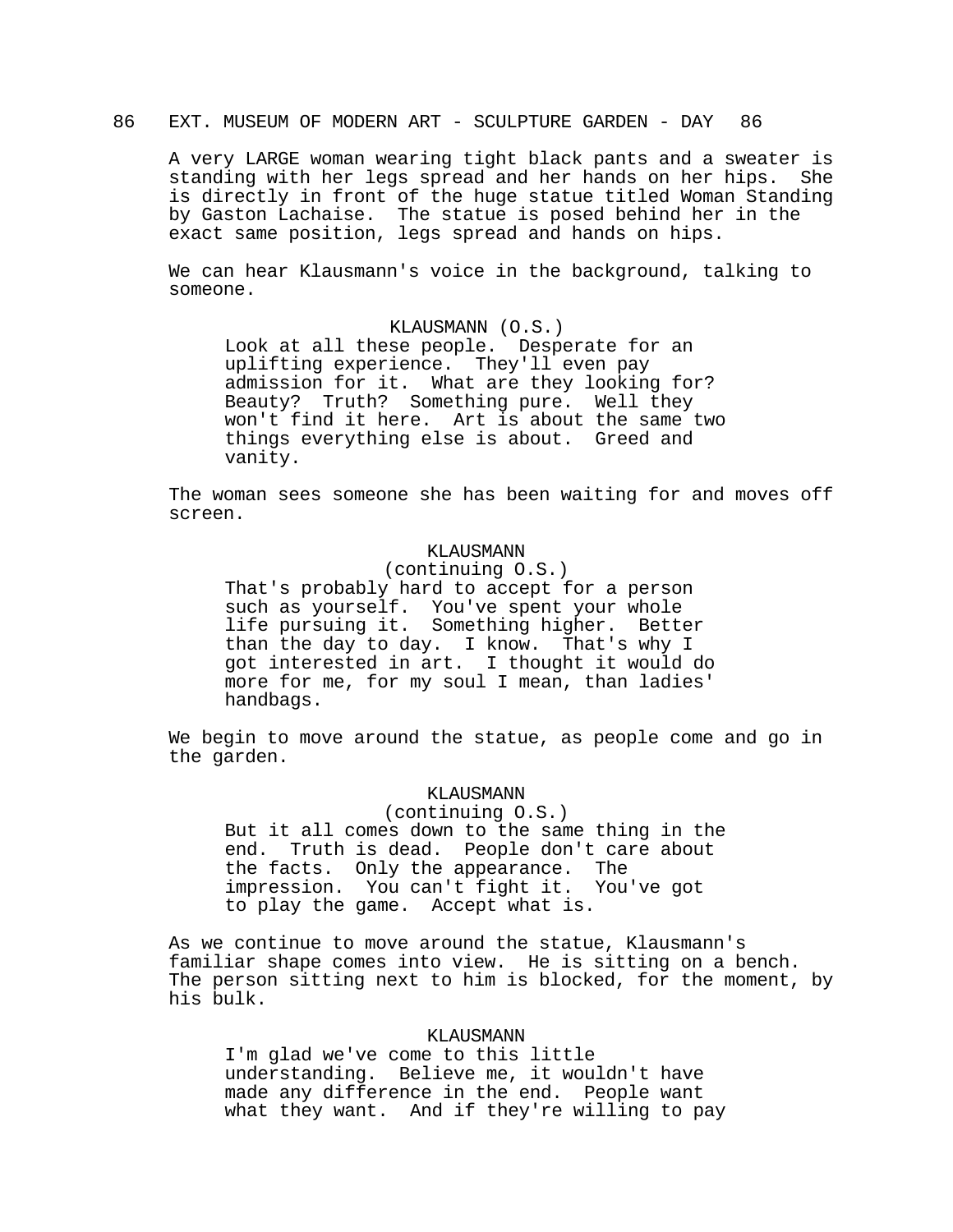for it, why shouldn't we make out too? You think Van Gogh WANTED to be a miserable starving wretch so the world could have a few more paintings?

As the camera comes around to the rear of the sculpture, we see the person Klausmann has been talking to. It is Harry!

### KLAUSMANN

Take you, for instance. One half of one point of the sale price. That could come to a half a million bucks! Just for making a nice impression. Smiling in front of the cameras. And writing a couple of articles. That's got to be worth more to you than truth and beauty.

In the distance we can see Van Der Veer's head popping in and out behind another sculpture, the world's worst spy.

87 INT. POLLACK OFFICE - EVENING 87

Jack is just finishing putting on the jacket to his tuxedo as Carla walks in.

CARLA

Moonlighting as an usher?

#### **JACK**

They're auctioning the Van Gogh tonight. I'm meeting Harry there.

CARLA And what about your dead man?

**JACK** 

I sent a release to the papers. It said we found airline ticket receipts with Dykstra's name on them.

## CARLA

Did we?

# JACK

Yes. They show a departure back to France on the evening of the day the ship arrived. Dykstra must have slipped off the ship and gone right to the airport.

CARLA

Did he?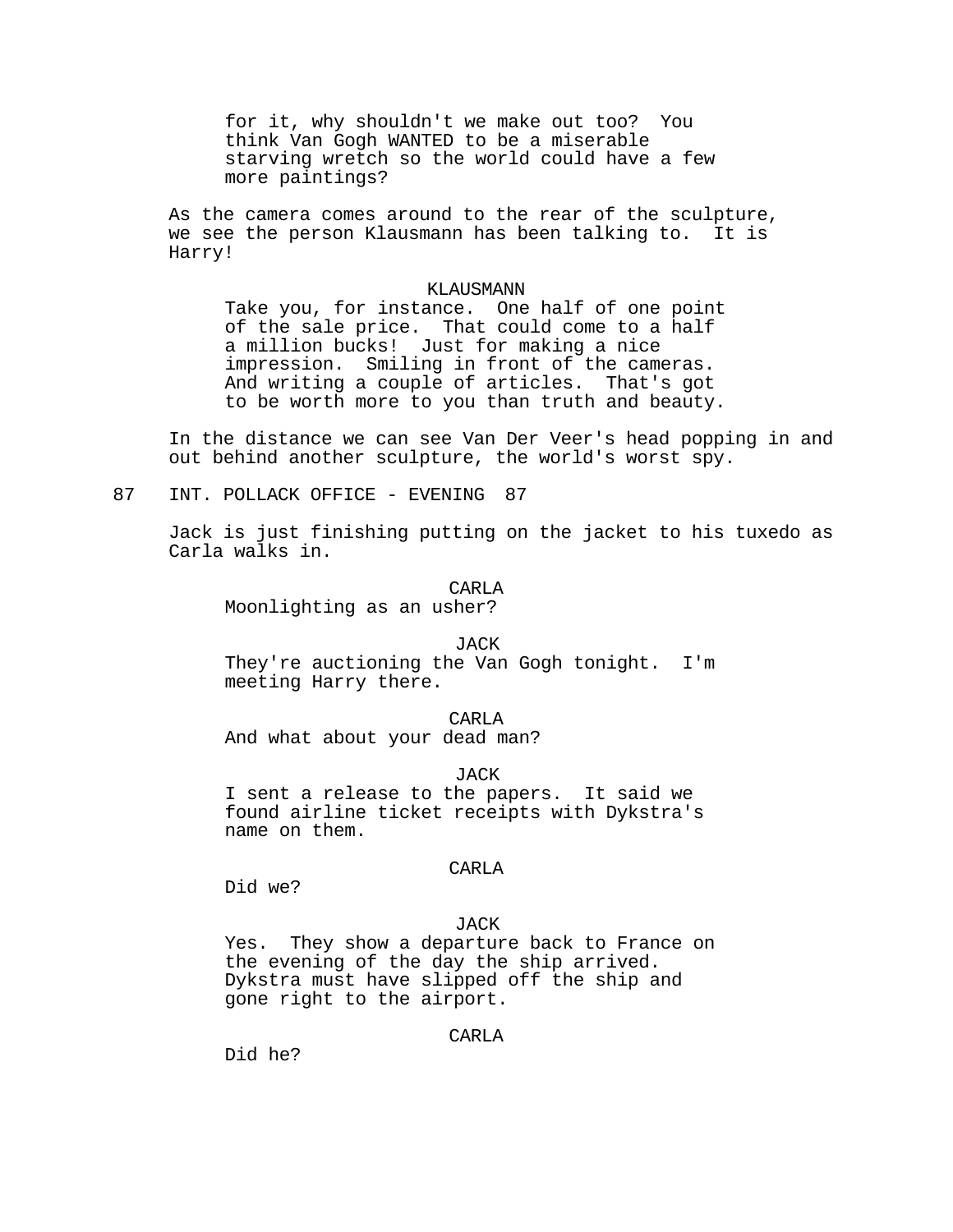No. I had Peter write up fake tickets. But the cops'll be running around for weeks trying to figure it all out.

## CARL<sub>A</sub>

Let's hope they don't.

JACK

Just because it didn't happen, doesn't mean it isn't true.

### CARL<sub>A</sub>

What about the speech?

## JACK

(handing her a computer disk) It's all done. I dropped Columbus in favor of Lindbergh. The romance of travel and all that.

#### CARLA

Great. Then have fun. And hand out business cards.

The moment Carla leaves, Jack does a strange thing. He opens the top drawer of his desk and takes out a small package wrapped in brown paper. Then he walks over to the window, opens it, and tosses the package out. Stopping to listen, he hears a SPLASH as it lands in the water, then closes the window.

Down on the pier he notices the Old Salt still fishing, by the light of a lantern. But something is different this time. The man is wearing a bowler hat.

88 INT. BARLOWE'S AUCTION HOUSE - CONFERENCE ROOM88

TV crews and news reporters are crowded together in the room, setting up microphones and lights in the corner for a news conference. Willison Geller is there, trying to look eminent, along with a number of other self-important types.

Philip Betancourt is also there, looking at his watch and trying to move things along.

## 89 EXT. PORT AUTHORITY PIER 81 - STREETSIDE 89

Jack is leaving the office and heading for a line of cabs across the street. But he suddenly stops, thinks of something, then heads back towards the pier.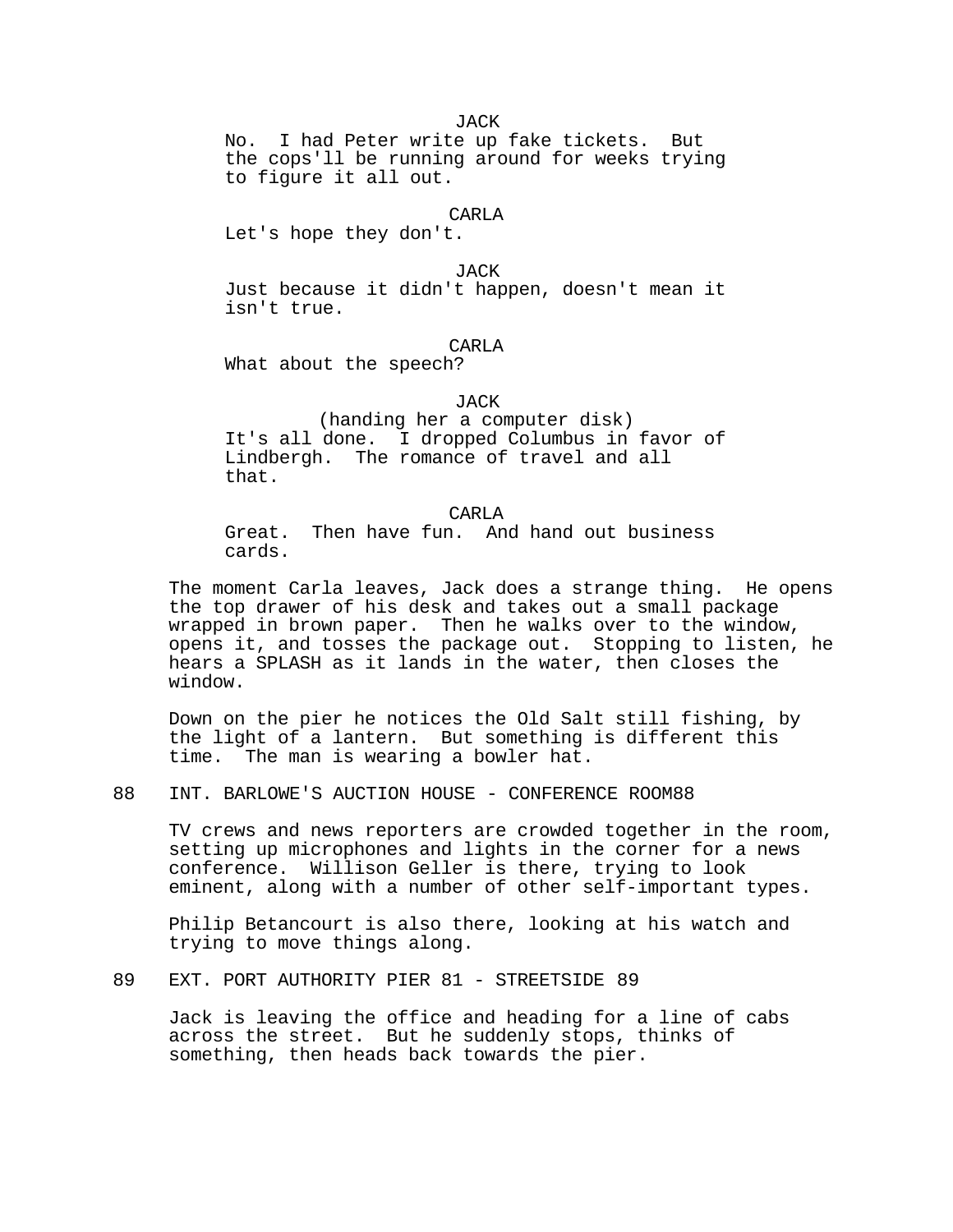He walks over to the spot on the dock where he saw the Old Salt fishing. Sure enough, the man is still there. He's perched on a low wall, holding his fishing rod. Jack approaches him. Up close, and in the light of his kerosene lantern, he's a craggy man with bronze skin and a scratchy beard. A happy old coot, humming to himself.

## JACK

Catch anything?

# OLD SALT

What's that?

JACK I say did you catch anything?

OLD SALT Yup. Catch loads of stuff. All the time.

### JACK

Fish?

### OLD SALT

Nah. Caught a fish once. Threw it back. Smelled like the dickens. Besides, I don't eat fish.

## JACK

What then?

### OLD SALT

Oh, you name it.

#### JACK

All right. Bowler hats.

## OLD SALT

Sure. This is the third one this year. Hats is my main catch. That and scarves.

#### JACK

Really. Why's that?

## OLD SALT

Blow off, I suppose. Offa the boats and so forth. And they tend to float. Too bad for me money don't float. (he laughs)

Well, bills do sometimes. Just not gold.

JACK (pointing to the man's head) When did you catch that one?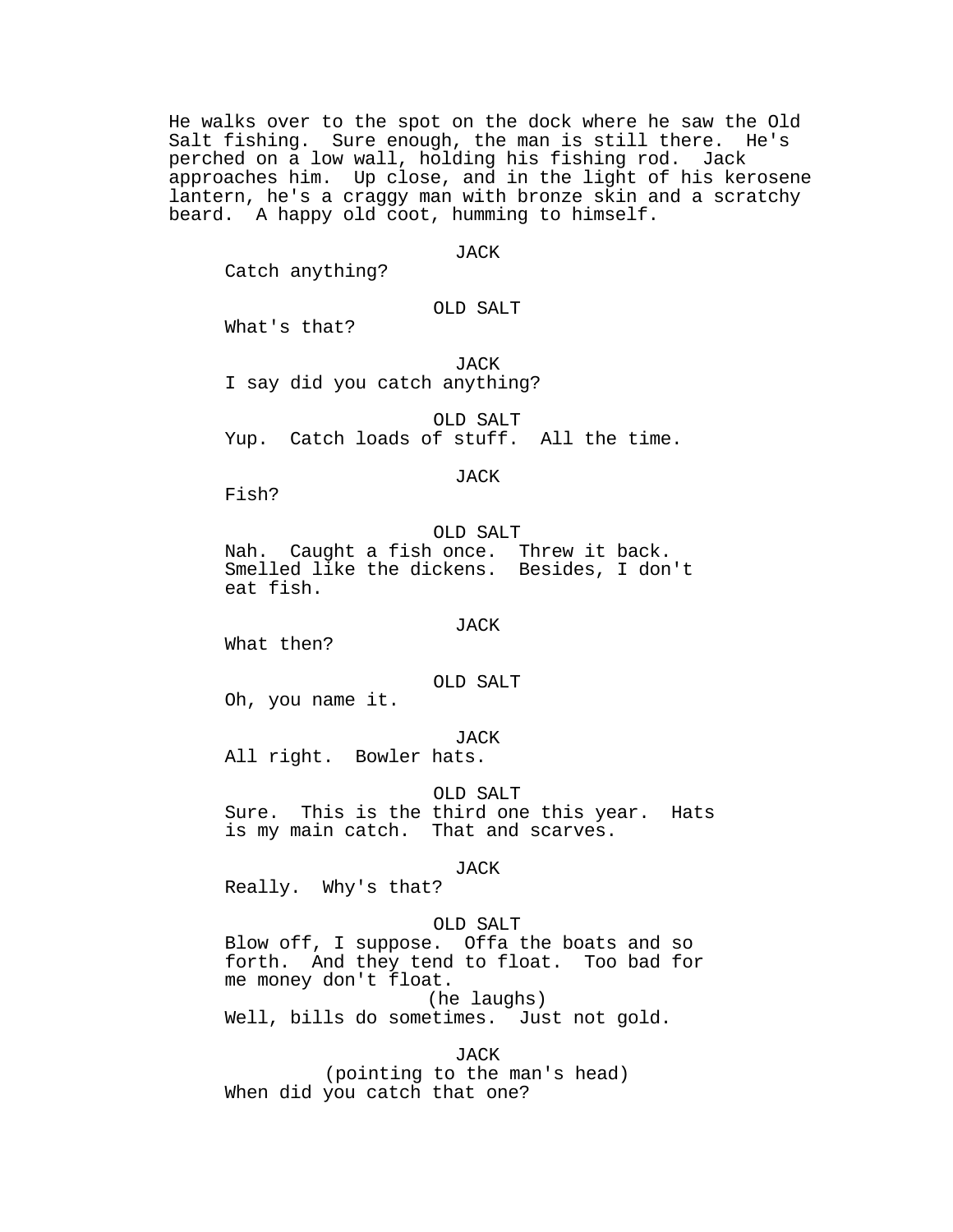### OLD SALT

Nice hat, isn't it? Oh let's see. That'd be about three, four weeks ago. When the Royal Atlantic first pull in. Caught lots of stuff offa that one. Beautiful ship she is. Hep! What's this?

There's a strong tug at the end of the fisherman's line. He has to strain against the weight of it. Jack grabs the fishing pole too and tries to help pull in the catch.

90 INT. BARLOWE'S AUCTION HOUSE - AUCTION GALLERY90

The auction room is filled with chairs and people rushing in to fill them. It's a swank, well-dressed crowd but there's an undeniable fever in the air.

The Van Gogh is on an easel behind the podium, flanked by uniformed guards.

The auction director, a neat looking gent in a tuxedo named CYRIL, takes a position at the podium and BANGS a gavel on a pad. Philip, meanwhile, is standing off to the side, pointing nervously to his watch.

### CYRIL

Ladies and gentlemen, may I have your attention. We are a little delayed this evening. The press conference is running behind schedule. Please bear with us for a few more minutes...

91 INT. PORT AUTHORITY PIER 81 - DOCKSIDE 91

Jack and the Old Salt have successfully hauled in the catch and are pulling it out of the water. As they hoist it up we see that it's the package Jack dropped out his office window twenty minutes earlier. The Old Salt lifts it up onto the pier and reads the name written on the outside:

OLD SALT Your name Jack Pollack by any chance?

JACK

Yup. That's me all right.

OLD SALT

I got a package here for you.

There's a pause as Jack takes the soggy, wet package and considers the situation.

JACK So it all ends up right here, doesn't it?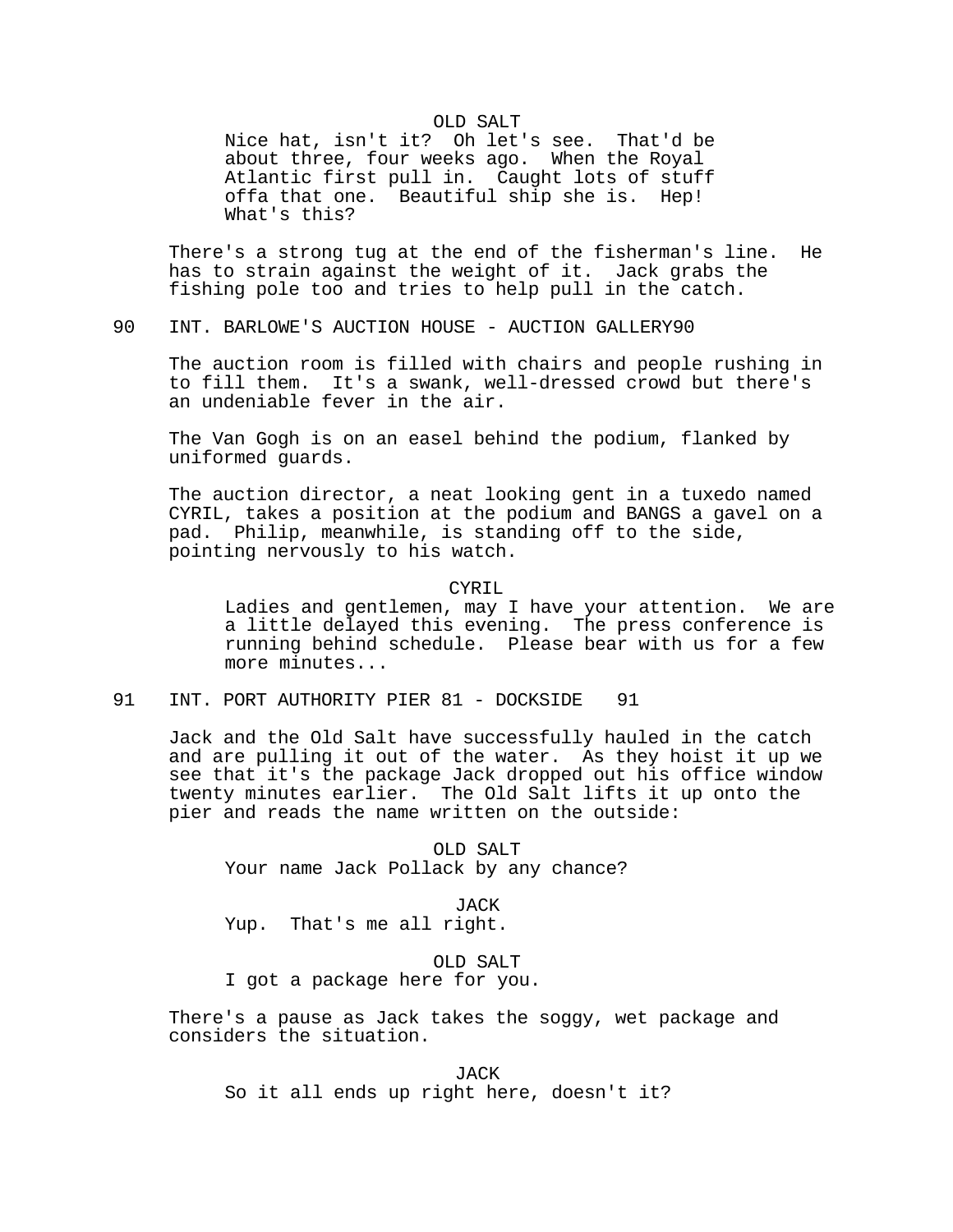## OLD SALT

(setting up his line again) Sure does. That's why I set up here. Something about the current running around that pier. Damndest thing. I used to set up near the tunnel entrance. Nothing but tires and backseat whitefish.

JACK

Backseat whitefish?

## OLD SALT

Condoms, son.

92 INT. BARLOWE'S AUCTION HOUSE - LOBBY 92

Harry arrives, all out of breath. She races to the elevator. But as she pounds on the button, she realizes that the elevator is up on a high floor. She notices a door to a stairway off to the right. Going towards it, she pushes the door open and starts up the stairs. The door stays open.

What she doesn't see, but we do, is the boney paint-stained hand holding the door open, even after she has disappeared up the first flight.

93 INT. BARLOWE'S AUCTION HOUSE - AUCTION GALLERY 93

Art and Nigel are standing in the back of the room, watching the seats fill up. They are whispering.

NIGEL

These are all art buyers?

KLAUSMANN

Who knows? Most art sales are private. They don't make Newsweek.

### NIGEL

But who are they all?

## KLAUSMANN

Computer nerds, real estate investors, heirs. People with too much money. They have to buy SOMETHING. The more they pay for it, the more they have to have it. So the price goes up.

## NIGEL

What if no one buys it?

KLAUSMANN

That can't happen. There's too much at stake.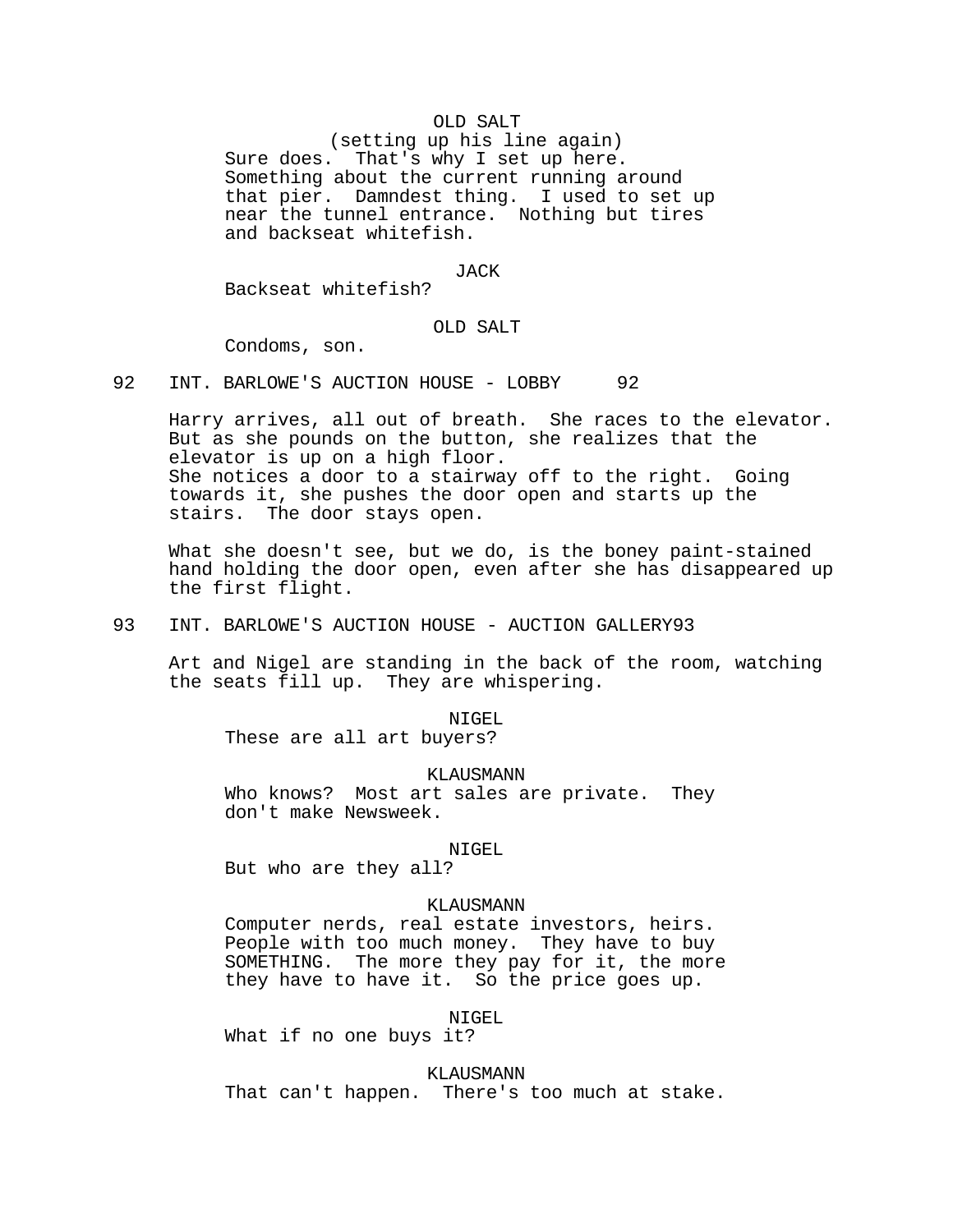#### NIGEL.

But what if it DOES happen?

## KLAUSMANN

It can't. Philip has set a reserve. That's the price below which he won't sell it. In this case, it's 40 million dollars. They'll open the bidding at half that. Philip will have his own people in the audience bidding it up to the reserve.

## NIGEL

Is that legal?

### KLAUSMANN

It's beautiful. If they sense that the price won't reach the reserve, they'll buy it in.

### NIGEL

Buy it in?

## KLAUSMANN

The auction director will take a fake bid. It's called `picking it off the chandelier.'

## NIGEL.

Then the auction house would still have it. What would that accomplish?

### KLAUSMANN

It'll look like the painting sold for a high price. Then Barlowe's can sell it privately. And with all the publicity, they will. We can't lose.

NIGEL

This all sounds positively underhanded. No better than a common street swindle.

KLAUSMANN

Welcome, m'Lord, to the fine world of fine art.

## 94 INT. BARLOWE'S AUCTION HOUSE - ANOTHER ANGLE 94

After conferring with Philip, Cyril takes the podium again. He BANGS the gavel and calls everyone to order.

CYRIL

Thank you for your patience, ladies and gentlemen. It seems that we can begin the auction at this time. It has been decided that the news should take precedence over the reporting of it. So...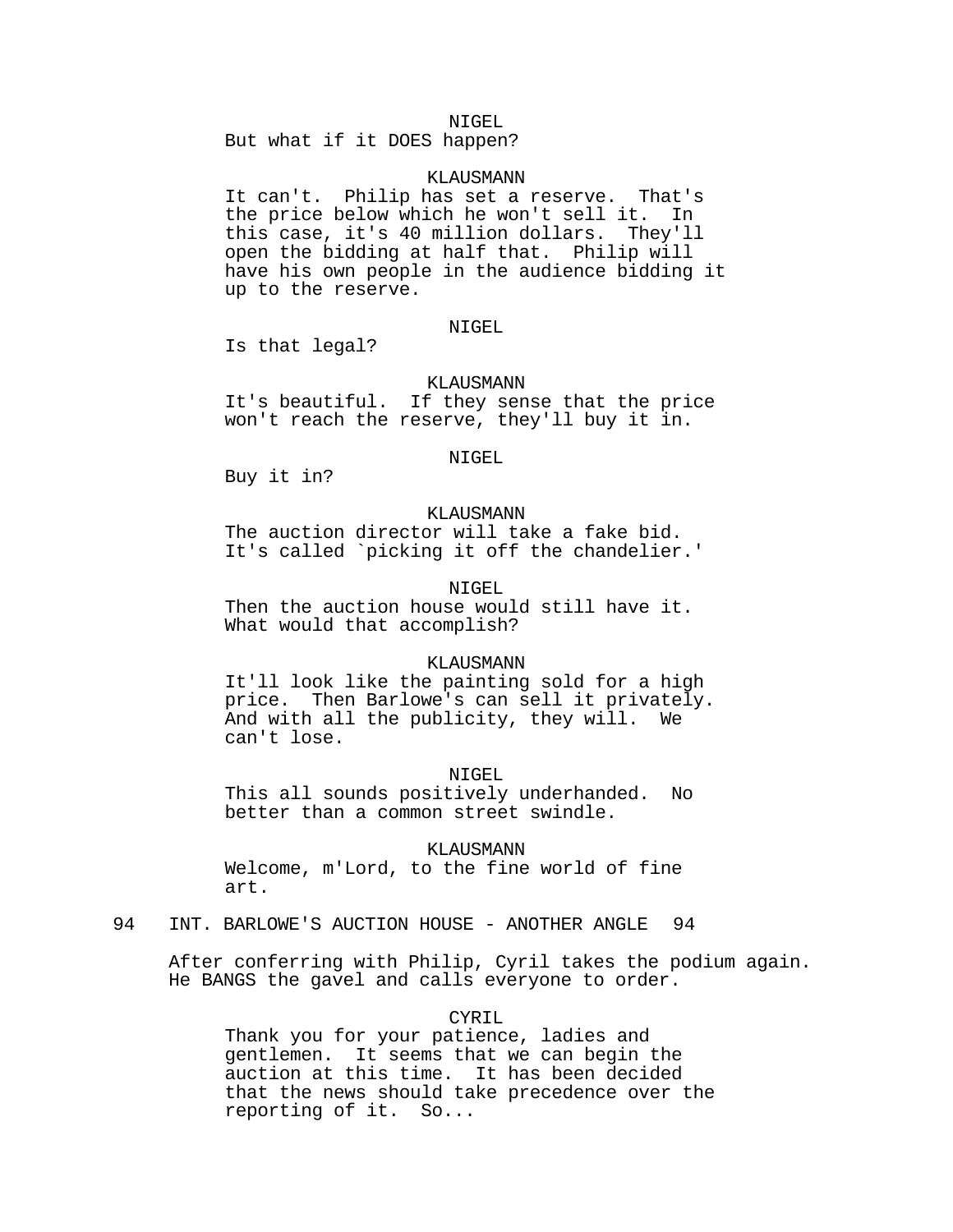(taking some papers from an assistant) ...without further ado, may we now offer for auction perhaps the most exciting painting of the twentieth century. The recently discovered oil entitled Lilies by Vincent Van Gogh. The painting is twenty-six inches by thirty-four inches. The provenance establishes that it was painted...

95 INT. PORT AUTHORITY PIER 81 - DOCKSIDE 95

JACK

Bodies. Have you ever found any bodies?

OLD SALT You mean floaters? Oh sure. This is New York, son. You can find anything. I imagine that I get about one floater a month around here.

JACK What do you do with them?

OLD SALT

Depends.

#### JACK

On what?

OLD SALT

On if they're alive or dead. Alive...call 911. Dead...call the Fulton Fish Market. (Jack winces) That's a fishing joke, son.

JACK

You don't by any chance recall finding a `floater' the day the Royal Atlantic docked do you? He was the owner of that hat.

### OLD SALT

Well..let me see now. You know, now that you mention it, there WAS a floater just before this hat comes in. I didn't make the connection. You say this hat belonged to that feller? Damn! It's my size too.

JACK

What happened to him?

OLD SALT Well now, let me think on that for a minute...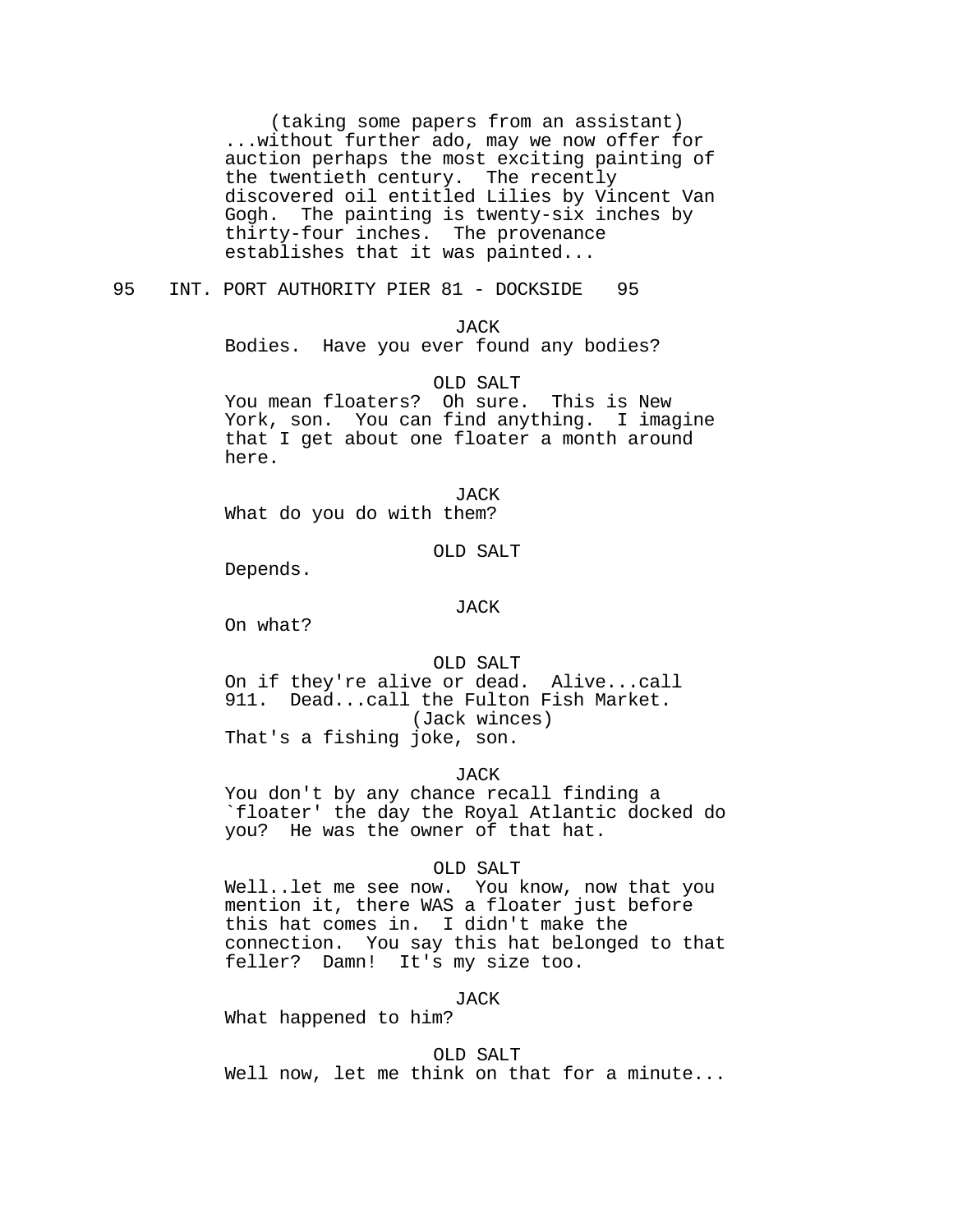# 96 INT. BARLOWE'S AUCTION HOUSE - STAIRWELL 96

Harry arrives, out of breath, at the fourth floor landing. But there are two doors there. She opens one of them and looks inside. It is pitch black. Obviously a mistake. She turns to go, but is suddenly shoved inside, into the deep darkness. The door slams shut behind her.

## 97 INT. BARLOWE'S AUCTION HOUSE - AUCTION GALLERY97

The auction is under way. Some bidders are holding number paddles. But the ones doing the active bidding are simply making subtle gestures...a hand to an ear, a tug on a tie.

There is a hushed murmur in the air as the price goes up with each bid.

#### CYRIL

We have twenty million dollars? Yes. And now we have twenty five. Is that thirty? It is. We have thirty million dollars.

He turns to a man standing behind him who is on the phone. With a nod from the man on the phone, Cyril turns back to the podium and continues.

### CYRIL

(continuing) And we now have forty. Confirmed. We are at forty million dollars for Vincent Van Gogh's Lilies.

98 INT. BARLOWE'S AUCTION HOUSE - STORAGE ROOM 98

The light clicks on. We are in a small, dusty room filled with tools, light equipment, and old frames stored in vertical racks.

Harry wheels around to find Van Der Veer with his hand on the light switch. He manages a pained smile as he drops his hand abruptly and shoves it in the pocket of his duster.

VAN DER VEER Please do not bother with any theatrics, Dr. Gordon. I am quite capable of going beserk when I am thwarted.

# HARRY

(studying him) I know who you are. I know that face. You're...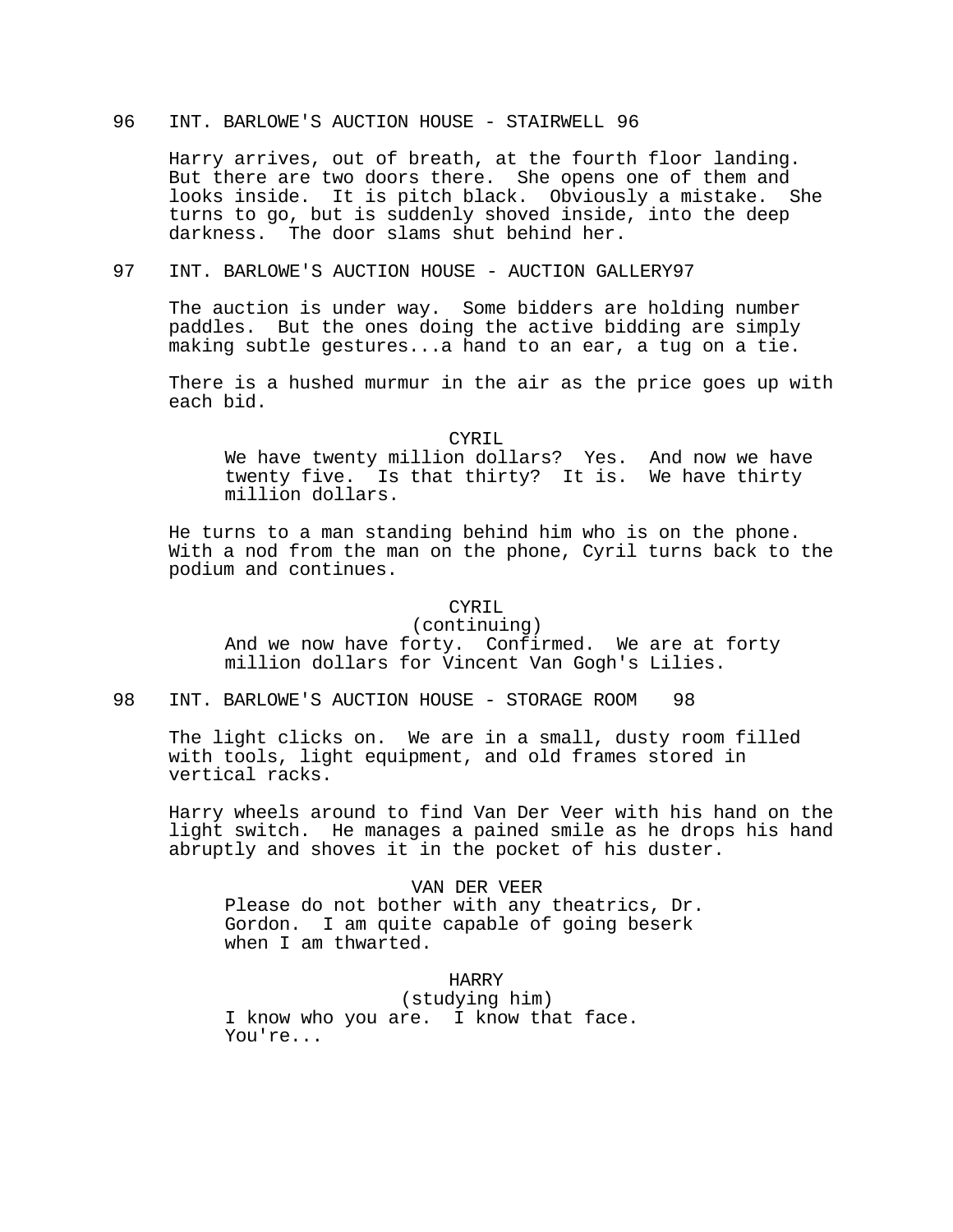## VAN DER VEER

Yes, yes. Willem Hoogeveen Van Der Veer. Suddenly, and rather uncomfortably, showing up in the soap opera that is your private life. How terribly disconcerting it must be.

### HARRY

I know what you've done, Mr. Van Der Veer. What do you want?

### VAN DER VEER

Ah! The age-old question. What do you want? Sex? Money? Your name in the papers? Not a simple question, wouldn't you say? Tell me, Dr. Gordon. What is it precisely that YOU want?

#### HARRY

(cautiously)

I want to get to the press conference out there.

# VAN DER VEER

Oh yes? And why is that? Because you have found something out that you simply MUST share with the world? Because you are a truthseeker? Yes? I wonder if you are one of the few individuals who even know what they know? Eh?

99 INT. PORT AUTHORITY PIER 81 - STREETSIDE 99

Jack, leaving the Old Salt, races across the street and hails a taxi. He jumps in. He is now wearing the bowler hat.

100 INT. BARLOWE'S AUCTION HOUSE - AUCTION GALLERY100

The tension is rising as the bids continue to do the same. The camera crews and experts from the conference room have now joined the bidders in the gallery. Although all are trying to maintain decorum, we can hear people buzzing about a record being broken.

# CYRIL

Fifty. Fifty one. Fifty two. Five three. And fifty four. Ladies and gentlemen, that is a new record for works by this painter. Fifty four...fifty five! And Fifty six! And... (back to the man on the phone) ...sixty! We have a bid for sixty million dollars.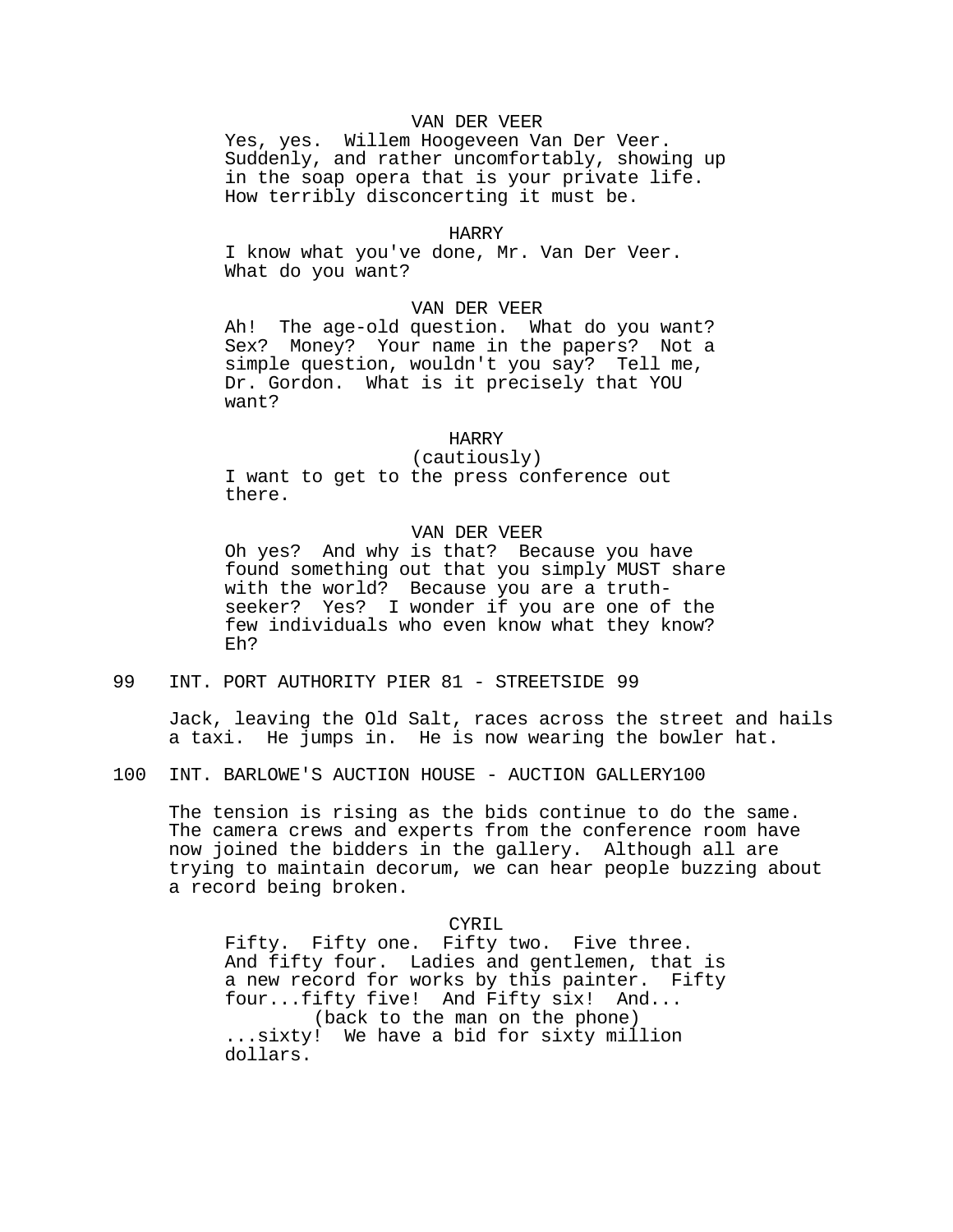HARRY

You mean you WANT me to tell everyone it's a fake?

### VAN DER VEER

Yes, exactly! This surprises you, of course. I am not exactly what I seem, eh?

## HARRY

Well, I didn't think you wanted everyone to...

## VAN DER VEER

So what do you make of me, eh? A little sneaky little rodent, making his pictures in the dark corners of history?

#### HARRY

Well, no. I wouldn't say that.

## VAN DER VEER

You have seen my work. I ask you. Am I not the greatest painter of the twentieth century? The one who can out Van Gogh Van Gogh? Am I not? Standing here before you? Of course I want you to tell them. Tell the world what the great VAN DER VEER has accomplished.

#### HARRY

But that's exactly what I INTEND to tell them.

#### VAN DER VEER

Do you think I am a fool as well as a madman?

## HARRY

No, of course not. You're just upset, that's all.

#### VAN DER VEER

And justly so, eh? They threw me out for my audacity. Then they locked me in for it. Out and in and out and in. From art teachers to nurses and back. Like a pingy-pongy ball. And all the while, I concocted my little scheme. To prove to them, yes, that it was I who would inherit the mantle. The crown, so to speak.

(very slowly taking out the gun) And now, as they say in the Westerns, I aim to do just that.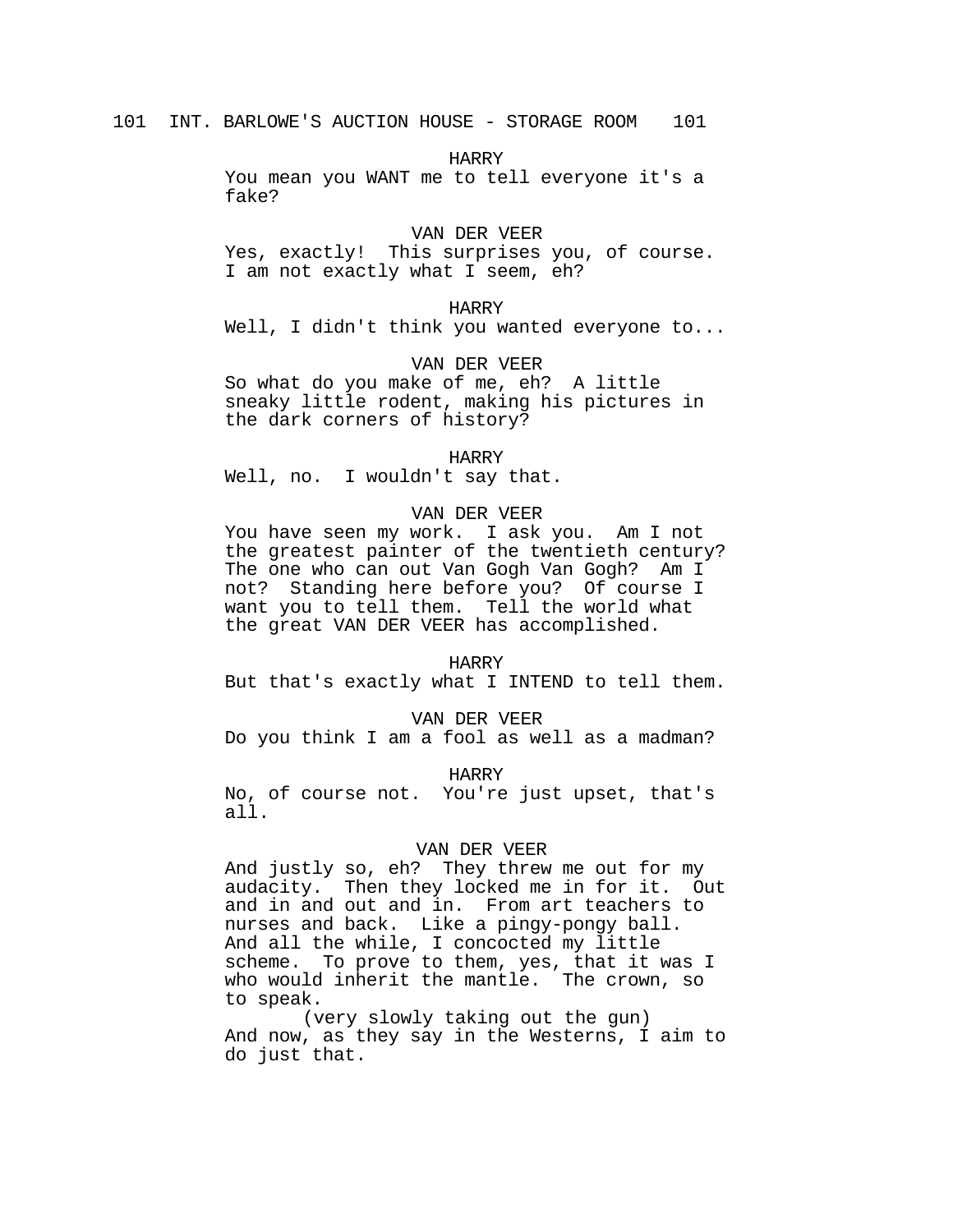102 INT. BARLOWE'S AUCTION HOUSE - AUCTION GALLERY102

In the back of the room, we can see Art holding a stiff Nigel for dear life as the bids continue to rise and rise.

## CYRTL

And sixty four. Sixty five. Yes? Sixty-six? Seven! Sixty seven million dollars... There is applause in the room.

103 INT. BARLOWE'S AUCTION HOUSE - STORAGE ROOM 103

## HARRY

But I'm telling you, I'm NOT part of the plan. I'm not going along with them. I'm on your side. I WANT the truth to come out. Just like you.

## VAN DER VEER

And this is supposed to calm me? This, and of course, the secret meetings with Arthur Klausmann you neglect to mention.

## HARRY

But that was just a ploy. I had to tell him something to protect myself. Who knows what he would have done to stop me.

#### VAN DER VEER

(pointing the gun at her)

Have you ever noticed how the light turns somewhat bluish when one has a pain in the lower intestine.

HARRY

Then why don't YOU go out and tell them?

VAN DER VEER

Alas, they would not believe me. My only credentials are a series of commitment papers.

### HARRY

Mr. Van Der Veer? I'm going to walk out that door now. I'm just going to walk out and go to that auction and tell them everything. And you're going to let me. Aren't you.

104 INT. BARLOWE'S AUCTION HOUSE - AUCTION GALLERY104

Focus on the painting as the bidding continues.

CYRIL (O.S.)

Sixty nine. Seventy. Seventy point five...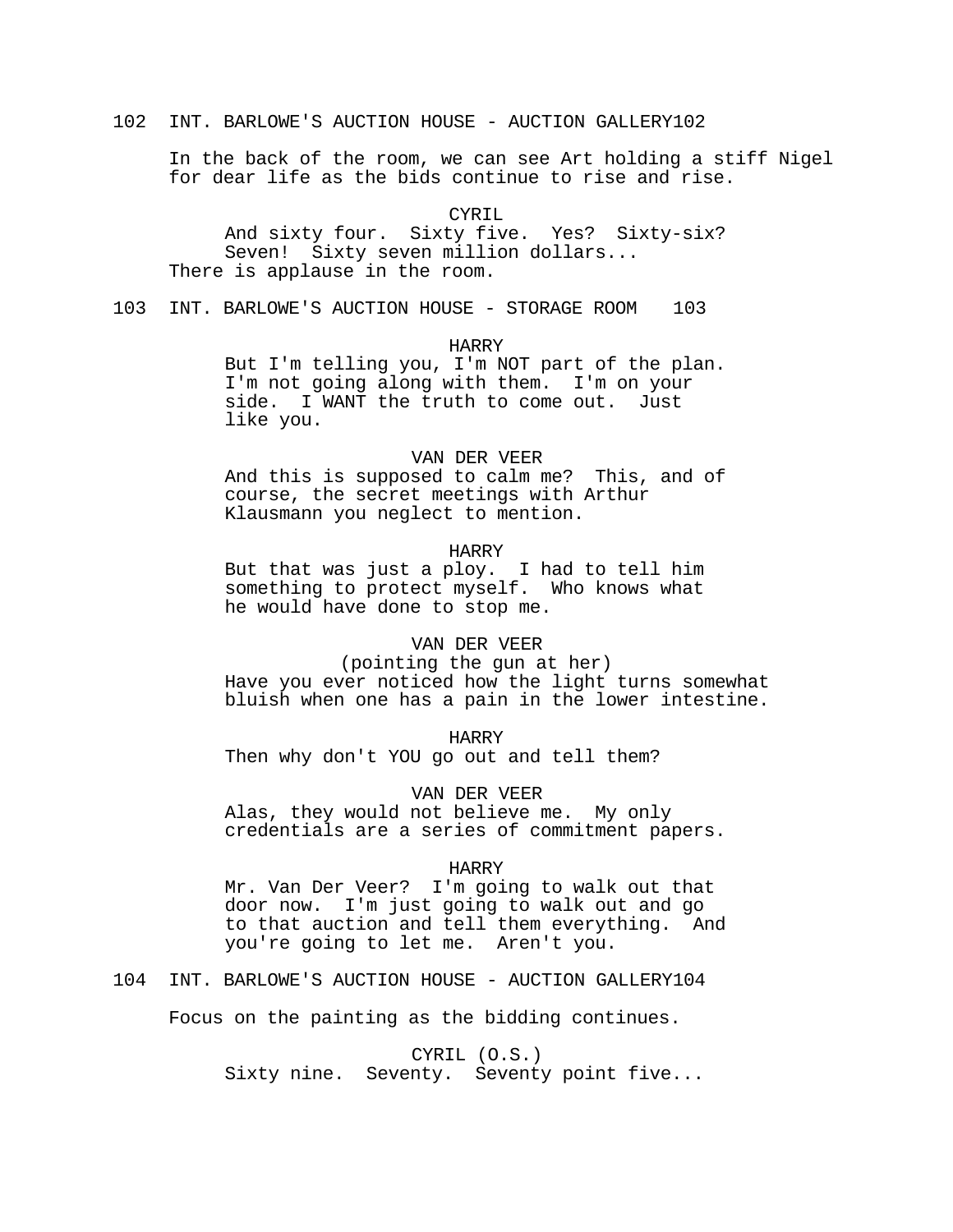# 105 INT. BARLOWE'S AUCTION HOUSE - STORAGE ROOM 105

Harry, with uncertain boldness, walks to the door past Van Der Veer who is standing in the center of the room. Much taller than she is, he watches her pass by below him, like a chicken inspector evaluating a hen. But when she reaches the door, Van Der Veer slowly raises the gun with a stiff arm and points it directly at her back.

### VAN DER VEER

And precisely how am I to know that you won't betray me?

## HARRY

(without turning) My entire career is at stake here. Do you think I'd give that up for half a million dollars?

VAN DER VEER It does seem to have a tempting plausibility.

### HARRY

Not for me.

VAN DER VEER But is that a chance I can afford to take. This is the dilemma.

Harry opens the door and begins to walk out. But she is stopped suddenly and shockingly when Van Der Veer SHOOTS.

A large blob of blue paint hits her square in the back. Harry stops for an instant, realizes she hasn't been shot with a real gun, walks through the doorway, turns, then races down the hall to the auction.

# VAN DER VEER Et voila! An original Van Der Veer. Signed and sealed.

## 106 INT. BARLOWE'S AUCTION HOUSE - AUCTION GALLERY106

The auction is at a fever pitch. A few of the bidders are even standing up. And TV reporters are beginning their newscasts.

Suddenly the ornate doors at the rear of the room burst open. Harry charges in. A uniformed guard is still trying, ineffectively, to stop her.

## HARRY

Stop!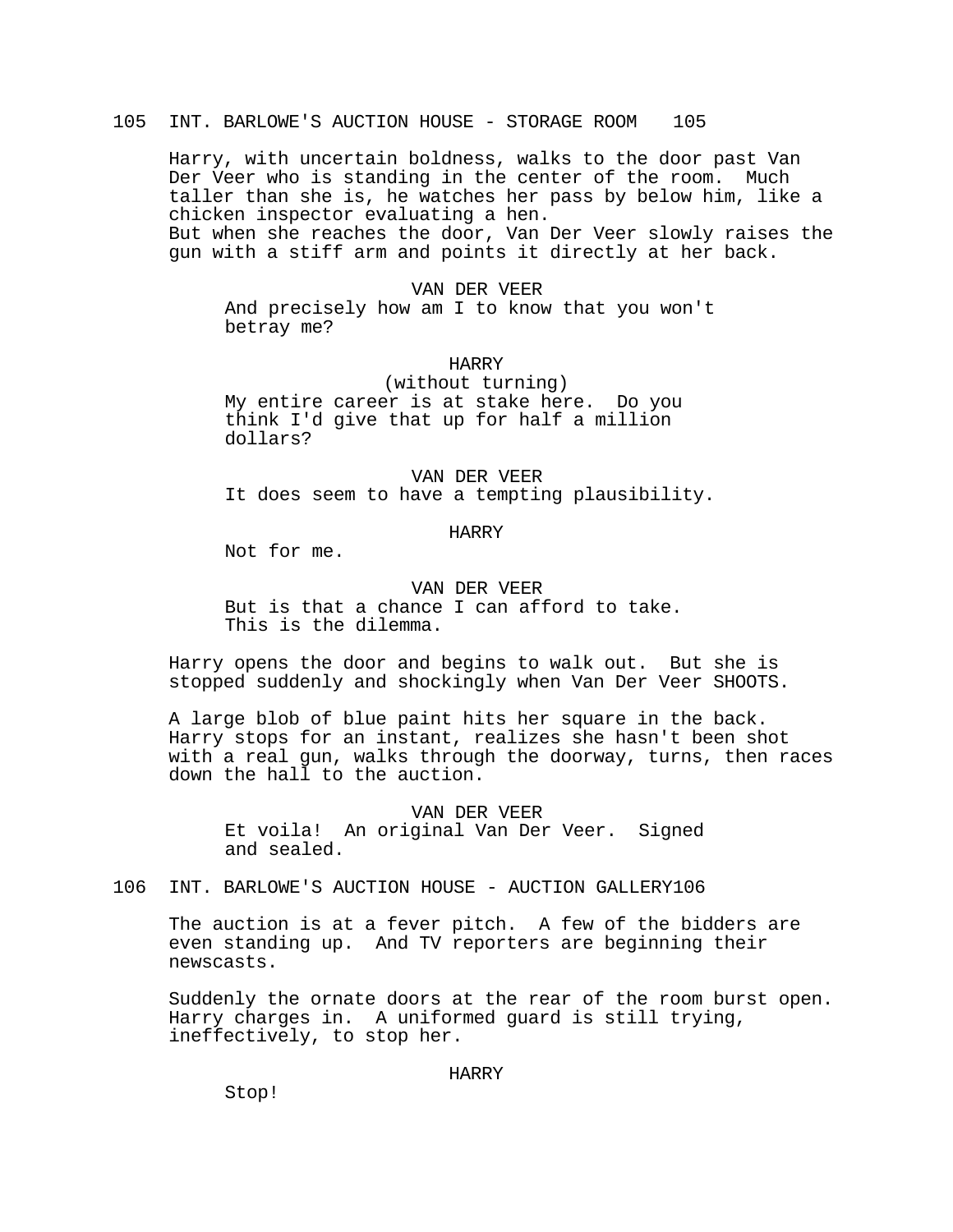She is hardly noticed in the commotion.

### HARRY

Wait!

Barely a ripple in the tide of excitement.

#### HARRY

## That painting is a FAKE!

This time she breaks through the din. The sound slowly dies around her. Heads turn as she storms up the center aisle. Gathering momentum, and attention, she stops before the podium and turns to face the audience.

### HARRY

Listen to me. I know what I'm talking about! I'm an art history professor. This is not an original Van Gogh! It was painted recently by...

Philip, moving swiftly, charges in front of her. He is laughing, rubbing his hands gleefully.

PHILIP

It's all right, everyone. Just part of the fun. A little joke cooked up by our PR firm. The actress's timing is off, that's all.

He is helping one of the guards carry her off stage center.

HARRY

No, wait! It's not a joke. And I'm no actress. The painting is a forgery. (To Philip) You knew all along, didn't you?

### PHILIP

You're a few hours late, my dear. No Oscar for you. Continue the auction, Cyril.

But Cyril is too stunned to say a word. Philip and the guard almost have Harry out through a door near the front of the room.

HARRY

Stop! Listen to me! I'm telling you the truth. It's a scam. The whole thing. The Van Gogh letter! The painting! They'll make millions! It was painted by a forger named...

But the name is muffled as Harry and her two abductors disappear behind a slammed door.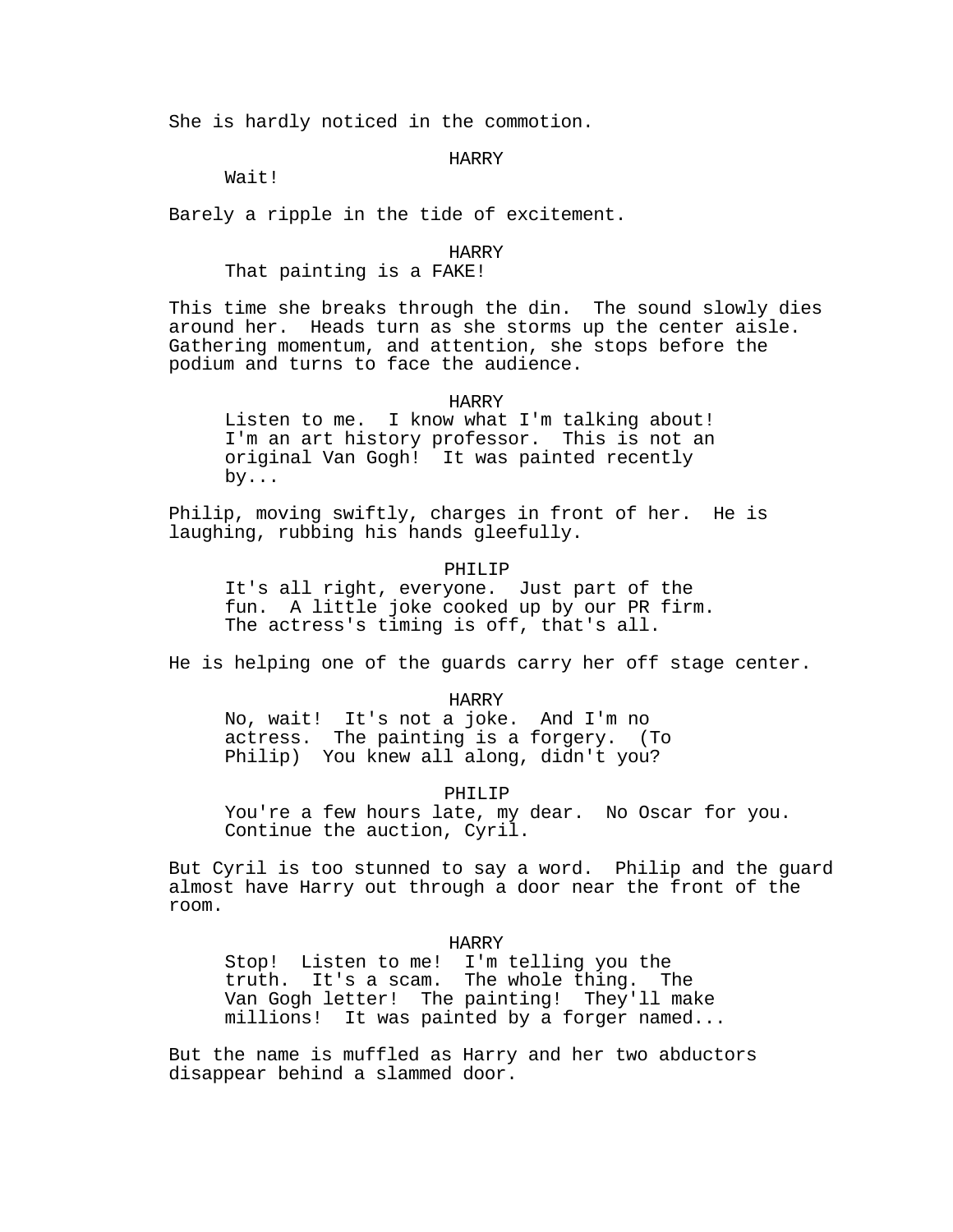Cyril is standing at the podium, looking for guidance. No one is saying a word. Nothing. Then a voice from the back of the room breaks the dead, dead silence.

VOICE (O.S.)

Eighty million!

SECOND VOICE (O.S.) Eighty point five!

## CYRIL

(consulting the man on the phone) What? Eighty point seventy five? (seeing a nod in the audience) Ninety? Is that a bid for ninety million? And ninety one? Yes. We have ninety one. Ninety two! Ninety three. Ninety four...and five...and six...we have ninety six million. Do I hear ninety seven? Yes...and ninety eight...

107 INT. BARLOWE'S AUCTION HOUSE - PRIVATE ROOM 107

Harry is sitting alone, dejected, in the small room adjacent to the main gallery. The door is open. Through it we can see the auction crowd milling about, TV reporters conducting interviews, and the entire aftermath of the auction.

Suddenly, Jack appears at the doorway. He is out of breath, having made a great effort to get there in a hurry. He is yanking someone along by the sleeve. It is a short, forgettable-looking man wearing a bowler hat. He seems completely bewildered by the situation, like a silent film character in the wrong movie.

JACK Harry! Sorry I'm late. I guess I missed all the action.

HARRY<br>ght. Especially the part You missed it all right. where I made a big fat fool of myself. Who's he?

Jack looks at the man he has been tugging, as though he's forgotten he had him along.

JACK Oh! It's him! It's Roland Dykstra.

HARRY You mean he wasn't murdered?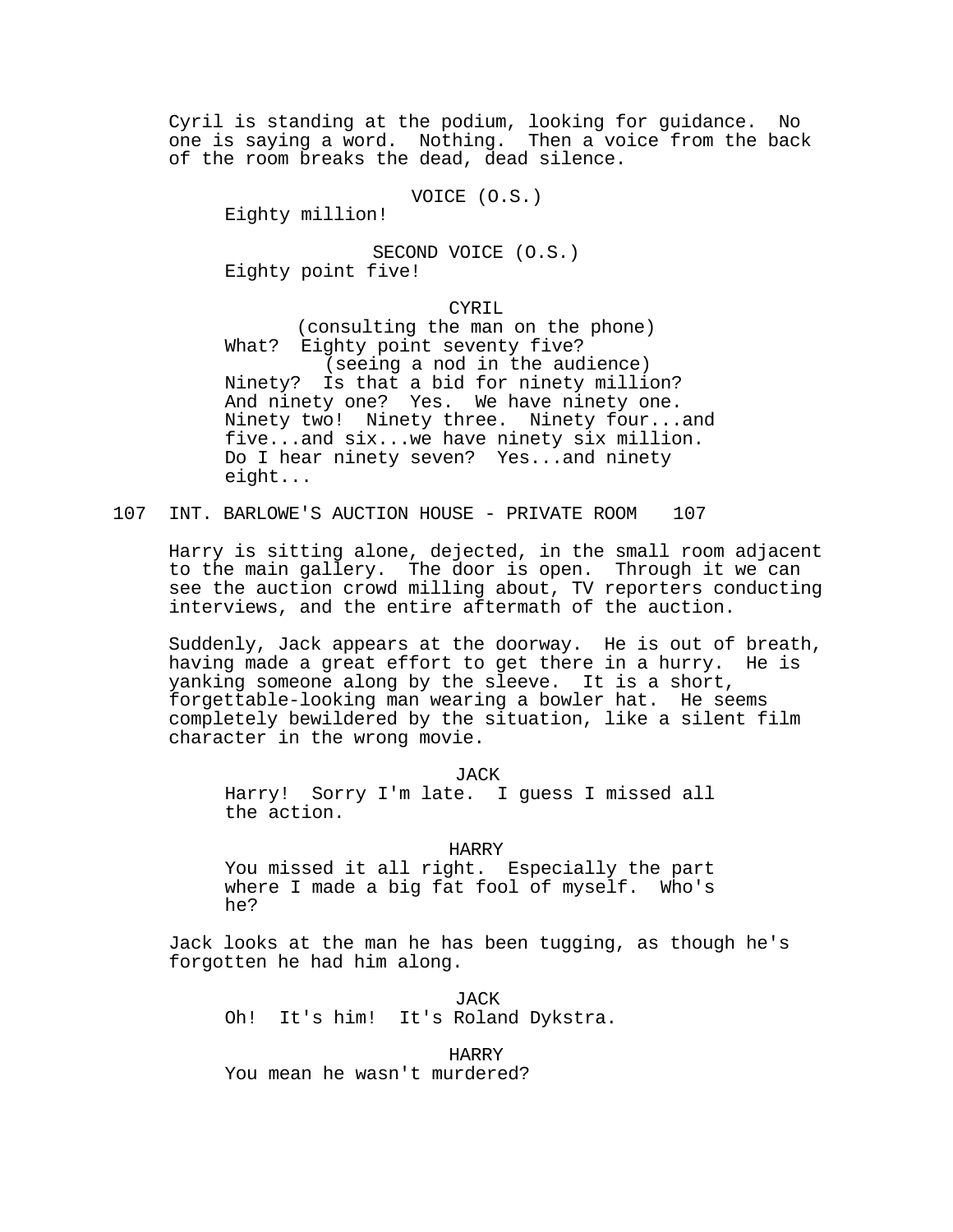**JACK** 

Not as far as I can tell. What happened at the auction?

HARRY

No one cares.

**JACK** I care. Did you tell them about Van Der Veer?

HARRY

I told them.

## JACK

And?

## HARRY

The price went through the roof. It didn't matter, Jack. Not to anyone. It even HELPED the sale. Arthur Klausmann was right. Truth is dead. Only appearances matter.

Jack forcibly sits Dykstra down in a chair, where he is quite content to stay put, and walks over to comfort Harry.

JACK I'm sorry Harry. It's one of those days.

HARRY

If he wasn't murdered, what happened to him?

### **JACK**

It seems like he left Nordstrom's cabin at about four in the morning. Just as the Royal Atlantic docked. He was trying to get back to his stateroom. But he was soused and he took a wrong turn somewhere. Opened an exit door and - kaplunk! - into the Hudson River.

HARRY

Nordstrom wasn't trying to kill him?

### **JACK**

Guess not. He floated down to the dock where a fisherman found him and called 911. He was unconscious so the ambulance took him over to St. Luke's hospital.

## HARRY

Klausmann wasn't trying to kill him either?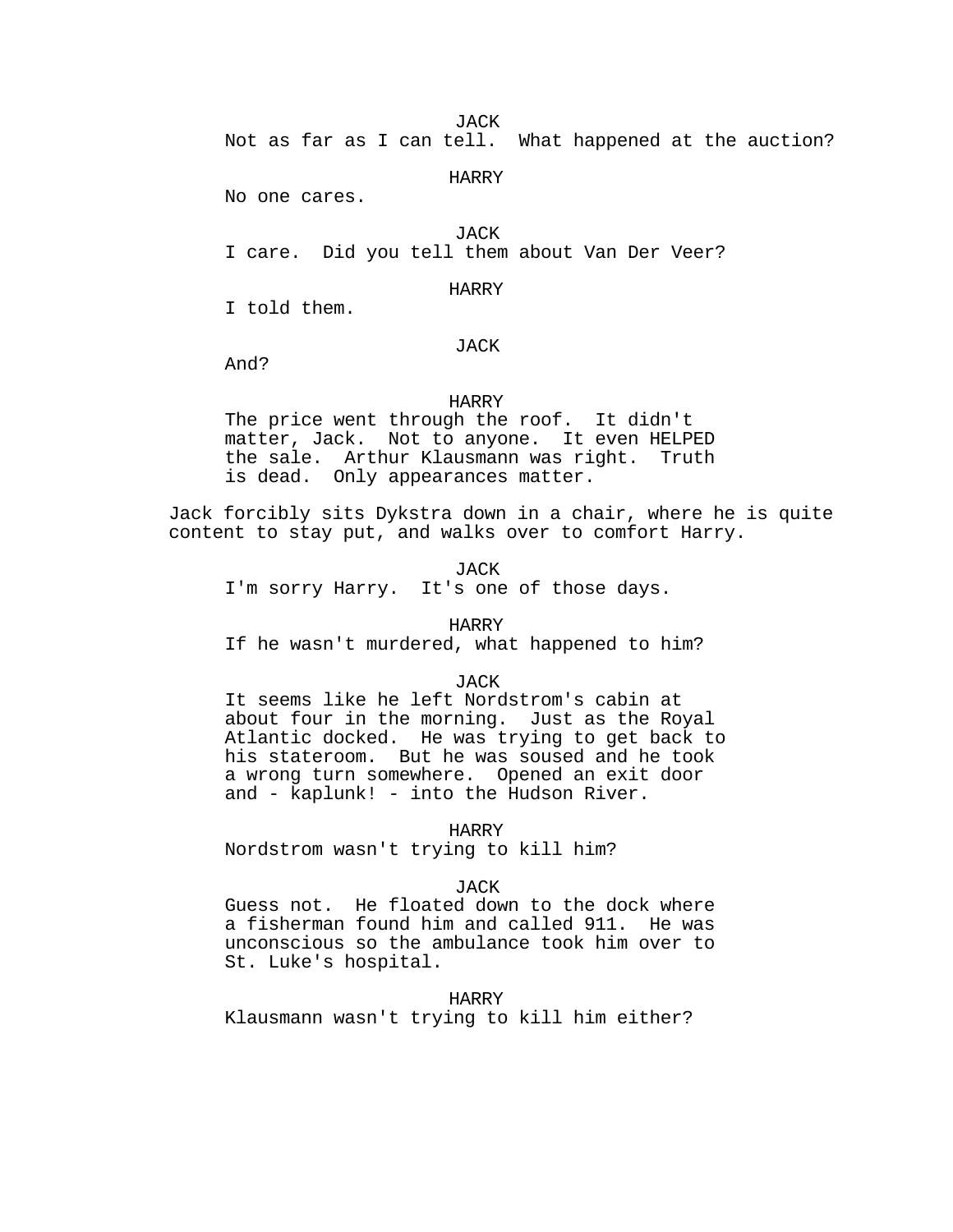**JACK** 

No. At the hospital, someone must have misdiagnosed his problem as diabetic shock. They gave him insulin. Which unfortunately Mr. Dykstra had a bad reaction to.

#### HARRY

Were THEY trying to kill him?

### JACK

Not on purpose. So they sent him down to the cardiac unit.

## HARRY

He had a heart attack?

#### JACK

No. It was a mistake. It was a good thing he woke up before they did any major surgery.

Harry looks at Dykstra sadly. He is still sitting, primly, in the seat where Jack planted him. She frowns, seeing something of herself in his demeanor.

HARRY

At least HE got someone to listen.

## JACK

Oh no. He didn't have any identification. And he only speaks Dutch. So when he finally woke up, they thought he was babbling incoherently. They sent him over to the psychiatric ward.

### HARRY

When did it all start to fall apart? Was it recently? Or does it go all the way back to my childhood?

#### JACK

He got passed from one department to the next over the last four weeks. Somewhere in the middle there they took out his appendix.

#### HARRY

That's nice. At least he won't get an appendicitis attack. It's very painful. I had that once. Back when I had a career.

# JACK

But enough of all that. What do you mean no one would listen?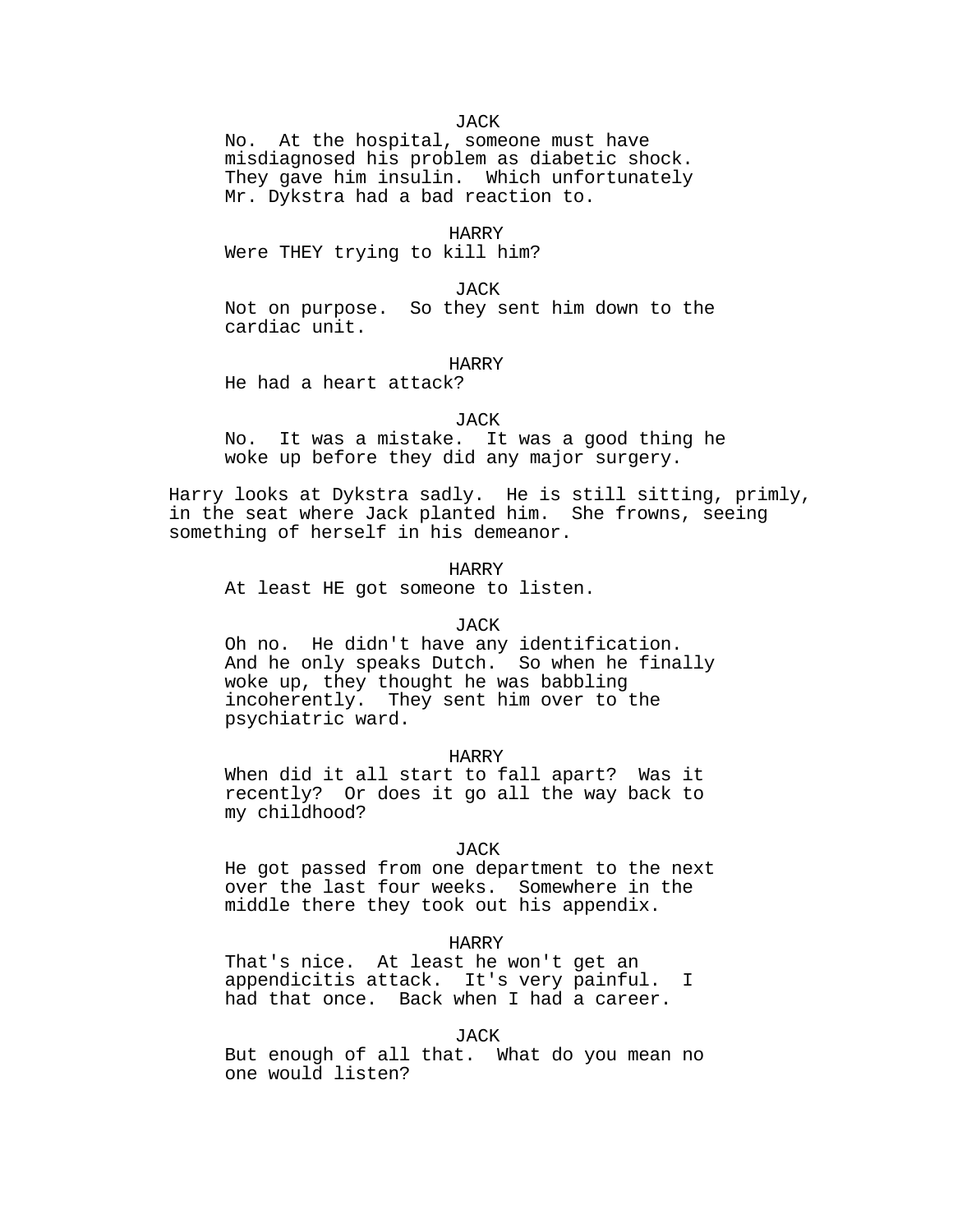Stewart Brown, in an expensive suit but still looking rather wet, is standing with Art and Nigel in his VERY lush penthouse garden. It could be a jungle somewhere, except for the view of Manhattan through the glass walls behind the foliage.

#### BROWN

Arthur, Arthur, Arthur. Will you stop worrying? I told you, my people are very happy with the sale. I'm very happy. Everybody's happy. Except you.

## KLAUSMANN

She could still cause problems. She's going to hold her own press conference. God only knows what she's going to say.

#### BROWN

But what's all that against YOUR word of honor?

Klausmann turns white.

#### BROWN

Besides, you're a rich man now. You'll be able to bribe the guards.

Klausmann turns whiter.

### BROWN

## (laughing)

Relax, Arthur. It's going to work out. You didn't know there was a suggestion that it might be a fake, did you?

#### NIGEL

Don't be comical, old man. As far as WE were concerned...

BROWN

Exactly. And the papers are all in order?

KLAUSMANN

Of course they are! You know we...

BROWN

And you say she can't actually PROVE that it's<br>a fake. Scientifically, I mean. Scientifically, I mean.

#### KLAUSMANN

I said they DIDN'T prove it. But they could try to test it again.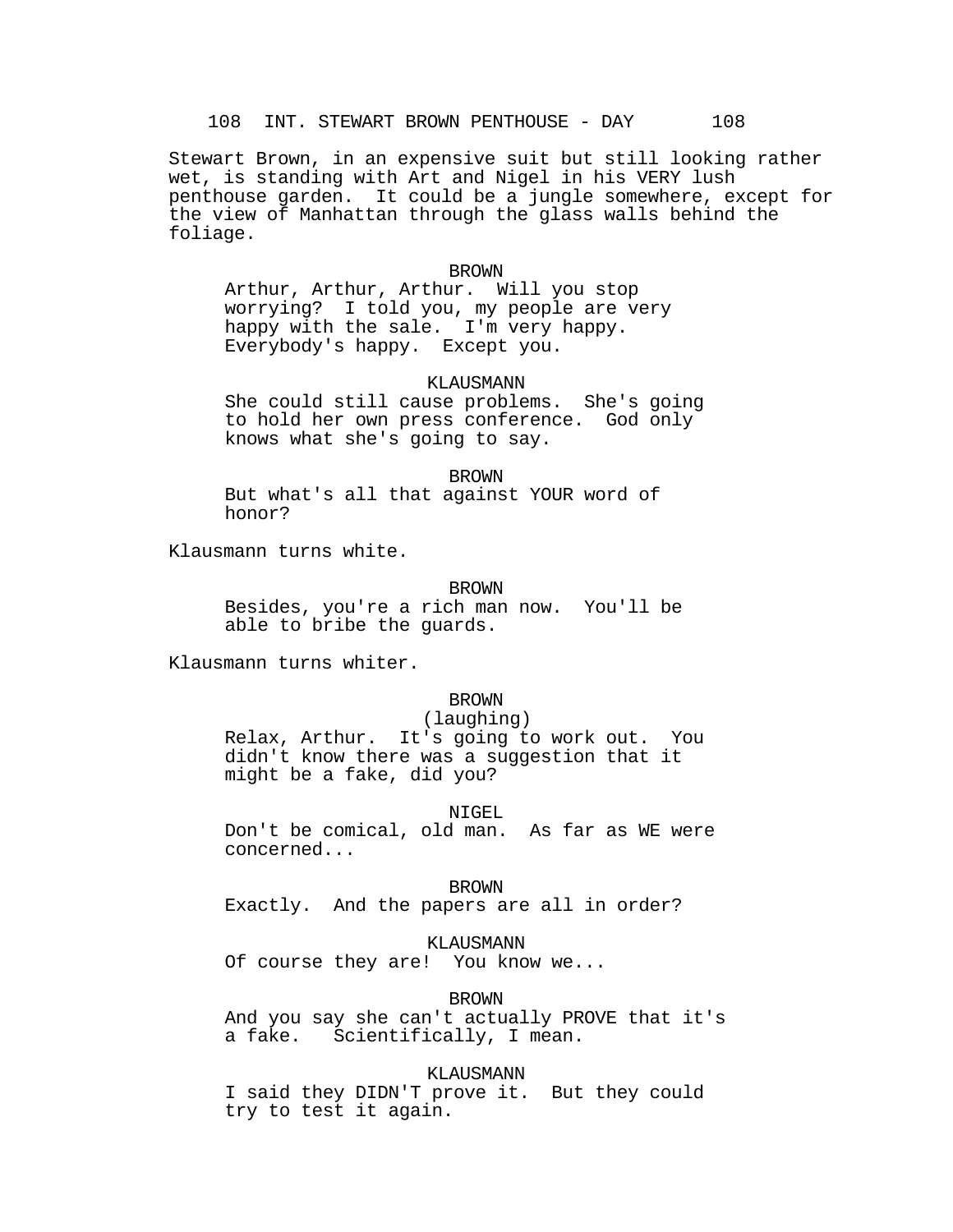BROWN

Calm down. There's nothing to worry about.

NIGEL

You see? He says there's nothing to worry about. That's good to hear.

Suddenly, a snake slithers off one of the branches and into Brown's arms.

## BROWN

Pussycat! There you are. Where have you been hiding?

## KLAUSMANN

(unconvinced) If they start an investigation, you might have to turn the painting over to the authorities.

#### BROWN

Turn it over? The painting? I couldn't even if I wanted to, Arthur. The whole matter is out of my hands. I don't have the painting.

Art and Nigel exchange confused glances.

# BROWN

The syndicate has already SOLD the painting. To another buyer.

### KLAUSMANN

Sold it? To who?

### BROWN

Come now, Arthur. You know I can't tell you that. It was a private sale.

#### NIGEL

Sold MY Van Gogh? That's a bloody shame. Can he do that?

Klausmann looks at Nigel as though he's gone dim.

## KLAUSMANN

You mean, you made a profit already?

### BROWN

Let's just say my people are VERY happy with the outcome. In fact, if any other new Van Gogh's come on the market, give me a call. Directly. Don't bother Philip about it.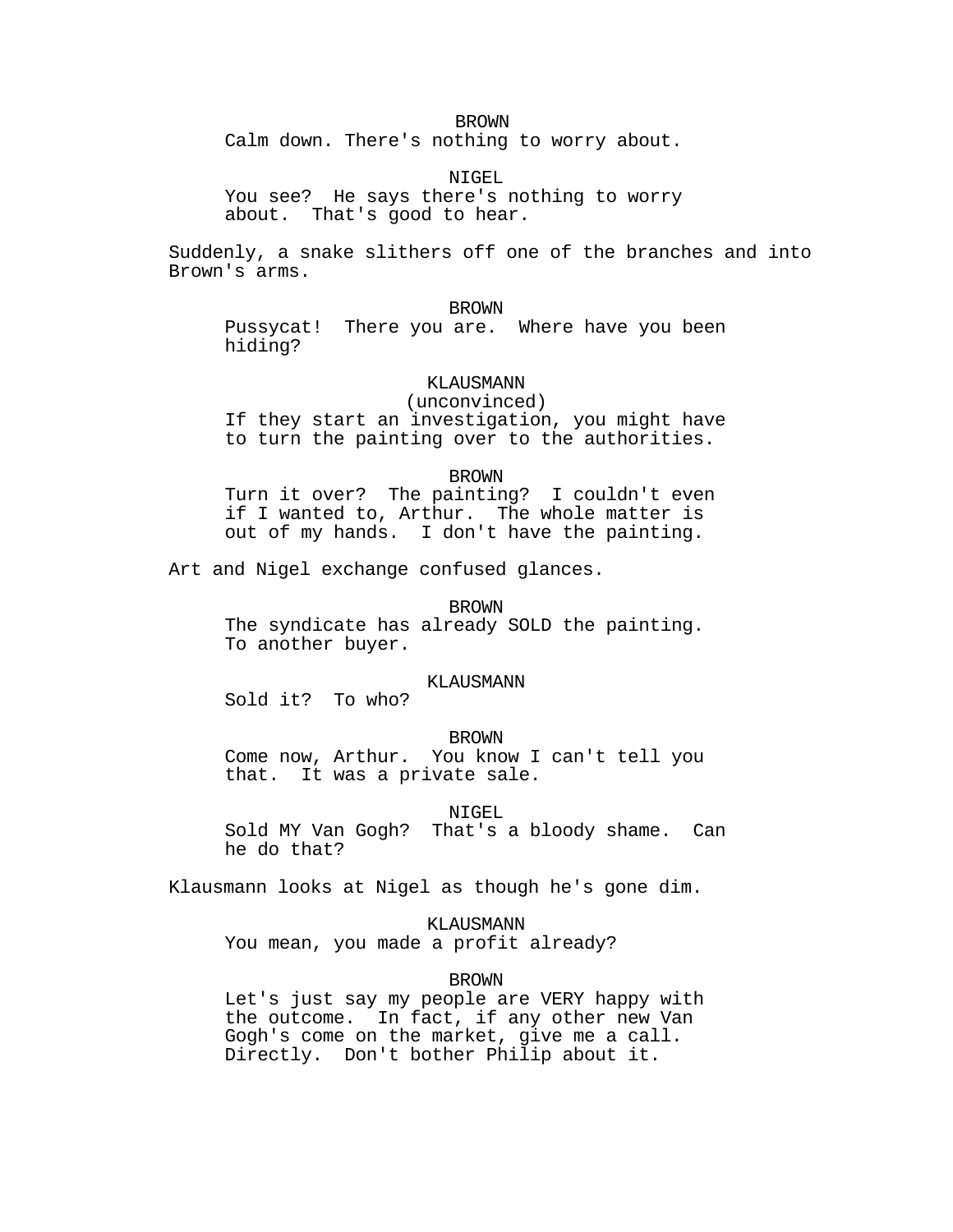# 109 INT. POLLACK OFFICE - DAY 109

As Harry arrives and starts to walk through the door to Jack's office, she just misses bumping into a workman carting out the empty drawers of a desk. The workman is wearing overalls that have the words RENT-AN-OFFICE printed on the back.

Inside, all that's left in the room is the desk iself, minus the drawers, Jack sitting on top of it.

JACK

So ends the saga of the Royal Atlantic. Back to our regular offices. I must say, I got to like it down here by the river.

HARRY

How did your PR bash go?

JACK

Fine. Good speech. No dead body. I heard you on the radio. It sounded great.

## HARRY

Thanks for helping me with it. But it won't make any difference. The police said it's already too hard to track the painting down. It could have changed hands five times by now.

**JACK** 

I thought so.

## HARRY

On the other hand, I attracted so much attention to the University, they're already talking about a promotion.

## JACK

What did I tell you? You got your message across. That's what matters.

HARRY

The truth matters. To me, at least.

Carla sticks her head in through the door.

CARLA

Are you staying for the departure? It leaves in a half hour. Hello Harry. Nice news conference.

Harry nods.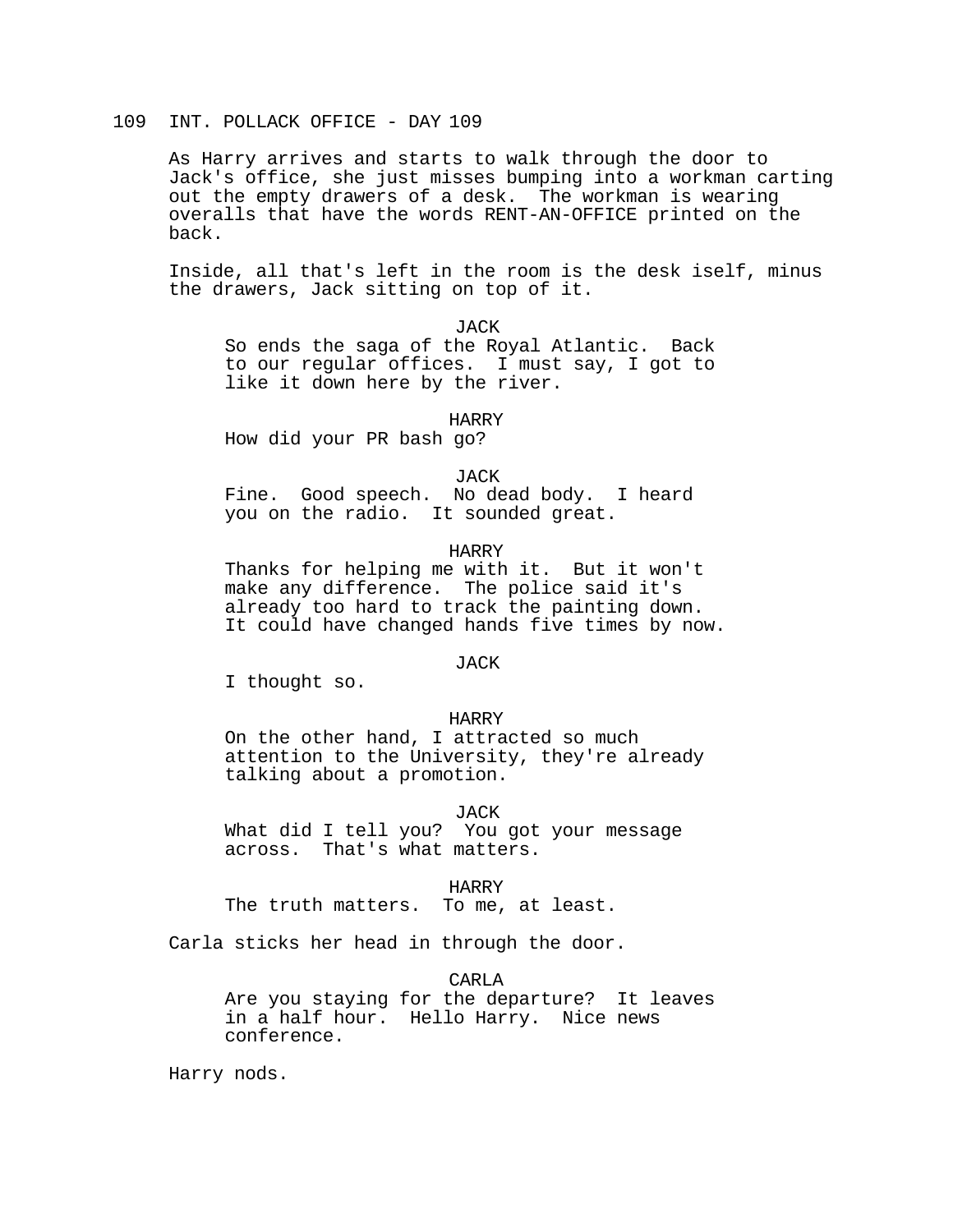**JACK** 

Not me. I'm sick of that boat. Wait a minute, we'll go down with you.

As they leave, the workman returns and heads for the desk with his hand truck.

# 110 PORT AUTHORITY PIER 81 - LOBBY 110

Jack, Harry and Carla walk out through the lobby. They're bucking a steady stream of travellers with luggage, going in the opposite direction.

CARLA See you back on Madison Avenue, Jack. Hope you find your fake, Harry. If you do, give us a call. Maybe we can help.

## HARRY

I doubt it.

JACK See you back at the office. (to Harry) I have the afternoon off. What would you like to do?

## HARRY

Shoot myself?

JACK

On a more positive note.

## HARRY

Find Willem Hoogeveen Van Der Veer.

### JACK

You might as well forget about him. If he's smart, he'll go into hiding for a while. He probably made a fortune on the deal.

### HARRY

I have to stop him Jack. It's my sworn duty as a professor of art history. He could do it again. If only I could locate Roland Dykstra. But I don't know where to look for him either.

Suddenly a light goes on in Jack's head.

**JACK** 

Dykstra! Of course! I know where to look for him.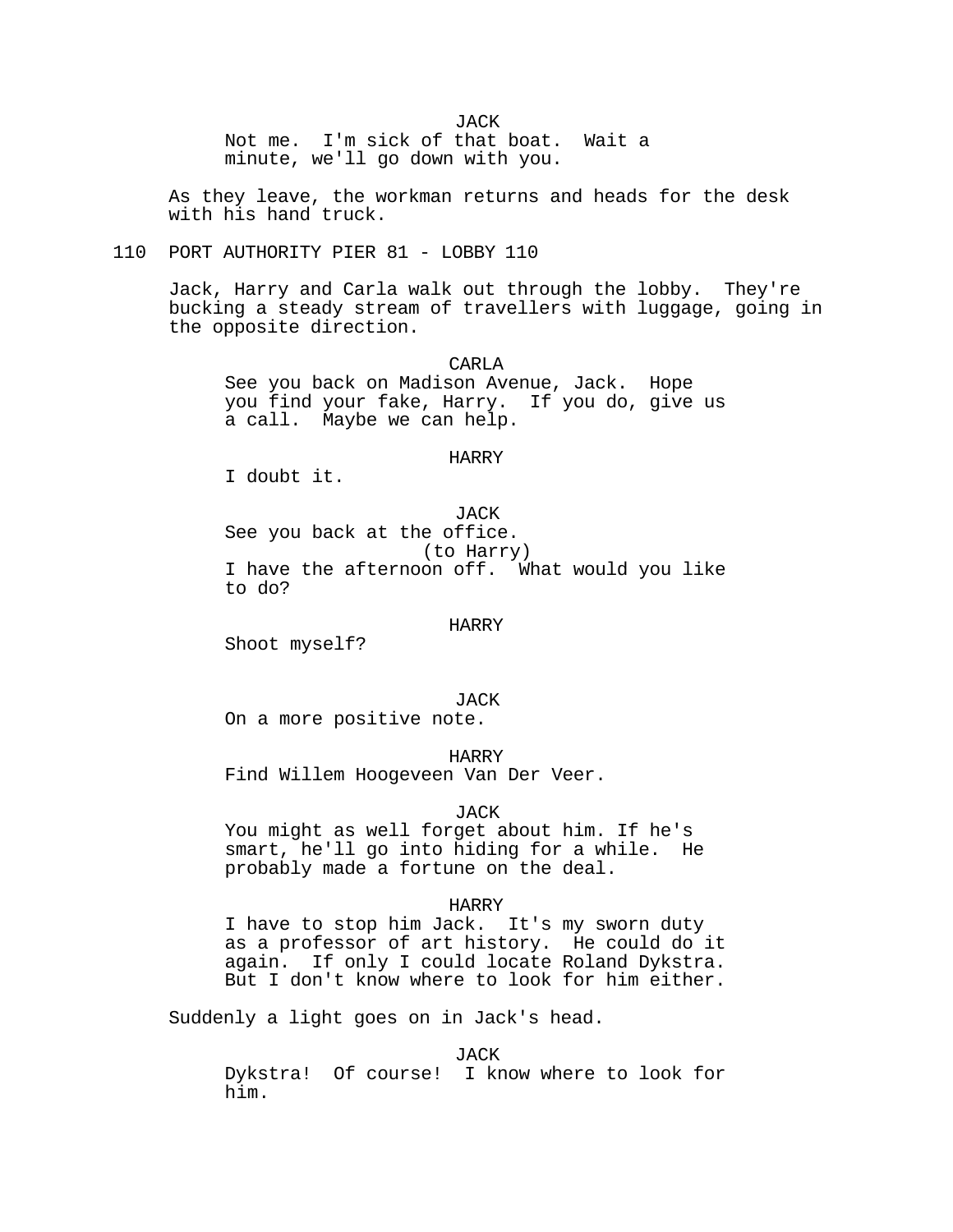HARRY

You do?

JACK

It's a little hobby of mine.

Jack takes Harry's hand and they race back through the lobby of the pier building, to the departure section.

111 INT. PORT AUTHORITY PIER 81 - DEPARTURE LOUNGE111

Jack and Harry, still running, see Peter in the distance at the end of the long corrdior. He is standing at a large window, speaking on a mobile phone. The portholes of the Royal Atlantic are visible through the glass of the window.

JACK Peter! You've got to do us a favor.

PETER

(into the phone) Hold on a sec, Marty. (to Jack) You again! Every time you show up something goes wrong. You're like the PR man from hell.

JACK Do you have access to the passenger list for the return trip?

#### PETER

No.

JACK Yes you do. We want to find out if Roland Dykstra is on that boat.

#### PETER

DYKSTRA again! What is it with you and Dykstra? It's not normal, Jack. What's going on with you two?

#### HARRY

Three.

### PETER

Swell.

 (into the phone) Marty, can you pop up the passenger list for the Atlantic. Look for a Roland Dykstra. D-Y-K...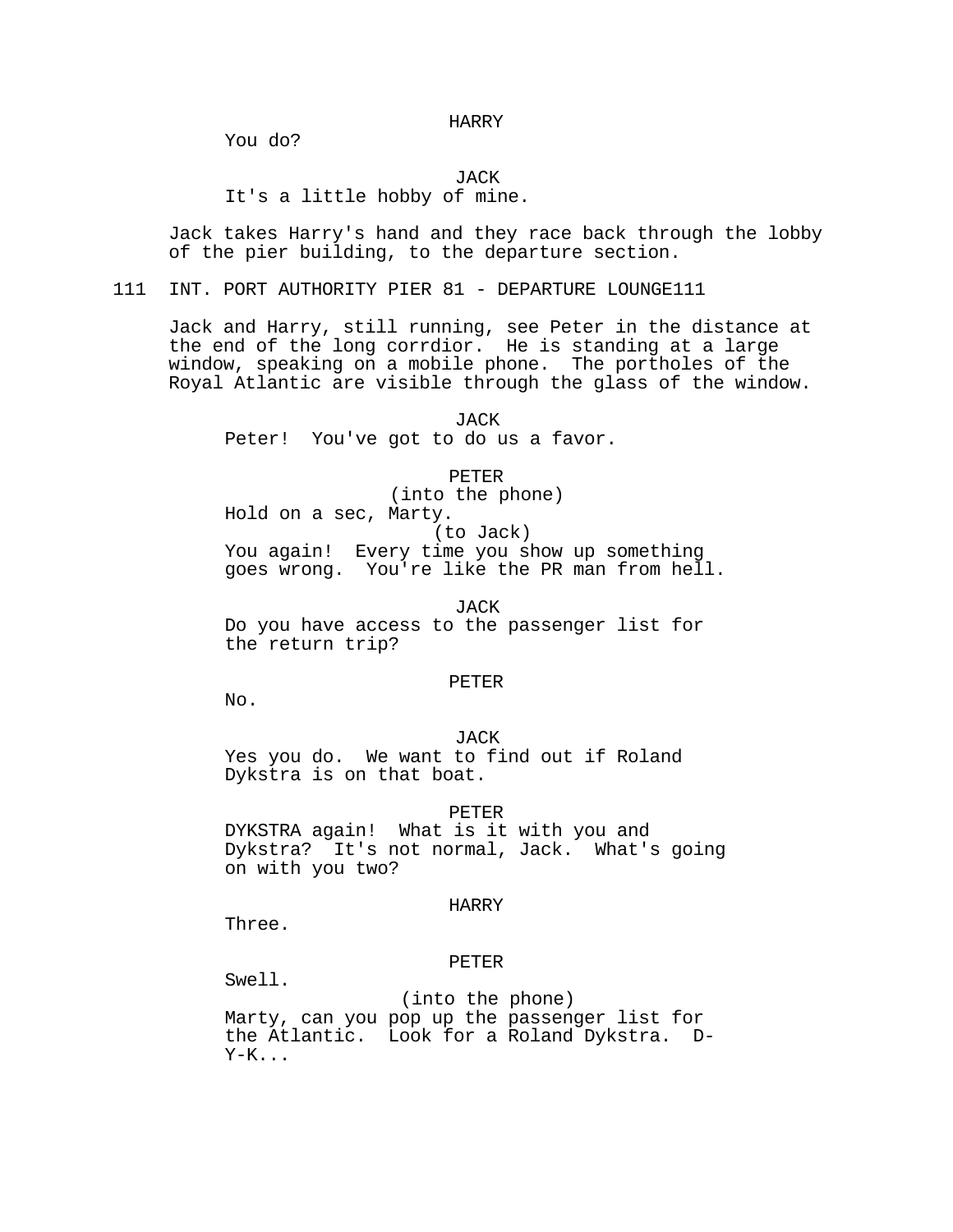**JACK** (to Harry) He's got to take the boat back. I just remembered, he's afraid to fly. And he'll know where Van Der Veer is.

PETER

Yes?

(to Jack)

Same cabin. Number 321. As Jack and Harry race off to the boarding ramp, Peter calls out after them.

# PETER You don't have time to see him off. The ship sails in fifteen minutes!

112 EXT. ROYAL ATLANTIC OCEAN LINER - BOARDING RAMP 112

They scurry up the ramp. There are still a few passengers, some with baggage, crowding the ramp. But Jack and Harry push them aside to get to the ship.

At the end of the ramp, a man in a yellow jacket is blocking the path. Jack indelicately shoves him aside. The man turns around. It is Nordstrom.

NORDSTROM Ah, Mr. Pollack from d'shipping office. Are you still looking for your dead man?

### JACK

Yes!

Harry, coming along after Jack, shoves Nordstrom aside too.

NORDSTROM Yes, hello little miss. Effrybody looking for d'dead man.

## HARRY

Yes!

113 INT. ROYAL ATLANTIC OCEAN LINER - HALLWAY113

Jack leads Harry as they race down the hallway towards Dykstra's cabin, a path he knows well. When they finally come to the right door, Jack POUNDS on it but there's no answer. Then Harry tries the handle. The door opens.

The scene inside is precisely the same as we first saw it. The room is neat and there are hints of an occupant, but there is no passenger inside.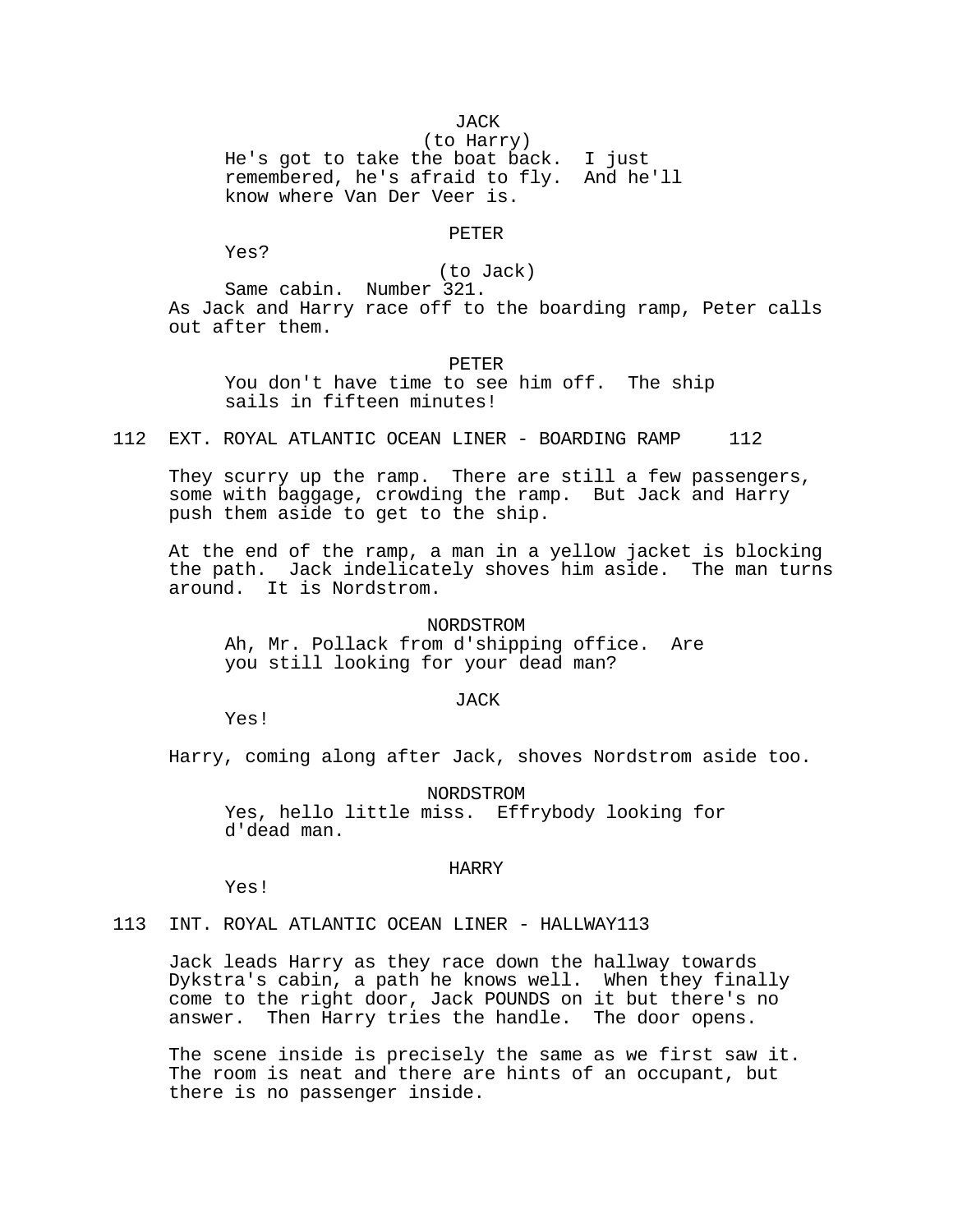Harry is looking out the porthole and Jack is again rummaging through the man's belongings on the small dresser when there is the sudden sound of a huge SPLASH.

In response to it, Jack dashes out of the cabin and down the hallway, with Harry in close pursuit. Turning left, then right, he comes to the emergency door we have seen before. He pushes it. But this time it doesn't open. A STEWARD walking by notices them and stops.

**STEWARD** 

Sorry, sir. That door is locked. It's an emergency exit. Can I help you?

**JACK** 

It wasn't locked before.

STEWARD It's always locked, sir. Except for emergencies.

JACK

No it's not.

# **STEWARD** For safety, sir, the emergency exits are always locked once we're under way.

JACK AND HARRY (together)

Under way??

114 EXT. ROYAL ATLANTIC OCEAN LINER - UPPER DECK - DAY 114

From high above, we see the huge ship pulling out from its berth next to Pier 81.

Closing in, we see passengers bunched together on the pier side of the upper deck. They are waving to friends and relatives on the adjacent promenade of the pier.

Closing in further, we can see that there are two people standing at the railing on the other side of the deck. They are the only ones standing on that side of the ship.

There's a steel drum band playing at the far end of the deck.

Close up, we see that the teo people standing alone are Jack and Harry. They're helplessly watching the ship leave port. Behind them, the glimmering skyline of Manhattan at midday is slowly moving away. Jack is studying the churning waters below.

JACK

I don't see Roland anywhere.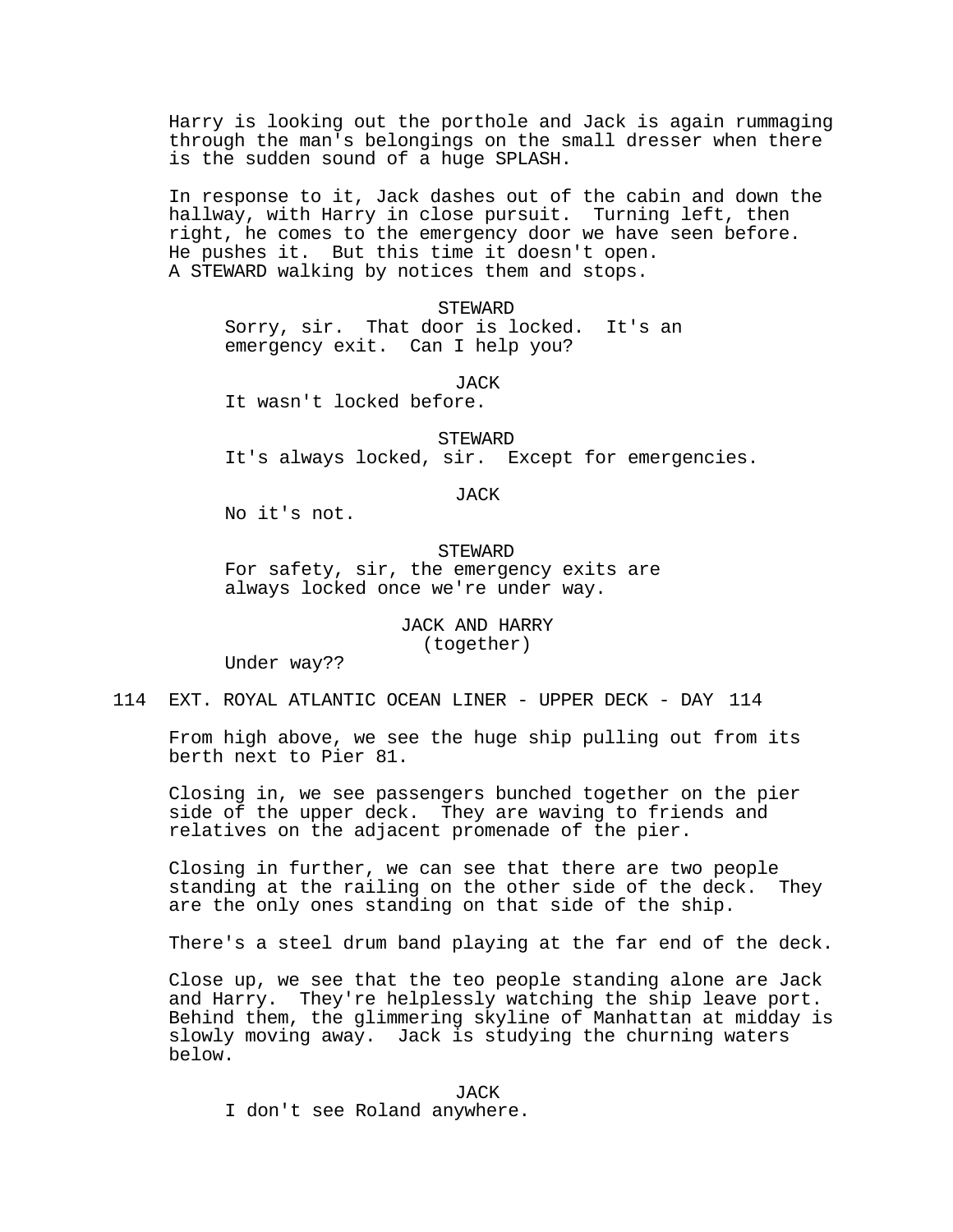HARRY

I thought finding him was a hobby of yours.

JACK It's NOT finding him. That's the hobby.

HARRY He's probably here somewhere.

JACK

Must be.

HARRY Or maybe we'll catch up with him in France.

JACK

That makes sense.

HARRY Have you ever been there?

JACK To France. No I haven't. Have you?

HARRY Oh yes. It's lovely this time of year.

**JACK** Is it? That's what I heard.

The Old Salt is waving his hat at them from the dock. They wave back.

HARRY It's a great place to fall in love, you know.

JACK

What, the boat?

HARRY No, France. At this time of year.

JACK

Oh, that's good. Very good.

Pulling back, we can see the rest of the harbor in the midst of its bustling activity.

HARRY Just promise me one thing, Jack.

JACK

Anything. Name it.